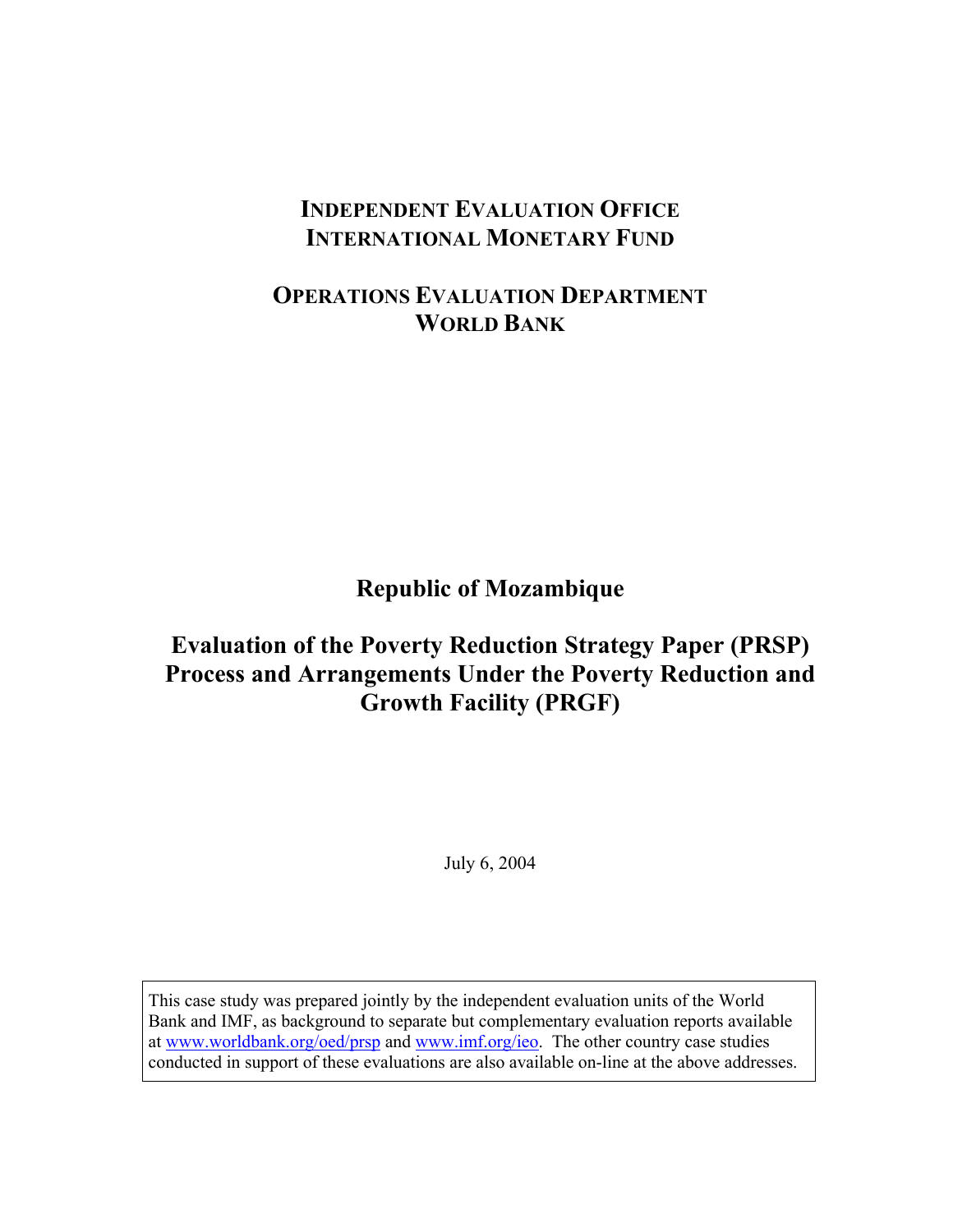|  | Table of Contents |  |
|--|-------------------|--|
|--|-------------------|--|

Page

| I.                             |                                                                       |  |
|--------------------------------|-----------------------------------------------------------------------|--|
| II.                            |                                                                       |  |
| III.                           | B. Application of the Underlying Principles of the PRSP Approach23    |  |
| IV.                            |                                                                       |  |
| V.                             |                                                                       |  |
| VI.                            | B. Collaboration in Lending Operations and Aggregate Conditionality68 |  |
| VII.                           |                                                                       |  |
| <b>Boxes</b><br>1.<br>2.<br>3. |                                                                       |  |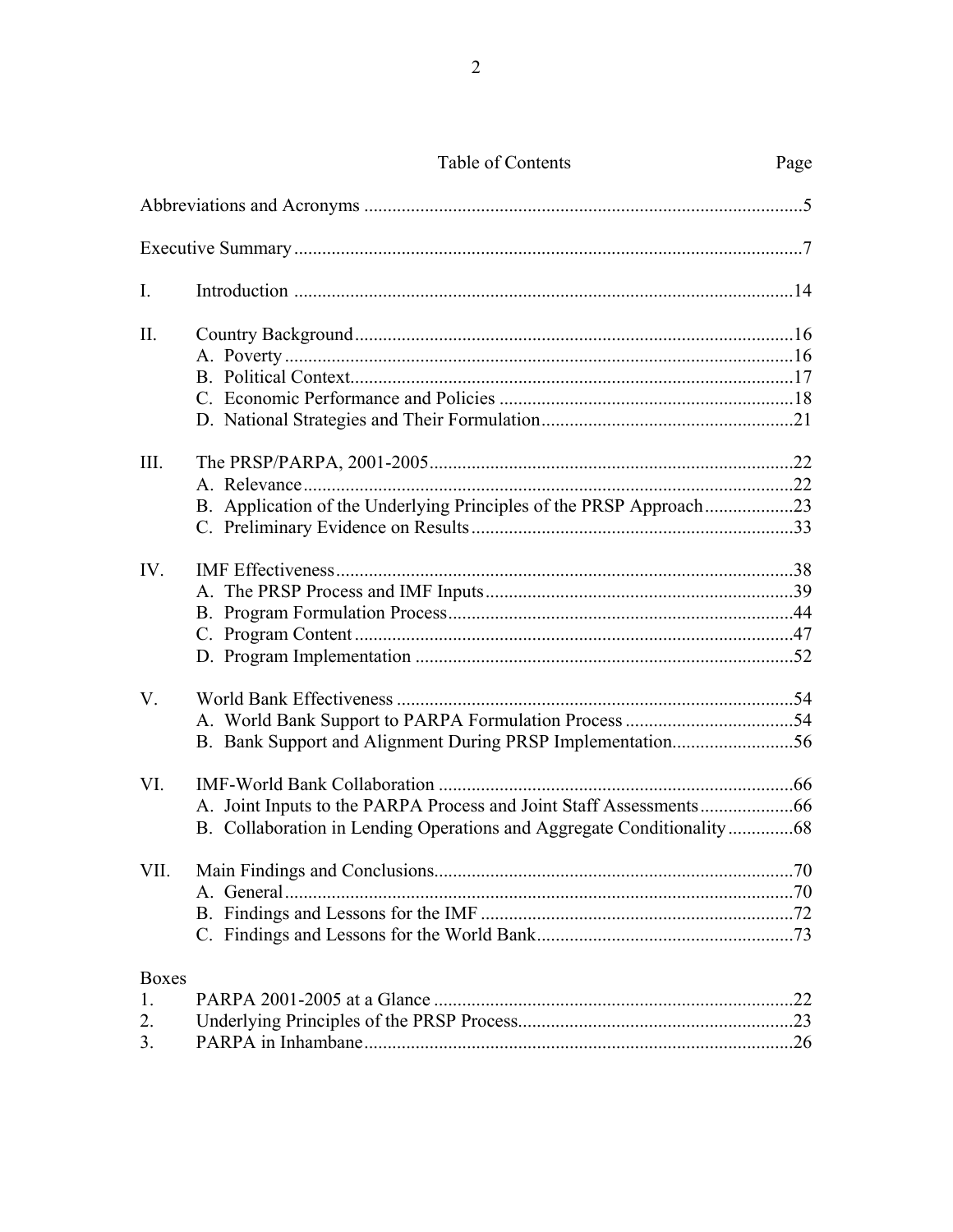| 4.      |                                                                             |  |  |  |  |  |
|---------|-----------------------------------------------------------------------------|--|--|--|--|--|
| 5.      |                                                                             |  |  |  |  |  |
| 6.      | Joint IMF/World Bank Staff Activities Related to Preparation of the PARPA66 |  |  |  |  |  |
| Figures |                                                                             |  |  |  |  |  |
| 1.      |                                                                             |  |  |  |  |  |
| 2.      |                                                                             |  |  |  |  |  |
| 3.      |                                                                             |  |  |  |  |  |
| 4.      |                                                                             |  |  |  |  |  |
| 5.      |                                                                             |  |  |  |  |  |
| 6.      |                                                                             |  |  |  |  |  |
| 7.      |                                                                             |  |  |  |  |  |
| 8.      |                                                                             |  |  |  |  |  |
| 9.      |                                                                             |  |  |  |  |  |
| Tables  |                                                                             |  |  |  |  |  |
| 1.      | Average Consumption and Estimates of Poverty and                            |  |  |  |  |  |
|         |                                                                             |  |  |  |  |  |
| 2.      | Progress Towards Selected PARPA "Result" and "Intermediate" Targets35       |  |  |  |  |  |
| 3.      |                                                                             |  |  |  |  |  |
| 4.      | Key Events Under the PRGF Arrangement and the PARPA Process 39              |  |  |  |  |  |
| 5.      |                                                                             |  |  |  |  |  |
| 6.      |                                                                             |  |  |  |  |  |
| 7.      |                                                                             |  |  |  |  |  |
| 8.      |                                                                             |  |  |  |  |  |
|         | Appendices                                                                  |  |  |  |  |  |
| I.      |                                                                             |  |  |  |  |  |
|         | A1.                                                                         |  |  |  |  |  |
|         | Chronology of Events and Processes Related to Poverty Reduction76<br>A2.    |  |  |  |  |  |
|         | A3.                                                                         |  |  |  |  |  |
|         | A4. Size and Composition of Foreign Aid in the Government Budget,<br>78     |  |  |  |  |  |
|         | A5. Macroeconomic Frameworks in the ESAF/PRGF (1999-2003)                   |  |  |  |  |  |
|         |                                                                             |  |  |  |  |  |
|         | Assessment of Adaptation of IMF Internal Policy Formulation<br>A6.          |  |  |  |  |  |
|         |                                                                             |  |  |  |  |  |
|         | Foreign "Program" Assistance in PRGF Arrangement, 1999-2002 82<br>A7.       |  |  |  |  |  |
|         |                                                                             |  |  |  |  |  |
|         | A8.                                                                         |  |  |  |  |  |
|         | A9.                                                                         |  |  |  |  |  |
| II.     | Structural Conditionality (Counts)-ESAF (1996-99)                           |  |  |  |  |  |
|         |                                                                             |  |  |  |  |  |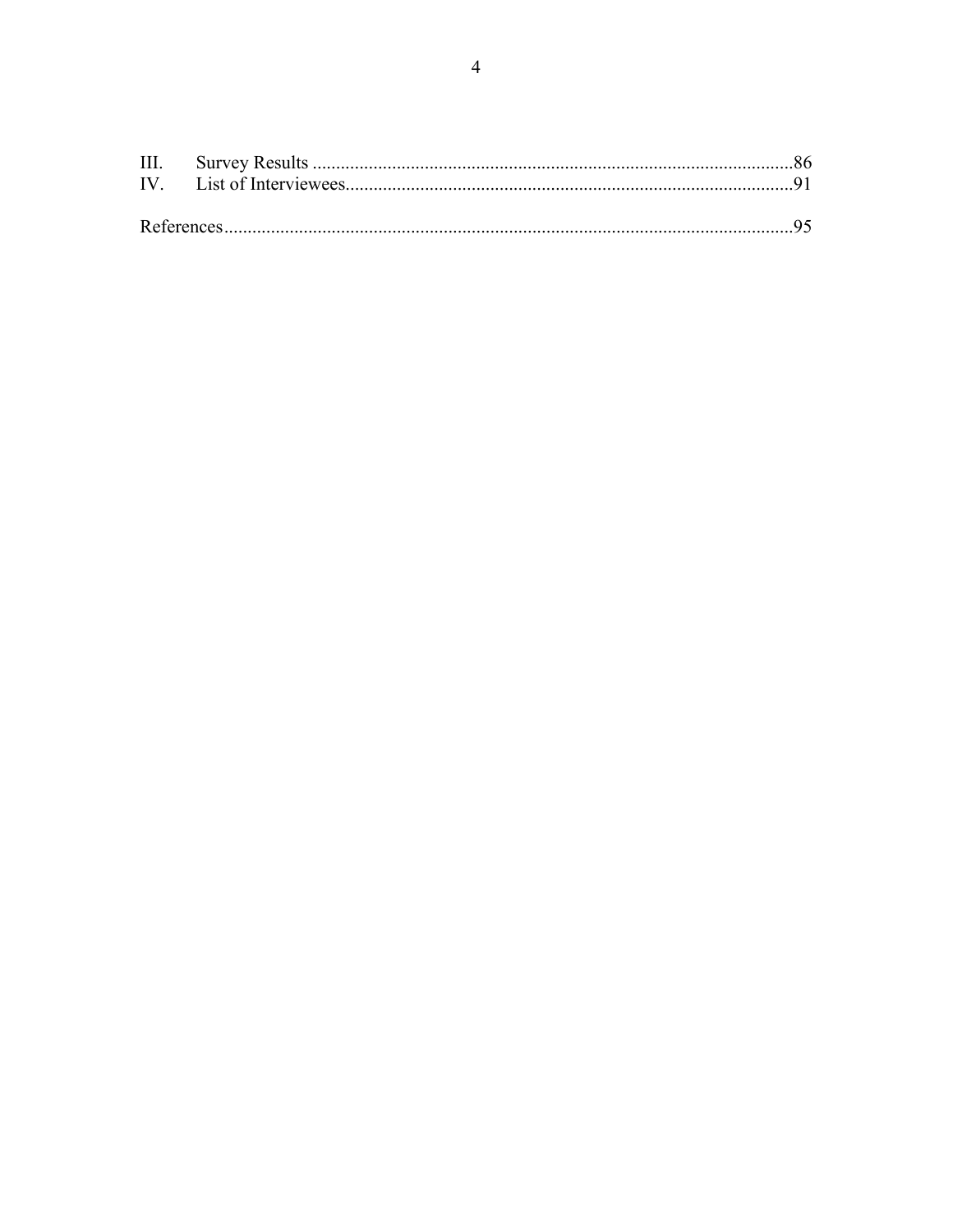# **Abbreviations and Acronyms**

| AAA            | Analytical and Advisory Assistance                        |
|----------------|-----------------------------------------------------------|
| <b>CAR</b>     | <b>Country Assistance Review</b>                          |
| CAS            | <b>Country Assistance Strategy</b>                        |
| <b>CCR</b>     | <b>CAS Completion Report</b>                              |
| <b>CEM</b>     | <b>Country Economic Memorandum</b>                        |
| <b>CFAA</b>    | <b>Country Financial Accountability Assessment</b>        |
| CG             | <b>Consultative Group</b>                                 |
| <b>CPAR</b>    | <b>Country Procurement Assessment Report</b>              |
| <b>CPPR</b>    | <b>Country Portfolio Performance Reviews</b>              |
| <b>CSO</b>     | Civil Society Organization                                |
| <b>DANIDA</b>  | Danish International Development Agency                   |
| <b>DFID</b>    | Department for International Development (United Kingdom) |
| <b>EMPSO</b>   | Economic Management and Private Sector Operation          |
| <b>EMRO</b>    | Economic Management Reform Operation                      |
| <b>ERP</b>     | Economic Rehabilitation Program                           |
| <b>ESAF</b>    | <b>Enhanced Structural Adjustment Facility</b>            |
| <b>ESRP</b>    | Economic and Social Rehabilitation Program                |
| <b>ESW</b>     | <b>Economic and Sector Work</b>                           |
| EU             | European Union                                            |
| FAO            | Food and Agriculture Organization                         |
| <b>FRELIMO</b> | Liberation Front of Mozambique                            |
| $G-11$         | Group of Eleven Donors                                    |
| <b>GDP</b>     | <b>Gross Domestic Product</b>                             |
| <b>GDDS</b>    | General Data Dissemination System                         |
| <b>GNI</b>     | <b>Gross National Income</b>                              |
| <b>GOM</b>     | Government of Mozambique                                  |
| <b>HIPC</b>    | Heavily Indebted Poor Country                             |
| <b>IEO</b>     | Independent Evaluation Office (IMF)                       |
| <b>IMF</b>     | <b>International Monetary Fund</b>                        |
| I-PRSP         | <b>Interim Poverty Reduction Strategy Paper</b>           |
| <b>JSA</b>     | Joint Staff Assessment                                    |
| <b>MDGs</b>    | Millennium Development Goals                              |
| <b>MIGA</b>    | Multilateral Investment Guarantee Agency                  |
| <b>MPF</b>     | Ministry of Planning and Finance                          |
| <b>MTBF</b>    | Medium-Term Budget Framework                              |
| <b>MTEF</b>    | Medium-Term Expenditure Framework                         |
| <b>NGOs</b>    | Nongovernmental Organizations                             |
| <b>OED</b>     | <b>Operations Evaluation Department (World Bank)</b>      |
| <b>PAF</b>     | Performance Assessment Framework                          |
| <b>PARPA</b>   | Action Plan for the Reduction of Absolute Poverty         |
| <b>PEM</b>     | <b>Public Expenditure Management</b>                      |
| <b>PEMR</b>    | Public Expenditure and Management Review                  |
|                | Economic and Social Plan                                  |
| <b>PES</b>     |                                                           |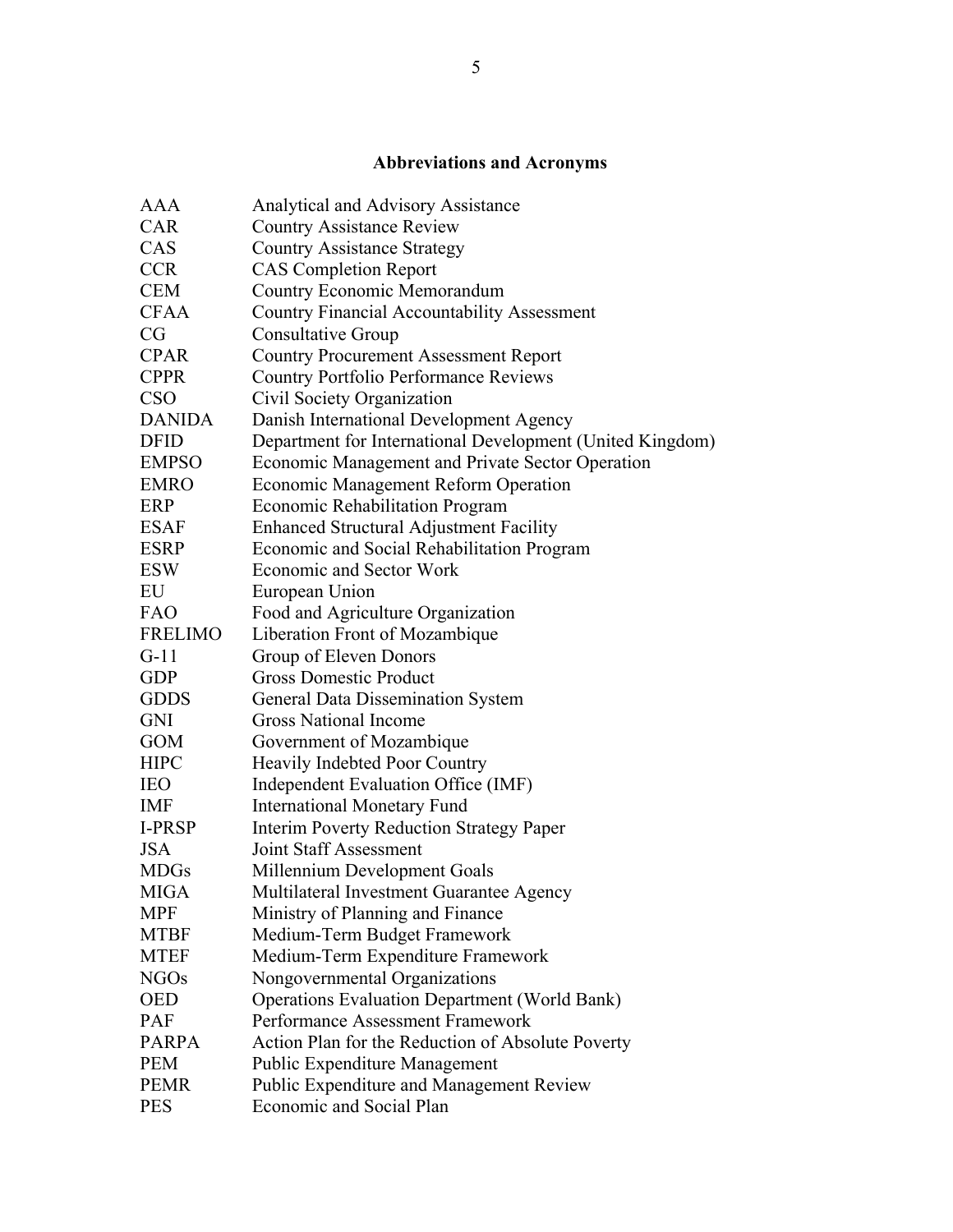| <b>Policy Framework Papers</b>                      |
|-----------------------------------------------------|
| Poverty Reduction and Growth Facility               |
| The National Programme for Agricultural Development |
| <b>Poverty Reduction Support Credit</b>             |
| <b>Poverty Reduction Strategy Paper</b>             |
| Poverty and Social Impact Assessment                |
| Mozambique National Resistance                      |
| Reports on the Observance of Standards and Codes    |
| Southern African Development Community              |
| <b>Structural Adjustment Facility</b>               |
| <b>State Budget</b>                                 |
| Sector Wide Approaches                              |
| United Nations Development Program                  |
| Value-Added Tax                                     |
|                                                     |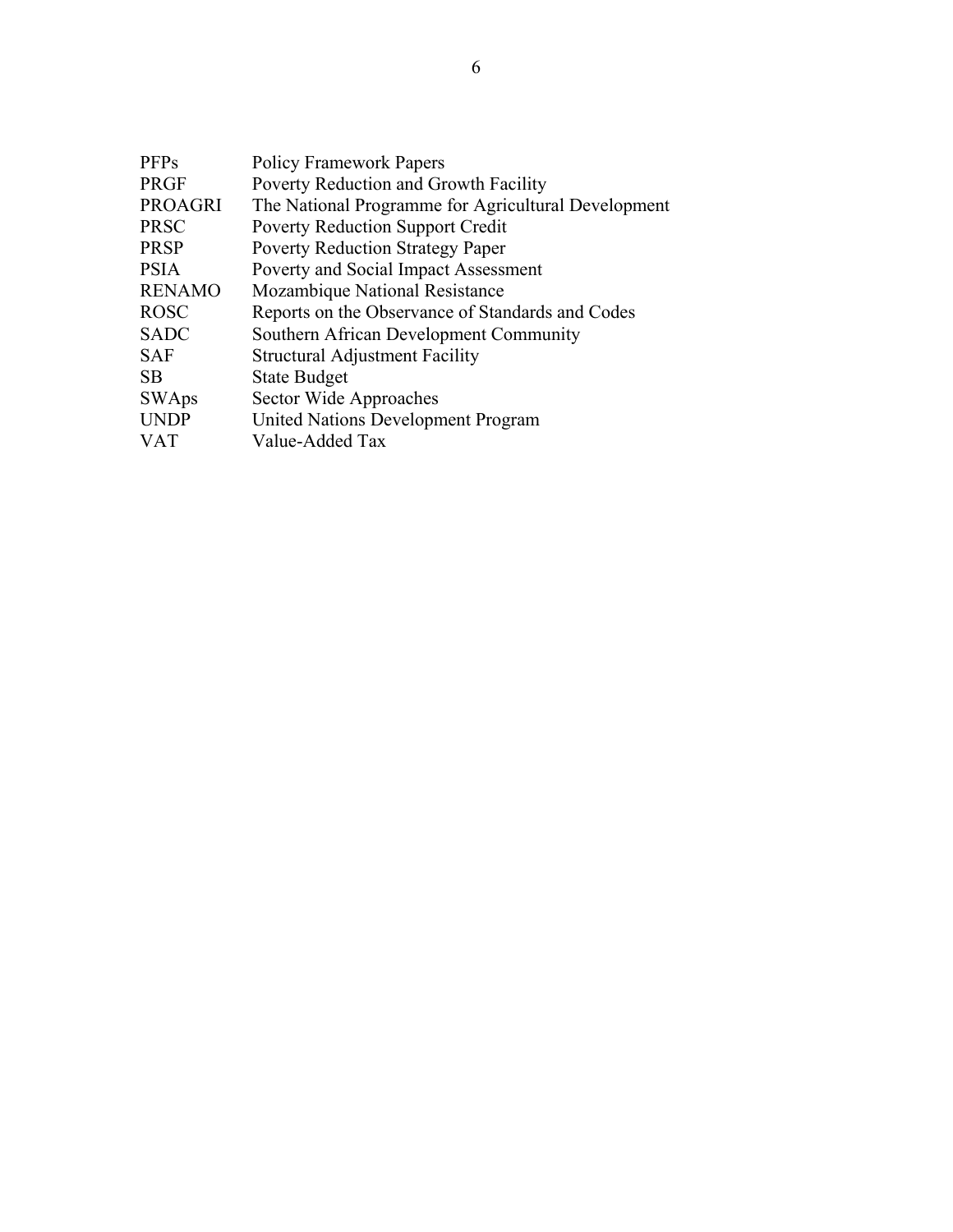#### **EXECUTIVE SUMMARY**

#### **Overview**

In Mozambique, poverty reduction as a key objective of government policy predates the introduction of the PRSP approach by the IMF and the World Bank. PARPA— Mozambique's PRSP—drew heavily on existing sectoral policies and programs, but it also put more firmly on the public agenda issues related to participation in domestic policy processes (including the role of parliament and political parties), and has brought greater attention to implementation constraints through a focus on monitoring results. It has become the common point of reference on poverty reduction policies within government—across line ministries and between central and provincial levels of government—and for dialogue between the government, other national stakeholders, and international development partners.

The principal objective in the PARPA is reduction in the incidence of poverty from 70 percent in 1997 to less than 60 percent in 2005, and to less than 50 percent by 2010. Six priority, and 11 complementary, areas are identified to promote human development and create a favorable environment for rapid, inclusive and broad-based growth. The priority areas are: (i) education; (ii) health; (iii) agriculture and rural development; (iv) basic infrastructure; (v) governance; and (vi) macroeconomic and financial policies.

### **Application of underlying principles**

The PRSP approach has proved to be relevant to Mozambique, and the underlying principles have been applied to varying degrees in the PARPA process. Initially, the authorities resented what they saw as an additional externally-driven procedural requirement. Overall, however, the process has been *country-driven with strong government ownership*. A draft of the PARPA was subjected to a consultation process that involved the participation of business associations, labor unions, religious bodies, nongovernmental organizations, media, central and provincial government institutions and donors. Even though the consultation process had its shortcomings—for example, representatives of civil society organizations have pointed to insufficient time for preparation (e.g., materials were distributed late, and there was insufficient time for CSOs to consult members at grassroot levels)—the consultations did lead to significant changes to the draft, most notably the inclusion of good governance as one of the "fundamental priority" areas. However, after approval by the government, little has been done to disseminate PARPA (including preparing popular versions in main local languages); it is largely unknown in any detail outside Maputo and provincial capitals.

The PARPA process is *partnership-oriented* and builds on existing mechanisms for government-donor relations. The PARPA process was launched at a time when there was broad consensus between government and donors on key priorities for poverty reduction. Most of the sector policies around which PARPA was built had been developed by the government in close cooperation with donors. This relatively harmonious process reflected the fact that Mozambique already had a comparatively well developed donor coordination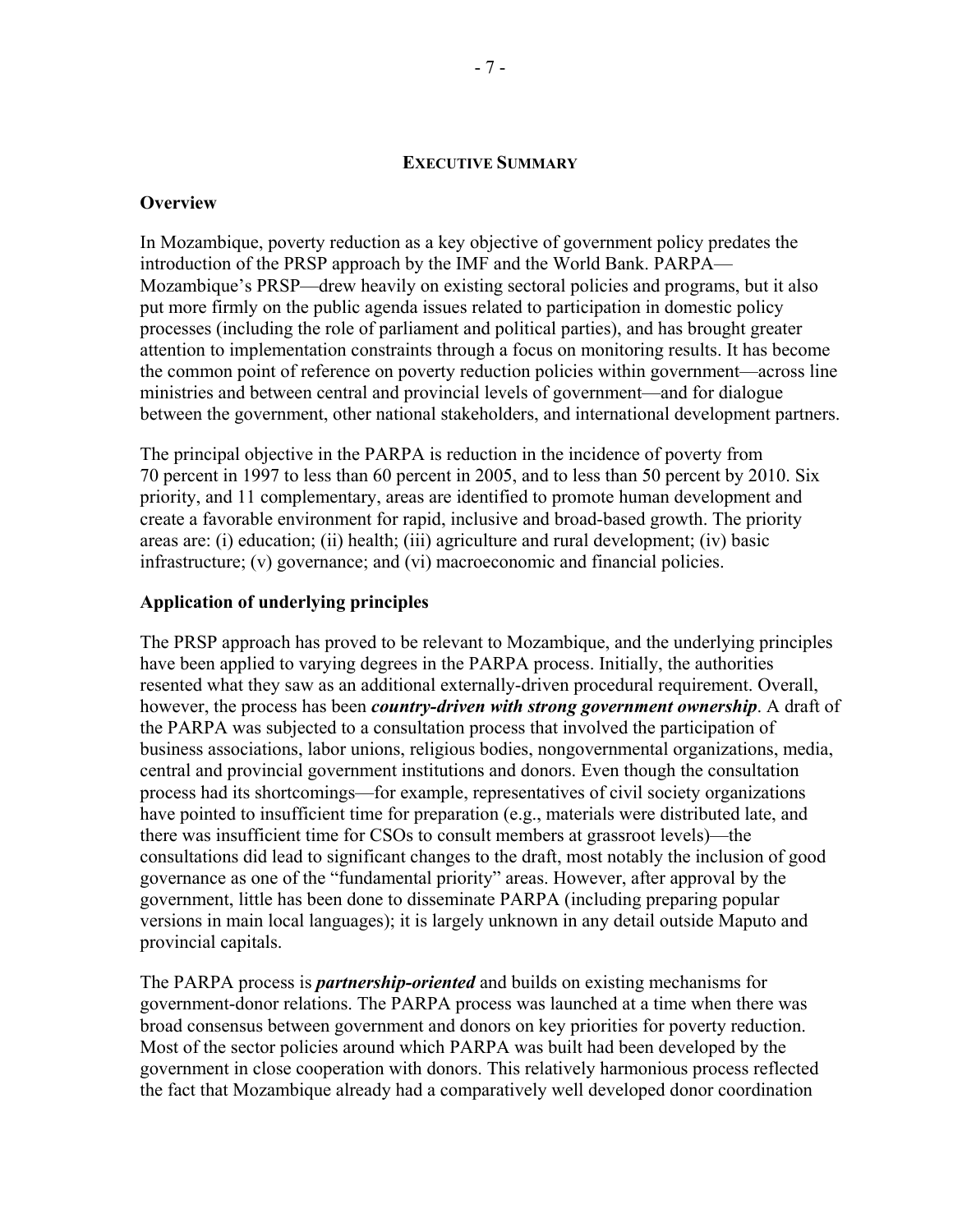mechanism. A number of Sector Wide Approaches (SWAps)—including in health and agriculture—have existed since the mid-1990s. Also, several donors in Mozambique were coordinating their balance of payments support prior to the PARPA process.

The PARPA recognizes the *multi-dimensional nature of poverty* and adopts a comprehensive approach to poverty reduction. It employs a wide range of indicators for measuring poverty; e.g., in addition to income- and consumption-based indicators, it also used available data on illiteracy, mortality and water access rates, and drew on the results of a qualitative participatory poverty assessment. Reflecting its broad definition of poverty, the PARPA adopts a comprehensive approach to poverty reduction that includes broad-based growth in a framework of macro-economic stability, actions to enable market-based rural development, and social service delivery. Although it provides a good description of regional differences of poverty incidence, it does not provide provincial- and district-level targets. There is a need for greater clarity on how national average targets relate to provincial and district priorities.

The PARPA is based on a *long-term perspective*, but its operational framework is appropriately medium-term oriented. The medium-term nature of PARPA is underlined by two additional factors: government intention to link future versions of PARPA to the election cycle (specifically, the economic program presented to parliament by a newly elected government), and ongoing work towards defining a "Vision 2025."

The PARPA is *results-oriented*, but institutional weaknesses pose a challenge for translating plans into action. The operational targets are largely taken from sectoral plans, and vary considerably in scope and precision: some are set at the output level (e.g., enrolment rates in primary education), others are input-oriented (e.g., curriculum reform, teacher training), while others are set on intermediate outcomes (e.g., mortality rates). In a few areas, targets were not yet specified (e.g., anti-corruption).

#### **Implementation, monitoring, and preliminary results**

Integration of PARPA into the government's planning, budgeting and reporting processes is underway but at a slow pace. The annually updated five-year medium-term budget framework (MTBF) is the principal instrument for translating the public expenditure priorities in PARPA into budgetary allocations. Weaknesses in Mozambique's public expenditure management system need to be addressed to ensure that budgeted funds are available to spending units and that the funds are spent as budgeted. Quality control (i.e., ensuring quality of spending) and monitoring and reporting functions in government also need to be enhanced. Senior officials emphasized to the evaluation team that procedures for monitoring and reporting on progress in implementation should be oriented around the strengthening of domestic processes, rather than fulfilling BWI procedural requirements. In this regard, the recent merging of the annual PRSP process report and the review of the 2003 Economic and Social Plan (submitted to Parliament) is an important step forward.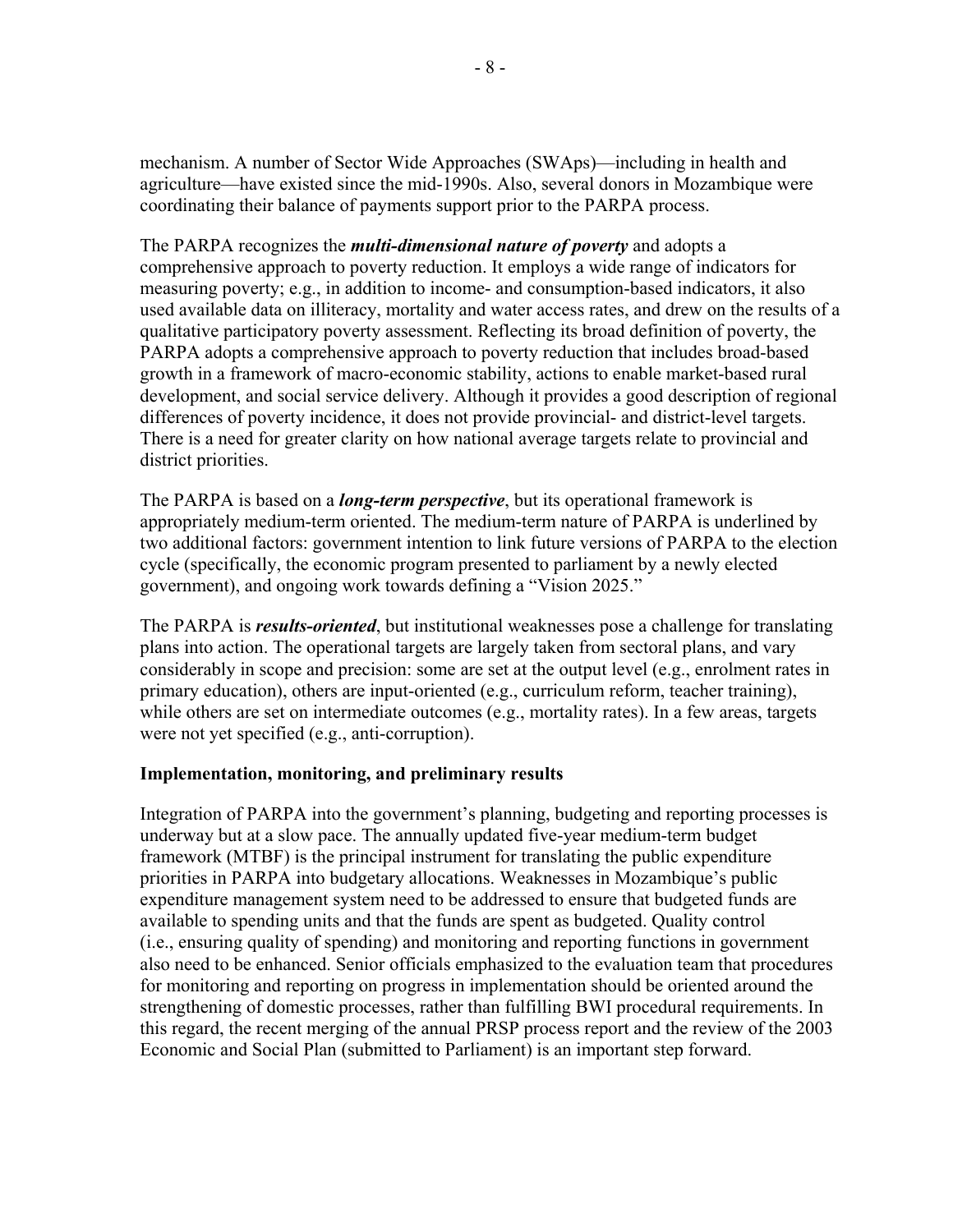A high level forum—the Poverty Observatory—has been established to bring together the government, a broad range of national stakeholders and Mozambique's international development partners to review PARPA implementation on an annual basis. The focus is intended to be on drawing lessons from experience and coming up with recommendations for improving implementation and monitoring.

Evidence on progress towards meeting PARPA targets and objectives is mixed, with significant progress in some areas (e.g., education and health), and less progress in others (e.g., agriculture). But in most areas, there is uncertainty about the extent to which progress is being made in improving quality of service delivery. These uncertainties reflect system weaknesses in budget execution, monitoring and reporting, and are being addressed as part of the reforms of the public expenditure management system.

### **Enhancing capacity**

There is a wide range of ongoing reforms in the public sector aimed at addressing capacity weaknesses related to implementation and monitoring of the PARPA. Although these reforms are meant to address capacity constraints, they appear to be taxing current capacity to the limit. At the same time, different levels of government (i.e., central, provincial and district) are putting great stock in these reforms—especially aspects dealing with decentralization of the planning and monitoring system—to improve the implementation of government policies and programs.

The PARPA process seems to have enhanced policy discussions on poverty issues within the government (especially between central and provincial government officials), and to a lesser extent, between the government and non-government stakeholders. However, a broad range of those met by the evaluation team stressed the need to strengthen policy analysis capacity in and outside government for a more meaningful and sustainable participatory process.

### **IMF effectiveness**

Reflecting the wishes of the authorities, IMF staff did not participate directly in the preparation of the PARPA. In particular, there was no IMF staff participation in the government-led consultations with stakeholders.

When the ESAF was transformed to the PRGF in 1999, this was supposed to signal a new way of doing business for the IMF. In particular a number of "key features" were supposed to distinguish PRGF-supported programs from those supported under the ESAF: (i) broad participation and greater country ownership; (ii) embedding the program in an overall strategy for growth and poverty reduction; (iii) government budgets that are more pro-poor and pro-growth; (iv) appropriate flexibility in fiscal targets; (v) more selective structural conditionality; (vi) emphasis on measures to improve public resource management and accountability; and (vii) social impact analysis of major macroeconomic adjustment and structural reforms.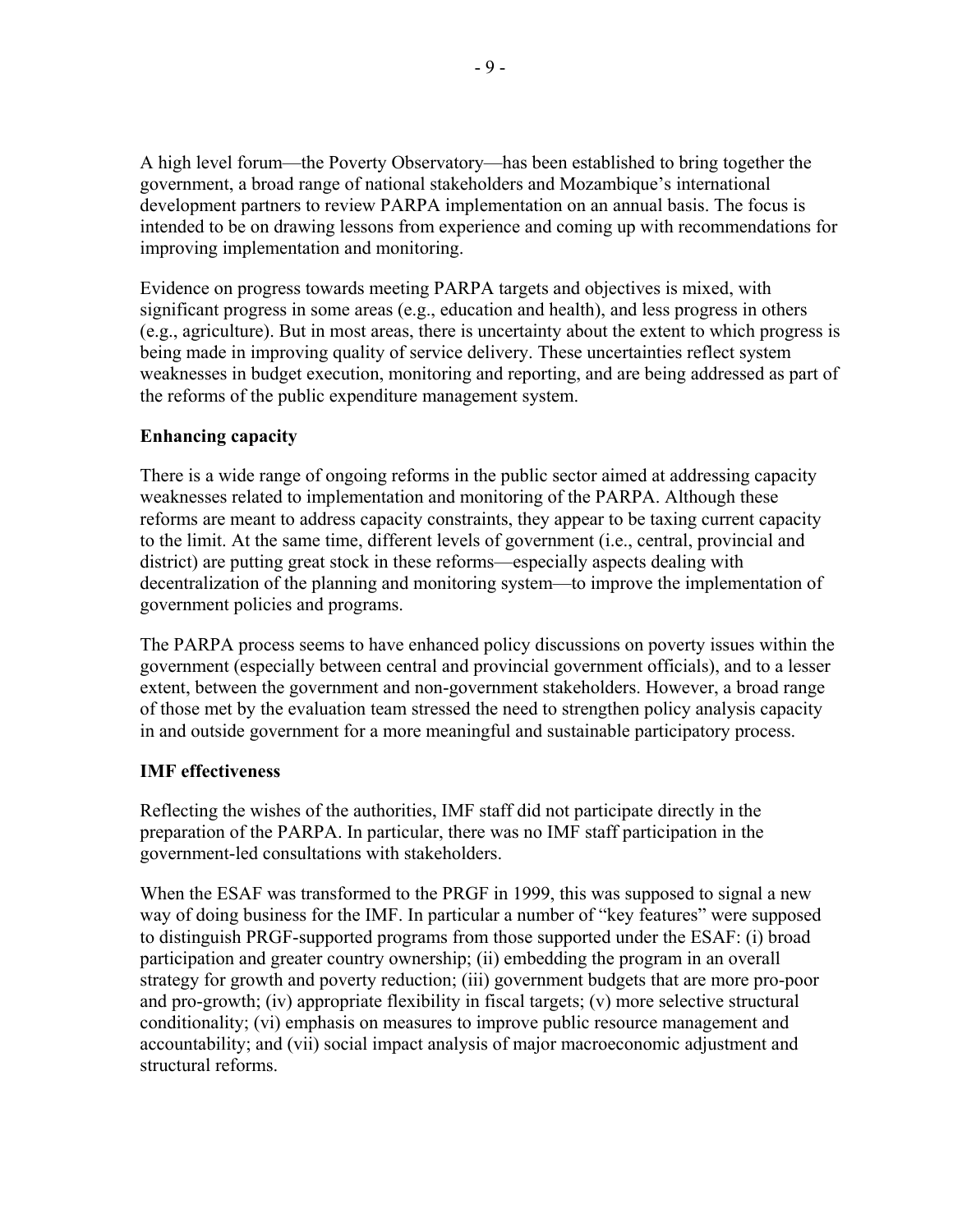The evaluation's findings on the application of the "key features" in Mozambique's PRGFsupported programs are as follows:

- Participation in the formulation and monitoring of IMF-supported programs has remained narrow, but there is some indication of greater country ownership of the program.
- The macroeconomic framework of the pre-existing PRGF-supported program influenced the PARPA's macroeconomic framework, but the PRGF objectives have become broadly aligned to PARPA goals.
- The PRGF emphasizes poverty reduction interventions (e.g., pro-poor, and progrowth government budgets) and measures to improve public resource management and accountability (in line with PARPA objectives on good governance).
- The envisaged fiscal stance in programs continues to reflect an "objective" of significant reduction in aid dependence over a relatively short time horizon, but in reality, programs have become more flexible in dealing with aid inflows.
- There has been significant streamlining in structural conditionality under the PRGFsupported program. In practice this has meant transferring responsibility for areas vacated by the IMF to the World Bank. Thus, "streamlining" has been interpreted by the staff in terms of the division of labor with the World Bank rather than reducing the burden of aggregate conditionality on the country.
- Not much has happened with respect to undertaking social impact analysis of major macroeconomic adjustment and structural reforms. One exception was PSIA of a proposed fuel tax increase, where the policy decision was postponed until the assessment was completed.

There was little public discussion of the macroeconomic policy content of the PARPA, and more generally, there continues to be little public discussion of macroeconomic policy issues. Broader participation would be facilitated by the establishment of a government-led macroeconomic working group open to representatives from all stakeholder groups. The IMF can contribute towards broadening participation in the discussion of macroeconomic policies in the country by facilitating wider dissemination and discussion of the analytical work that forms the basis for its policy recommendations, including the work of TA missions.

Feedback from the authorities and donors on the role of IMF resident representatives was very positive. However, CSOs indicated that the IMF was invisible to them reflecting its low profile outside official circles. The office of the IMF resident representative needs strengthening to be able to effectively play all the roles expected of it.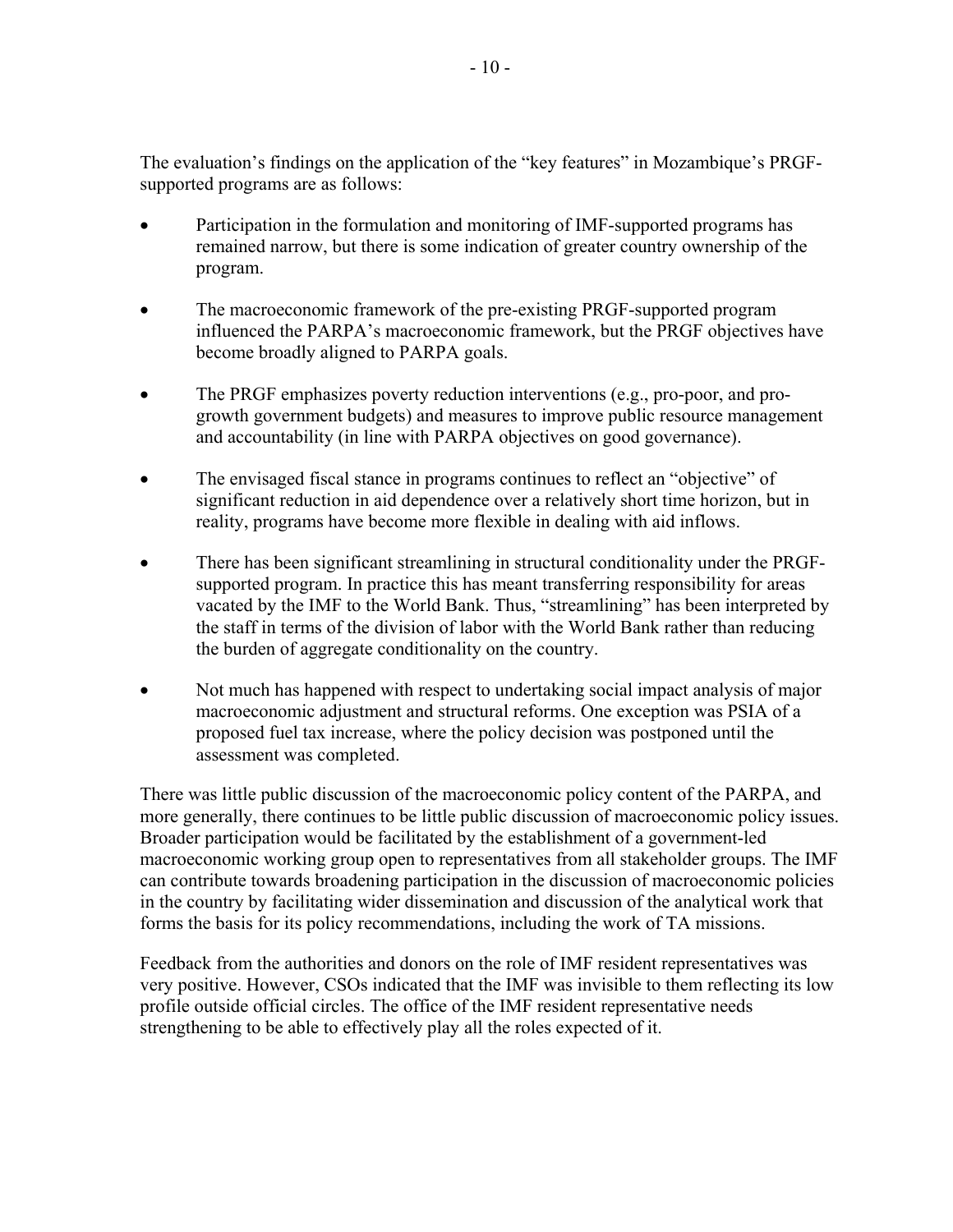#### **World Bank effectiveness**

The Bank supported PARPA formulation the way the government wanted, with appropriate support without being intrusive. Preparation of the PARPA was strongly country-driven, with the Bank providing comprehensive informal and formal comments as well as offering relevant analytical inputs. There was also considerable work by the Bank preceding the PARPA process that authorities drew from, including development of sector-wide approaches, a Country Economic Memorandum, the participatory activities conducted in preparation of the 2001 CAS, and preparation of a Public Expenditure Management Review starting in September 2000 that was recognized by government as aiding the costing of sector strategies. The end product of the formulation phase was clearly country-owned, with several areas of continued differing viewpoints between the Bank and government. These included the scope of the strategy, which the Bank feared was too broad, too sector focused, and included public policies which were not core to poverty reduction. On specific issues, Bank staff wanted more focus on the quality of primary education, a stronger separate focus on HIV/AIDS, and changes to the land rights regime.

The government expressed satisfaction with its relations with the Bank, with discussions now more linked to the realities of Mozambique. The Bank has broadened its contacts with civil society actors, including the business community, with relations with these stakeholders also notably improved. It is important to note, however, these assessments did not relate the perceived change to the advent of the PARPA process per se, but to a broader improvement over the past five years. Some of this improvement was noted to be a result of the significant decentralization of Bank staff including the country director to Maputo. Donors expressed a more ambivalent opinion of their relations with the Bank, painting a mixed picture of the quality of sectoral dialogue. On the one hand, the Bank is perceived to be more participative and sensitive to other donors, by seeking dialogue and participation in joint donor groups (e.g., agriculture). On the other hand, the Bank is still seen as too driven by Washingtonbased task managers who occasionally overrule country office staff who participate in regular donor working group meetings (e.g., the social sectors and infrastructure).

The evaluation's findings on the alignment of the Bank's work with the PARPA initiative include:

- Bank lending and non-lending assistance since the PARPA have largely been in line with its priorities. Significant adjustments have been made to the analytical work program, in line with government priorities, including work on decentralization as well as shifts to procurement and financial accountability analyses in line with furthering the governance objectives of the PARPA. However, activities dropped or delayed have resulted in gaps in the Bank's support for building on important pieces of the PARPA strategy, most notably the critical rural development area.
- A new CAS was discussed by the Bank's Board in November 2003, and the planned assistance is broadly aligned with the PARPA. In addition, the results framework of the CAS is linked to PARPA and PAF goals.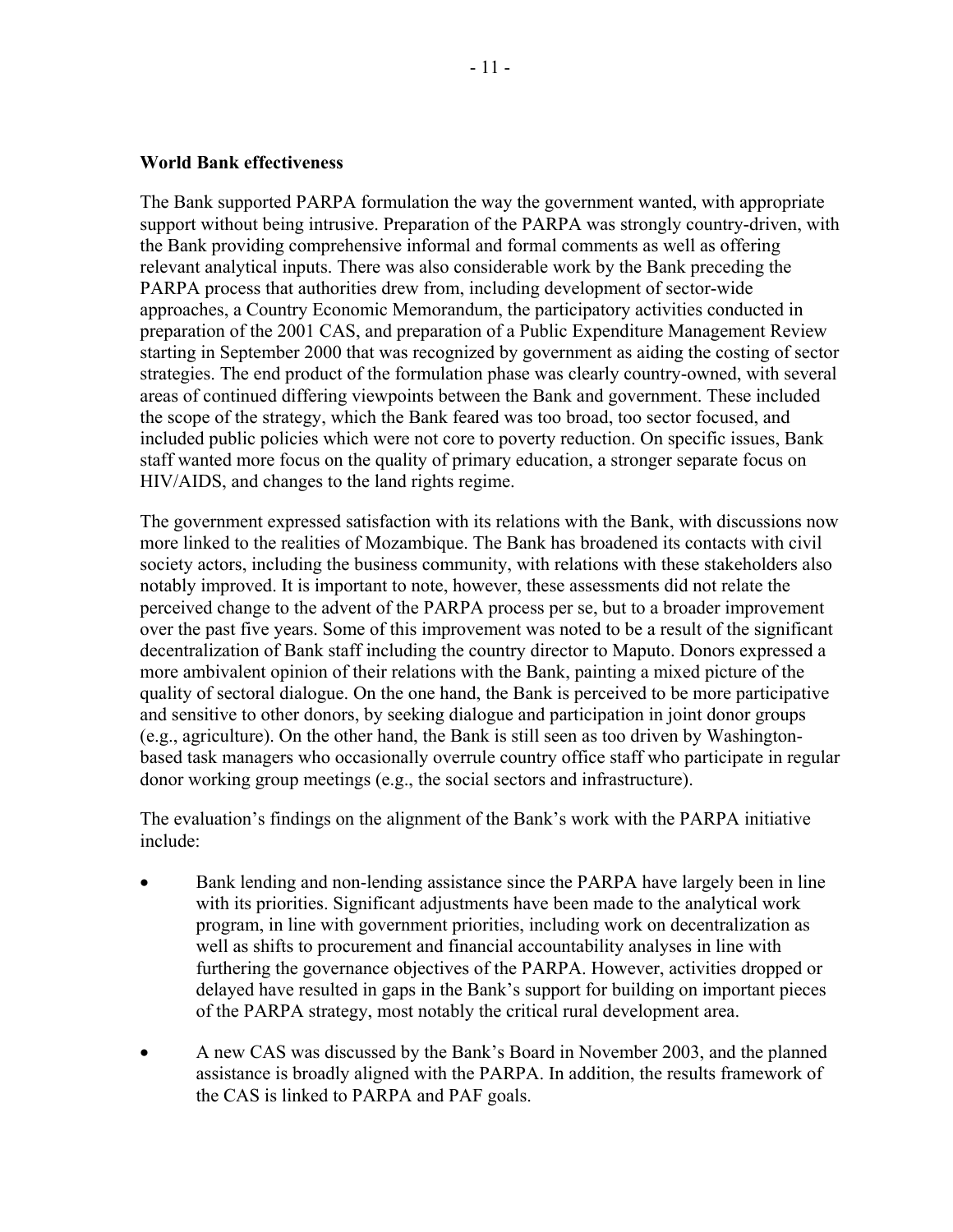- The Bank intends to move with other donors towards providing assistance through budget support linked directly to the PRSP, via a Poverty Reduction Support Credit (PRSC), in spite of cautionary signals from its own analytical work regarding the use of government procedures and systems. Fiduciary risks may be partially offset by linking the PRSC directly to performance indicators related to progress in enhancing public expenditure management capacity (and targets in PARPA). While risky, the move to budget support the signals a strong vote of confidence in the ability of Mozambique to implement the PARPA agenda. Preliminary planning for the PRSC has involved discussions with the G-11 group of donors. This new direction, in conjunction with decentralization by the Bank of key staff to the field, has provided the framework for improved coordination with other external partners.
- The Bank's experience with the PARPA process has implications for the way the Bank operates. First, a qualified local presence of the Bank in key strategic areas is highly appreciated by government, national stakeholders and other donors. It is also a sine qua non for continuous participation in policy dialogue processes, which are becoming less dependent on timing priorities of donors and more linked to domestic needs and events. Second, Bank presence can be of special importance not only as an additional voice among many, but also as a voice that may have a balancing, unifying or if needed mediating function in the donor community. Third, the ability of the Bank to play this role is closely linked to the ability to deliver timely and high quality analytical and advisory inputs. It is important that the Bank ensure adequate resources to provide knowledge services.

#### **IMF-World Bank collaboration**

The JSAs for Mozambique have been candid in their assessments; they have pointed out strengths and areas of significant improvement without glossing over weaknesses. However, they have tended to understate the challenges to implementation posed by capacity weaknesses. In terms of their role in providing a road map for future improvements, the JSAs have contained suggestions of areas in need of improvement, and the full PRSP (PARPA) did respond to many of the issues highlighted in the JSA of the I-PRSP. The JSAs do not seem to have contributed much to enhancing partnership; donors saw it as geared almost exclusively to the Executive Boards of the IMF and the World Bank. A number of donors would like to participate in the assessment rather than merely provide input to Bank and Fund staff.

Problems associated with the production of the first PARPA progress report reflected weaknesses in monitoring and reporting arrangements, but also raised important issues of temporal alignment between government processes and requirements of external development partners (including the IMF, the World Bank). Assisting the authorities to strengthen the analytical content of the national reporting instruments that are subject to parliament scrutiny would enhance the prospect for closer alignment.

The transfer of responsibility from the IMF to the World Bank for structural conditionality in areas that the Bank is expected to take the lead in has been facilitated by the existence of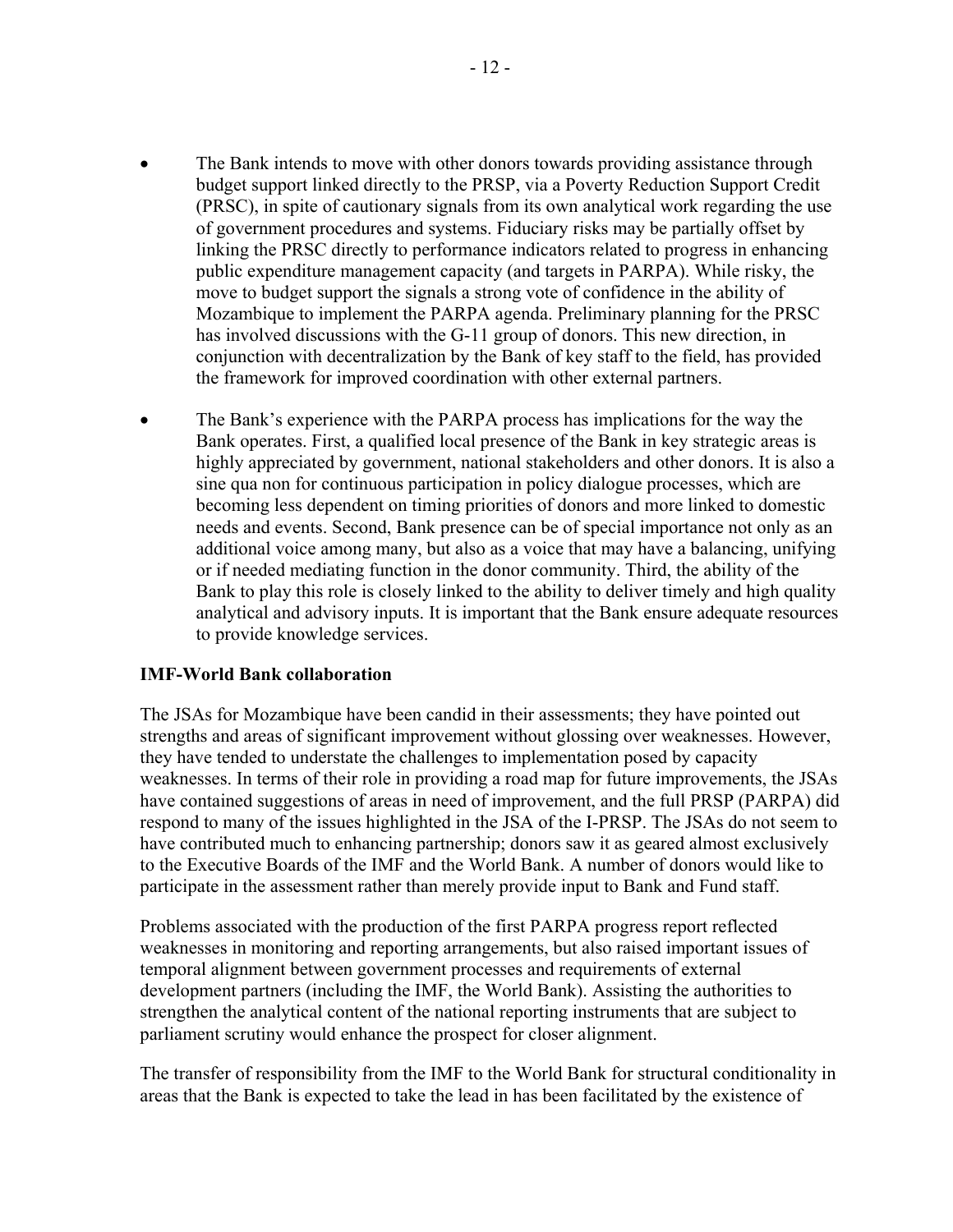Bank adjustment lending. During periods when there has been no such Bank instrument in place, the PRGF has provided the main vehicle for exercising conditionality by the BWIs (e.g., banking sector conditionality during most of 2000-2002).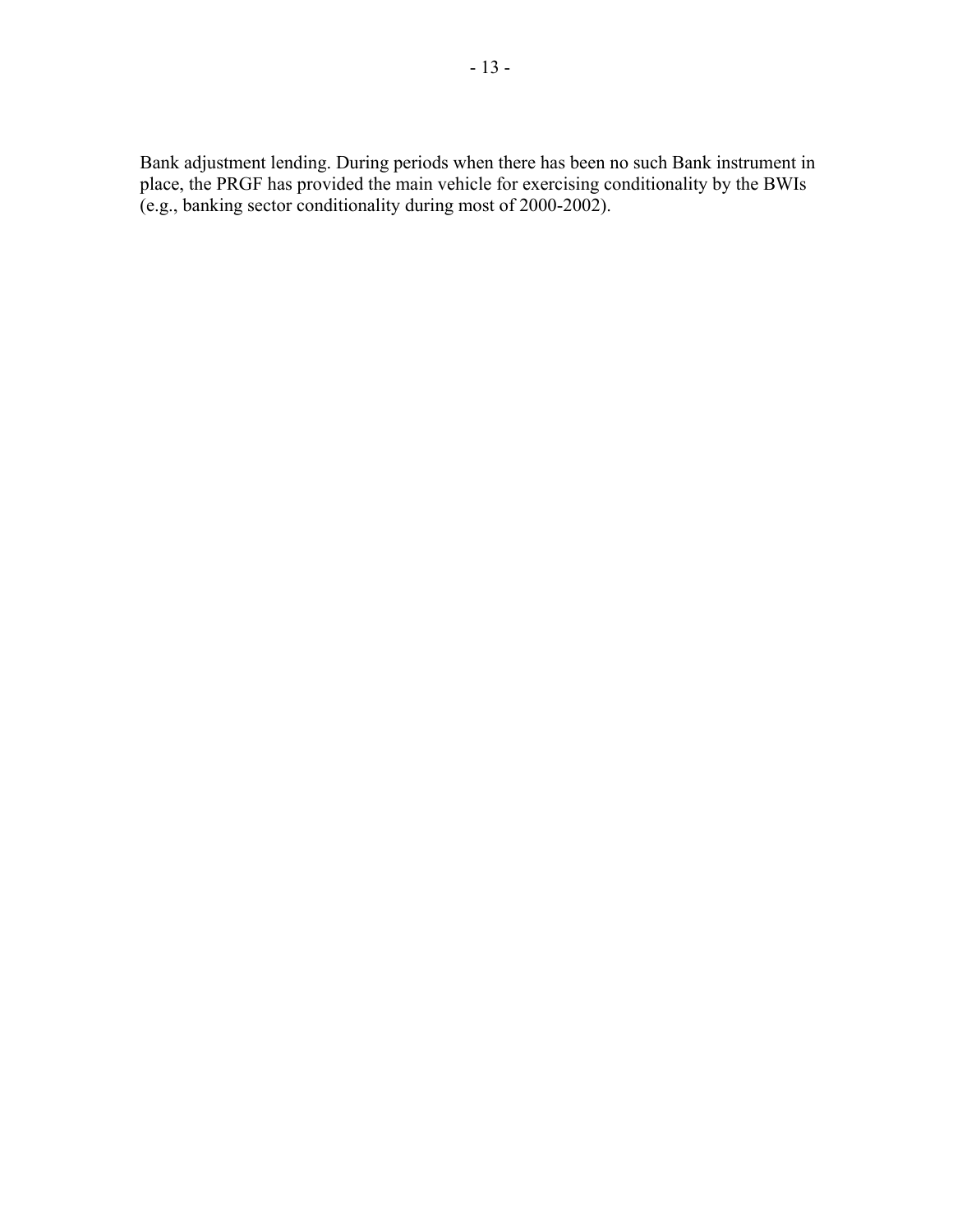### **I. INTRODUCTION**

1. The International Monetary Fund (IMF) and the World Bank introduced the Poverty Reduction Strategy Paper (PRSP) process in 1999 to strengthen the poverty alleviation focus of their assistance to low-income countries. At the IMF, the introduction of the PRSP was accompanied by the transformation of the Enhanced Structural Adjustment Facility (ESAF)—the concessional lending window—into the Poverty Reduction and Growth Facility (PRGF), with a view to giving a more central role to poverty reduction and pro-poor growth considerations in the design of IMF-supported programs in low-income countries.

2. This case study on Mozambique reviews the country's experience with the PRSP process, focusing on the effectiveness of IMF and World Bank support to the process, including alignment of the institutions' lending and non-lending activities in Mozambique to the objectives of the PRSP and PRGF initiatives. The case study has been undertaken jointly by the IMF's Independent Evaluation Office (IEO) and the World Bank's Operations Evaluation Office (OED), and will provide input to separate reports that IEO and OED will prepare for their respective Executive Boards.<sup>1</sup>

3. We have drawn on materials from a variety of sources, including: (i) previous studies on various aspects of the PRSP process in Mozambique; (ii) official documents of the Government of Mozambique; (iii) published and internal documents of the IMF and World Bank; (iv) interviews with staffs of the IMF and the World Bank; and (v) interviews with a wide range of national stakeholders and representatives of Mozambique's international development partners during a joint IEO/OED mission to Mozambique in April/May 2003. The findings of the mission were supplemented by the results of a stakeholder survey administered in Mozambique.<sup>2</sup>

4. Poverty reduction as a key objective of government policy in Mozambique predates the introduction of the PRSP approach. A succession of Policy Framework Papers (PFPs) from the mid-1990s outlined a three-part poverty reduction strategy: (i) growth-promoting

 $\overline{a}$ 

 $2$  The mission team comprised Mr. Tsidi Tsikata (IEO), Mr. Nils Boesen (Consultant, OED), and Professor Paulo Mole (Consultant, OED). The survey was conducted under the supervision of Professor Mole; a summary of the results is presented in Appendix III. The report, which was transmitted for comments to the Government of Mozambique on January 3, 2004, covers the experience of Mozambique with the PRSP/PRGF process through mid-2003, with the exception of including analysis of the Bank's 2003 CAS, completed in October 2003, in section V covering World Bank Effectiveness.

<sup>&</sup>lt;sup>1</sup> For the terms of reference of the evaluations, see the IEO's "Issues Paper" (available at www.imf.org/external/np/2002/prsp) and the OED's "Approach Paper" (available at www.worldbank.org/oed/prsp).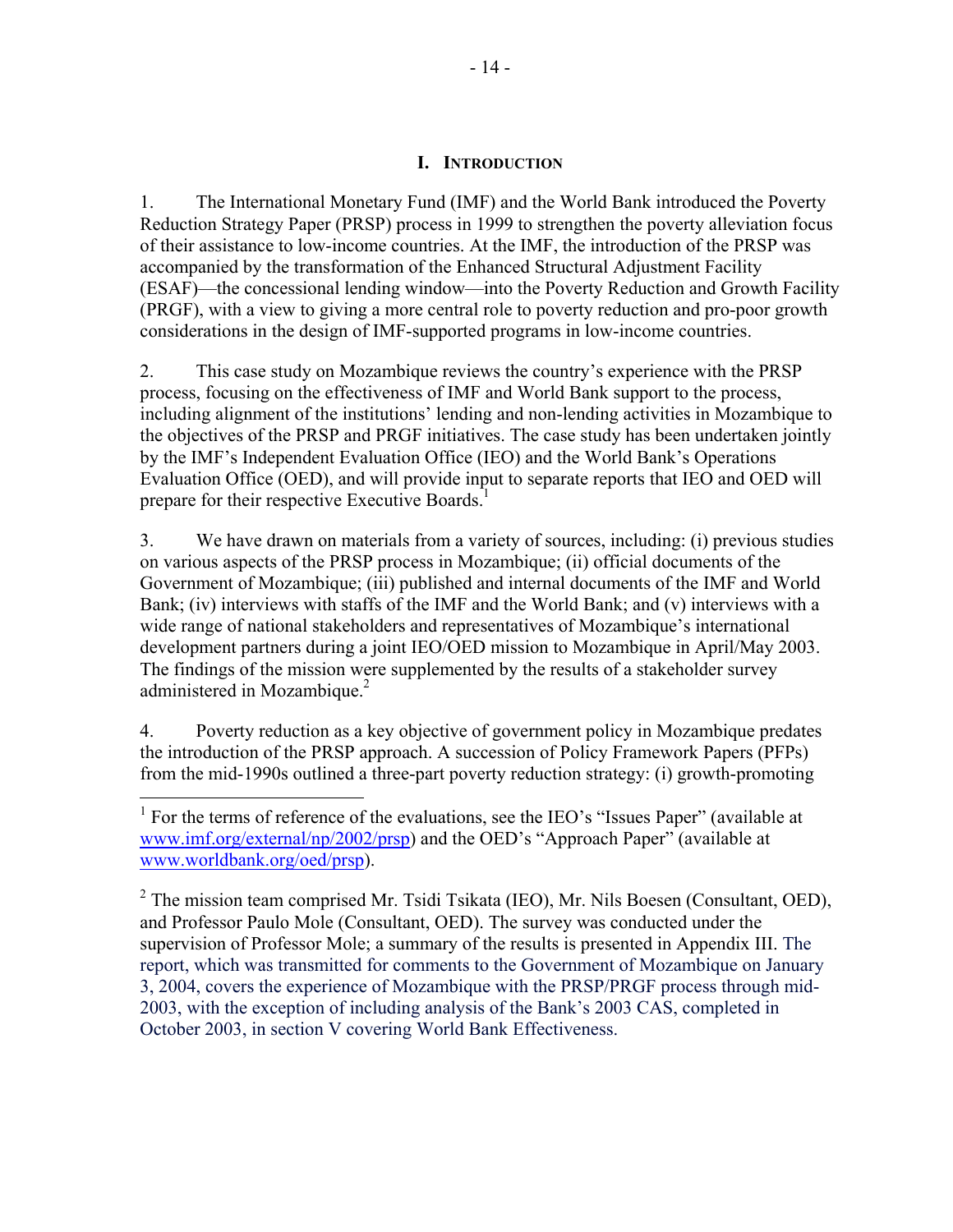policies with a focus on smallholder agriculture; (ii) development of human resources through increased provision of social services, especially in education and health; and (iii) strengthening social safety nets to assist the most vulnerable groups.<sup>3</sup> The PFP for 1999-2002 highlighted sustained and broad-based real GDP growth, low inflation, and improved delivery of social services as being central to the government's medium-term poverty reduction strategy.

5. Initially, the PRSP process in Mozambique was closely linked to debt relief under the Heavily Indebted Poor Country (HIPC) Initiative. Although the country had reached "completion point" under the original HIPC Initiative in June 1999, it was required to prepare an "interim PRSP" (I-PRSP) and a full PRSP for new "decision" and "completion" points, respectively, under the "enhanced" HIPC Initiative. Mozambique submitted its I-PRSP to the IMF and the World Bank in March 2000, and the full PRSP in August 2001. The first annual progress report on PRSP implementation, covering the period through September 2002 was prepared for the IMF and the World Bank in late 2002; an updated version covering the whole of 2002 was presented to a "Poverty Observatory" held in Maputo in April 2003.<sup>4</sup>

6. The rest of the report is organized as follows. Part II provides background information on poverty incidence in Mozambique, as well as on political and economic developments since the early 1990s. The relevance of the PRSP approach to Mozambique's situation, application of the underlying principles, and preliminary evidence on results, are examined in Part III. The effectiveness of IMF assistance, including alignment of the PRGF and technical assistance to PRSP objectives is assessed in Part IV. Part V considers the effectiveness of World Bank support, also including alignment of that support to the objectives of the PRSP approach. Part VI reviews IMF-World Bank collaboration in relation to the PRSP process, and Part VII presents the main conclusions and lessons.

<sup>&</sup>lt;sup>3</sup> See, for example, the PFPs for 1996-98, 1997-99, and 1998-2000. The PFP was a rolling 3-year policy framework document required for each annual arrangement under the ESAF. It was produced jointly by the authorities and staffs of the IMF and World Bank.

<sup>&</sup>lt;sup>4</sup> The Poverty Observatory is intended to be a high level forum of national stakeholders and international development partners which reviews progress in implementation of the government's poverty reduction strategy and makes recommendations for improving all aspects of the PRSP process.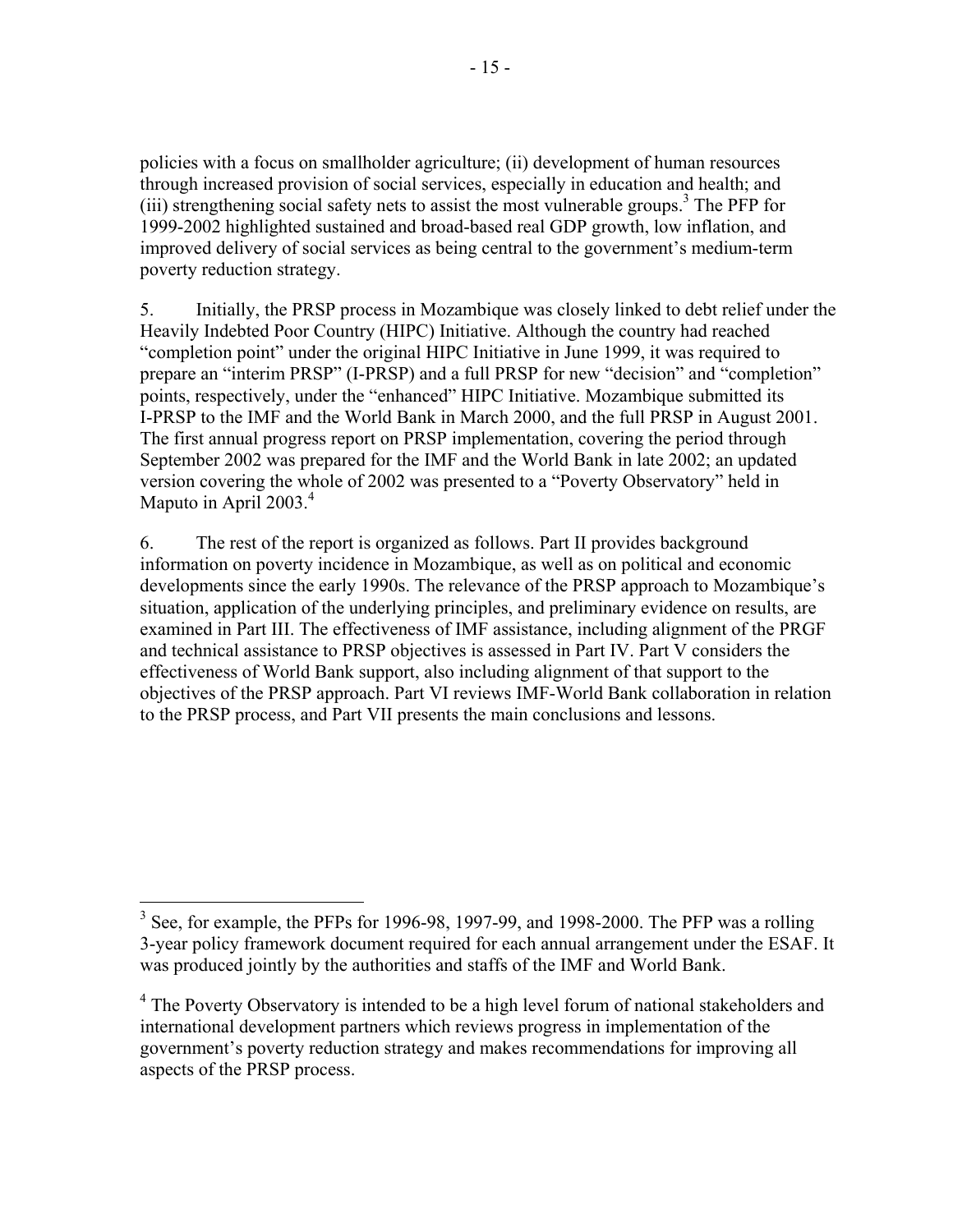7. Mozambique's PRSP is called PARPA, the Portuguese acronym for "Action Plan for the Reduction of Absolute Poverty."<sup>5</sup> In this report, we use PRSP and PARPA interchangeably.

### **II. COUNTRY BACKGROUND**

#### **A. Poverty**

8. Mozambique is one of the poorest countries in sub-Saharan Africa and in the world, with a gross national income (GNI) per capita of about US\$210 in 2001.<sup>6</sup> The UNDP's Human Development Index ranks Mozambique  $170<sup>th</sup>$  out of 175 countries.<sup>7</sup> Nearly 70 percent of the population (over 11 million people) lived below the poverty line of US\$ 0.40 per day in 1997, according to the 1996-1997 Household Survey which was the first comprehensive poverty assessment undertaken in Mozambique. About 38 percent of the population was considered to live in abject poverty or destitution with a consumption expenditure of 60 percent or less of the poverty line.

9. Poverty incidence was found to be somewhat higher in rural (71 percent) than in urban areas (62 percent), although the difference fell sharply when Maputo city was excluded (71 percent rural against 68 percent urban). The incidence of abject poverty was estimated at 17 percent in Maputo City and 39 percent outside the city. There was also significant variation in poverty incidence across regions (Table 1). The rate of poverty is significantly higher in the central provinces (Inhambane, Sofala) and in the far north (Niassa, Tete) than in the far south (Gaza, Maputo).

10. Though severe poverty is still the plight of the majority of Mozambicans, indicators of growth, life expectancy, education and health suggest a decrease of poverty levels over the last decade. Production of cereals has increased in the smallholder sector due to population resettlements following the end of the civil war, but food security is still weak as demonstrated by the devastating effects of floods in 2000.

<sup>&</sup>lt;sup>5</sup> The PRSP was actually the second PARPA; an earlier PARPA produced at the end of 1999 (PARPA 2000-04) became part of the I-PRSP. The two are usually distinguished by the period they cover. The PRSP is PARPA 2001-05.

<sup>6</sup> World Bank (2002).

<sup>&</sup>lt;sup>7</sup> UNDP (2003). The index is based on indicators of life expectancy, educational attainment and real income.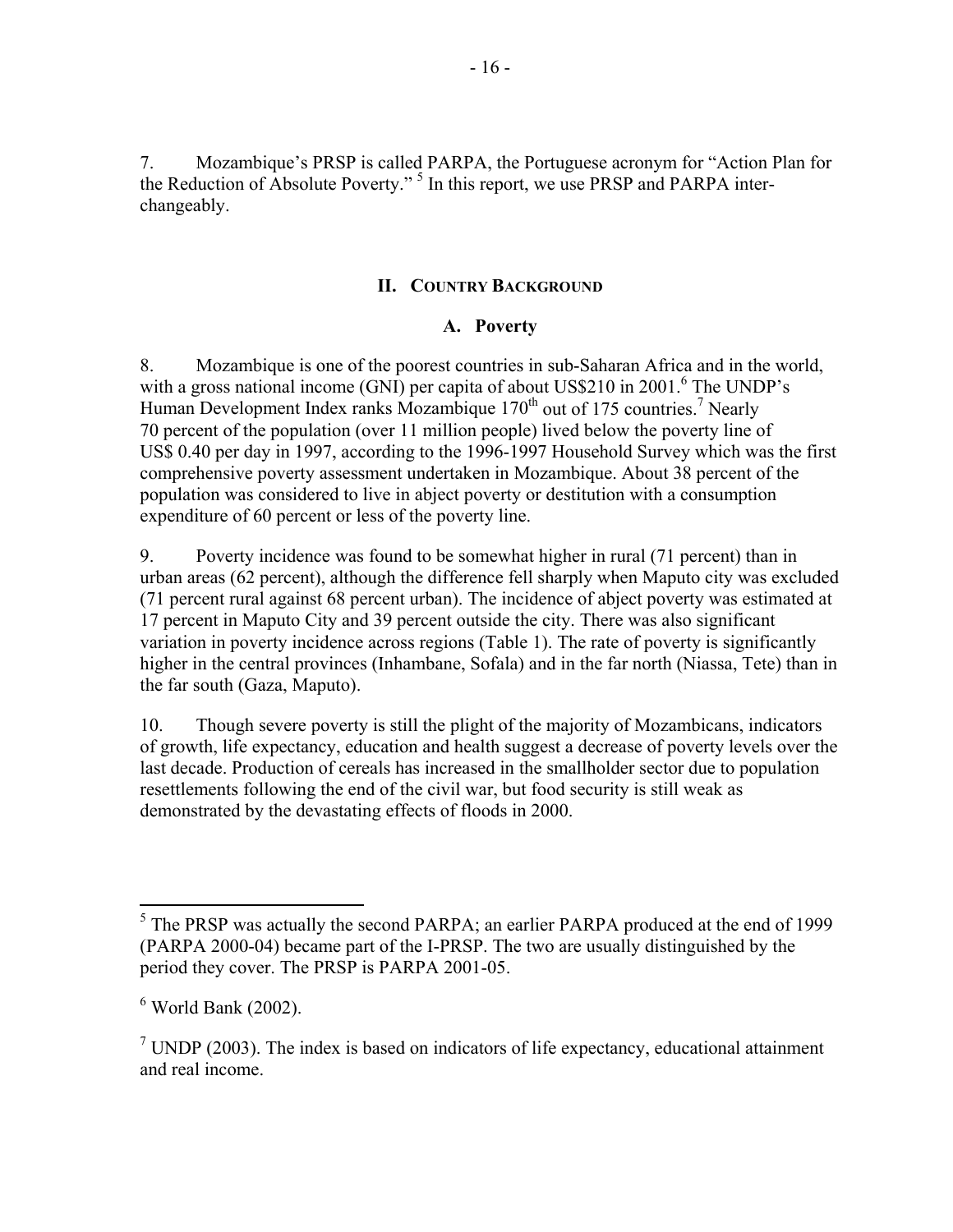| Province<br>Proportion of the<br>population<br>(In percent)           |      | Poverty Head<br>Average<br>Count Index<br>consumption<br>$(US\$ /day) |      | <b>Abject Poverty</b><br>Head Count Index |  |  |
|-----------------------------------------------------------------------|------|-----------------------------------------------------------------------|------|-------------------------------------------|--|--|
| Sofala                                                                | 8.8  | 0.28                                                                  | 87.9 | 65.2                                      |  |  |
| Inhambane                                                             | 7.1  | 0.37                                                                  | 82.6 | 53.7                                      |  |  |
| Tete                                                                  | 7.3  | 0.34                                                                  | 82.3 | 53.6                                      |  |  |
| <b>Niassa</b>                                                         | 4.9  | 0.43                                                                  | 70.6 | 40.5                                      |  |  |
| Nampula                                                               | 19.5 | 0.47                                                                  | 68.9 | 37.1                                      |  |  |
| Maputo Province                                                       | 5.1  | 0.51                                                                  | 65.6 | 35.4                                      |  |  |
| Zambezia                                                              | 20.3 | 0.45                                                                  | 68.1 | 34.4                                      |  |  |
| Manica                                                                | 6.2  | 0.55                                                                  | 62.6 | 27.0                                      |  |  |
| Gaza                                                                  | 6.6  | 0.53                                                                  | 64.7 | 26.5                                      |  |  |
| Cabo Delgado                                                          | 8.2  | 0.56                                                                  | 57.4 | 23.1                                      |  |  |
| Maputo City                                                           | 6.1  | 0.73                                                                  | 47.8 | 17.0                                      |  |  |
| <b>National</b>                                                       | 100  | 0.46                                                                  | 69.4 | 37.8                                      |  |  |
| Source: Calculated from Table 2.2 in Government of Mozambique (2001). |      |                                                                       |      |                                           |  |  |

|  |  | Table 1: Average Consumption and Estimates of Poverty and Destitution by Province, 1997 |  |
|--|--|-----------------------------------------------------------------------------------------|--|
|  |  |                                                                                         |  |

#### **B. Political Context**

11. Mozambique won independence from Portugal in 1975, and under the one-party rule of FRELIMO (the Liberation Front of Mozambique), embarked on constructing a centrally planned, state-led economy. Basic education and health services expanded substantially, but these gains were soon undermined by civil war and economic collapse. The war grew in intensity in the early 1980s, as RENAMO (the Mozambique National Resistance) contested FRELIMO's hegemony, initially with support from the apartheid regime in South Africa. The war exacted a devastating social and economic toll on the population. Casualties largely civilian—have been estimated as high as 1 million. In addition, more than 4 million Mozambicans were displaced internally or in neighboring countries, and a large part of the limited social and economic infrastructure was destroyed.

12. FRELIMO formally abandoned Marxism in 1989, and a new constitution the following year provided for multiparty elections and a free market economy. A UN-mediated peace agreement ended the fighting in 1992 and paved the way for the country's first ever general elections in 1994, which FRELIMO won. In the second general elections in 1999, FRELIMO again got the majority of votes (52 percent against 48 percent to RENAMO), but the results revealed a country deeply divided politically: FRELIMO won convincingly in the South (Maputo, Gaza, Inhambane) and in Cabo Delgado in the North, while RENAMO got a solid majority of votes in the central provinces. With the exception of Inhambane, RENAMO performed better than FRELIMO in the relatively poorer provinces of the country. Uneven regional development, with growth concentrated in the Maputo area, and poor quality of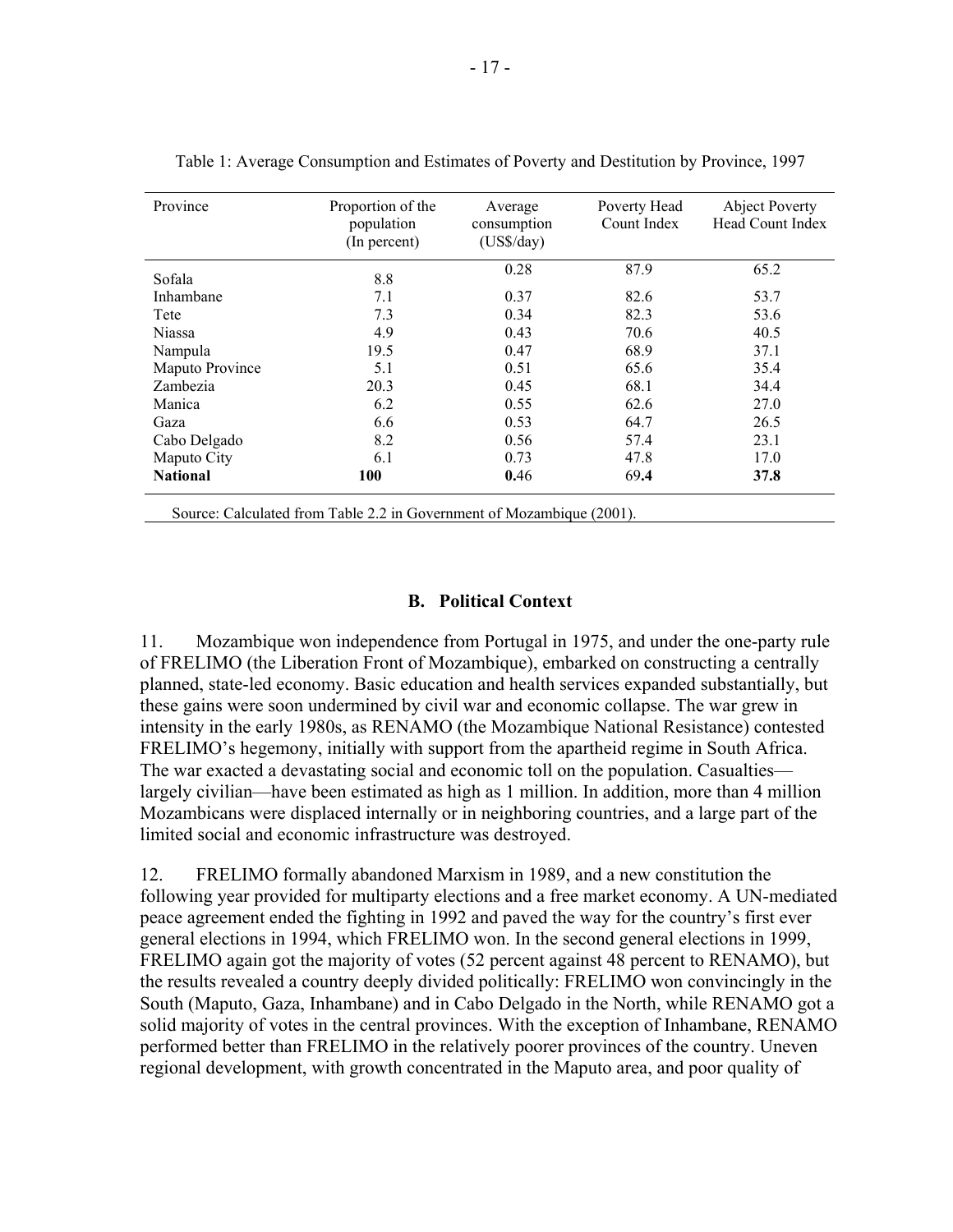essential public services (in health, education and infrastructure) in poor rural areas, appears to have fuelled strong discontent in the centre and north of the country.

13. Power in Mozambique's political system is highly centralized, with senior government officials—including the powerful provincial governors—appointed by the President in a winner-takes-all system. After the 1999 elections, RENAMO boycotted parliament for a while claiming that it should have the right to appoint governors in the provinces where it had won. FRELIMO rejected this, arguing that it would threaten the national unity and political stability of Mozambique.

14. The first steps towards decentralization were taken with the introduction of elections in 33 urban municipalities in 1998. The 128 rural districts are still subject to state administration, with no plans to introduce elected councils. However, the government has committed itself to increasing both administrative decentralization and grassroot participation in public affairs, including the participation of traditional community authorities.

15. A number of governance challenges, partly linked to uneven distribution of growth over the last decade, threaten to undermine the social and political stability of the country. Organized crime is reportedly on the rise, with the judicial system unable or unwilling to take effective action, and petty corruption seems to have become a generalized coping strategy for underpaid civil servants. $\delta$  Commentators have also suggested that "grand corruption" involving senior ruling party and government officials is a significant problem.<sup>9</sup>

# **C. Economic Performance and Policies** <sup>10</sup>

16. Mozambique has been implementing economic reform programs with the support of the IMF and the World Bank since the introduction of the Government's Economic Rehabilitation Program (ERP) in 1987. IMF-supported programs have been in the context of four multiyear arrangements—a Structural Adjustment Facility (SAF) arrangement (1987-1990), two ESAF arrangements (1990-1995, and 1996-1999), and a PRGF arrangement (1999 to 2003). World Bank assistance has included seven adjustment operations—two Rehabilitation credits (1988, 1989), three Economic Recovery credits (1992-1996, 1994-1997, and 1997-98), an Economic Management Reform operation (1998-1999), and an Economic Management and Private Sector operation (approved in

 $9^9$  See, for example, Gastrow and Mosse (2002) and the story entitled "Corruption in Mozambique: Who Killed the Fly" in the Economist of November 23, 2002.

 $10$  This section is based largely on IMF and World Bank reports, but also draws on other material such as Arndt et al (2000), Falck (2001), and White and Dijkstra (2003).

<sup>&</sup>lt;sup>8</sup> In launching the Public Sector Reform Program on National Day in 2001, President Chissano said there was "a generalized trend for civil servants to demand illicit payments for the services that are the job of the civil service."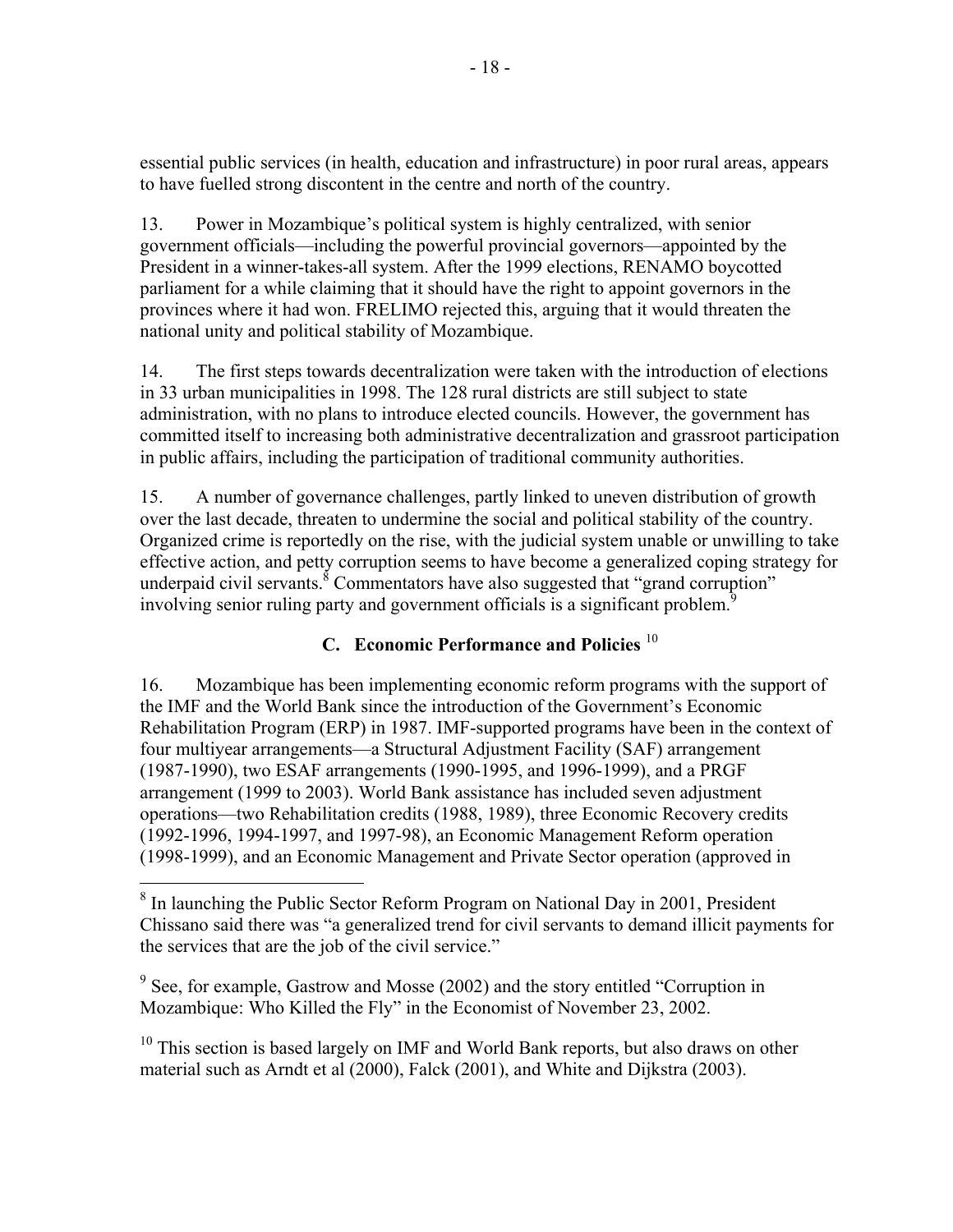2002). This section's overview of economic polices and performance focuses on the period since the end of the civil war in 1992.

### **Macroeconomic performance and policies**

17. Real GDP growth has been strong, averaging over 8 percent per annum between 1993 and 2002. After a sharp drop in 2000 due to adverse weather shocks (extensive flooding), growth rebounded in 2001-2002 (Figure 1). Underpinning the growth performance has been a steady rise in domestic investment from 22 percent of GDP in 1993 to over 40 percent in 2002, financed in large part by foreign savings. A few foreign-financed "mega" projects e.g., the Mozal aluminium smelter—have contributed to boosting the share of the industry sector in GDP from 16 percent in the mid-1990s to 25 percent in 2002. Over the same period, the share of agriculture dropped from about 30 percent to less than 20 percent, while services remain the dominant sector accounting for around half of GDP.

18. The privatization of two state-owned commercial banks and associated improvement in monetary control was an important factor in the successful disinflation achieved in the second-half of the 1990s (Figure 1). More recently, weaknesses in the commercial banking system appear to have constrained monetary policy, and contributed to the resurgence in inflation.



Figure 1. Real GDP Grow th and Inflation

Source: IMF (WETA database).

19. The government budget has been heavily dependent on external aid. On average, grants and net external concessional borrowing were equivalent to 56 percent of annual total expenditures and net lending (or 18 percent of GDP) during 1994-2002. The overall fiscal deficit, including grants, fell from 5 percent of GDP in 1994 to 1 percent in 1999, before rising sharply to 4 percent in 2000 and to nearly 8 percent in 2002. Revenue performance has improved gradually in recent years, going from 12 percent of GDP in 1999 to 14 percent in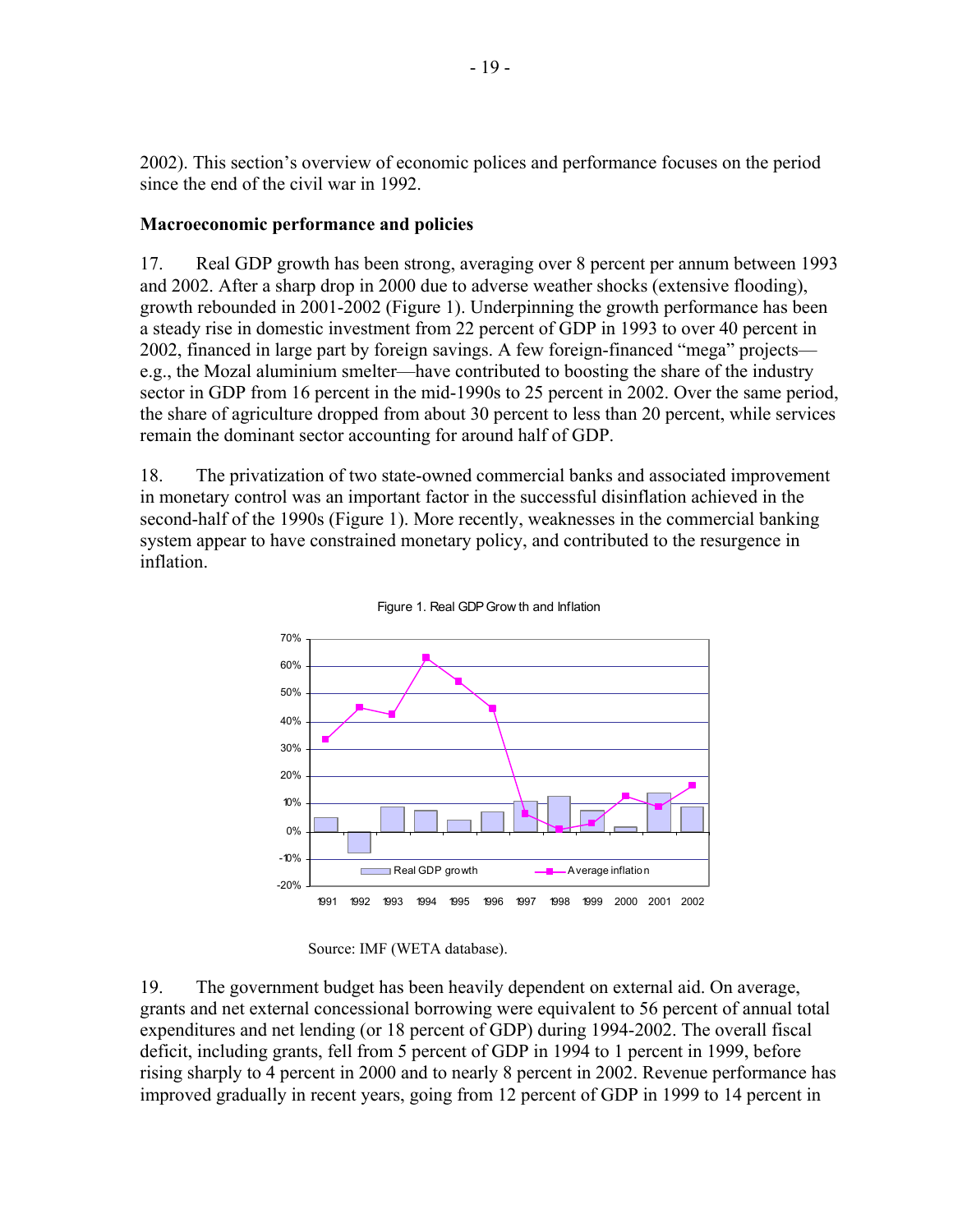2002. Over that same period, total expenditures and net lending increased from about 25 percent of GDP to  $34$  percent.<sup>11</sup>

20. The external current account deficit has fluctuated around 20 percent of GDP in recent years. Movements since 1998 have reflected different phases in the implementation of "mega projects" and changes in the external terms of trade. The real effective exchange rate has depreciated steadily since 1999, reversing a real appreciation that occurred in the preceding three years.

21. Debt relief has had a substantial impact on Mozambique's debt and debt service burden. The external debt to GDP ratio fell from 240 percent in 1993 to about 65 percent in 1999 and then rose to nearly 80 percent in 2002. The ratio of scheduled debt service to exports fell from about 50 percent in the mid-1990s to 15 percent in 1999 and to 4 percent in 2002. At the completion point under the enhanced HIPC initiative, staffs of the IMF and the World Bank estimated that debt relief had reduced the net present value of Mozambique's total outstanding external debt at end-2000 by about two-thirds (from US\$3.4 billion to US\$1.1 billion).

### **Structural reforms**

1

22. Mozambique has undertaken a wide range of structural reforms since the early 1990s. By mid-1996, the liberalization of the exchange rate, prices, and interest rates was almost complete. Subsequently, progress was also achieved in the areas of privatization and restructuring of public enterprises, financial sector reform, strengthening tax and customs administration, improving public expenditure management, and trade liberalization.

23. A program of privatization and restructuring of over 1200 enterprises was completed in 1999, and obstacles to private sector participation were eliminated in the transport, communications, energy, and water sectors. Reforms are continuing in the areas of the legal system and the regulatory framework to improve the business environment in the country.

24. Financial sector reforms have included the privatization of state-owned commercial banks, the establishment of interbank foreign exchange and money markets, and the strengthening of banking supervision. Since 2000, the authorities have intervened to recapitalize/restructure two partly state-owned commercial bank at substantial cost to the budget. In early 2003, the IMF and the World Bank conducted a review of Mozambique's financial sector under the Financial Sector Assessment Program (FSAP). The review highlighted lending risk as a major factor holding back growth of the sector and pointed to areas requiring further reforms (e.g., land title for use as collateral, inefficient judicial system).

 $11$  Selected economic and financial statistics for the period 1996-2002 are presented in Appendix I, Table A1.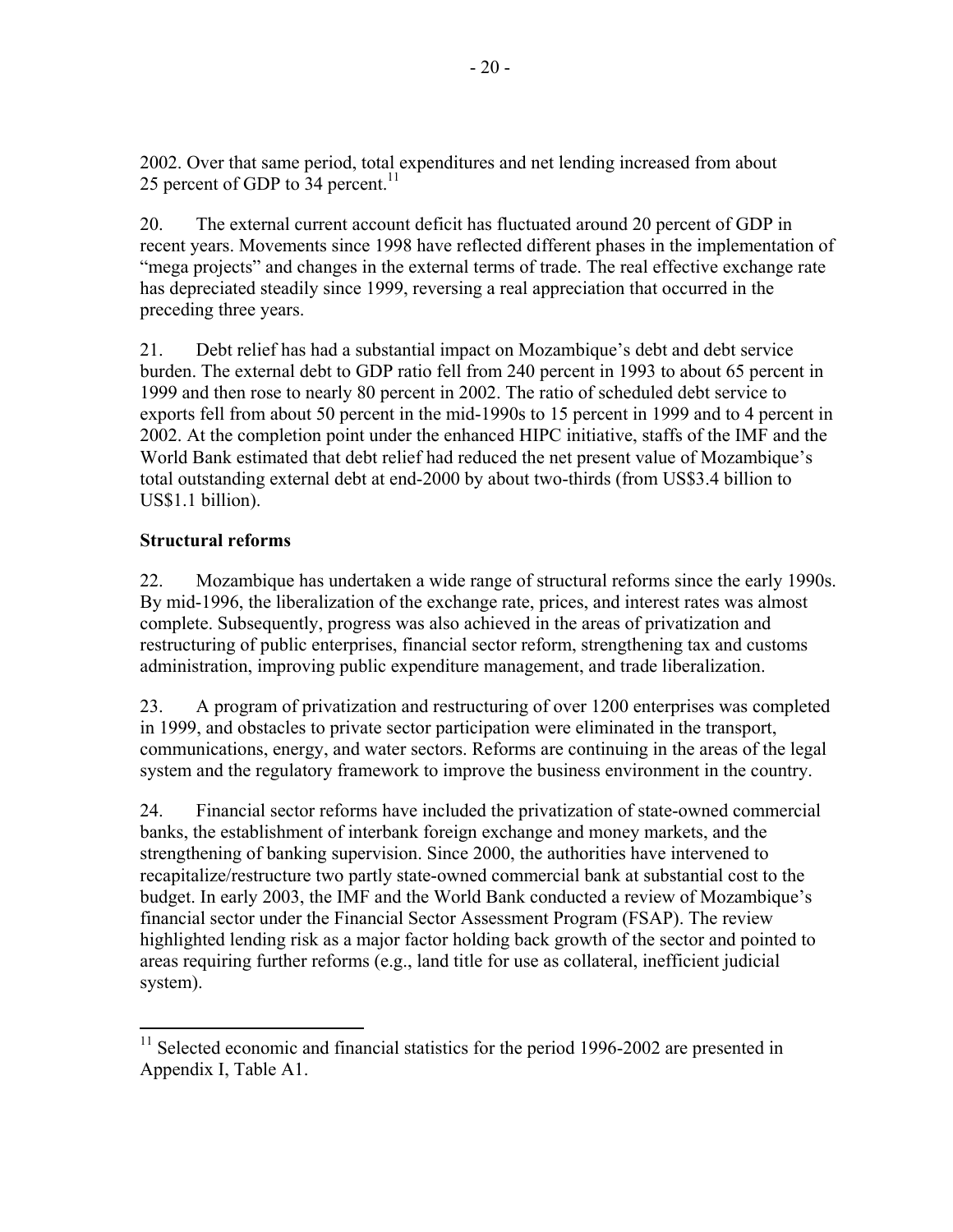25. Since the mid-1990s, Mozambique has simplified the structure of its import tariffs and reduced the average rate substantially, producing a relatively open international trade regime. However, there are two areas that have spawned a lot of controversy: export tax on unprocessed cashew exports (this replaced a total ban on such exports that was aimed at protecting domestic processors), and protectionist import tariffs on sugar.

### **D. National Strategies and Their Formulation**

26. Mozambique has a long tradition of planning in the public sector, with the core of planning processes concentrated at central level in a sector-oriented approach. There has been little tradition of effective involvement of civil society, and the scope for cross-sectoral bottom-up planning has been limited until recently. Mozambique had a separate Planning Commission until 1994, when it was merged with the Ministry of Finance to form the Ministry of Planning and Finance (MPF).

27. The basic document that guides public planning is a five-year Government Program submitted to Parliament soon after the formation of a new government after general elections. This program is supplemented by three- or five-year sectoral and provincial strategic plans (the latter have only recently been introduced). On an annual basis, the key operational instruments are the Economic and Social Plan (PES) and the State Budget, both of which have to be approved by parliament. In addition, a rolling medium-term fiscal scenario or budget framework (MTBF) and a three-year public investment program are prepared as part of the annual government budget process, with the investment program required to be approved by parliament.

28. Poverty reduction was a key objective of government policy in Mozambique before the advent of the PRSP process. PRSP antecedents include: (i) the transformation of the Economic Rehabilitation Program (ERP) into the Economic and Social Rehabilitation Program (ESRP) in 1989, and with it the establishment of the Social Dimensions of Adjustment project in the Planning Commission; (ii) a poverty reduction strategy presented to the meeting of the Consultative Group (CG) in 1990; (iii) the 1993 National Reconstruction Plan; (iv) the 1995 Poverty Reduction Strategy; and (v) the 1999 Action Guidelines for the Eradication of Absolute Poverty. A timeline of events and processes related to poverty reduction in Mozambique is presented in Appendix I, Table A2.

29. The content of the strategies has evolved. The first poverty strategy in 1990 identified three priorities: employment creation, access to basic social services, and creation of safety nets for the poor. The government's sphere of influence was at that point in time largely restricted to urban areas. In the 1995 strategy, emphasis changed to rural areas rather than urban, focusing on stimulating productive activity through revitalizing of market mechanisms, and investing in education and health, with less emphasis on establishing safety nets.

30. Only with the preparation of PARPA 2000-2004 (which became part of the I-PRSP) did poverty reduction strategies move towards becoming detailed plans, with targets,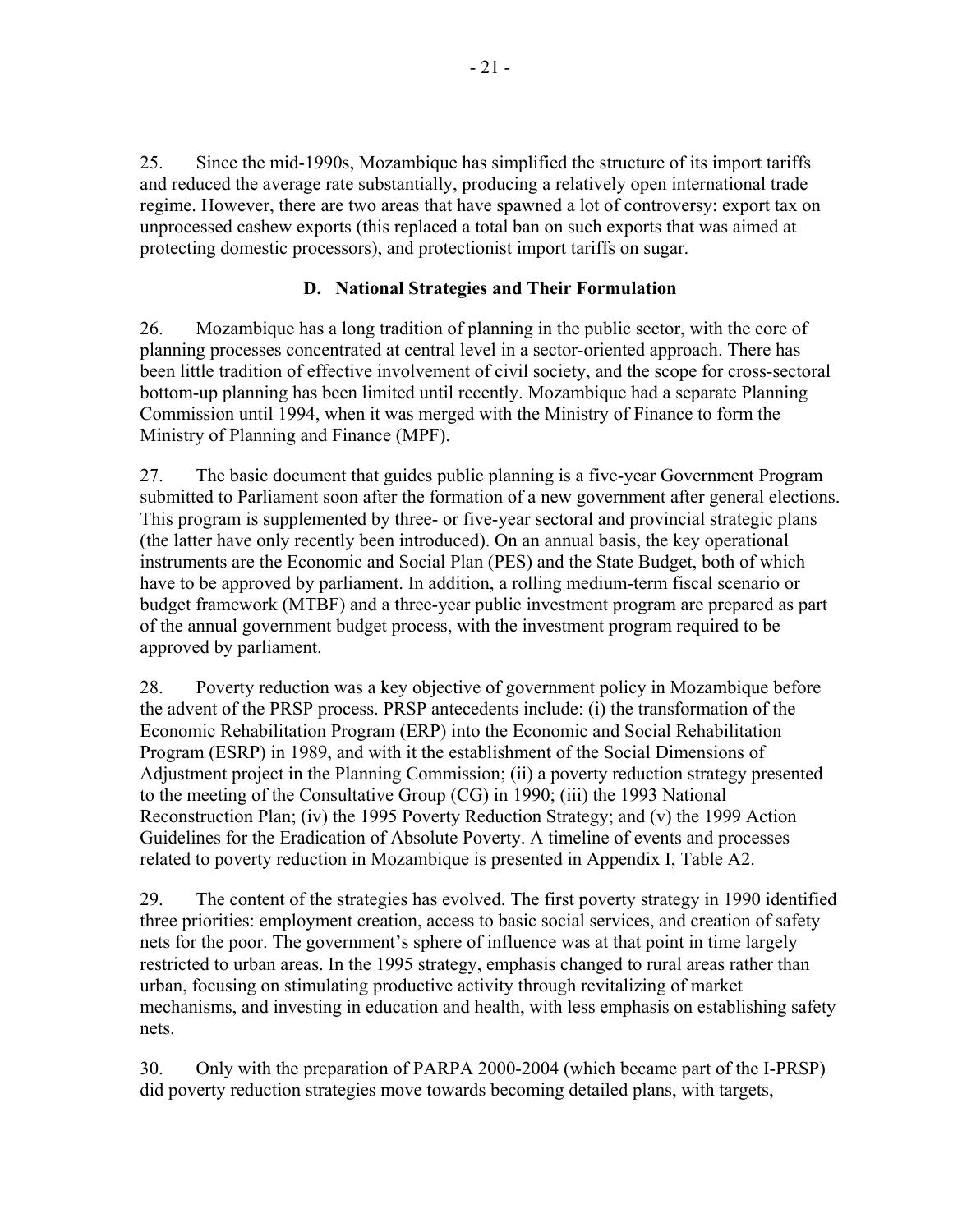timeframes and—to a certain degree—resource requirements; thus moving a step beyond being just a policy statement to being linked to the wider mainstream system of policy planning and resource allocation instruments.

#### **III. THE PRSP/PARPA, 2001-2005**

31. The full PRSP (PARPA 2001-2005) was approved by the Council of Ministers in April 2001 and endorsed by the Executive Boards of the IMF and World Bank in September 2001. Key features of the PARPA are presented in Box 1.

#### **Box 1. PARPA 2001-2005 at a Glance**

*Overall goal:* To reduce the incidence of poverty from 70 percent in 1997 to less than 60 percent in 2005, and to less than 50 percent by 2010.

*Six priority areas and eleven complementary areas are identified to promote human development and create a favorable environment for rapid, inclusive and broad-based growth (at an average rate of 8 percent per annum).* 

The six priority areas:

 $\overline{a}$ 

- Education, with targets related to adult literacy, rural female literacy, and gross primary enrolment
- Health, with targets related to infant and child mortality, maternal mortality, birth weight, malaria mortality, and HIV prevalence
- Agriculture and rural development, with targets related to annual growth in agricultural production, cereals and cashew nut production, and incidence of food insecurity
- Basic infrastructure, with targets related to coverage and quality of roads, access to electricity, and access to potable water
- Governance, with targets related to administrative decentralization, and improvement in justice sector services
- Macroeconomic and financial policies, with targets related to inflation rate, and fiscal revenue as percentage of GDP.

*Complementary areas:* Employment and business development, social action, housing, mines, fisheries, tourism, industry, transport and communications, technology, environment, and protection against natural disasters. Targets are defined in relation to expansion of social safety net and increase in access to housing for low-income households.

Public expenditures on poverty reduction priority programs are projected to increase from 60 percent of all expenditures in 1999 to a peak of 67 percent in 2003, and then fall to 65 percent in 2005. Health, education and basic infrastructure will account for 80 percent of these expenditures.

#### **A. Relevance**

32. The Mozambican authorities initially viewed the introduction of the PRSP as additional conditionality being imposed on the country by the IMF and World Bank under the HIPC Initiative.<sup>12</sup> However, they soon embraced the approach, linking it to existing

 $12$  This was a consistent message that the evaluation team heard from senior government officials in Mozambique as well as from IMF and World Bank staff.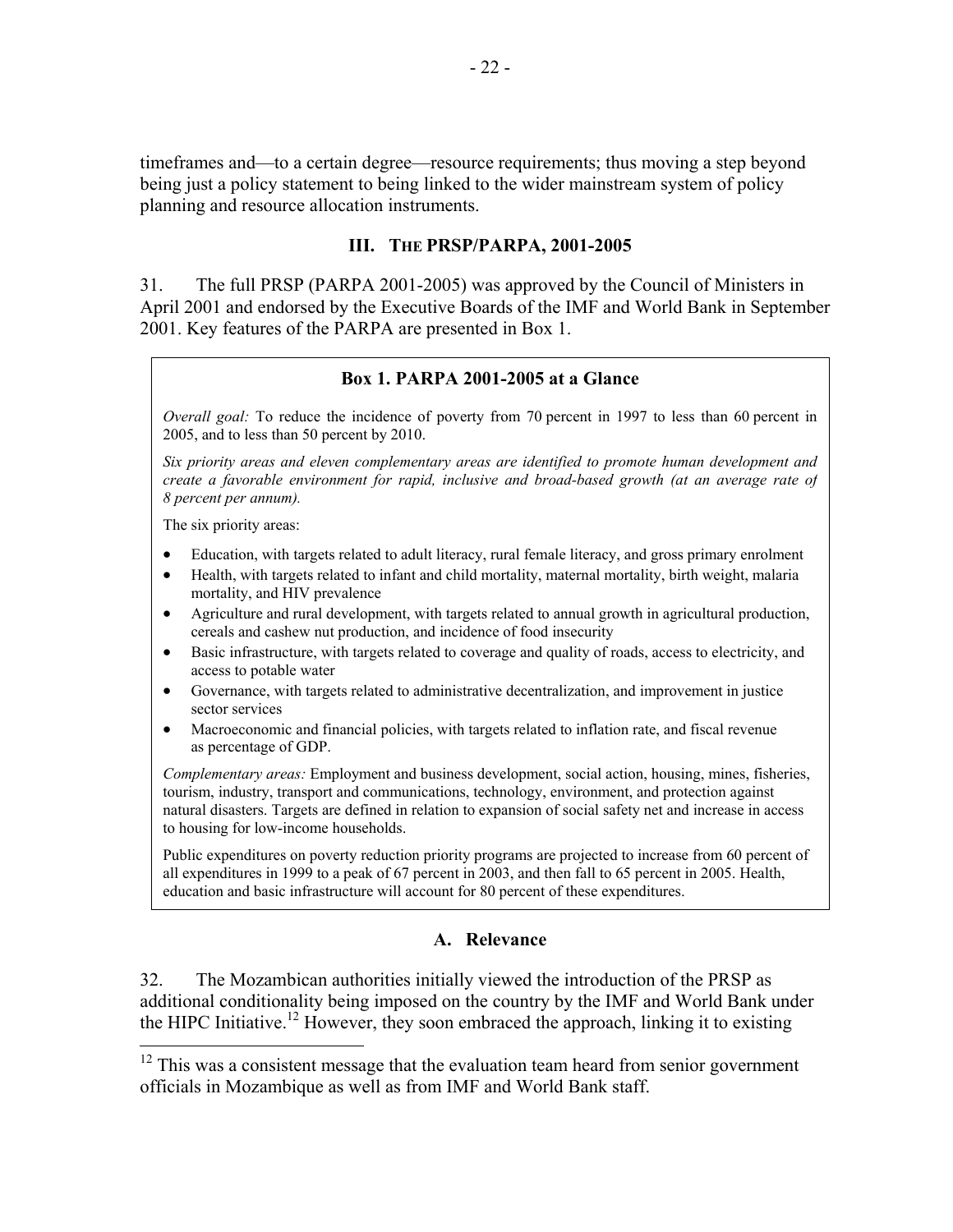poverty reduction policies and ongoing analytical work on poverty assessment (based on the results of the 1996-97 Household Survey). The poor performance of the ruling party in the 1999 general elections in the poorest areas of the country brought poverty reduction issues to the fore on the government's policy agenda.

33. PARPA drew heavily on existing sectoral policies and programs (e.g. in health, education, infrastructure, and agriculture). Although, it did not represent a major reshuffling of priorities, most people contacted by the evaluation team thought it had brought greater coherence to government's poverty reduction policies and had served as a useful common point of reference for all stakeholders. PARPA was also widely perceived to have put on the public agenda issues related to participation in domestic policy processes (including the role of parliament and political parties), and to have brought greater attention to implementation constraints through a focus on monitoring results (e.g., resource flows to districts, increased service levels, etc.).Respondents to the OED-IEO survey of PRSP stakeholders agreed that the PRSP provides a relevant model for poverty reduction in Mozambique and that it improved on past modalities for poverty reduction. Relevance received the second highest rating among the underlying principles of the Initiative.<sup>13</sup>

# **B. Application of the Underlying Principles of the PRSP Approach**

34. Five underlying principles of the PRSP process were defined when the PRSP initiative was launched in 1999 (Box 2). This section reviews the application of these principles in Mozambique.

### **Box 2: Underlying Principles of the PRSP Process**

- 1. *Country-driven* involving broad-based participation.
- 2. *Results-oriented* and focused on outcomes that benefit the poor.
- 3. *Comprehensive* in recognizing the multi-dimensional nature of poverty.
- 4. *Partnership-oriented* involving coordinated participation of development partners.
- 5. Based on a *long-term perspective* for poverty reduction.

Source: International Monetary Fund and International Development Association (1999).

## **a) Country driven with broad based participation**

 $\overline{a}$ 

35. There is strong central government ownership of the PARPA. Its preparation was led by civil servants in the Ministry of Planning and Finance (MPF), with virtually no external

 $13$  See Appendix III, section B. The group of four questions on Relevance received a composite mean score of 3.14 out of 5, where a score of 5 represents complete agreement with the statement.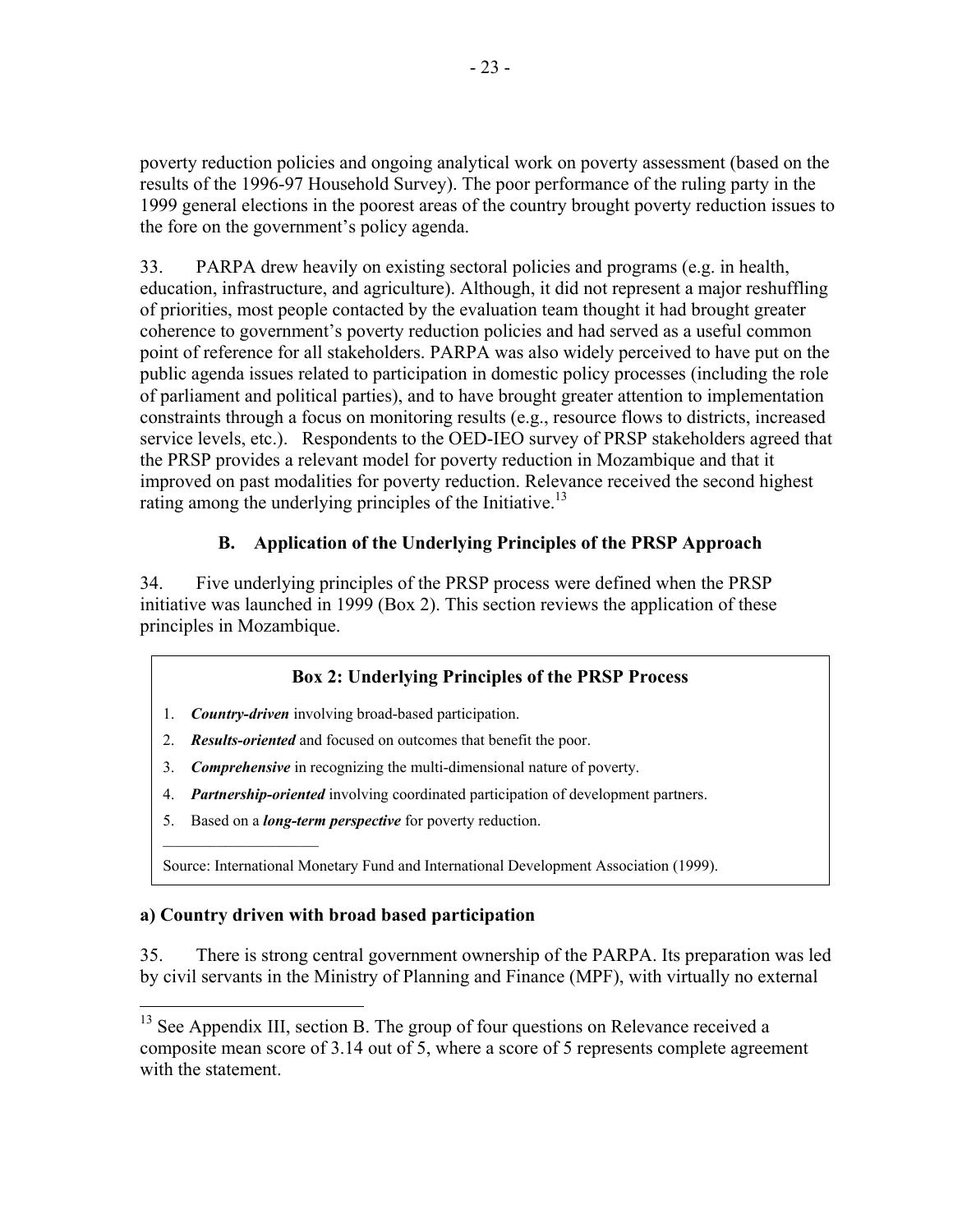support—reflecting an explicit decision by the government. Planning officers from key sector ministries participated actively in the preparation of the draft PARPA, which, as indicated above, drew heavily on already existing sector plans. Since sector plans are increasingly being developed through participatory processes involving national stakeholders and international partners, and since annual planning cycles include consultations with officials from provinces and districts, the government felt that the production of a draft PARPA for the broader national consultative process already involved a participatory process.

36. There was not much discussion of macroeconomic policies during the PARPA consultation process. However, a few stakeholder groups registered comments which had macroeconomic content. For example, representatives of organized labor are reported to have complained about the "restrictive nature of the macroeconomic measures contained in government programs and their social consequences (e.g., greater unemployment)," and to have called for an analysis of the macroeconomic underpinnings of the PARPA. Some members of the private sector called for protection and state support of the "production sectors." Other topics on which participants expressed views included: access to credit, tax evasion, management of the country's foreign debt, and monetization of the rural economy.<sup>14</sup>

37. When the first draft of PARPA 2001-2005 was ready in November 2000, a three-month consultation process was launched which involved the participation of business associations, labor unions, religious bodies, NGOs, media, central and provincial government institutions and donors. In discussions with the evaluation team, representatives of CSOs characterized the process as inadequate, since it excluded the poor, and did not allow sufficient time for preparation (e.g., materials were distributed late, and there was insufficient time for CSOs to consult members at grassroot levels). The quality of consultations was also questioned by respondents to the OED-IEO survey of PRSP stakeholders. The country driven nature of the process received the joint-lowest ratings of all underlying PRSP principles (along with results orientation). In particular, the majority of respondents disagreed that their group had been adequately consulted during formulation of the PRSP.<sup>15</sup> However, many acknowledged that the PARPA process represented an opening up of the policy making process to non-government stakeholders, and that the limited CSO impact on the PARPA

 $\overline{a}$  $14$  Chapter V in Government of Mozambique (2001).

 $15$  Appendix III, section B shows the average for the group of four questions on Countrydriven relative to the other underlying principles. Country-driven received a mean score of 2.70 out of 5, where a score of 5 represents complete agreement with the statement. Results Orientation also received a mean score of 2.70. Appendix III, section D shows the particular question, "The group of stakeholders you belong to was adequately consulted in formulating the PRSP strategy," received the highest share of negative responses, defined as 'disagree' or 'completely disagree' responses (52.6%).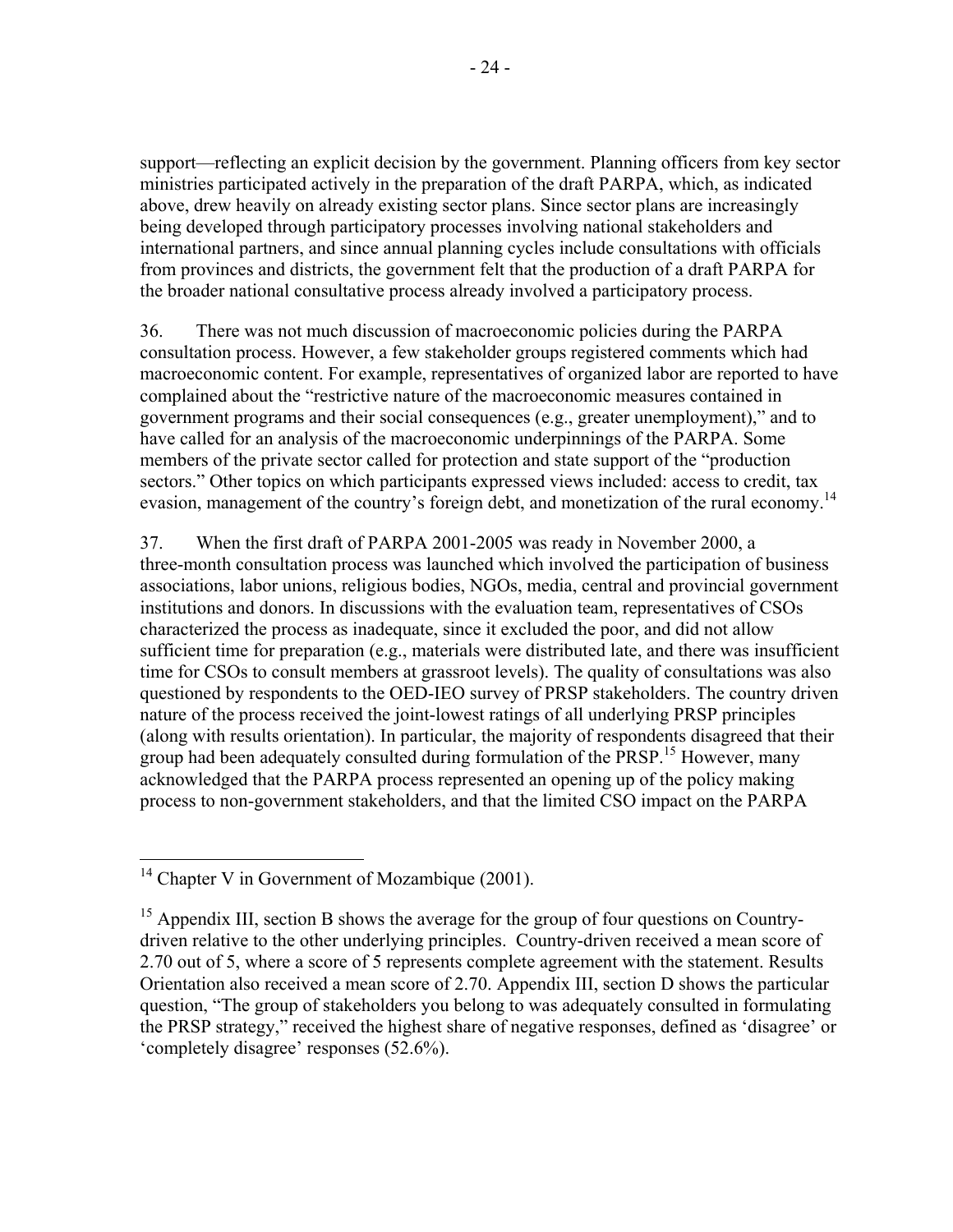partly reflected their own lack of capacity to engage in detailed policy analysis (e.g., with respect to macroeconomic policy issues).

38. While the government claims strong ownership of the PARPA and the policies in it, many of the representatives of civil society and the private sector met by the evaluation team expressed the view that the PARPA was too strongly influenced by policies supported by the IMF and the World Bank, with what they perceived to be excessive attention to macroeconomic stability, privatizations, and premature exposure of key production sectors to foreign competition. They also saw the requirement for endorsement by the BWIs as limiting country ownership, and suggested that PARPA was more of an instrument for negotiations with international partners than a core domestic policy process and product.

39. Parliament and political parties were not substantially involved in the consultation process, and PARPA was exclusively approved by the Council of Ministers and not taken to the Assembly. This may reflect that peace and democracy are yet to be firmly established in Mozambique, and that the legislative branch of government has not yet asserted a strong role compared to the executive branch.

40. Even though the consultation process for the PARPA had its shortcomings, it should be noted that the strong voices raised demanding transparent governance, stronger measures against corruption and more focus on public safety, led to changes in the final version of the PARPA; for example, good governance issues were raised to become one of the fundamental priority areas. The attention to this area was demonstrated by the President in June 2001, when he launched the government's public sector reform initiative with an unprecedented attack on corrupt practices in government. The PARPA process—combined with other events—may therefore have opened a sensitive policy area for broader dialogue between civil society and the government. Viewed as a dynamic process, therefore, it has had some impact on the nature and content of the debate.

41. After approval by the government, little has been done to disseminate PARPA (including preparing popular versions in main local languages). Discussions of PARPA in academic circles have taken place, and civil society organizations have used PARPA to rally support for pro-poor local initiatives. But, PARPA is largely unknown in any detail outside very small circles in Maputo and provincial capitals (Box 3).<sup>16</sup>

 $\overline{a}$ 

 $16$  The evaluation team's findings on this are consistent with those in McGee (2002), which reported that provincial civil society sectors' awareness of the PARPA was very low.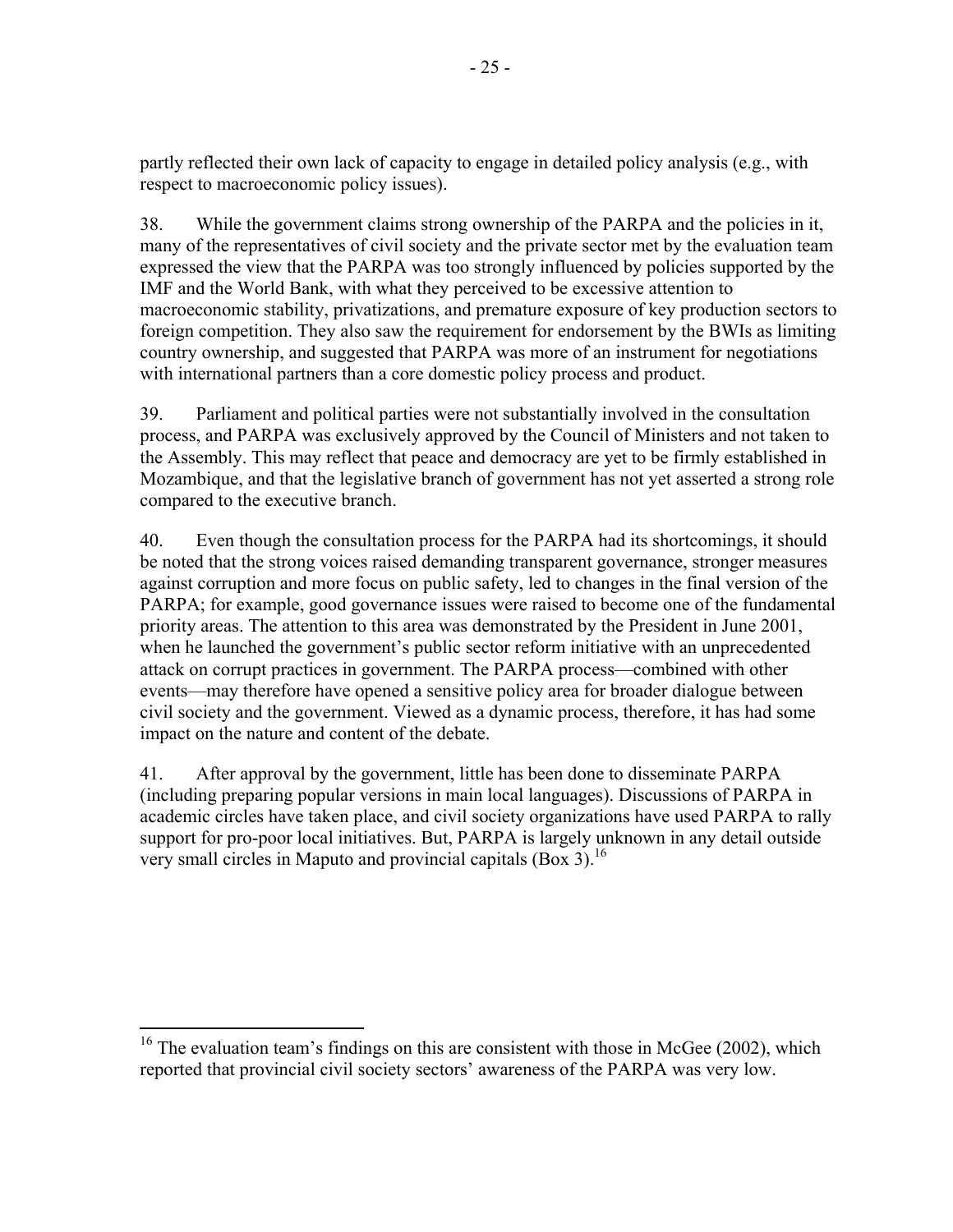### **Box 3. PARPA in Inhambane**

The evaluation mission visited Inhambane province in southern Mozambique. The province has approximately 1.25 million inhabitants and is the second poorest province in the country.

Officials in the Provincial Directorate of Planning and Finance indicated that PARPA reflected the priorities of people in the province, and that it has clarified goals and facilitated dialogue between the province and Maputo, and between provincial and district authorities.

For sector representatives in agriculture and education, PARPA is synonymous with the respective sectoral plans (in agriculture PROAGRI, in education the Strategic Sector Plan).

In the Inharrime district, the evaluation mission found that PARPA was known by district officials, but not broadly disseminated. It is seen to set overall goals and priorities, but has not implied changed routines. The district officials indicated that the overall sectoral budget distribution—fundamentally decided in Maputo—did not necessarily reflect their priorities. They said they had room to influence allocations within a sector, but could not reallocate resources across sectors.

In the Inhambane Province, a first strategic plan has been prepared based on PARPA. The annual Economic and Social Plan (PES) also refers to PARPA. Participative district strategic plans are being prepared in three pilot districts, replacing the territorial action plans which were part of the five-year government plan.

At provincial level, a progress report for achievements in relation to PARPA goals for 2002 has been prepared which compare indicators for Inhambane with the national (average) level PARPA indicators, in the absence of specific targets for Inhambane. The report concludes that there was in general a positive development from 2001 to 2002. It also presents a number of recommendations related to PARPA, including:

- More systematic integration of PARPA in sector plans and in the provincial government, especially regarding monitoring.
- Harmonization of participatory territorial district plans and vertical sector plans.
- Consolidate the changes of the PES to strengthen the relation between PARPA, PES and budget allocation—transforming PES from a "wish list" to an effective work plan.
- Production of a popular and accessible version of PARPA.
- Strengthening of provincial capacity especially related to socio-economic analysis, where the province has no specialized staff at all at present.

#### **b) Comprehensive and based on long-term perspective**

42. The PARPA summarizes the first detailed assessment of quantitative aspects of poverty in Mozambique, based on the 1996-97 household survey. It provides a good description of the strong regional differences of poverty incidence, but being the first study it does not analyze the causes of these disparities and offers limited opportunities to assess the impact of policies on poverty reduction. PARPA recognizes that poverty indicators not related to consumption are important, and includes available data on illiteracy, mortality and water access rates. It also uses to the qualitative results of a participatory poverty appraisal carried out by the Eduardo Mondlane University in 1995/6.

43. The PARPA defines poverty as "the inability of individuals to ensure for themselves and their dependants a set of basic minimum conditions necessary for their subsistence and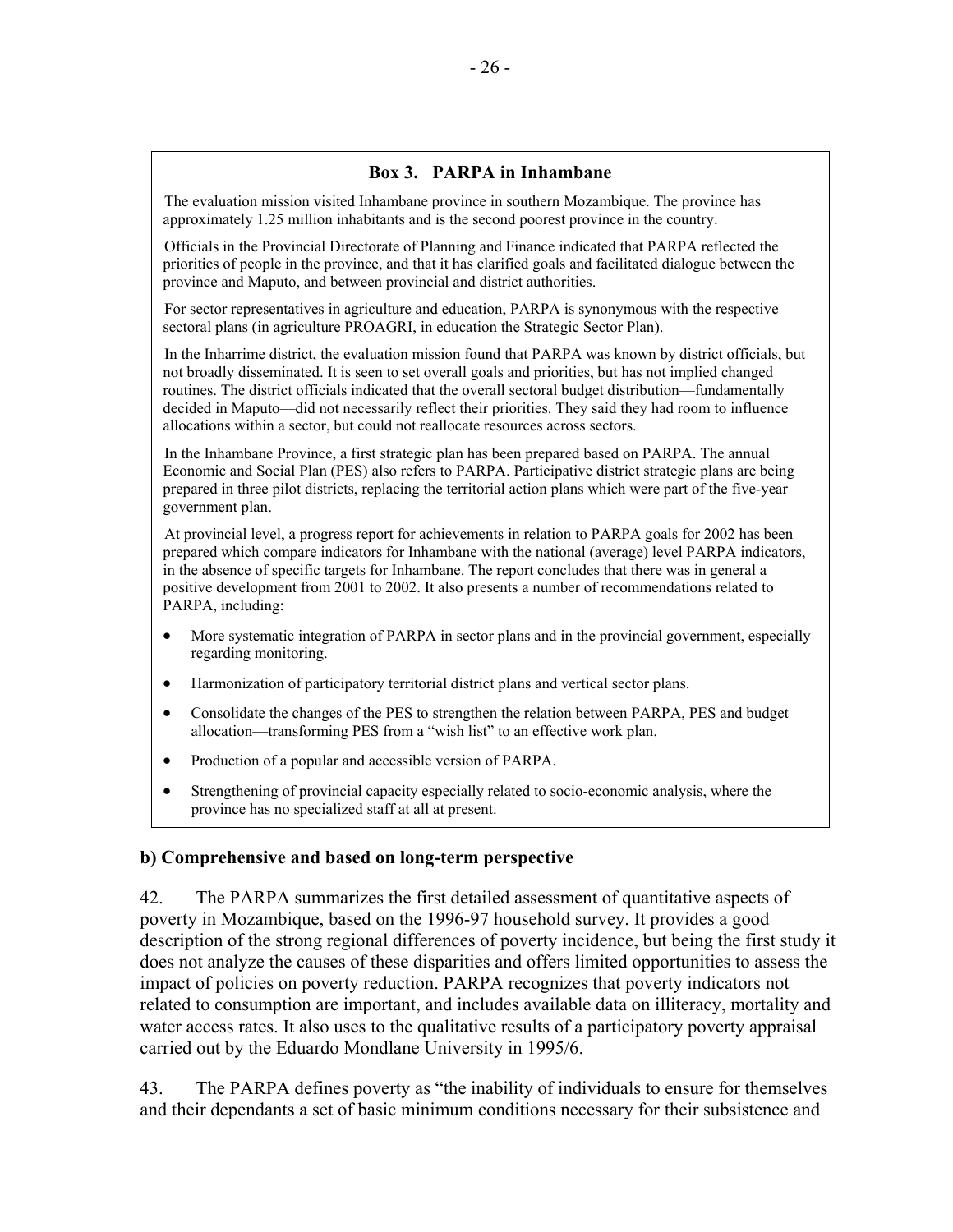well-being in accordance with the norms of society." This broad definition is reflected in PARPA's comprehensive approach to poverty reduction, including social service delivery, actions to enable market-based rural development, and broad-based growth in a framework of macro-economic stability. PARPA is thus comprehensive in the sense that it includes and seeks to combine social and economic policies, and describes key objectives and measures in priority areas covering some three quarters of budget resources. Thus, it is far from a narrowly targeted safety-net type of poverty alleviation approach—actions of this kind are actually getting low priority in PARPA.<sup>17</sup>

44. Since it is largely based on existing policies, but now linking them to a better poverty diagnosis, PARPA provides a snapshot of policies in early 2001. Subsequent dialogue around PARPA—including in the work of sector working groups—has highlighted areas that need strengthening (e.g. more specific policies for pro-poor growth), as well as areas where underlying important policy choices still have to be made (e.g. specification of the role of the state and other actors in education).

45. A weakness of PARPA, yet to be addressed in a comprehensive manner, is that it does not include a breakdown of targets at provincial (and district) levels. The evaluation team met provincial and district officials who referred to PARPA's national targets (e.g. in education, health and agriculture) as "their" targets, claiming to have already reached targets in certain areas and lagging behind in others. There is a need for greater clarity on how national average targets relate to provincial and district priorities. Ideally, local targets would be defined through bottom-up, participatory planning processes.

46. PARPA defines an overall poverty reduction target up to 2010, but it is clearly, in other targets and in its more operational parts, a medium term rather than a long-term framework. But, government officials emphasized to the evaluation team that firstly, the general priorities had been government policy for a long time, and secondly, that the broad objectives were unlikely to change even if specific elements would be modified quantitatively or qualitatively.

47. The medium-term nature of PARPA is underlined by two additional factors. Firstly, the government sees future revisions/updates of PARPA as intimately linked to the election cycle and to the government program presented by the newly elected government. Secondly, with the support of UNDP, a process is underway to define a "Vision 2025," where government has tasked a group of individuals (from government, political parties, civil society etc) to prepare a longer term vision and development strategy for Mozambique which

 $\overline{a}$  $17$  PARPA argues that targeted social programmes should be a "fundamental area" of the poverty reduction strategy, but that it is not the case because "resources available are still very limited" making them effectively a second order priority (See footnote to paragraph 24 in Government of Mozambique (2001)).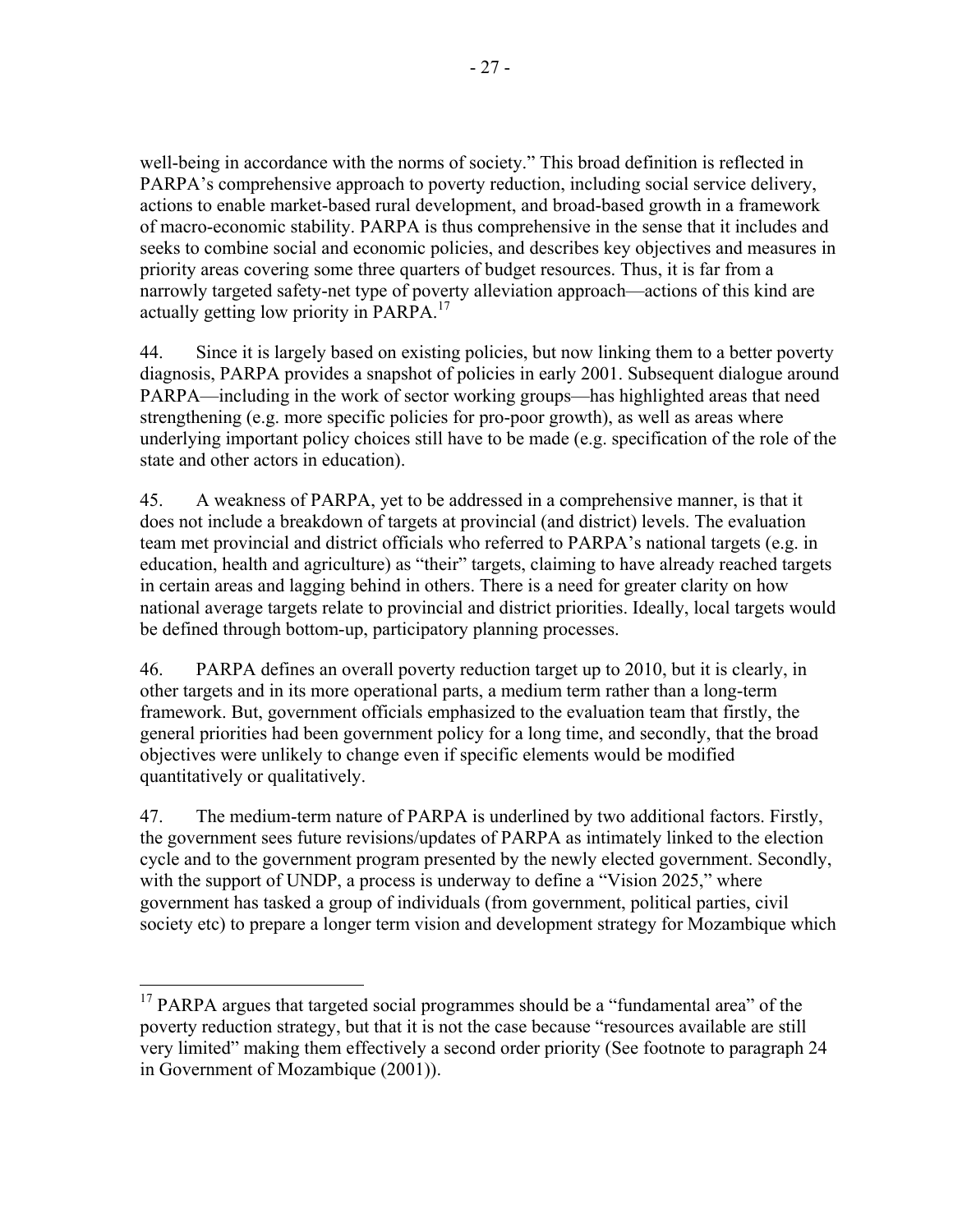is hoped to transcend party and interest group differences.<sup>18</sup> However, it is too early to evaluate the extent to which vision 2025 will complement the PARPA.

### **c) Results-oriented and focused on outcomes that benefit the poor**

### *Targets*

48. The PARPA includes about 60 "outcome" and "intermediate" indicators at macro and sectoral level.<sup>19</sup> In addition, it includes an operational matrix showing principal actions to be undertaken as well as annual targets for several indicators during 2001-2005. The operational targets are largely taken from sectoral plans, and vary considerably in scope and precision. For example, targets regarding access to primary education are set at the output-level (enrolment rates), while quality targets are input-oriented (curriculum reform, training of school directors). Targets for all other areas in education focus on inputs (school construction, teacher training, etc.). In health, impact-level targets on mortality rates are included as well as targets related to service delivery. In some areas there are not yet specific targets (e.g., anti-corruption). On the input side, the PARPA envisages increased allocation of funds to the priority areas from 13 percent of GDP to 17 percent in 2005.

49. PARPA does not compare or relate its targets directly to the Millennium Development Goals (MDGs). A comparison of relevant 2005 indicators of PARPA to the 2015 indicators of the MDGs shows considerable variation between the two sets of targets.<sup>20</sup> In several areas, notably related to mother-child health indicators, the PARPA targets are far below the ambitions of the MDG. A report on the progress of achieving the MDGs prepared by the office of the UN Resident Coordinator in August 2002 found that targets related to five areas could potentially be met while those related to five others were unlikely to be met. $21$ 

 $\overline{a}$ 

 $18$  A first draft was expected to be published in the second half of 2003.

<sup>&</sup>lt;sup>19</sup> Government of Mozambique (2001), Annex to Chapter VI.

 $20$  See Appendix I, Table A3.

 $21$  See United Nations (2002). The targets that could potentially be met were: reducing extreme poverty; halting the spread of HIV/AIDS; eliminating of gender disparity in education; reducing maternal mortality; and integrating the principles of sustainable development into national policies. Those that were unlikely to be met were: reducing hunger; increasing access to safe water; universal primary education; reducing child mortality; and reducing the incidence of malaria.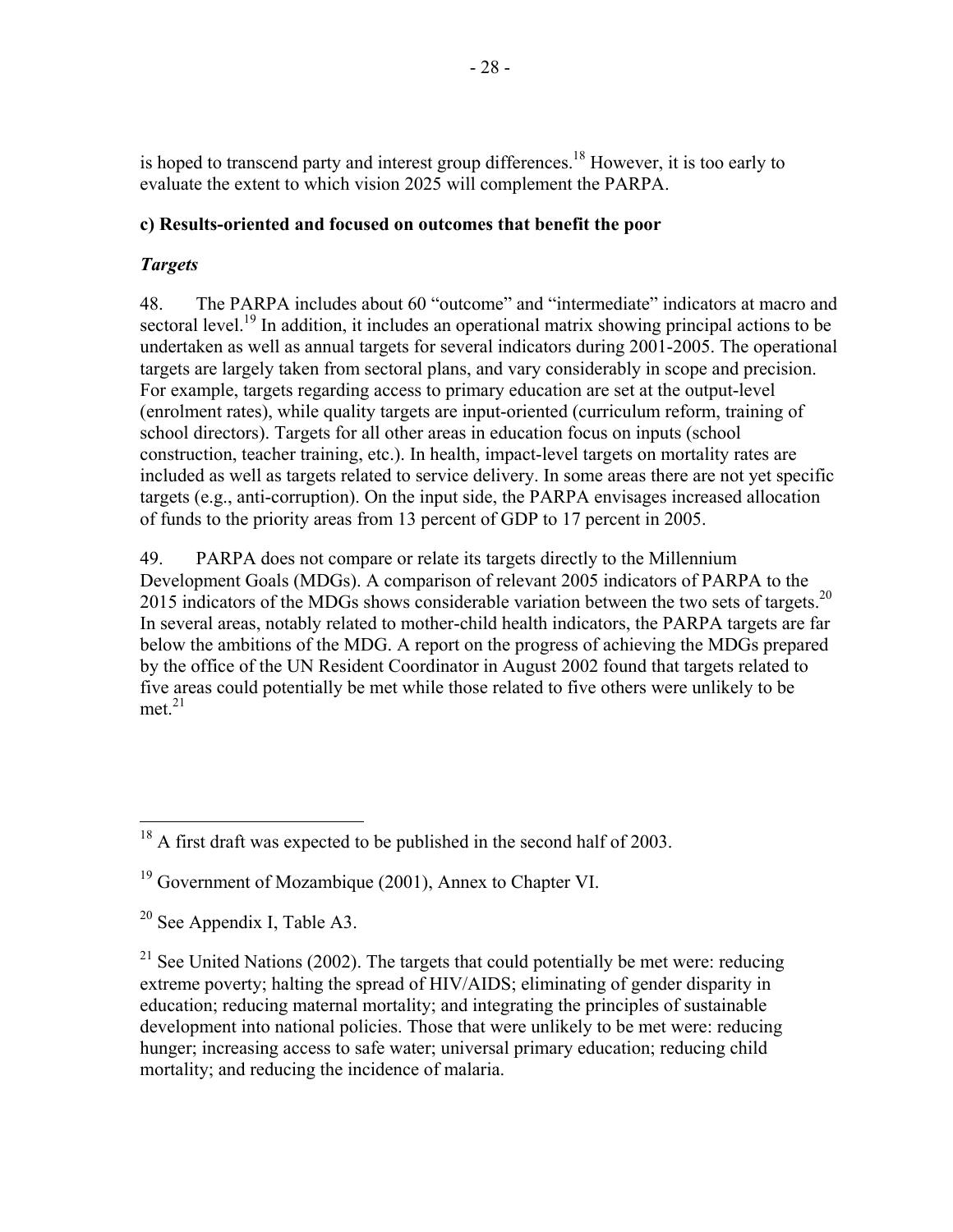50. The annually updated five-year medium-term budget framework (MTBF) is the principal instrument for translating the public expenditure priorities in PARPA into budgetary allocations. According to the PARPA, the MTBF reflects strategic choices made by the government in the allocation of public resources and is used to ensure consistency between public expenditure and the projected availability of funds in the medium term.<sup>22</sup>

51. Most stakeholders agree that the poverty focus of government policies predates the PRSP, and that production of new policies and plans is not the key issue in Mozambique.<sup>23</sup> The key challenge is to ensure implementation of public policies and plans, and to reach district and community levels in poor areas. Capacity development and changed incentives are needed to translate plans into budgets, to make budgeted funds available, to ensure that they are spent as budgeted, to ensure quality of spending and to enhance monitoring and reporting. Weaknesses in Mozambique's public expenditure management system were highlighted in an assessment by staffs of the IMF and World Bank in early 2002 (Box 4). In a recent analysis, the World Bank concluded that capacity constraints in Mozambique are severe even by African standards.<sup>24</sup>

52. The size of the implementation challenges can be illustrated by the qualifications of staff in the MPF in 1999. Even being one of the better endowed ministries, only 6 percent— 141 out of a total staff of 2370—had a university degree and only 17 of these were deployed in the provinces.<sup>25</sup> At district level, the district administration may count on only a few staff with more than 9 years education.

53. The recently approved World Bank supported Public Sector Reform project notes that the public sector is working on a paradigm of centralism and hierarchy, that it is staffed with poorly qualified, badly paid civil servants, that over-regulation and red tape flourish, and that neither the culture nor the practice of the executive branch of government being effectively accountable to the legislative branch has taken root.<sup>26</sup>

 $\overline{a}$ 

 $22$  Government of Mozambique (2001), Chapter VII (Section on "medium-term budgetary programming.").

 $^{23}$  See, for example, the discussion of "Stakeholder views on the new conditionality" in Falk and Landfald (2003).

 $24$  World Bank (2003).

 $25$  See Table 8 in Fozzard (2002).

 $26$  World Bank (2003a).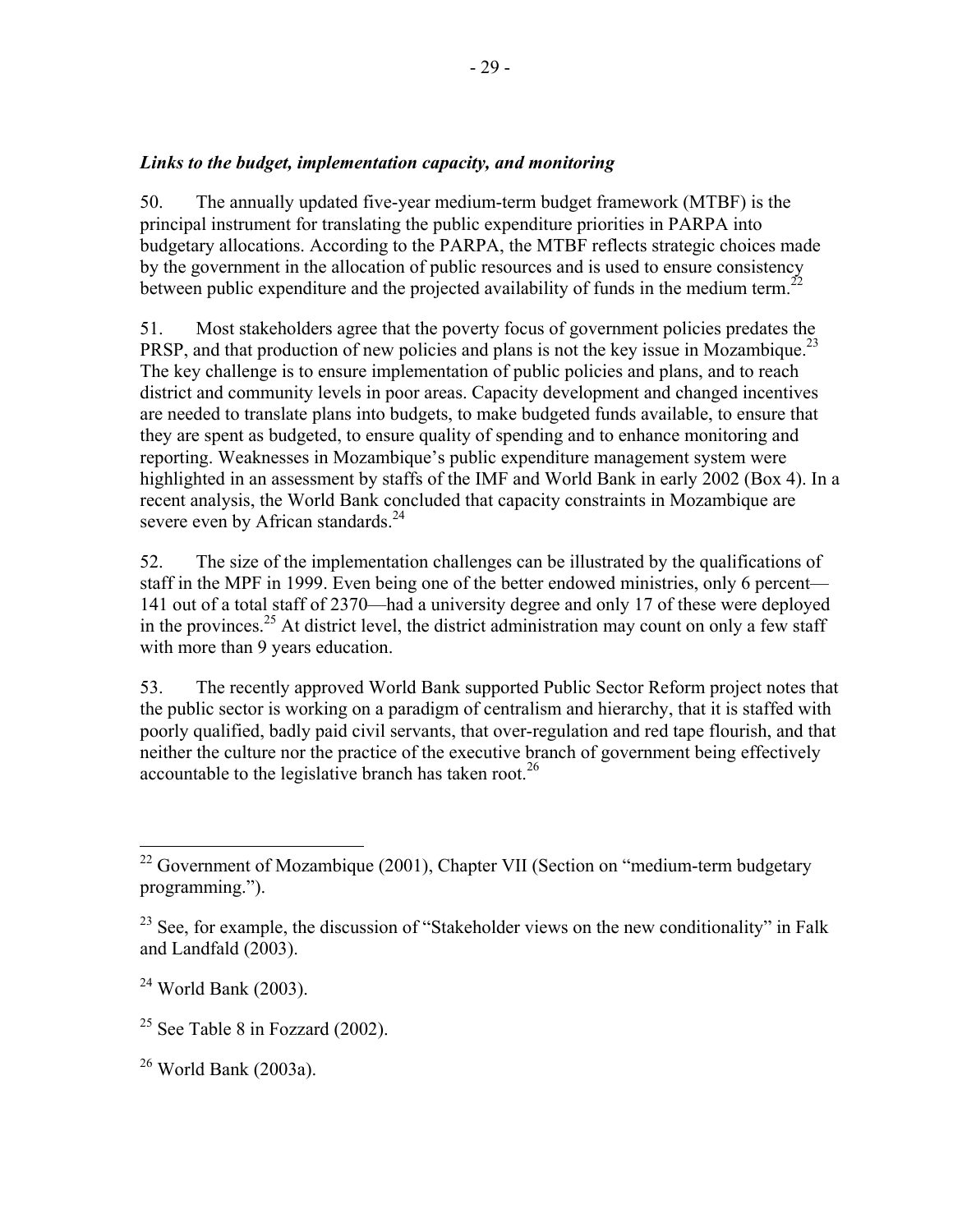### **Box 4. Public Expenditure Management System**

Mozambique's public expenditure system is weak and in need of substantial upgrading, according to an assessment in late 2001 by staffs of the IMF and World Bank (IMF and IDA, 2002). The budget was found to offer an incomplete view of government revenues and expenditures, and the functional classification of expenditures was judged to be too aggregative to allow analysis of resource allocation across sectors. With respect to budget execution, the system was found to employ an accounting system that provided only a partial view of financial transactions.

Some progress was reported in the area of budget reporting, where audited accounts for 1998 and 1999 had recently been issued and a system of quarterly reports on budget execution had been instituted. However, even here, the assessment was that coverage was not comprehensive enough and the reports were not yet an effective tool of policy planning, formulation, and monitoring.

An interim expenditure tracking system was developed to monitor poverty-reducing expenditures at a disaggregated level and an action plan to improve budget transparency and accountability in the short run was agreed with the authorities in late 2001 in the context of a Public Expenditure Management Review (led by the World Bank).

54. Public sector reform initiatives intended to address implementation constraints have been on the agenda since the early 1990s, including civil service reform, public financial management reform and decentralization. In 2001, anti-corruption and good governance reforms were added to the key areas of reform. Partial progress has been achieved in many areas, but it is recognized by most informants that broad and sustained impact of the different reform initiatives can only be expected over the long-term (say a 10-year horizon).

55. The monitoring of the PARPA builds on three principles: (i) integration of PARPA monitoring into existing mechanisms for monitoring government programs; (ii) differentiation between process and impact indicators; and (iii) use of monitoring to revise targets and plans. Process indicators (e.g. input and service delivery output indicators) were to be incorporated into the annual report on the execution of the PES, and in budget execution reports produced quarterly (since 2002). The main tool for poverty impact monitoring is to be the Core Welfare Indicators Questionnaire. Weak institutional capacity is affecting the quality of monitoring. Slow progress in integrating the PARPA monitoring indicators into the "normal" reporting system for the PES and the government budget suggests that for the foreseeable future, effective monitoring of PARPA will continue to rely on special exercises and studies tailored to that specific purpose. Results from the survey of PRSP stakeholders point to perceived weaknesses in the institutional system for monitoring,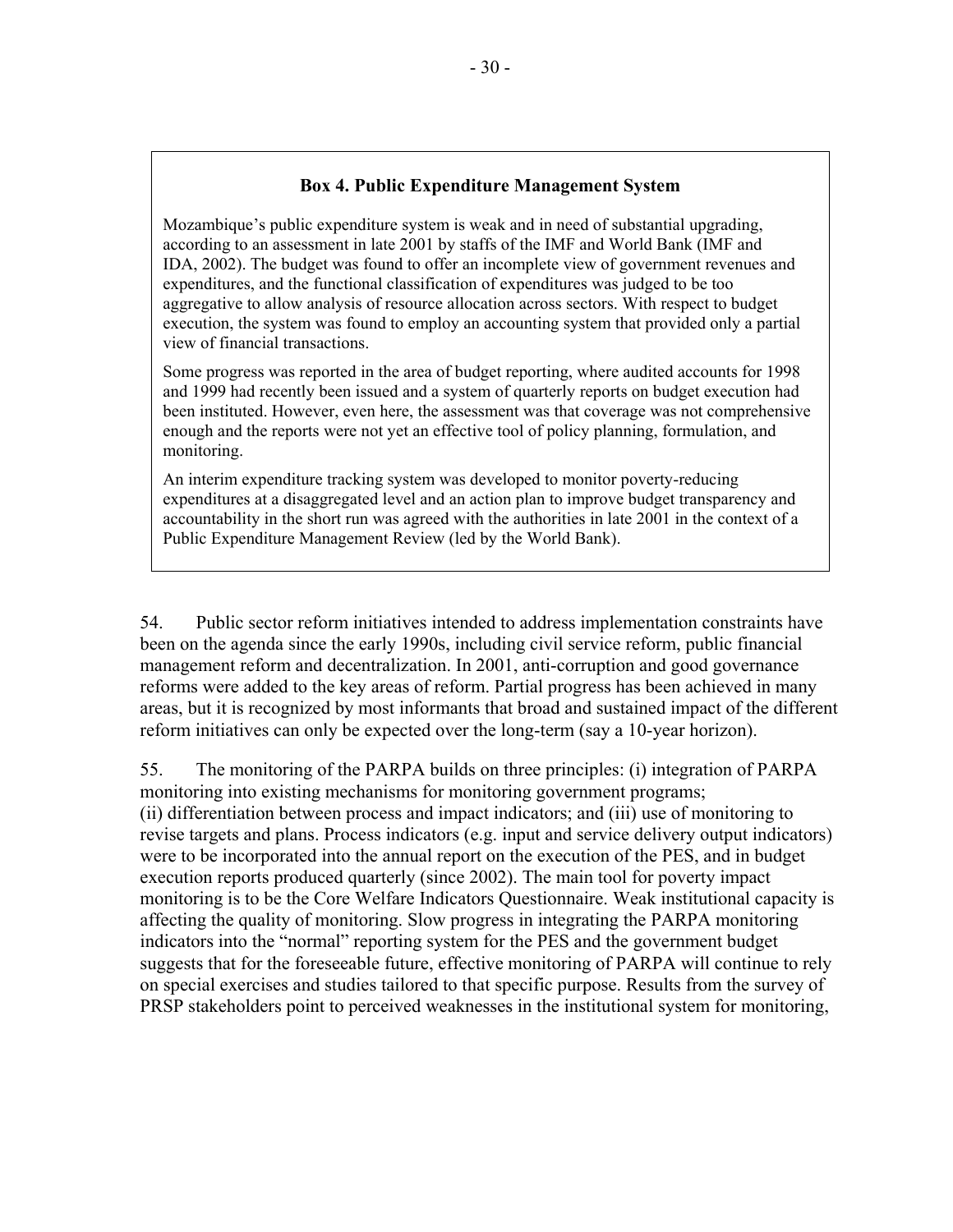with a large proportion of respondents questioning the adequacy of systems in place to monitor PRSP results.<sup>27</sup>

56. In April 2003, the President inaugurated the Poverty Observatory, a high level forum designed to bring together the government, a broad range of national stakeholders and Mozambique's international development partners to review PARPA implementation. The focus is intended to be on drawing lessons from experience and coming up with recommendations for improving implementation and monitoring. It is meant to draw on work from other consultative processes (e.g., sector working groups) and on material presented to it directly by stakeholders. It will be assisted by a Secretariat in the MPF, with no independent capacity from government. The details of how non-governmental actors will participate in monitoring of the PARPA are still to be developed, but current draft descriptions point to a purely ex-post consultative role at the national level. Parliamentarians have initially not been included in the Poverty Observatory, reflecting continued ambiguity about the role of the legislature in the policy formulation process.

### **d) Partnership oriented involving coordinated participation of development partners**

57. The PARPA process was launched at a time when there was broad consensus between government and donors on key priorities for poverty reduction. As noted above, PARPA built on existing sector policies, most of which had been developed in close dialogue between the government and donors. Donors were consulted in the PARPA preparation process, but did not impose themselves. Both bilateral and multilateral donors offered assistance to prepare the PARPA, but the MPF declined these offers—and donors accepted being turned down. This relatively harmonious process reflected the fact that Mozambique already had a comparatively well developed donor coordination mechanism. A number of Sector Wide Approaches (SWAps)—including in health and agriculture—have developed since the mid-1990s. Cross-sector donor groups have existed for a while but have become more effective with the introduction of SWAps. Also, several donors in Mozambique were coordinating their balance of payments support prior to the PARPA process.

58. Project financing is still the dominant form of aid in Mozambique, and although a shift in the composition of actual aid disbursements has not yet materialized.<sup>28</sup> peer pressure among donors to move away from stand-alone projects seems to have increased because of PARPA. The donors that were already coordinating their balance of payments support before

1

 $^{27}$  Appendix III, section D shows that survey questions regarding the Results Oriented principle had a high share of negative responses, defined as either 'disagree' or 'completely disagree'. Over 40 percent of respondents answered negatively to the question, "An effective structure to monitor and evaluate results has been established."

<sup>&</sup>lt;sup>28</sup> See Appendix I, Table A4 for a breakdown of external aid into "project" and "nonproject" components.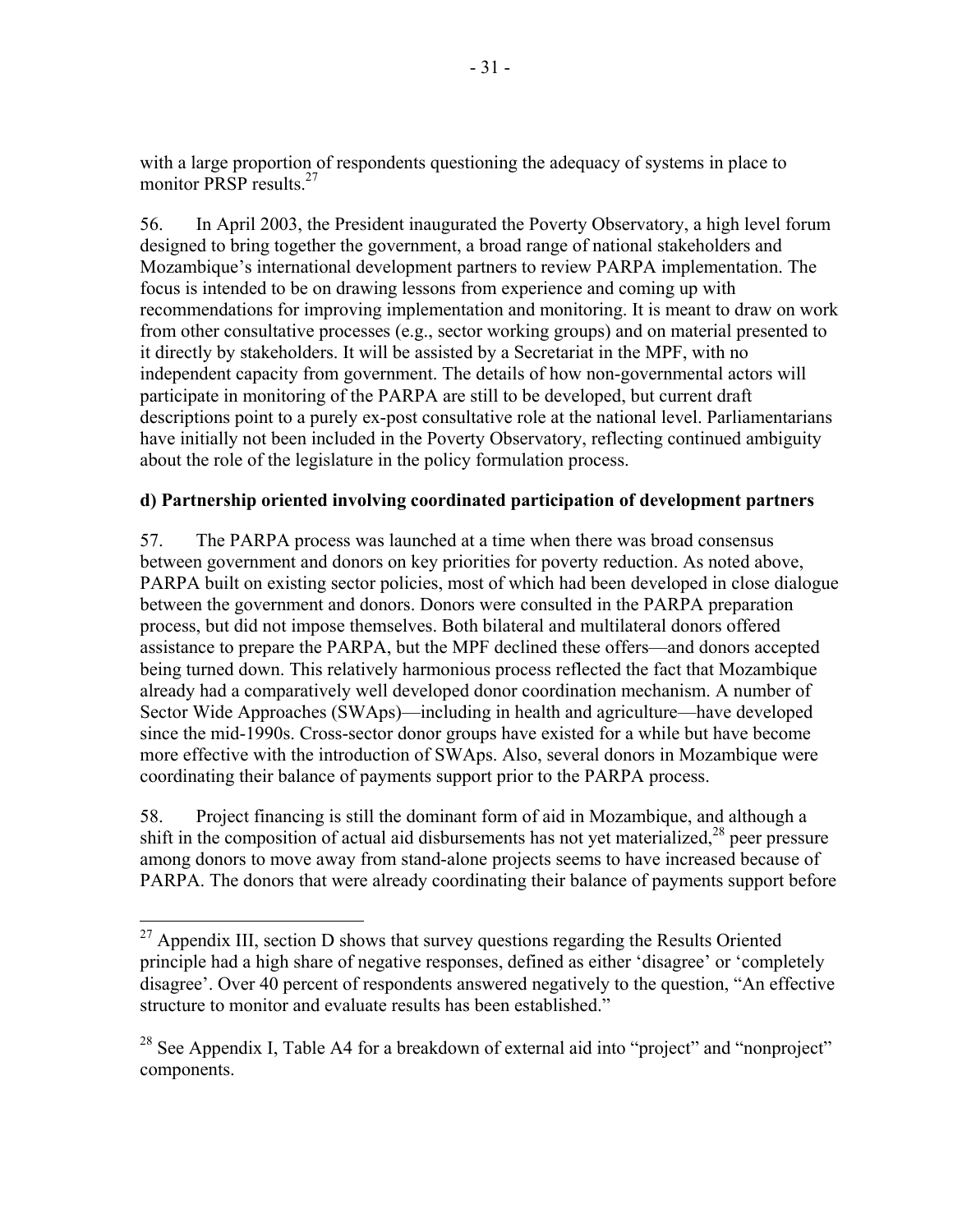the PARPA process indicated to the evaluation team that there is increased interest in the donor community in moving towards general budget support modalities and linking such support to spending targets in PARPA. This increased interest is demonstrated by the rise in the number of these "like-minded" donors from 7 in early 2000 to 11 in 2003. They see budget support as promoting government ownership through the full integration of aid into the government budget.

59. The willingness to consider budget support is a remarkable vote of confidence by donors given that fiduciary diagnostic work by the World Bank, including a CFAA and PEMR, pointed to high fiduciary risks associated with using the government budget system.<sup>29</sup> This may explain the intensive focus on public expenditure management (PEM) issues by the group of donors that provide budget support. This group, currently made up of 11 donors (G-11), has formed a "macroeconomic working group," in which the IMF and the World Bank participate as observers. Economists of the eleven donors meet weekly to discuss overall macroeconomic and reform issues, and have subgroups dealing with detailed aspects of PEM reform.

60. The G-11, which includes the EU, is developing a joint Performance Assessment Framework (PAF). The objectives of PAF include greater alignment with PARPA, reducing transactions costs through increasing harmonization of donor conditions, and making more transparent the links between government policy implementation and the disbursement of budget support assistance. They intend to coordinate the PAF with the conditionalities in the PRGF arrangement and the PRSC.

61. PARPA, the related willingness of donors to move to budget support, and the consequent strong focus on PEM issues is a positive story, but it is not without risks. First, though much needed, the reforms of PEM must advance at a pace compatible with continued government commitment and ownership. If donors—directly or indirectly— push hard for quick wins in this area to be able to justify the provision of budget support in spite of quite serious warnings, then sustainability and effectiveness of the reform may be at risk, since it will only work with continued strong political backing.

62. Second, both the PARPA itself and the related PEM issues point to a concentration of donor attention on the MPF. This is positive in so far as this focuses attention on the need for coherence of government policies, and on their translation into budget formulation, execution and reporting. PRSPs are precisely intended to counteract the fragmentation of government actions and institutions which has been driven by and driven donors' choice of stand-alone projects rather than budget support approaches. But, the MPF, while asserting a stronger coordinating role, has limited capacity, and now has to bear a comparatively higher share of the transaction costs involved in donor assistance.

<sup>1</sup>  $29$  See World Bank (2001).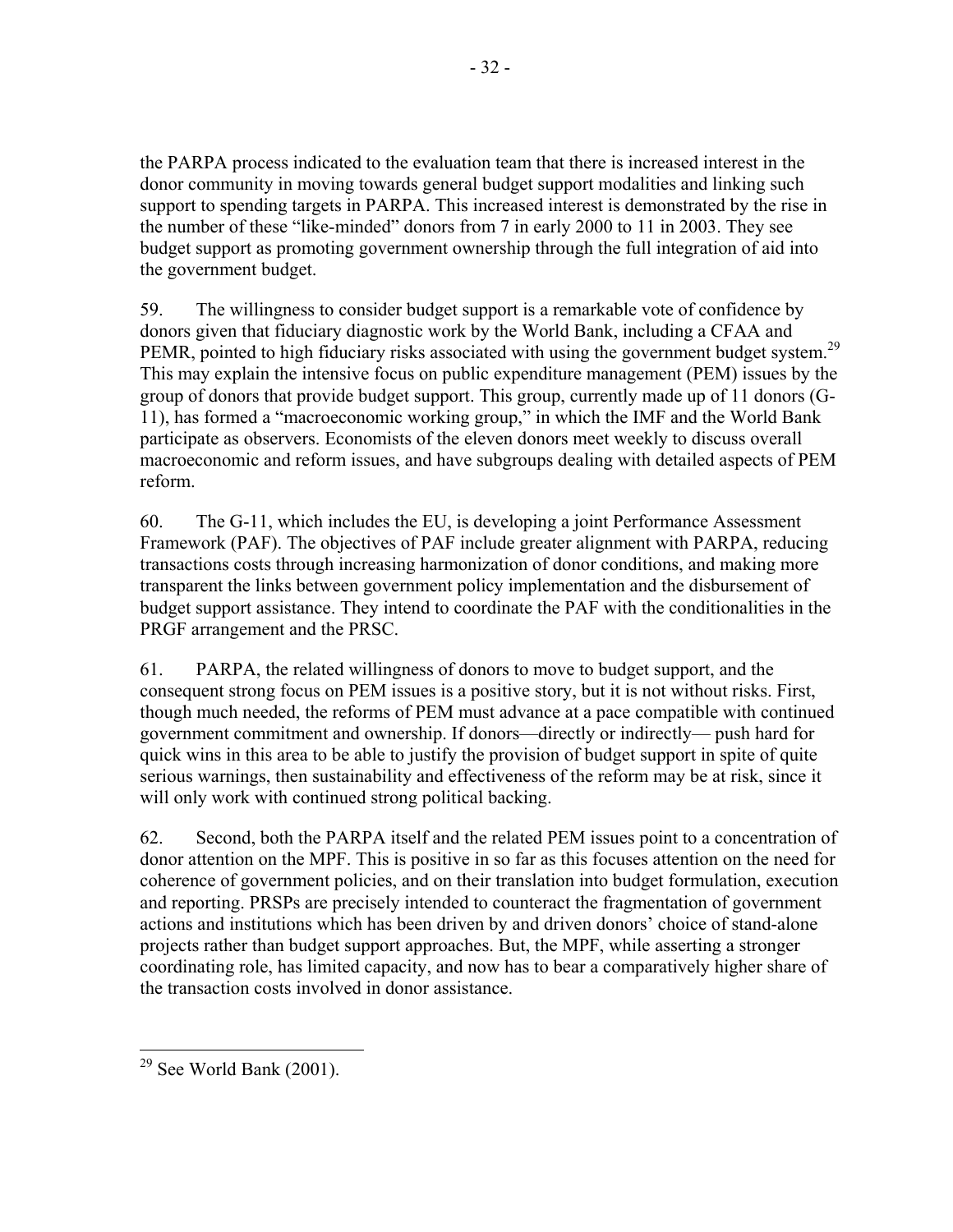63. Third, the government expressed to the evaluation team a concern that the harmonization of triggers and conditionalities of a considerable number of donors may lead to joint stop-go decisions by the donor group related to short-term political events, and thereby posing the risk of serious disruption in the flow of external finance to the budget. In the previous fragmented system, one donor might suddenly halt budget support, but it would be unlikely that all others would follow, thereby making the damage manageable. While a sustained joint holding back of aid flows has not yet happened, the authorities were concerned that donors' trust in government was not yet sufficiently developed to avoid such a risk coming to pass.<sup>30</sup> A few donors delayed disbursements for a short period during 2001, pending the resolution of differences between the government and the BWIs over how to deal with problem banks.

64. The potential role of the World Bank and the IMF to counteract the risk of such negative effects of donor alignment—for example through the signals they convey to donors—was highlighted by government. It also underlines the crucial importance of how the group of donors organize decision making, and balances the concerns that constituencies in donor countries will have if, for example, a corruption scandal occurs, with the concerns for stability and predictability for the Mozambican government.

## **C. Preliminary Evidence on Results**

65. In this section, we draw on the first annual PARPA progress report to review progress on some of the PARPA's "outcome" and "intermediate" indicators for which recent data is available. We also examine the broad pattern of public spending in the PARPA priority areas, and briefly review the impact on domestic institutions of the PARPA process and related reforms.

## **Preparation of the first annual PARPA progress report**

1

66. The first annual PARPA progress report was prepared by the MPF, with inputs from other central ministries but with no involvement of either parliament or CSOs. The production of the first annual progress report highlighted weaknesses in monitoring and reporting arrangements, but also raised important issues of temporal alignment between government processes and the requirements of external development partners. The drafting of the progress report was driven by a time table that revolved around completion of a PRGF

 $30$  Some of the views the evaluation mission heard from government officials are well captured in a summary of comments attributed to the Finance Minister in a report to DFID prepared by Oxford Policy Management (OPM) and Overseas Development Institute (ODI) in 2002. Support was expressed for increasing the share of aid provided in the form of budget support, but two concerns were raised: (i) potential disruptive consequences from donors acting in unison to cut support; and (ii) increased burden of conditionality associated with budget support to Mozambique.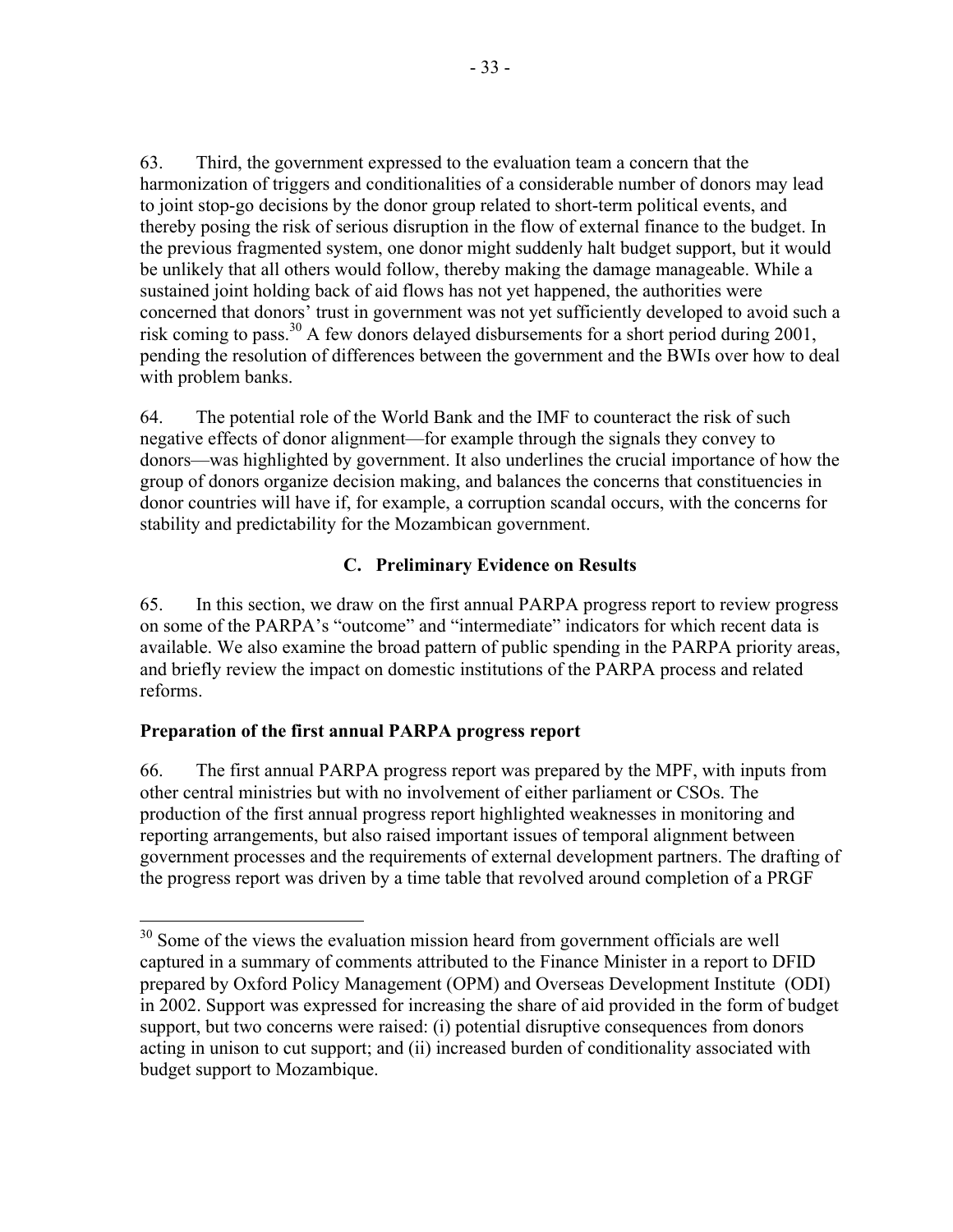review scheduled for late 2002 (approximately one year after the Executive Boards of the IMF and the World Bank had endorsed the PARPA), and to some extent by the requirements contained in the guidelines for Joint Staff Assessments of PRSP Annual Progress Reports.<sup>31</sup>

67. The focus of the progress report was on measuring performance against PARPA targets, with little discussion of links between measures and outcomes, or of how policies might be adapted to enhance performance. In discussions with the evaluation team, senior government officials conceded analytical weaknesses in the current reports submitted to parliament which were to form the basis for the progress report. In particular, they accepted a need to relate budget outturns to PARPA objectives and to include some analysis of the effects of policies being implemented. They said they would welcome assistance to improve the contents—including generating information needed to satisfy the reporting requirements of the IMF and the World Bank; in their view, this was preferable to burdening the system with the preparation of "ad hoc" reports primarily for an external audience.<sup>32</sup>

68. Work continued on the report after it was submitted to the IMF and the World Bank in February 2003, and an updated version was presented to the Poverty Observatory at the end of April 2003. To the extent that the Poverty Observatory becomes institutionalized, the progress report can become a key input to its deliberations.

### **Performance against selected PARPA indicative targets**

1

69. A key objective of PARPA is the expansion in the access to basic social services as well as improved quality of those services. In education, specific sectoral goals include universal primary school enrolment, gender equity, and reduction in repeat and dropout rates. Available data indicates that gross enrolment rates in primary schools have not only gone up significantly compared to the levels in the mid-1990s, but that the PARPA targets for 2005 are likely to be met (Table 2). For example, after increasing from 57 percent in 1995 to 91 percent in 2000, the gross enrolment rate for EP1 is estimated to have exceeded 100 percent in 2002, and the target of 108 percent in 2005 appears to be within reach. Similarly, developments with respect to the proportion of students who are girls also seem to be broadly in line with the PARPA target. The increased access to primary schools has been achieved mainly through the construction of additional school buildings and an increase in

 $31$  In particular, the JSA is expected to pronounce on the extent to which the progress report provides "sufficient information and analysis regarding the achievements and shortfalls experienced to date with respect to the poverty targets, priority public actions, and the monitoring and evaluation systems set forth in the PRSP."

 $32$  A second annual progress report was issued in 2004 after this evaluation report had been completed. The progress report was subsumed in a restructured report on the Social and Economic Plan for 2003 prepared for parliament. This represents an important step forward.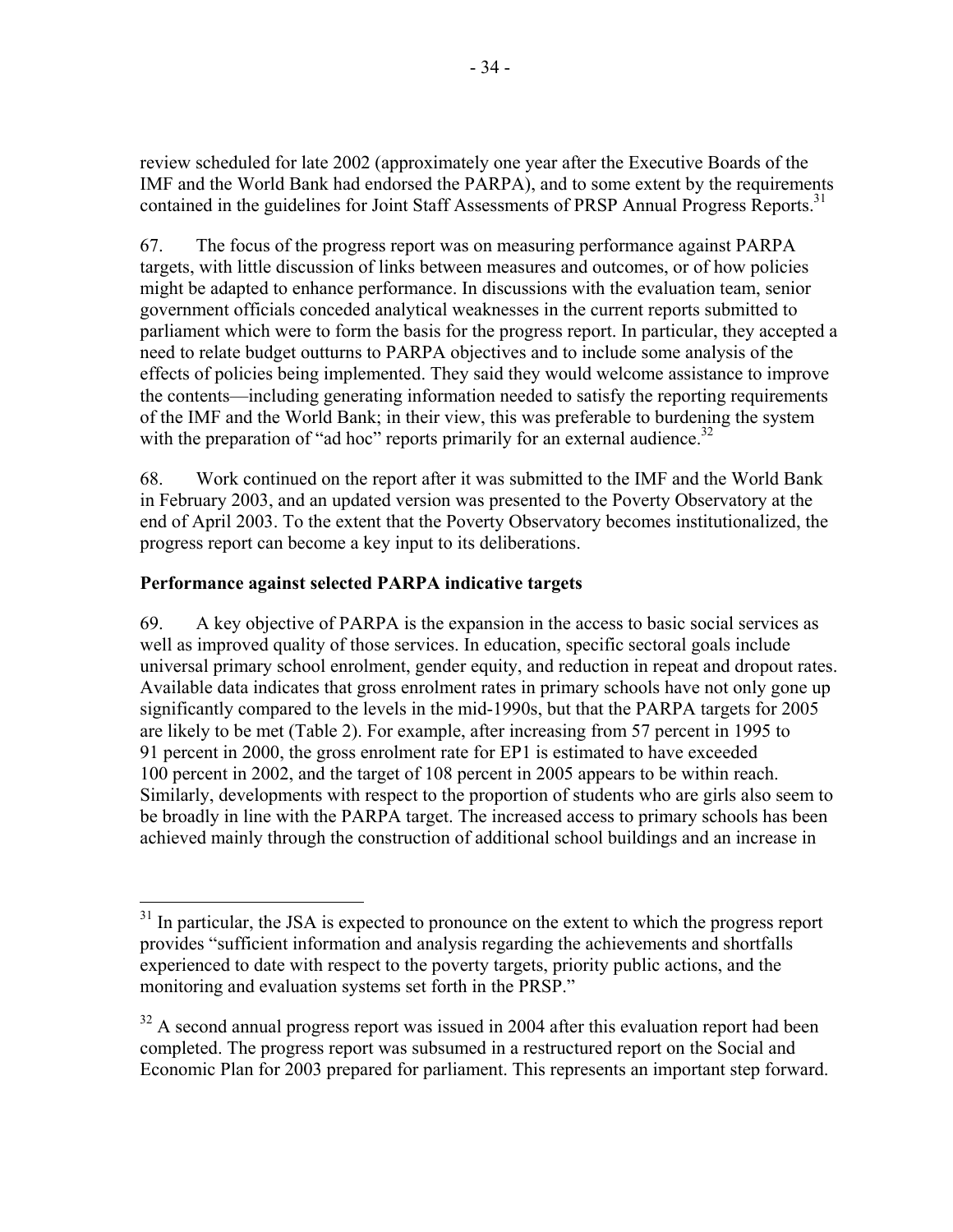the number of teachers. However, indicators of the quality of education, such as repeat and dropout rates have not yet shown much improvement.

|                                                       |      |        |         | <b>PARPA</b> |
|-------------------------------------------------------|------|--------|---------|--------------|
|                                                       |      | Actual |         | target for   |
| Sector/Indicator                                      | 1995 | 2000   | 2002    | 2005         |
|                                                       |      |        |         |              |
| <b>Education</b>                                      |      |        |         |              |
| 1. Gross rate of enrolment -- $EPI \t1/$              | 57%  | 91%    | $104\%$ | 108%         |
| 2. Gross rate of enrolment -- $EP2 \; 1/$             |      | 23%    | 31%     | 36%          |
| 3. Percentage of girls in EP1                         | 42%  | 43%    | 45%     | 48%          |
| <b>Health</b>                                         |      |        |         |              |
| 4. Infant mortality rate 2/                           | 146  | 126    | 129     | < 130        |
| 5. Maternal mortality rate per 100,000 live births 3/ | 184  | 175    | 160     | 100          |
| 6. Rate of low birth weight                           | 13%  | 12%    | 11%     | $11\%$       |
| 7. Proportion of children under 1 with complete       | 57%  | 82%    |         | $>90\%$      |
| vaccinations (DPT3)                                   | 28%  | 40%    | 42%     | $>46\%$      |
| 8. Institutional birth coverage rate                  |      |        |         |              |

Table 2. Progress Towards Selected PARPA "Result" and "Intermediate" Targets

Source: Government of Mozambique (2001), and MPF.

1/ The gross enrolment rate is the ratio of the total number of students enrolled to the population in the official age group for that level. EP1 refers to primary grades 1 to 5; and EP2 refers to primary grades 6-7. 2/ The data reported under "1995" and "2002" are for 1997 and 2001, respectively.

3/ The PRPA target for 2005 in the PARPA itself is "less than 170." The target reported here (100) is from the 1st annual PRSP progress report.

70. In the health sector, specified targets included some that reflected goals of lowering maternal and infant mortality and increasing the effectiveness of immunization programs for infants. The available data suggest that the goal of increasing access to healthcare services is being met. But as is the case with education, there is uncertainty about the extent to which progress is being made in improving quality. The uncertainty about the quality of service delivery recurs in the first annual PARPA progress report's discussion of progress in other areas, including agriculture and rural development, and basic infrastructure. These uncertainties reflect system weaknesses in budget execution, monitoring and reporting, and are being addressed as part of the reforms of the public expenditure management system.

71. The PARPA goals in agriculture focused on increasing agricultural output and productivity, access to land, improving the marketing of surplus crops, and reducing food insecurity. In 2001 and 2002, targets for cereal crops were achieved, but only 70 to 75 percent of targeted outputs for cashew and cotton seed were achieved. Measuring agricultural productivity has proved hard because of the lack of information on what activities have been carried out in this area. Targets, a plan of action or costs and funding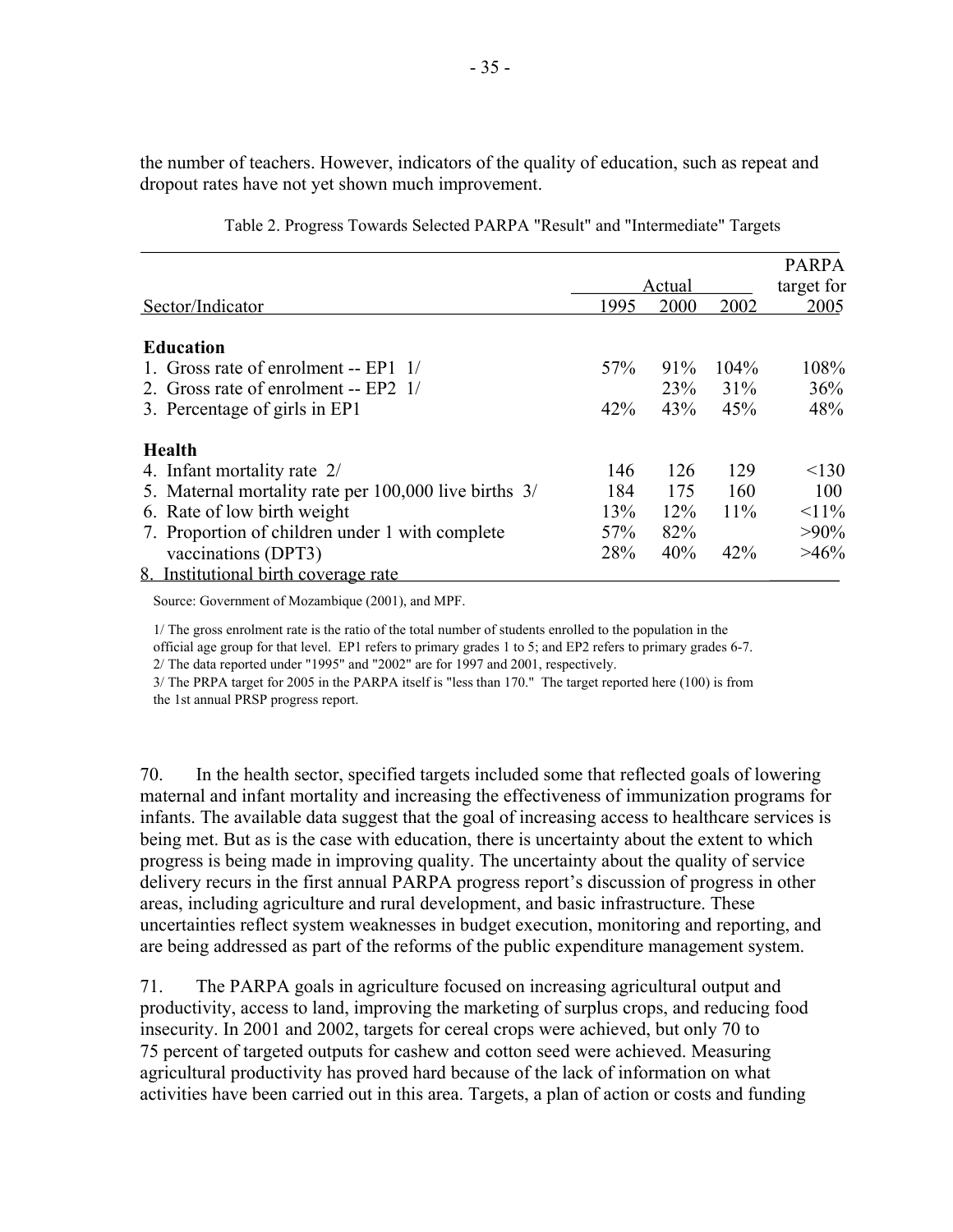were not specified in the PARPA for the other three goals therefore making it near impossible to measure progress.

72. In infrastructure, PARPA targets for rehabilitation and maintenance of roads in 2001 were disrupted by the floods resulting in about 60 percent of the targeted rehabilitation being carried out on average. Objectives in energy provision were not clearly defined resulting in difficulties in measuring whether they were met. In water and sanitation, although the PARPA did not set specific annual targets for evaluating progress towards the 2005 goals, the progress report suggests that the country will probably achieve coverage of about 45 percent in water supply at a national level in 2005—against a target of 50 percent in urban areas and 40 percent in rural areas.

73. The progress report identifies actions that have been taken to fulfill the PARPA objectives in governance. Progress has been made in the area of decentralization and deconcentration with the Local State Institutions Bill to be sent to the Assembly of the Republic later in the year, a new Decentralization Strategy being considered, and pilot schemes being launched. The Integrated Strategic Plan for the justice sector was completed in 2002, and some skills training and rehabilitation work in prisons and for the police is being carried out. Efforts to improve the speed and transparency in processing legal cases are underway. But the progress report notes that there remain several lapses, insufficiencies and deficiencies in the area of good governance.

74. Performance in relation to macroeconomic and financial management targets was broadly satisfactory, with some important steps taken in improving budget programming and its transparency.

75. Under the current policies and aid flows, data from the Bank's World Development Indicators 2003 suggests that Mozambique is only likely to meet MDG targets for 2015 in income poverty, hunger and primary enrolment (World Bank 2003, table 6). With significant enhancements in resources and further reforms in policies, Mozambique could reach goals in primary completion, HIV/AIDS and access to water. Unfortunately, gender equality and child and maternal mortality rates are not likely to be met even under this favorable scenario.

### **Public spending in PARPA priority areas**

76. Sectors and activities deemed the most important for achieving PARPA's poverty reduction goals have been designated to receive priority in the allocation of public expenditures. Although the share of total spending accounted for by these priority areas has increased since 1999, it fell short of the PARPA targets for 2001 and 2002, including in the areas of education, health and basic infrastructure (Table 3). The JSA of the first annual PARPA progress report draws attention to the shortfalls but argues for a re-examination of the PARPA targets to take account of strains on the nonpriority sectors and implementation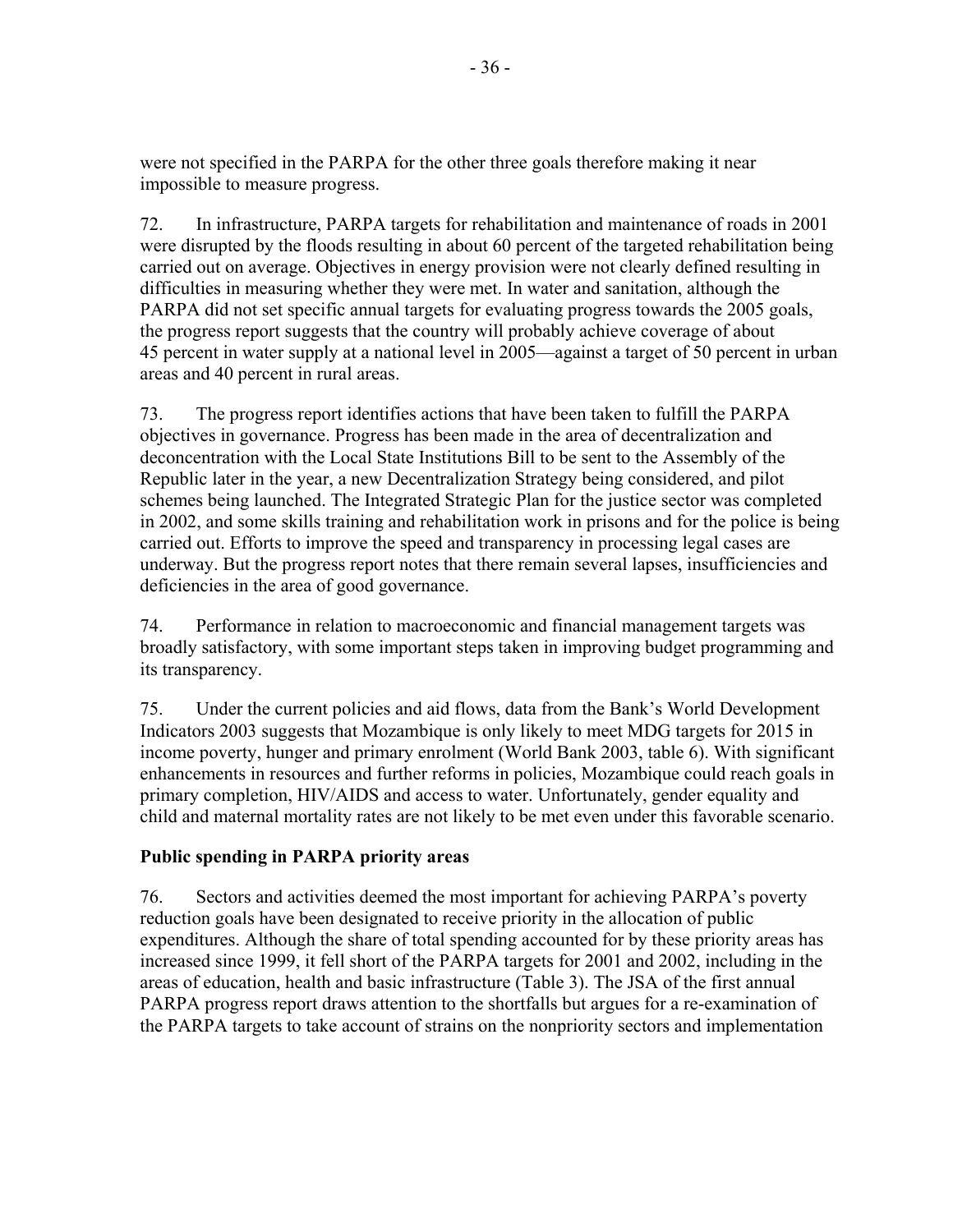capacity in the priority sectors.<sup>33</sup> Table 3 shows a substantial increase in the share of total expenditure allocated to education and health between 1997 and 1999.<sup>34</sup>

|                                            |      |       |      | 2001         |        |                                   | 2002   |        | 2005         |
|--------------------------------------------|------|-------|------|--------------|--------|-----------------------------------|--------|--------|--------------|
|                                            | 1997 | 1999  | 2000 | <b>PARPA</b> | Actual | <b>PARPA</b>                      | Budget | Actual | <b>PARPA</b> |
|                                            |      |       |      |              |        |                                   |        |        |              |
|                                            |      |       |      |              |        | (In percent of GDP)               |        |        |              |
| Total expenditure                          |      | 22.1  | 28.1 | 28.7         | 30.1   | 29.0                              | 27.5   | 30.0   | 26.3         |
| Spending on PARPA priority areas           |      | 13.3  | 19.0 | 19.4         | 19.4   | 18.9                              | 18.3   | 18.4   | 17.0         |
|                                            |      |       |      |              |        | (In percent of total expenditure) |        |        |              |
| Spending on PARPA priority areas           |      | 60.1  | 67.6 | 67.4         | 64.3   | 65.0                              | 66.5   | 61.3   | 64.5         |
| Education                                  | 8.4  | 15.6  | 19.7 | 24.5         | 22.8   | 19.5                              | 17.5   | 16.4   | 19.7         |
| Health                                     | 4.3  | 13.0  | 12.8 | 11.4         | 9.7    | 12.9                              | 13.8   | 11.9   | 13.3         |
| <b>HIV/AIDS</b>                            |      | $- -$ | 0.0  |              | 0.5    |                                   | 0.7    | 0.8    |              |
| Basic infrastructure                       |      | 12.9  | 15.6 | 18.0         | 17.0   | 18.8                              | 17.1   | 16.1   | 17.2         |
| Agriculture and rural development          |      | 5.1   | 6.2  | 3.5          | 3.3    | 3.9                               | 5.4    | 5.0    | 3.9          |
| Governance, law and judicial system reform |      | 8.6   | 7.8  | 8.1          | 7.5    | 7.6                               | 7.5    | 7.0    | 7.7          |
| Other priority areas                       |      | 4.9   | 5.5  | 1.8          | 3.5    | 2.4                               | 4.4    | 4.2    | 2.7          |

Sources: Calculated from Government of Mozambique (2001) and data obtained from MFP. Data for 1997 are from the International Monetary Fund (2000).

#### **Impact on domestic institutions**

77. There is a wide range of ongoing reforms in the public sector aimed at addressing capacity weaknesses related to implementation and monitoring of the PARPA. Although these reforms are meant to address capacity constraints, they appear to be taxing current capacity to the limit. During its visit to Mozambique, the evaluation team heard concerns about "reform overload," and the risk that this may be undermining ownership of some key reforms. At the same time, the team found that at different levels of government (i.e., central, provincial and district) great stock was being put in local government reform—especially aspects dealing with decentralization of the planning and monitoring system—to improve the implementation of government policies and programs.

78. The PARPA process seems to have enhanced policy discussions on poverty issues within the government (especially between central and provincial government officials), and to a lesser extent, between the government and non-government stakeholders. However, a

 $\overline{a}$ 

<sup>&</sup>lt;sup>33</sup> See discussions of JSAs in Part VIB below.

<sup>&</sup>lt;sup>34</sup> Heltberg et al (2001) find that in Mozambique, increased public expenditures on health and education—two sectors that have been receiving priority attention in government programs since the early 1990s—are likely to have significant poverty reducing effects.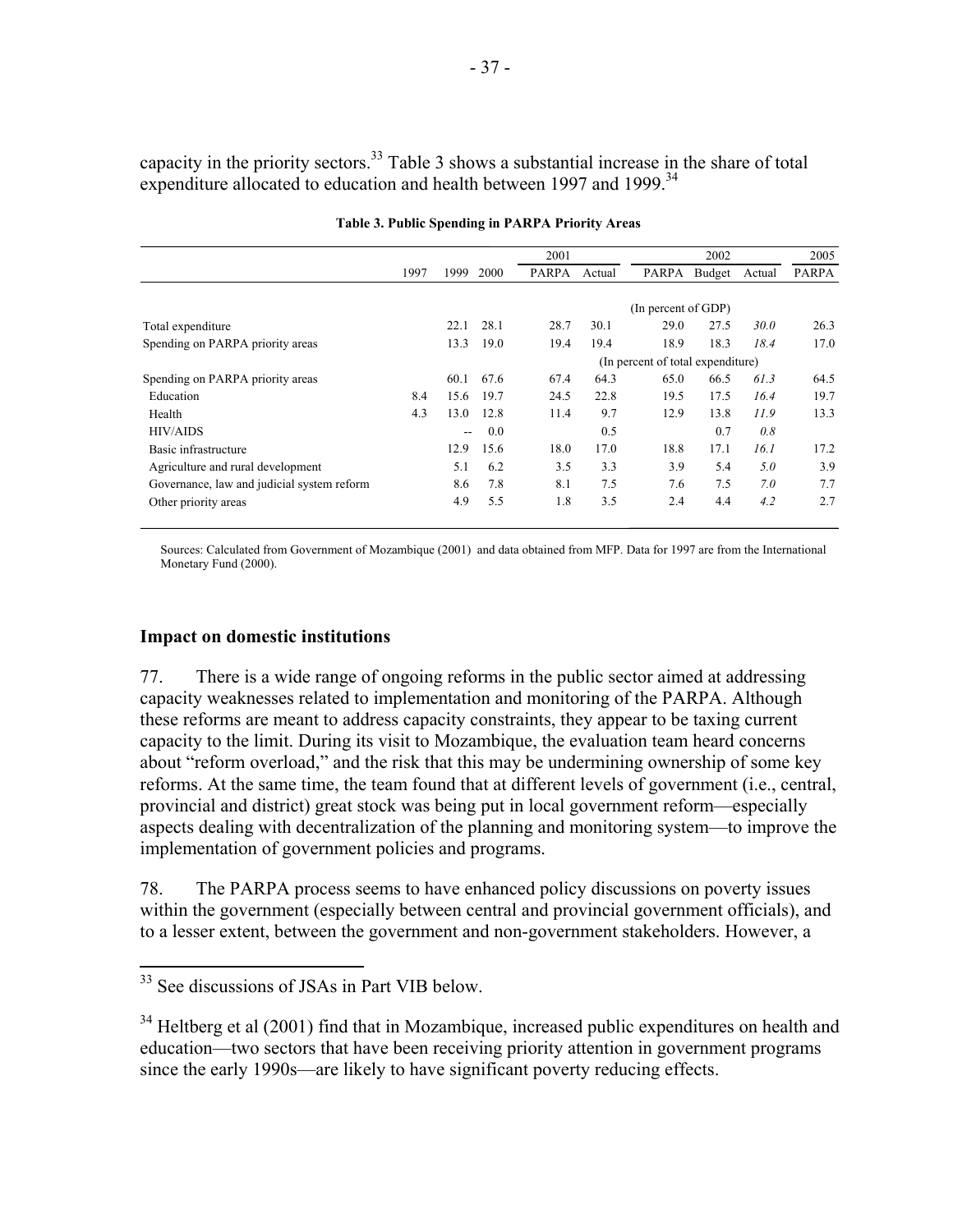broad range of those met by the evaluation team (including government officials and representatives of CSOs) stressed the need to strengthen policy analysis capacity in and outside government for a more meaningful and sustainable participatory process. Within the government, it was pointed out that this need was not limited to MPF; it extended to sector ministries and to provinces. CSOs acknowledged that capacity constraints limited their current ability to contribute to some aspects of policy discussions (e.g., macroeconomic policies) and that they needed to find ways of attracting support for capacity building in their organizations (e.g., through the support of donors and collaboration with "northern" NGOs).

#### **IV. IMF EFFECTIVENESS**

79. Two principal questions are addressed here: (1) How effective has the IMF been in promoting the objectives of the PRSP/PRGF approach in Mozambique? (2) Has the new approach made a difference to the achievement of goals in the country's IMF-supported programs? We employ a range of indicators of program implementation to answer the second question. The main yardsticks used to address the first question are the "key features" that are supposed to distinguish PRGF-supported programs from those supported under the ESAF, namely:

- Broad participation and greater country ownership;
- Embedding the program in an overall strategy for growth and poverty reduction;
- Government budgets that are more pro-poor and pro-growth;
- Appropriate flexibility in fiscal targets;
- More selective structural conditionality;
- Emphasis on measures to improve public resource management and accountability; and
- Social impact analysis of major macroeconomic adjustment and structural reforms.

80. The first two "key features" are covered in Sections A and B below. The remaining ones are covered in Section C. The discussion is organized around four topics: (i) IMF inputs to the PRSP process; (ii) program formulation process; (iii) program content; and (iv) program implementation. A chronology of key events under the ESAF/PRGF arrangement and the PRSP process is presented in Table 4. The time between completion of PRGF reviews exceeded the scheduled 6-monthly intervals in all cases, with a gap of 12 months between the fourth and fifth reviews. Most of these delays reflected noncompliance or delays in compliance with conditionality related to bank restructuring.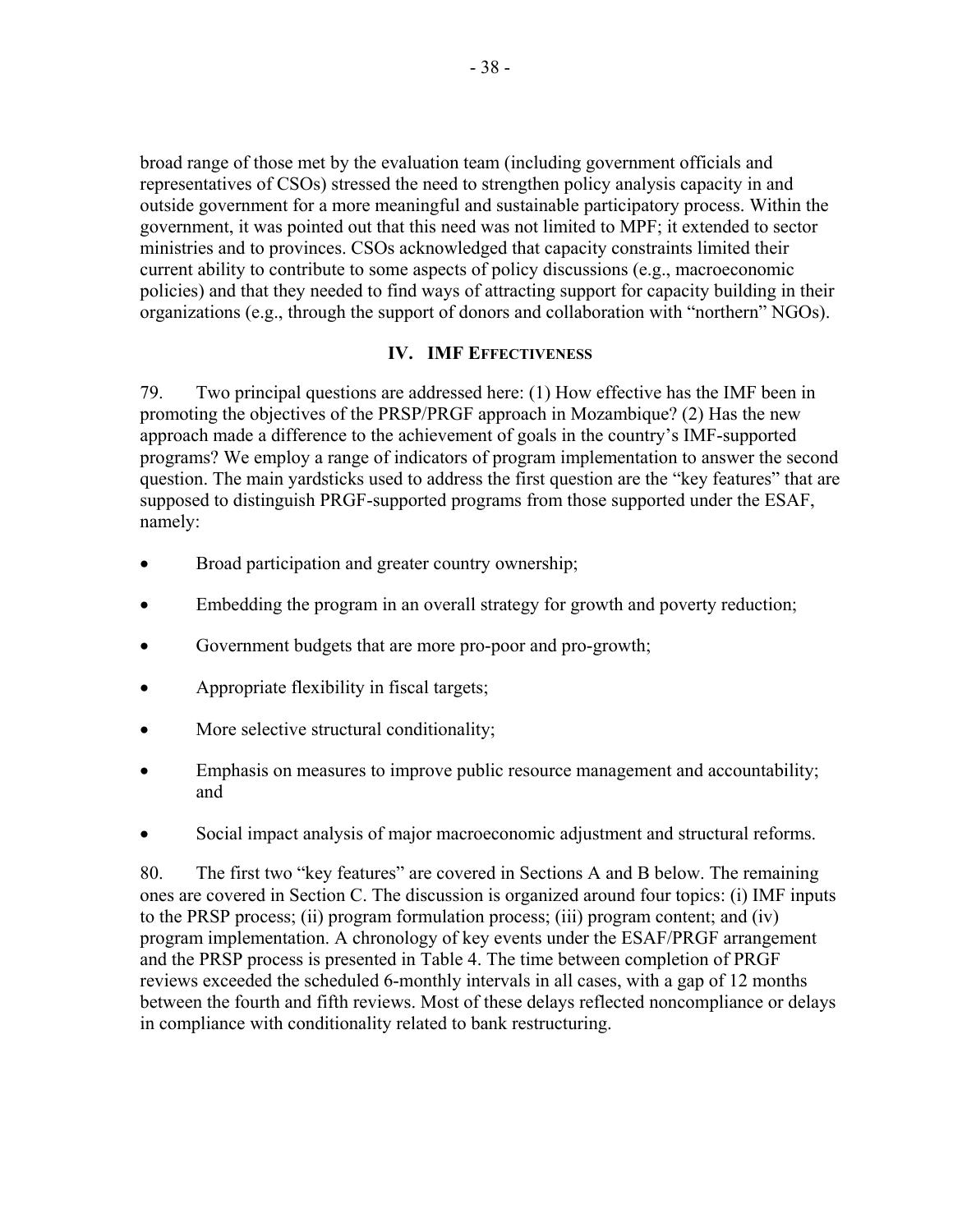#### **A. The PRSP Process and IMF Inputs**

81. By all accounts, IMF staff did not participate directly in the preparation of the PARPA.<sup>35</sup> In particular, there was no IMF staff participation in the government-led consultations with stakeholders. Apparently, the authorities felt that, at least in the early stages of the PRSP process, such participation would have been perceived by the general public as undermining country ownership. However, when Mozambique embarked on the PRSP process, there was in place a recently approved IMF-supported program (under an ESAF arrangement). A question that arises is the extent to which that program influenced, and in turn was subsequently influenced by, the PARPA.<sup>36</sup>

| Date           | Event                                                                                                                                             |
|----------------|---------------------------------------------------------------------------------------------------------------------------------------------------|
| June 1999      | New 3-year ESAF (PRGF) arrangement approved; Completion Point<br>under HIPC Initiative                                                            |
| February 2000  | Completion of Interim PRSP                                                                                                                        |
| March 2000     | Completion of PRGF first review                                                                                                                   |
| April 2000     | Decision Point under Enhanced HIPC Initiative                                                                                                     |
| December 2000  | Completion of PRGF second review                                                                                                                  |
| April 2001     | Cabinet approves PRSP (PARPA 2001-05)                                                                                                             |
| September 2001 | Completion of PRGF third review; and Completion Point under Enhanced<br><b>HIPC</b> Initiative                                                    |
| June 2002      | Completion of PRGF fourth review and extension of arrangement by one<br>year.                                                                     |
| February 2003  | First annual PRSP Progress Report submitted to IMF and World Bank                                                                                 |
| June 2003      | Completion of PRGF fifth review; arrangement expires without<br>completion of sixth review (because of long delay in completing fifth<br>review). |

Table 4. Key Events Under the PRGF Arrangement and the PARPA Process

Source: IMF staff reports.

 $\overline{a}$ 

82. In this section, we first examine what the IMF did or could have done to promote broader participation in macroeconomic policy discussions in-country. Next, we compare medium-term macroeconomic frameworks at different stages of the ESAF/PRGF-supported

<sup>&</sup>lt;sup>35</sup> IMF and World Bank staffs contributed comments on successive drafts of the PARPA document. Their joint inputs to the PRSP process in Mozambique are discussed below in the chapter on "IMF-World Bank Collaboration."

<sup>36</sup> Mozambique's new ESAF arrangement was approved in June 1999. In November 1999, the IMF transformed the ESAF into the PRGF, and Mozambique's ESAF arrangement was converted to a PRGF arrangement at the time of the first review (see Table 4).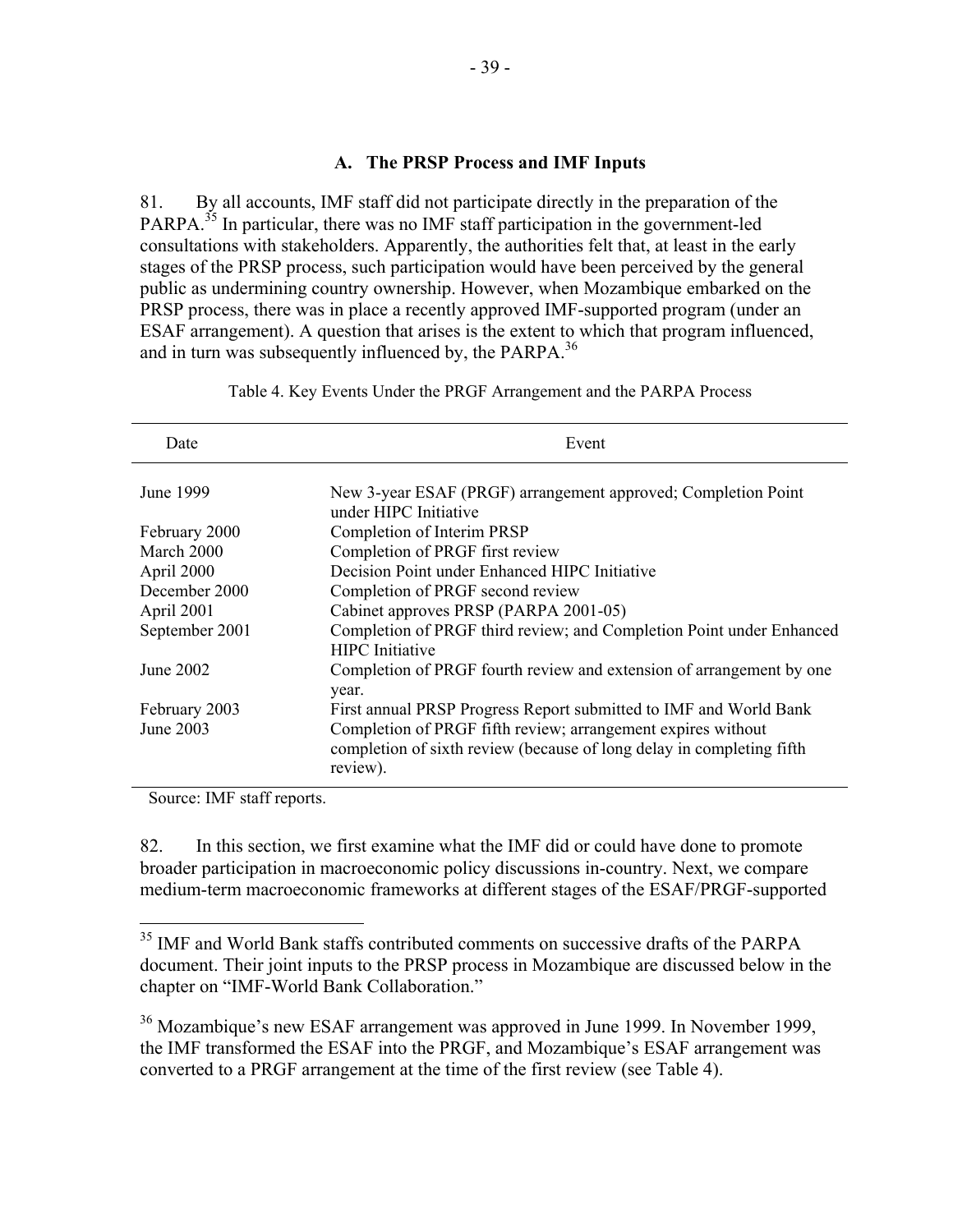program with that in the full PRSP (PARPA 2001-2005), with a view to gauging the direction and extent of influence between the IMF-supported program and the PARPA. Finally, we assess IMF technical assistance for relevance in supporting the achievement of PARPA objectives.

## **Contribution to broadening participation in policy discussions**

83. What role does the IMF expect its staff to play in broadening participation in macroeconomic policy discussion in a country? During discussions on operationalizing the PRGF, IMF Executive Directors "agreed that Fund staff will need to participate in broadbased consultations on the policy framework and expected that this would help increase ownership of prudent macroeconomic policies."<sup>37</sup> The evaluation team sought the views of various stakeholder groups outside of government on the extent of IMF staff engagement in policy discussions in-country. Representatives of the group of donors providing general budget support (G-11) gave a highly favorable account of IMF staff (mainly the Resident Representative) participation in weekly meetings of their "macroeconomic working group."<sup>38</sup> An evaluation report commissioned by Nordic Embassies in Mozambique on the role of the IMF and the World Bank in the PRSP process praised the IMF Resident Representative for becoming an "open and active participant in PARPA-related discussions."<sup>39</sup> It reported a strong sense of trust between the G-11 and the IMF staff working on Mozambique, and attributed this to the IMF becoming "much more transparent," and showing that it takes the discussions at the G-11 meetings seriously, and "commits to common positions."

84. In sharp contrast, representatives of NGOs told the evaluation mission that the IMF was "invisible" to them, and that they would welcome opportunities to learn more about IMF activities in the country, including the rationale for the macroeconomic policy advice provided by the IMF to the authorities. Representatives of the business community welcomed recent opportunities to hold broad ranging discussions with visiting IMF missions but were unsure of the extent to which their views would influence the policy advice provided by the IMF to the government. They cited ongoing tax reforms (e.g., related to income taxes and making VAT more effective) as an area where they were capable of providing valuable input if given a chance (and adequate time to prepare their input).

85. What can IMF staff do to foster broader discussion of macroeconomic issues? One potential avenue would be through the development of a forum similar to, but with broader participation than, the donors-only macroeconomic working group. Initially, discussions

<sup>38</sup> Unlike other "sectoral" working groups which have government participation, membership of the macroeconomic working group is limited to donors that provide budget support, with the IMF and the World Bank (and a few other bilateral donors and UNDP) as observers.

 $39$  Scanteam (2003).

 $\overline{a}$  $37$  See International Monetary Fund (1999).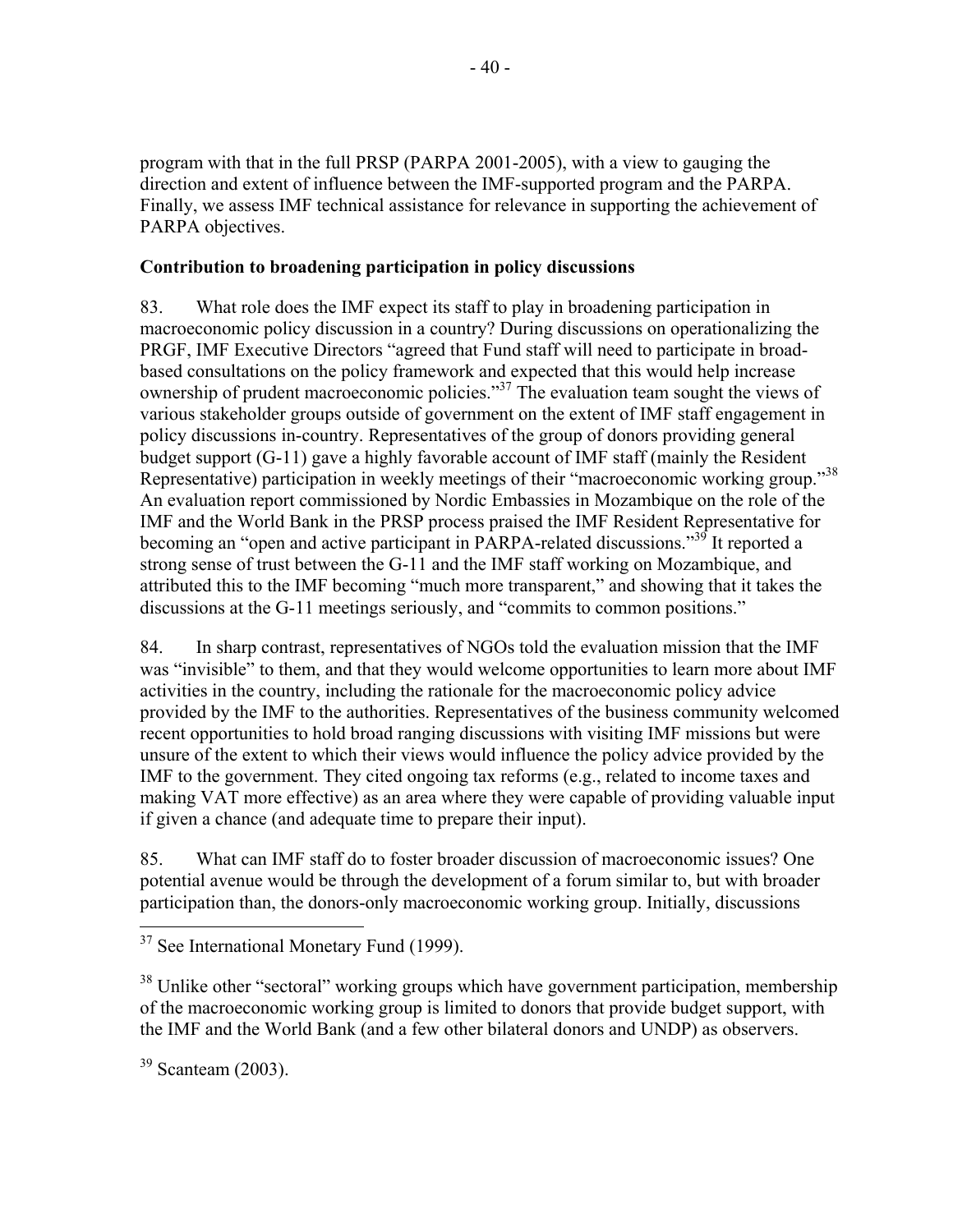could be organized around links between PARPA and the budget (e.g., the MTBF, including issues related to the projected resource envelope and expenditure priorities), and the deliberations of the forum would feed into the Poverty Observatory. The absence of such a forum has meant that macroeconomic policy discussions continue to involve mainly the IMF and a handful of officials from the MPF and the central bank, and to a large extent to revolve around PRGF negotiations. Even without a formal forum, there is scope for IMF staff to reach out to CSOs, including business and economist associations, to inform them about IMF activities in the country and to discuss relevant policy issues. However, this would have to be done with due sensitivity in order not to undermine relations with the authorities.

86. The "different way of doing business" implied by the PRSP/PRGF approach also raises questions about the allocation of resources between headquarters and the field. In particular, it is unlikely that one person seconded from headquarters (plus limited local staff) can effectively play all the roles expected of the IMF Resident Representative: active participation in a wide range of government- and donor-led technical and policy discussions on the ground, management of IMF relations with the authorities (including providing policy advice, monitoring the implementation of the IMF-supported program, and facilitating technical assistance), managing IMF relations with donors in the country (including Bank-Fund collaboration), and outreach activities. In effect, decisions on how extensively the IMF staff should be expected to participate in the broader policy debate are closely related to how it organizes its country work.

# **Macroeconomic frameworks in the ESAF/PRGF and the PARPA***<sup>40</sup>*

87. In terms of its broad objectives, the 1999 ESAF/PRGF-supported program reflected the government's economic objectives and priorities, which already included poverty reduction as a key element. The program drew on the results of the 1998 National Poverty Assessment and outlined a strategy for achieving poverty reduction that was based largely on fostering broad-based growth in real GDP and on improving access to and the delivery of social services, especially in education and health care.

88. Macroeconomic objectives included average real GDP growth of 8 percent per year and inflation at about 5 percent per year. A sharp reduction in the external current account was expected, though the fiscal balance was projected to worsen slightly. The fiscal outlook (measured in relation to GDP) was for a modest increase in revenue, some reduction in expenditures, and a significant reduction in external financing—grants and foreign borrowing—measured in relation to GDP and in U.S. dollars.

89. The I-PRSP, which was completed in February 2000, did not contain much of a discussion on the macroeconomic framework underlying it. Instead, it indicated that it was

 $\overline{a}$ 

 $40$  For a summary of the main macroeconomic frameworks discussed in this section, see Appendix I, Table A5.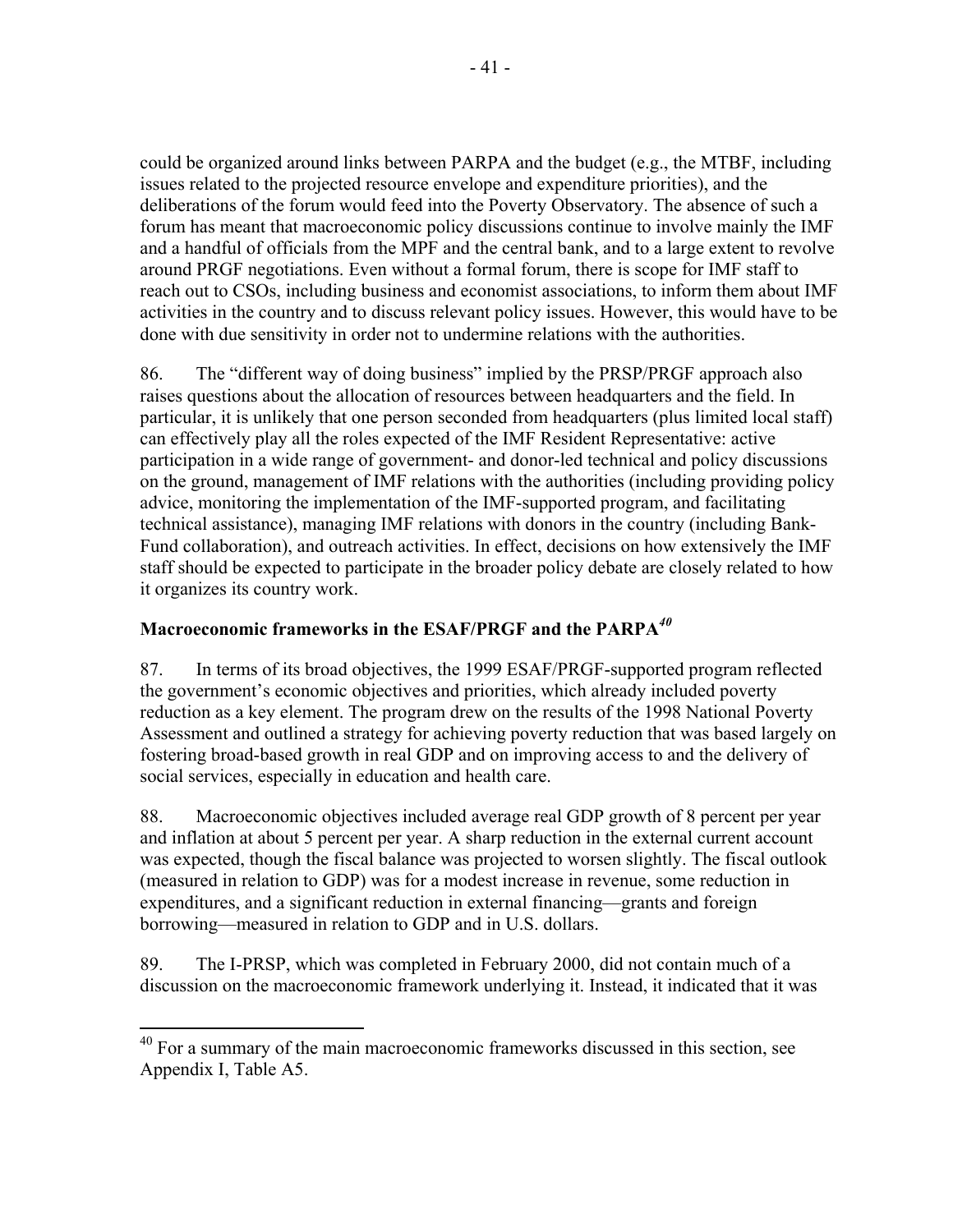based on the medium-term macroeconomic framework of the Policy Framework Paper (PFP) for the 1999 ESAF arrangement. Extensive floods in early 2000 rendered the macroeconomic assumptions out of date and an updated macroeconomic framework was formulated under the second review (completed in December 2000). The main changes were a temporary but substantial downturn in real GDP growth and higher inflation, and significantly higher expenditure financed by additional external financing (reflecting international support to

post-flood reconstruction).

- 42 -

90. PARPA was finalized shortly after completion of the PRGF second review, but there were a few notable differences in the macroeconomic frameworks of the two. In particular, PARPA projected higher medium-term growth rates (9-10 percent per annum, compared to 6-7 percent in the PRGF), and for 2001, significantly higher total expenditures (35 percent of GDP vs. 30 percent) and foreign financing (US\$730 million vs. US\$640 million). It is noteworthy that the PARPA indicates that because of various uncertainties—including those related to natural disasters and unpredictable aid flows—the macroeconomic projections would be revised annually to incorporate "the best and latest information" and to reflect changes in key variables.

91. In June 2001, only a few months after cabinet approval of the PARPA, IMF staff indicated in their preparations for the PRGF third review discussions, that PARPA macro framework needed to be updated. In the event, the macro framework for the PRGF third review (completed in September 2001), was broadly similar to that in the PARPA.

92. The PRGF macro framework in the fourth review (completed in June 2002), was slightly different from that in PARPA. The main difference was a slight reduction in growth assumptions in the PRGF to take account of the impact of HIV/AIDS (which had not been reflected in the PARPA macroeconomic framework). The outlook for the fiscal balance remained broadly unchanged in spite of the inclusion (in the PRGF) of the costs of recapitalization of banks in which the state held shares (estimated at ½ of 1 percent of GDP a year through 2010); expenditures on nonpriority activities were to be adjusted to accommodate these costs.

93. Macroeconomic stability and reducing aid dependence were prominent themes in the third and fourth reviews under the PRGF arrangement. With inflation reaching 22 percent per annum at the end of 2001 (foreshadowed by rapid monetary expansion earlier on), the reviews invoked PARPA to justify their disinflation objectives (i.e, a return to single digit inflation in the range of 5-7 percent per annum). The reviews also referred to the "PARPA objective" of reducing aid-dependence in support of measures designed to enhance domestic revenue mobilization. In our view, staff made more out of this "objective" than the  $PARPA.<sup>41</sup>$ 

(continued)

<sup>1</sup> <sup>41</sup> Part of the strategy for achieving the PARPA's macroeconomic objectives included "continued support from international partners, maintaining the recent high level of net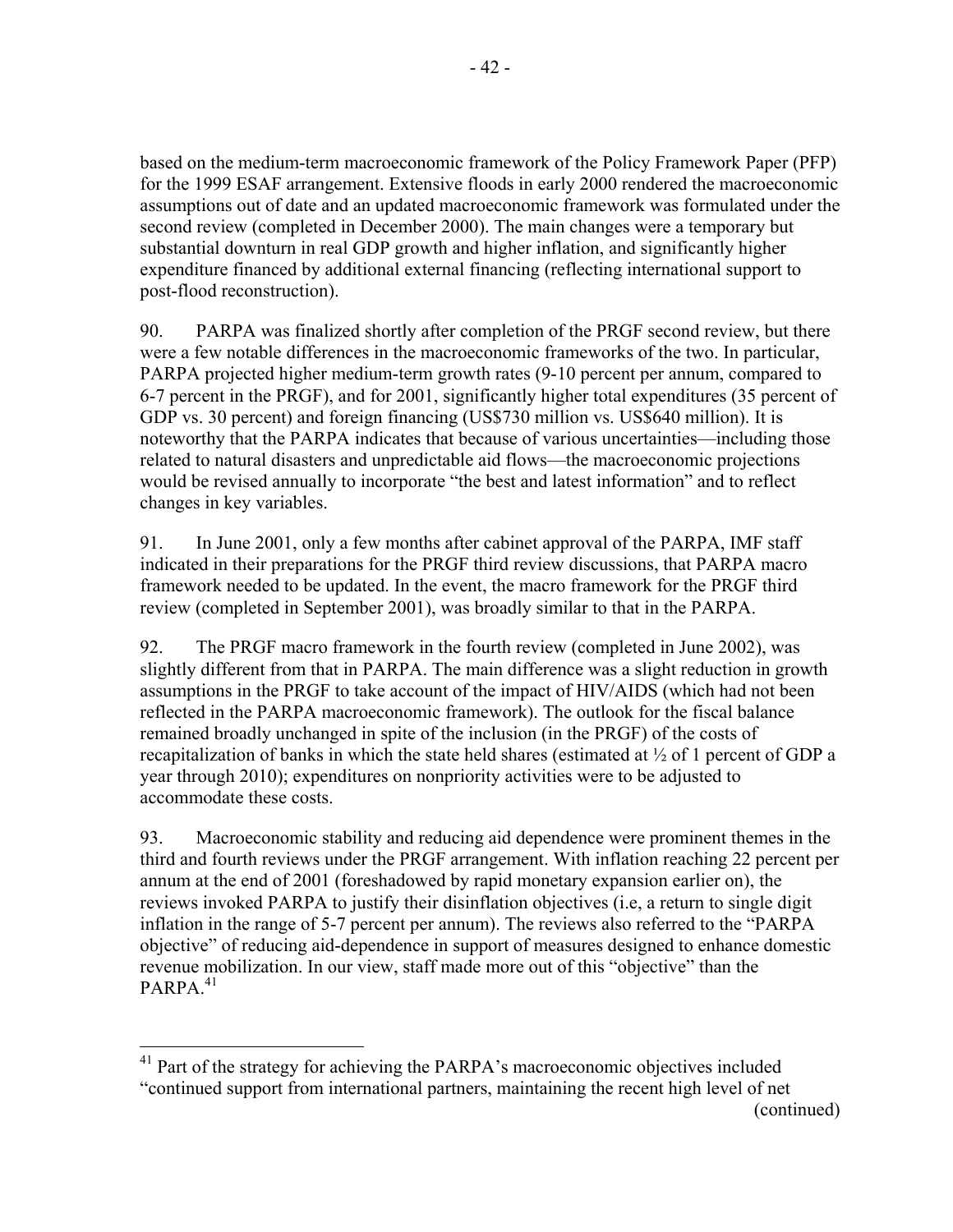94. On balance, we conclude that there has been a two-way relationship between the macro frameworks of the PARPA and the PRGF arrangement. We return to some aspects of alignment of the macro frameworks, especially the projected levels of foreign financing, in the section on "Program content" below.

## **Technical assistance**

 $\overline{a}$ 

95. The IMF has provided a wide range of technical assistance to Mozambique. The assistance has taken a variety of forms, ranging from short-term missions to analyze and flesh out policy issues (e.g., in the areas of tax policy and bank restructuring), to assistance geared to building analytical and administrative/implementation capacity using consultants as resident experts. Areas of focus have included tax policy and administration, customs reform, public expenditure management, integrated financial management of public finances, banking supervision, foreign exchange management, payment system, and statistics. These priorities appear to be in line with those established in the PARPA.

96. In discussions with the evaluation mission, the authorities expressed overall satisfaction with IMF technical assistance and, in general, gave a highly positive assessment of the extent to which such assistance has been geared to support critical PARPA objectives. They noted that, at their request, the IMF was playing a lead/coordination role among providers of technical assistance in the areas of tax reforms and reform of the public financial management system. However, there has been some contention over the pace of implementing some recommendations (usually in the context of conditionality under the IMF-supported program), and in a few cases over the substance of recommendations.<sup>42</sup> Also, a few officials raised questions about quality control in the selection of resident experts and called for giving the country more say in the selection of these experts.

97. Donors providing technical assistance in the same (or complementary) areas as the IMF expressed general satisfaction with collaboration with the IMF, although a few expressed concern about IMF staff heavy-handedness in pushing through aspects of the reforms of the public financial management system. $43$ 

transfers." Also, in its discussion of of measures for mobilizing budget resources, the PARPA highlighted the need to "strengthen coordination with international partners to ensure that the flow of external finance remains at US\$600 million per annum."

 $^{42}$  In one case, the authorities wrote to the IMF to complain that a mission's recommendations on rationalization of tax incentives and exemptions were "unhelpful" to Mozambique. They were subsequently persuaded to implement the measures.

 $43$  Scanteam (2003) noted that staff of the Nordic embassies in Mozambique were divided in their view on this issue, but some thought the IMF had brought its "considerable institutional weight" to bear in a dispute between Swedish experts and an IMF-sponsored expert.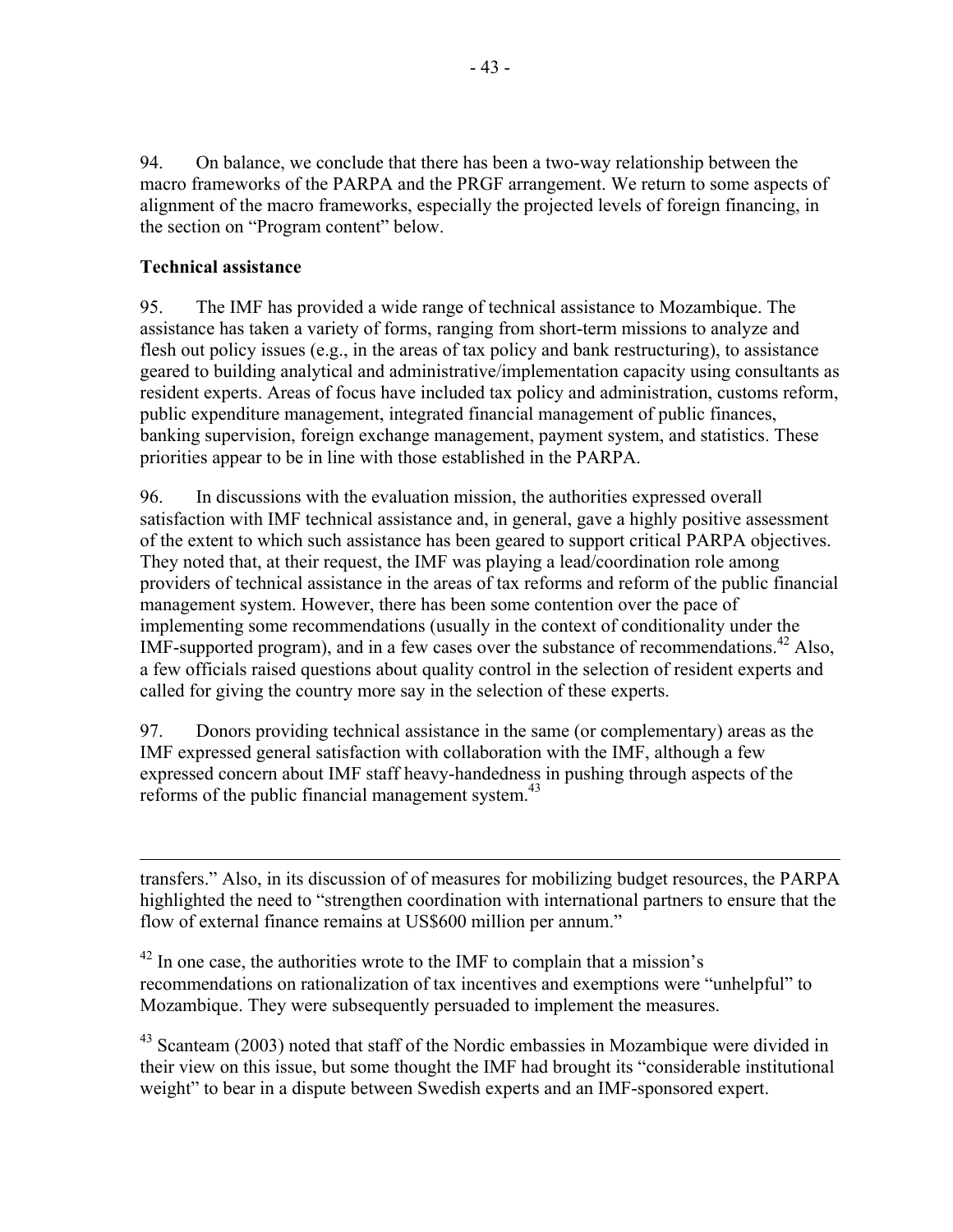#### **B. Program Formulation Process**

98. Has anything changed in the process by which Mozambique's IMF-supported program is formulated and updated? Specifically, is there more country-ownership of the program, in terms of greater space for consideration of homegrown policy options? To what extent has the IMF's internal review process encouraged a more country-driven process?

#### **Participation and country ownership**

 $\overline{a}$ 

99. Participation in the formulation of IMF-supported programs has remained limited to IMF staff and a relatively small group of officials from the MPF and the Bank of Mozambique. Nevertheless, participants on both sides interviewed by the evaluation team suggestion that the PRSP/PRGF approach has enhanced country ownership, compared to earlier approaches. Officials involved in negotiations with the IMF indicated that the range of issues and areas open to negotiation has increased—including in the choice of measures specified as performance criteria—and that IMF staff have become more willing to discuss distributional impacts of proposed measures and to allow time for analytical work to be undertaken to inform policy choices.<sup>44</sup> Examples of this increased room for negotiation and analyses include the dropping of conditionality on phasing out protectionist tariffs on sugar imports following a Government-commissioned study conducted by FAO, and postponement of a decision on increasing the fuel tax (pending the outcome of a PSIA).

100. On their part, IMF staff expressed the view that the combination of strong government ownership of the PARPA and a PRGF that is geared towards meeting PARPA goals, has made it easier to reach understandings with the authorities on macroeconomic objectives and to hold them to policy measures that they commit to under the program. For example, key components of fiscal reforms (e.g., in the areas of tax policy and administration, and public expenditure management) covered under recent PRGF reviews are in some form also contained in the PARPA.

101. There have been a number of instances where IMF staff and the authorities have differed on structural reforms. An example that illustrates differences on the pace of implementation relates to the establishment of a central revenue authority. During the negotiations for the 1999 ESAF, one of the measures suggested by IMF staff to strengthen tax administration was the creation of a central revenue authority to oversee the operations of both the customs department and the internal revenue office and which would also act as an advisory body on tax policy issues to MPF. The (June 1999) report to the Executive Board on the request for the new arrangement noted that the authorities expressed skepticism about the usefulness of such an authority, but nevertheless agreed to study the options for setting one

<sup>&</sup>lt;sup>44</sup> Some senior government officials told the evaluation team that the Social Development Officer who was part of the IMF team during 2000-2001, played a constructive role in bringing this about.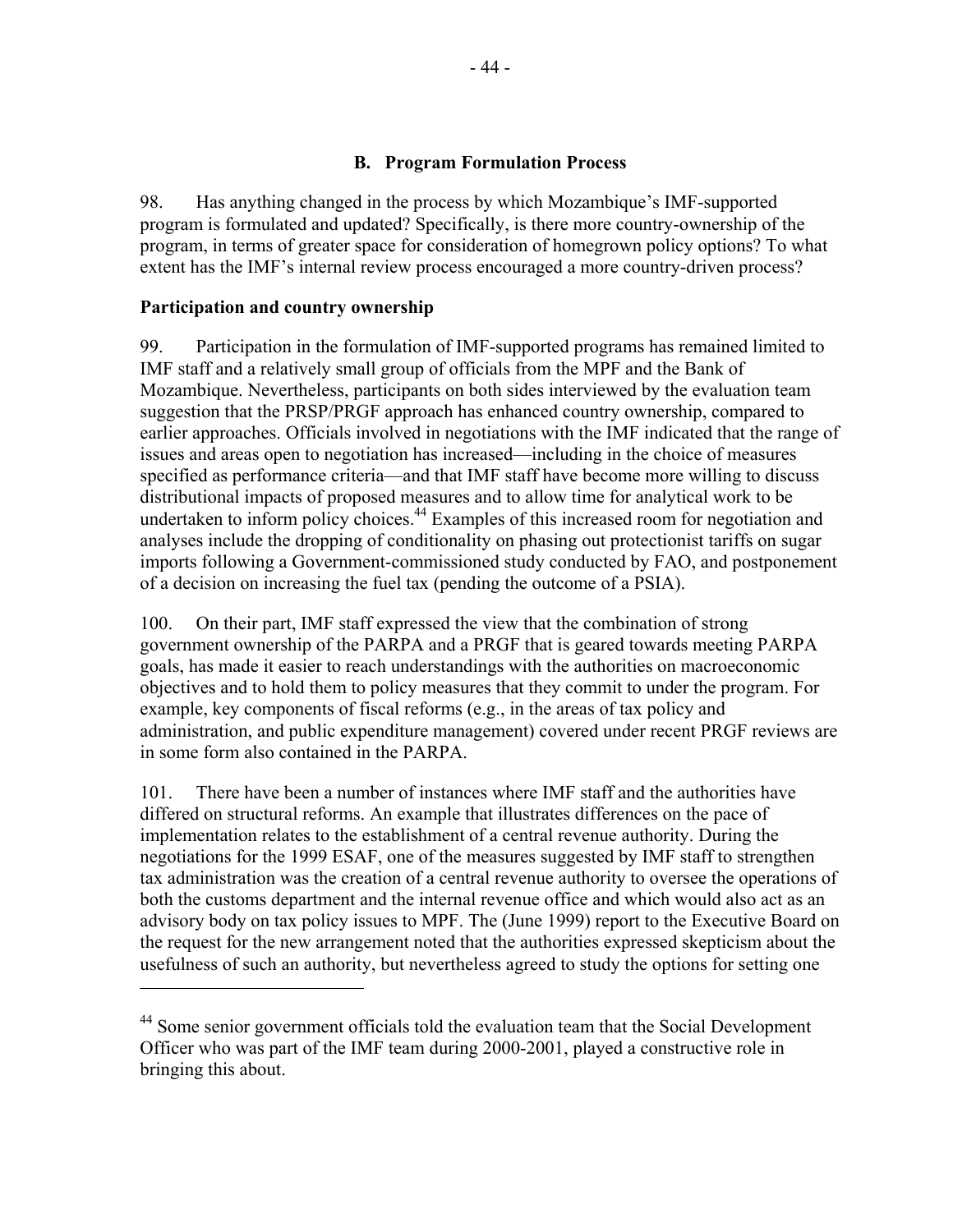up. The possibility of establishing such an agency was included in the PARPA with a timeframe of 3-5 years for implementing it.

102. Issues related to the resolution of weaknesses in large partially state-owned banks have featured prominently in the authorities' program negotiations with the IMF over the last few years, and illustrate the tension that can arise between country ownership and conditionality. In 2000, in a case that predates PARPA, the authorities went against the advice of IMF and World Bank staffs and took over a bank (Bank Austral) when the private partner decided not to participate in recapitalizing it. This led to a delay in completing a PRGF review while the staff and the authorities worked out a plan of action which eventually resulted in a re-privatization of the bank.

103. The PARPA sets as one of the objectives for the financial sector, "minimize risk of financial crises," including through strengthening supervision "in conformity with Basle principles." Banking system problems have persisted after PARPA and were behind drawn out negotiations and a long delay in completing the fifth PRGF review. These problems have also raised the prospect of some donors acting together to withhold aid disbursements if they conclude that the authorities are not doing enough to address governance related aspects of the problems. During 2002, a few donors temporarily delayed their disbursements while the authorities and IMF staff were negotiating measures to be undertaken for the completion of the PRGF fifth review.

## **IMF internal policy formulation process**

1

104. In order to assess the extent to which internal IMF processes have adapted to the PRSP and PRGF approach, we undertook a systematic review of a set of internal briefing papers (and review department comments thereon) for Mozambique from the ESAF and PRGF periods. An illustrative example comparing internal policy formulation based on the briefing paper process for the request for a new ESAF arrangement in early 1999, and that for conducting the PRGF fourth review in early 2002 is summarized in Appendix I, Table A6.<sup>45</sup>

105. The briefing paper for the post-PRSP period linked the PRGF arrangement to the PRSP. It did not clearly provide room for engaging the authorities in discussing alternative

<sup>&</sup>lt;sup>45</sup> Prior to every negotiating mission, the area department responsible for the country in question prepares an internal document ("briefing paper") which is commented upon by other relevant departments in the IMF and eventually approved by management. The assessment of this process was made against a series of specific criteria derived from the objectives and key features of the PRSP and PRGF. For each criteria, the processes were ranked according to a four-scale range (Highly inconsistent, Inconsistent, Consistent, Highly Consistent). A detailed description of the assessment criteria will be provided as an annex to the main IEO evaluation report.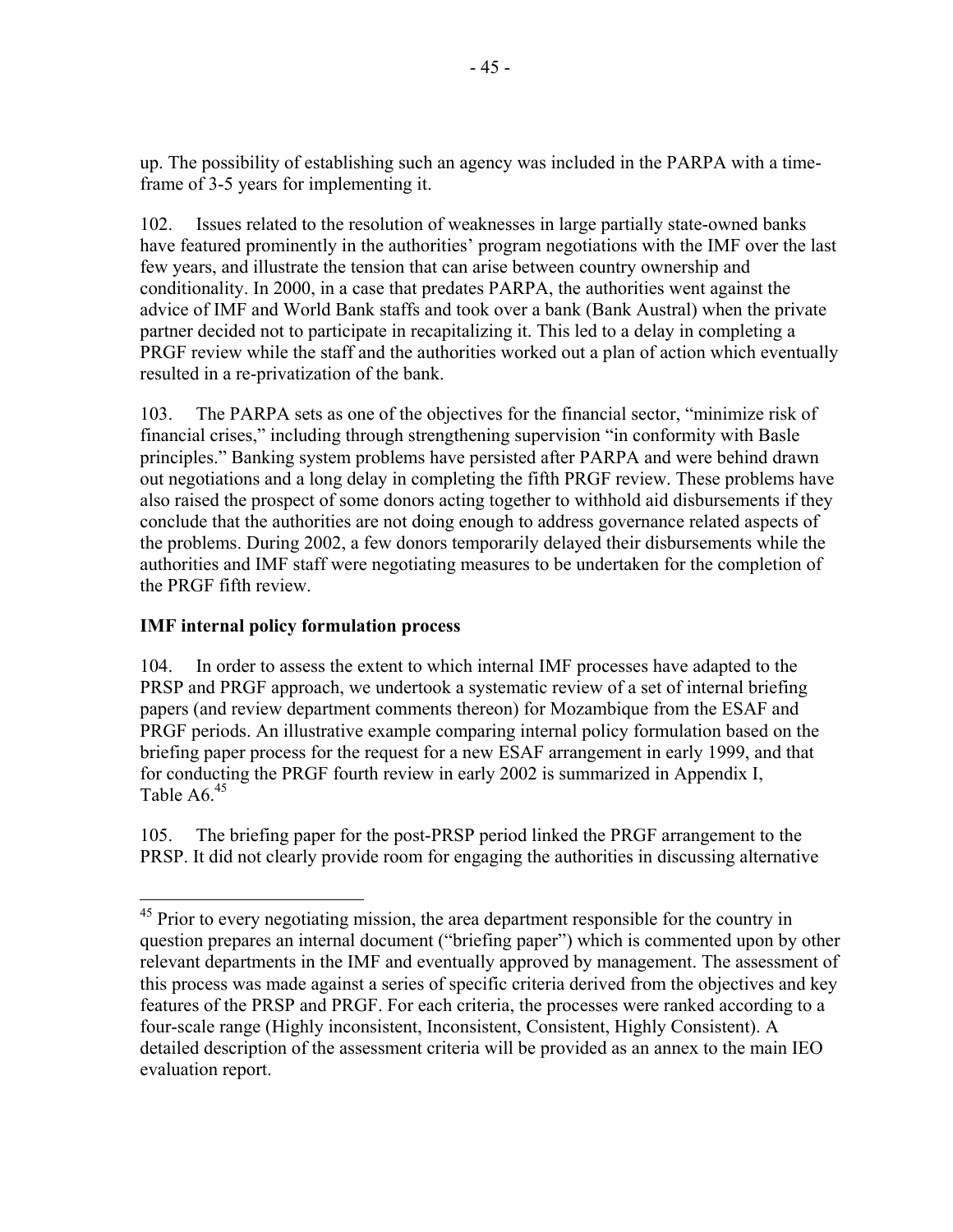ways of meeting major goals, but did anticipate undertaking a PSIA prior to implementing a proposed revenue measure (increase in taxes on petroleum products). An area where practices remain "highly inconsistent" with the PRSP/PRGF approach is consideration of alternative macroeconomic frameworks (and the tradeoffs between them); there is no such discussion in either briefing paper.

106. With respect to comments by review departments, there was not much change in terms of allowing countries more "policy space" for homegrown options, comments on the policy content of briefing papers remained highly prescriptive, including when offering alternatives to proposed measures. However, one area where both briefing papers exhibited consistency with the PRSP/PRGF approach was with respect to highlighting poverty issues or drawing attention to their absence. One review department called for the pre-PRSP brief to spell out more clearly measures to be proposed for meeting the government's objectives of poverty alleviation and provision of a social safety net. The later brief was also asked to give a lot more prominence to issues related to the implementation of PARPA.

107. A reading of a larger sample of briefing papers and comments thereon conveyed broadly similar messages. As work on the PARPA progressed (during 2000 and early 2001), the review process stressed the importance of the authorities producing an "endorsable" PRSP, with a more substantive macroeconomic framework than was contained in the I-PRSP. Following the issuance of guidelines on streamlining structural conditionality, the review process has (since early 2001) emphasized the new policy of limiting structural conditionality to reforms that are critical for the achievement of macroeconomic objectives, and has also sought to clarify the division of labor between the IMF and the World Bank.<sup>46</sup>

108. More recently, the internal review process has raised questions about the extent to which the authorities discuss macroeconomic framework issues and policy choices with domestic stakeholders. However, this has been done entirely with reference to what the authorities are doing, without any discussion of how IMF staff might contribute to the process of broadening participation in macroeconomic policy discussions in the country.

109. Trade policy is an area where there has been a noticeable change in tone in both briefing papers and review department comments on them. In 1999 and early 2000, addressing "setbacks to trade liberalization" (especially in the cashew and sugar sectors) featured very prominently in policy advice and conditionality. More recently, discussion and comments have revolved around the trade policies contained in PARPA—for example, (i) lowering the maximum import duty rate and other reforms of customs duties to create an

<sup>1</sup> <sup>46</sup> See, for example, Box 1 in International Monetary Fund (2003).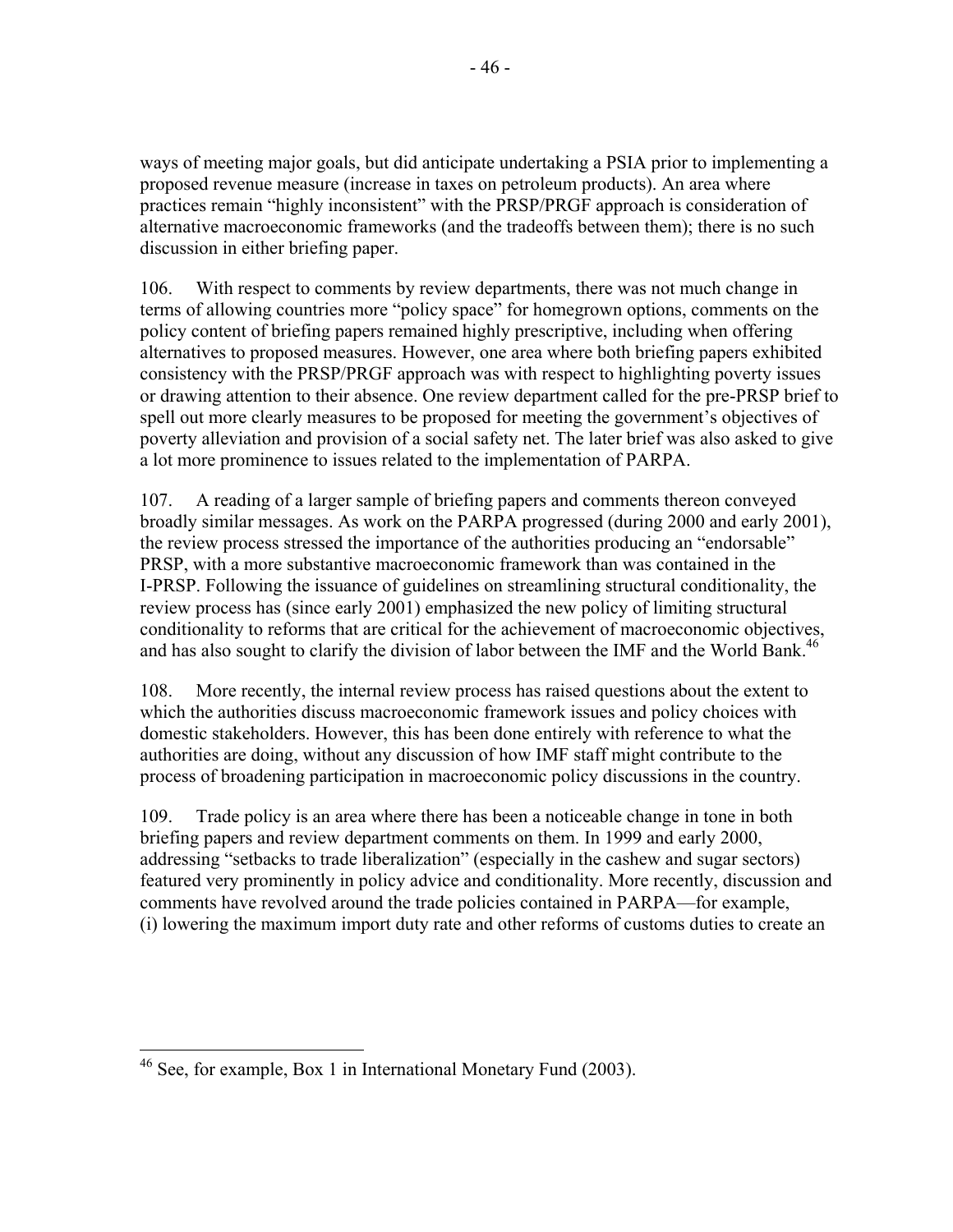environment that stimulates growth; (ii) creating conditions for stimulating exports; or (iii) implementation of the SADC trade protocol. $47$ 

110. In summary, the internal policy formulation process does not seem to have fully adapted to the PRSP/PRGF approach. There is more of an attempt to link programs to growth and poverty reduction objectives, and in limiting the coverage of structural conditionality to areas within the Fund's competence. However, not much has changed in terms of considering alternative macroeconomic frameworks and the trade-offs between them.

### **C. Program Content**

111. The preceding two sections focused on the first two "key features" of the PRGF approach. In this section, we examine how the evolution of Mozambique's IMF-supported program measures up against the remaining "key features." We consider the extent to which the program is emphasizing pro-poor and pro-growth budget policies, and whether the fiscal stance has become more flexible especially in dealing with aid inflows. We highlight issues of external financing of the budget partly because of external criticisms of Mozambique's IMF-supported programs on this score.<sup>48</sup> We also assess the extent of streamlining that has occurred with respect to structural conditionality, and briefly discuss poverty and social impact analyses (PSIA).

### **Government budget orientation and external financing**

 $\overline{a}$ 

112. Since the early-1990s, the authorities in Mozambique have sought to give a pro-poor orientation to their budgets mainly through increasing allocations to social sectors (mainly education and health), basic infrastructure (e.g., potable water and rural roads). This pattern has continued under the PARPA and the PRGF-supported program. Pro-growth policies have taken the form of improving the environment for the development of the private sector through specific measures such as the simplification and lowering of the rates for personal and corporate income tax (1998), and reductions in the top import tariff rate (1999 and 2003).

113. In order to see what changes may have occurred in the programming of the fiscal stance and its financing between the ESAF (1996-99) and the PRGF (1999-2003), we first examined the evolution of the projected fiscal deficit excluding grants, measured in relation to GDP. Since domestic financing has been minimal under these programs, this measure of

<sup>48</sup> Internal guidelines issued in October 2000 on features of PRGF-supported programs also called for the presentation of "normative (often stable or increasing) projections of grants and concessional loans based on growth and poverty reduction objectives."

 $47$  It is not clear how much of this can be attributed to the PRSP/PRGF approach per se. A visit by the Managing Director of the IMF to Mozambique in July 2000 seems to have been a turning point, leading to the staff backing off from trade conditionality, especially in relation to removal of protectionist policies in the cashew and sugar sectors.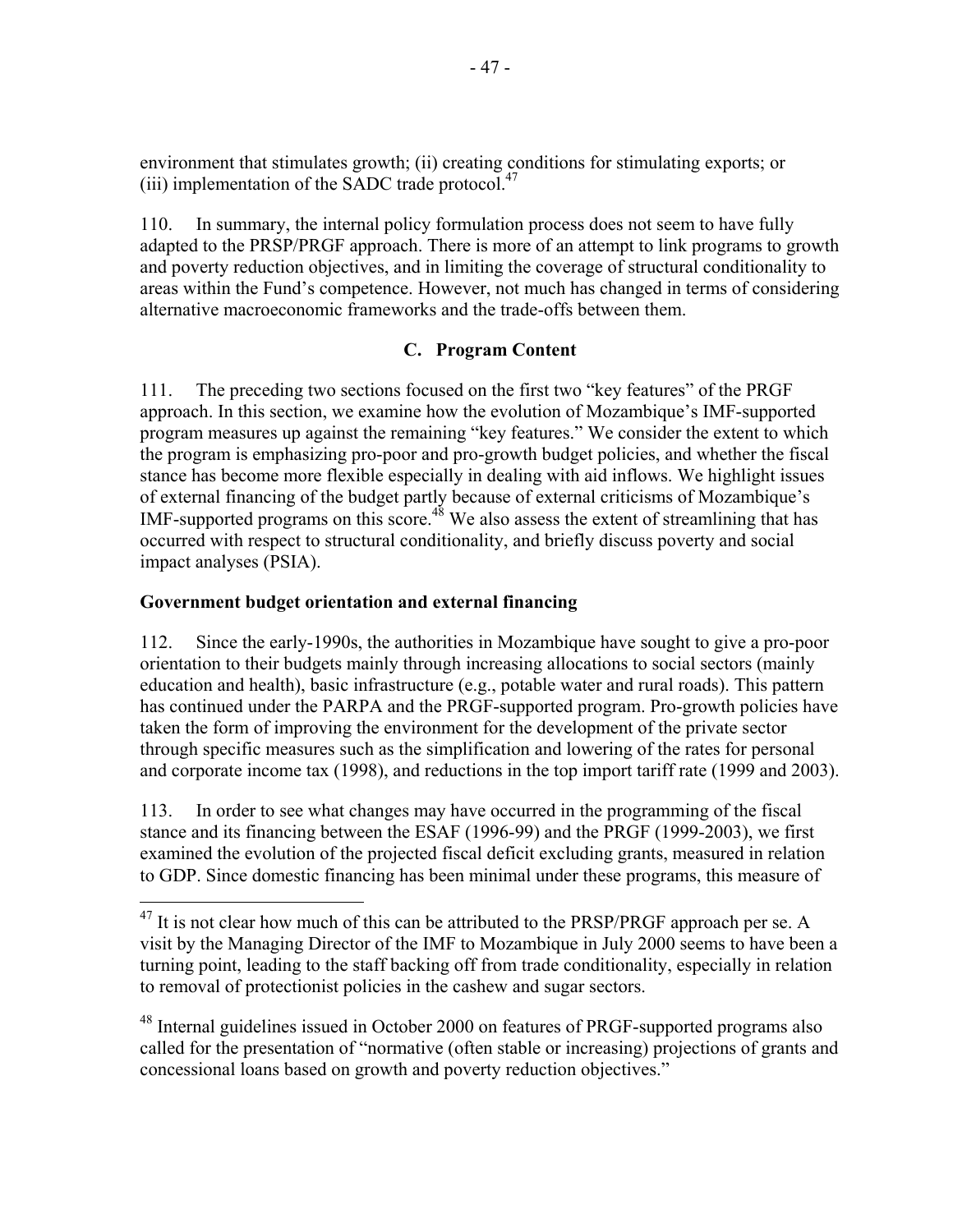the deficit essentially reflects the extent of foreign financing—grants and concessional loans—expected to be available. Under both arrangements, the initial programs envisaged sharp declines in the deficit and net external financing over the three year program period. In each case, the initial projections of the deficit were substantially revised upwards in the course of annual arrangements or program reviews, to reflect improved outlook for external financing (Figure 2 and 3).

114. The upward revisions under the ESAF turned out to have been optimistic, as the actual path of the deficit and net external financing broadly followed the originally envisaged path between 1996 and 1998, and then increased in 1999. By contrast, under the PRGF, outturns generally followed more closely the more optimistic revised projections. A better than anticipated response to requests for foreign assistance after the floods of early 2000 boosted aid flows in dollar terms as well as in relation to GDP. The steady increase in the actual fiscal deficit before grants since 1999 indicates that the fiscal stance has in fact been accommodating increased aid flows, even when initial projections displayed some "aid pessimism."

115. A comparison of revenue and expenditure projections under the ESAF and PRGF also shows marked contrasts (Figure 4 and 5). Under the ESAF, revenue projections tended to be optimistic (in relation to outturns), and contributed to a pattern of expenditures bearing the brunt of fiscal adjustment. By contrast, under the PRGF, revenue performance exceeded projections (which were more modest than under the ESAF) and actual expenditures not only tended to exceed projections, but actually increased significantly. Interestingly, growth performance under the ESAF was much better than projected (Figure 6), suggesting that optimism about the impact of revenue measures rather than optimistic growth projections lie behind the underperformance of revenue indicated above.

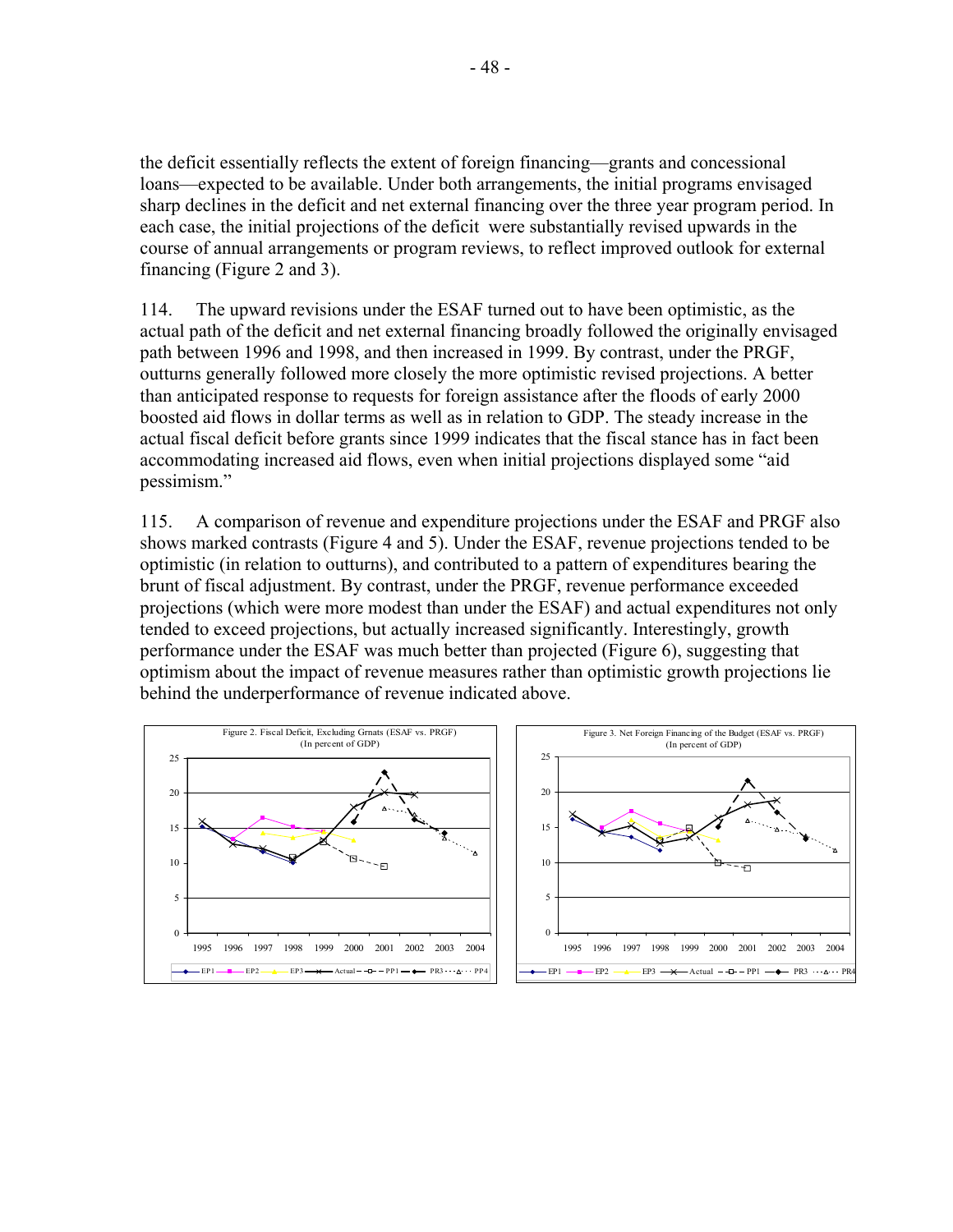

116. What influence if any has PARPA had on the projections of the fiscal outlook under the PRGF? Figure 7 compares the projections of the fiscal deficit (excluding grants) in the initial PRGF, the PARPA, and the fourth IMF review under the PRGF. The PRGF projected a somewhat sharper decline in the fiscal deficit and in net foreign financing of the deficit (in relation to GDP) than the PARPA (Figures 7 and 8). The PARPA's macroeconomic framework projected a declining trend in the external financing/GDP ratio (driven largely by projected high real growth rates), but it indicated that efforts would be made to maintain the U.S. dollar value of gross aid flows at around US\$600 million a year—somewhat lower than the unusually high level reached in 2000 (Figure 8 and 9). While the pre-PARPA projections in the PRGF shows a sharp decline in the U.S. dollar value of aid flows, the post-PARPA projection contained in the PRGF fourth review is broadly consistent with the PARPA. Thus, the evidence suggests that the PRGF-supported program did adapt to the PARPA framework. However, the above comparisons do not address the much more difficult counterfactual question of whether, if the program had targeted a higher level of external financing, donors would have been "catalyzed" to provide more financing.<sup>49</sup> In our view, an over-emphasis on reducing aid-dependency as an "objective," has contributed to a perception that the PRGF is more "aid-pessimistic" than it is. We recommend that in analyzing the role and impact of high reliance on aid flows, the staff cast the issues in terms of fiscal sustainability rather than the way it now comes across—as a mechanical adherence to an "objective" of reducing aid dependence.

 $\overline{a}$ 

 $49$  Oxfam International (2003) criticizes the IMF for not doing enough to mobilize donor funds to help Mozambique attain the MDGs.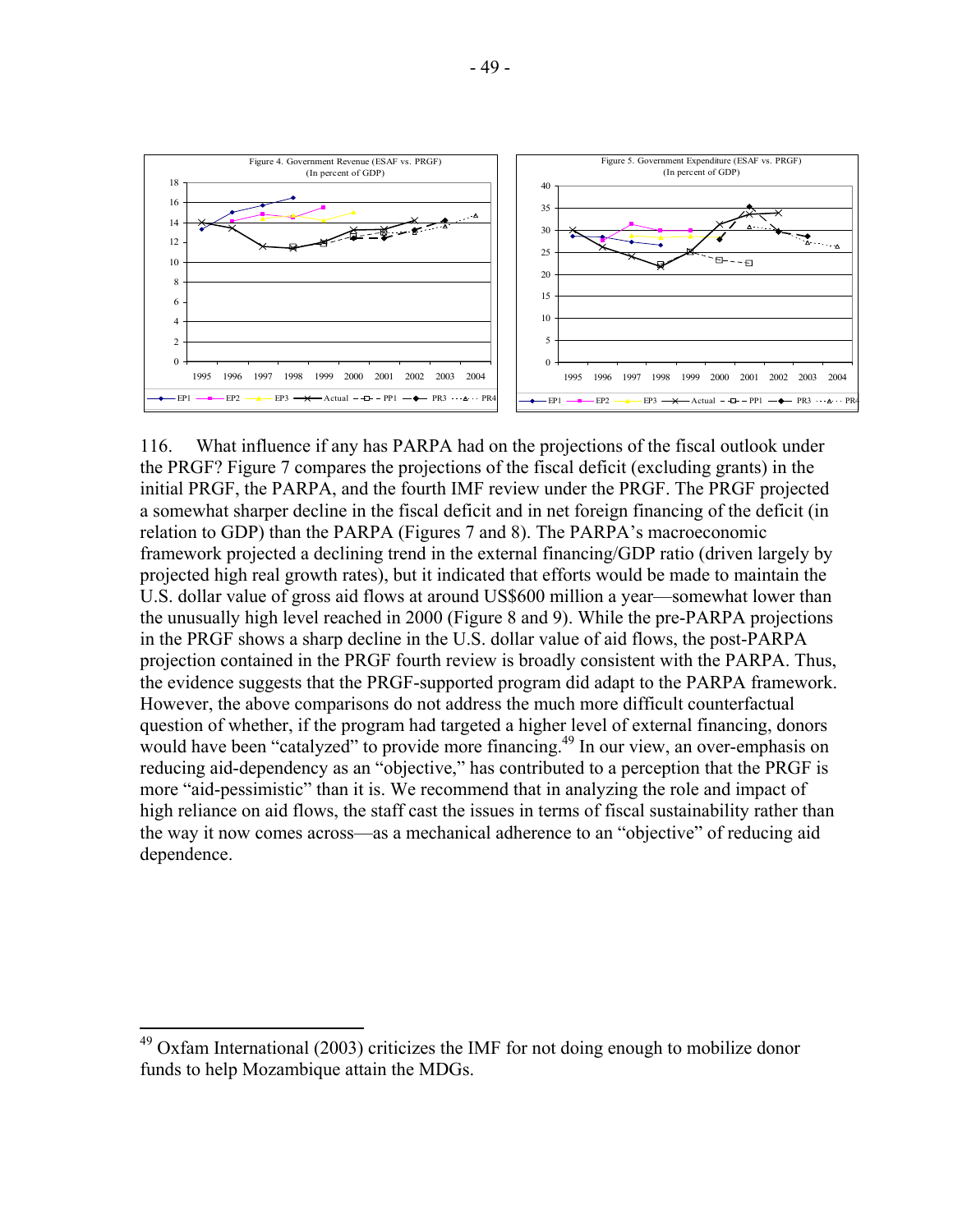

117. Given potential uncertainties in the disbursement of external aid flows, how program targets are adjusted in response to shortfalls and excesses (measured against projected levels) is an important issue in program design for countries like Mozambique that are heavily dependent on aid flows.<sup>50</sup> Indeed, in discussions with the evaluation team, a few senior government officials suggested that targets under the PRGF-supported program were constraining the government's ability to spend available external resources.<sup>51</sup> The

 $\overline{a}$ 

 $50$  For an empirical analysis of the predictability of aid flows and policy implications, see Bulir and Hamann (2001).

<sup>&</sup>lt;sup>51</sup> The arrangement contains projections of the amount of external non-project (i.e., "program") assistance that will be available over time. Targets on international reserves and net domestic assets are adjusted in the light of actual flows of such assistance. Excesses are expected to be "saved," while shortfalls are "compensated" for by domestic financing (or drawing down of previously saved amounts). The limits can be revisited at the next program review.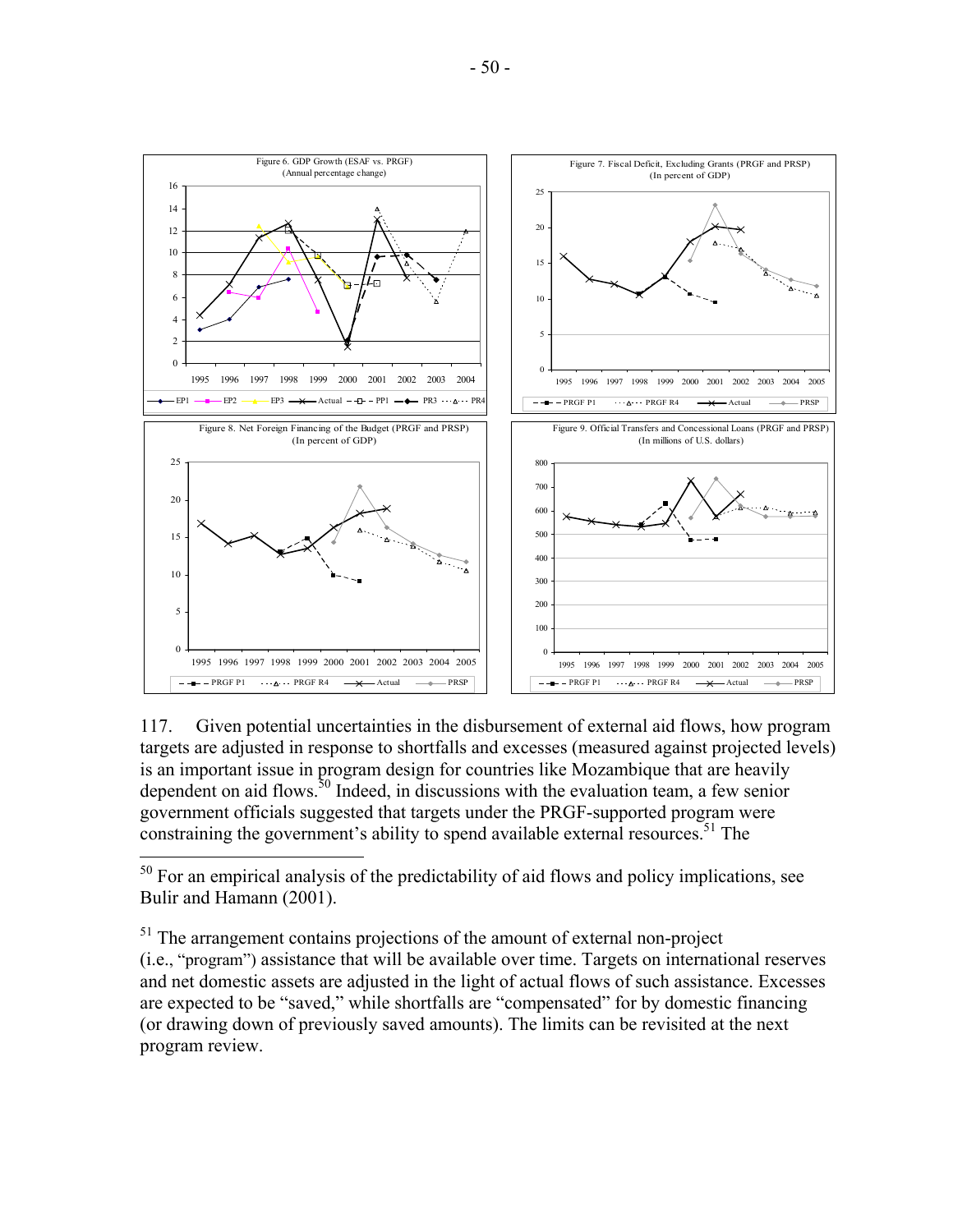adjustments to program targets in question are calibrated on "program assistance" (i.e., "non-project" aid); there is no restriction on the use of "project" aid.

118. A comparison of projected and actual amounts received indicated that shortfalls were the norm, except in 2000 when a projected sharp reduction in program assistance (from the 1999 level which was characterized by IMF staff as "unusually high") failed to materialize (Appendix I, Table A7). On the face of it, the evidence of a tendency for actuals to fall short of projections suggests that the program limits on the amount of program assistance that can be "spent" were usually not binding. Moreover, program assistance accounts for less than half of total grants and concessional borrowing and since there is no restriction on spending additional "project" aid, we conclude that there is nothing inherent in the way the program is designed that has constrained the spending of available external resources.

119. Nevertheless, this example suggests that, as general budget support by donors becomes more significant, improvements in the accuracy of projections of such support, and a clear understanding by all parties on how the program will respond to any deviations, are likely to be of increasing importance.

## **Structural conditionality**

 $\overline{a}$ 

120. The internal guidelines on "streamlining" structural conditionality employ a simple count of conditions as a measure of the extent of conditionality. This is an imperfect yardstick—given the heterogeneity of structural measures—hence caution is required in interpreting results. Structural conditionality under the initial ESAF/PRGF-supported program was somewhat more extensive than the average under the preceding ESAF; the number of structural performance criteria was about the same but there was a much larger number of structural benchmarks (Appendix II). However, this changed fairly quickly, especially with respect to performance criteria, the number of which was halved (from 4 to 2) at the time of the first review, and remained at 2 or less under subsequent reviews. The number of structural benchmarks also fell during the course of the arrangement (from a high of 10 in the original program to a low of 3 at the time of the third review, but has remained at levels comparable to those under the ESAF. The third review saw a bulge in prior actions, all of which were related to resolving banking system problems that delayed the completion of the review.

121. Also striking has been the narrowing in the range of sectors/areas in which structural conditionality has been specified. From the third review, conditionality has been limited to the government budget and the financial sector; with nothing on previously "popular" areas such as public enterprise reform (including privatization) and reform of the international trade regime.<sup>52</sup> A factor that has facilitated this degree of "streamlining" has been the World

 $52$  Adam and Bevan (2001) cite Mozambique as an example of IMF structural conditionality becoming more selective.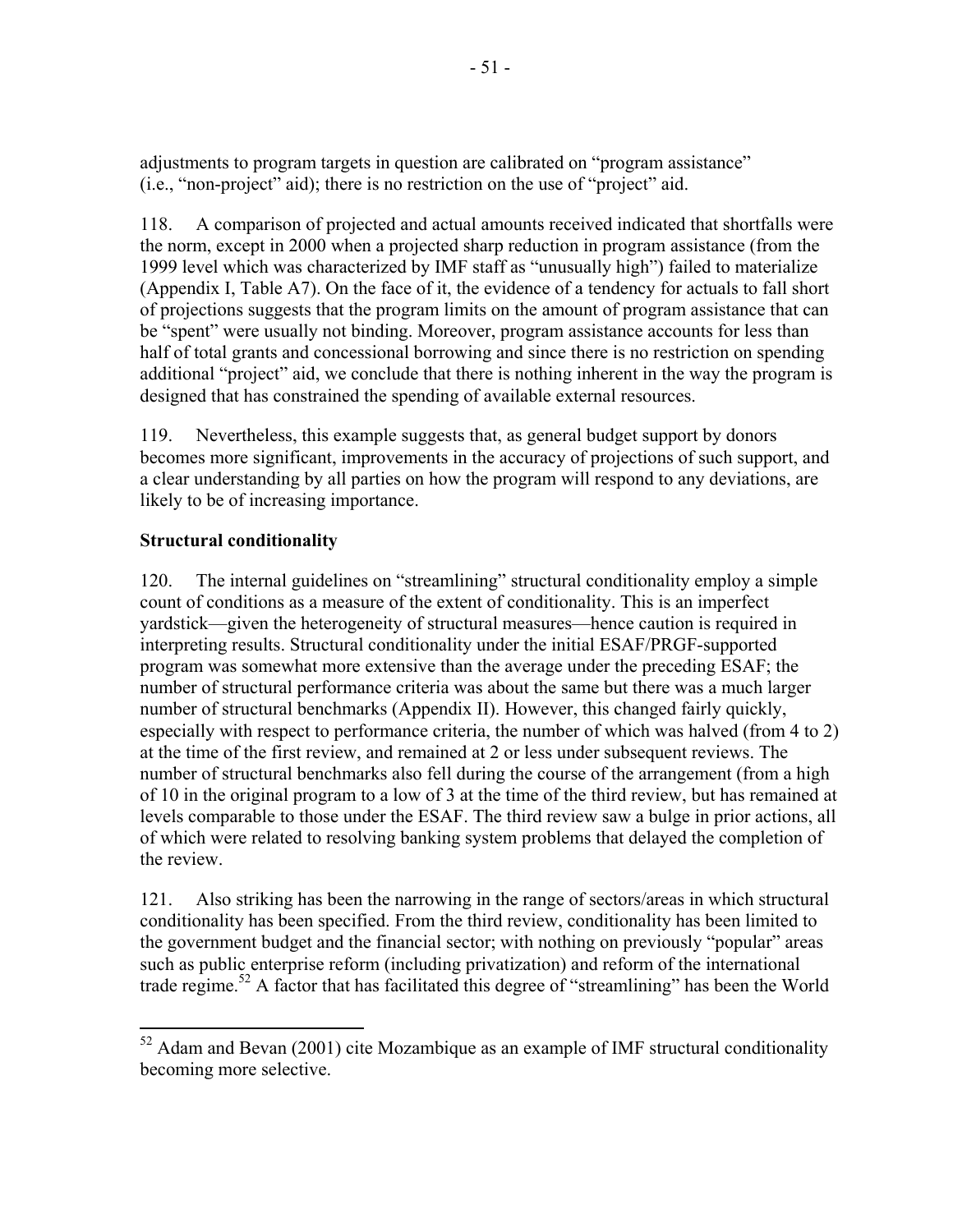Bank taking over responsibility for some of the areas that were previously the subject of IMF conditionality.

### **Poverty and social impact analysis (PSIA)**

 $\overline{a}$ 

122. The PRGF "key features" raised expectations that "social impact analysis of major macroeconomic adjustment and structural reforms" would become a regular feature of PRGF-supported programs. In addition to highlighting the distributional impact of policy changes, PSIAs can play a number of other roles, including: (i) helping to define compensatory and complementary measures; (ii) inform decisions on the timing and sequencing of reforms; and (iii) inform public debate on policy options and tradeoffs between them  $53$ 

123. In Mozambique, a PSIA on the impact of raising taxes on petroleum products was undertaken in 2002 with the support of DFID. The results of that exercise provided input to the government decision to increase petroleum product prices in early 2003. There have also been at least two other PSIA-like studies that influenced government policy choices: one was a cost-benefit analysis of protection to the sugar industry prepared by FAO in 2000 at the request of the government, and the other was a World Bank-sponsored study on restructuring the cashew-processing industry which formed the basis for a government transfer payment to various companies to pay for accumulated liabilities to the labor force. We understand that the staffs of the IMF and the World Bank did not agree with the analysis of the sugar study but did not insist on additional conditionality in this area when the government decided to protect the sector based on the recommendation of the FAO study.

### **D. Program Implementation**

124. One of the expectations of the PRSP/PRGF approach was that with greater countryownership of IMF-supported programs will come a higher level of commitment by the authorities to measures envisaged under the program, and that this would translate into a better record of implementation and outcomes. We employ a range of indicators to compare the pace of program implementation under the ESAF (1996-99) and the ESAF/PRGF (1999-2003).

125. A widely used but crude indicator of program implementation is the rate of disbursement of the approved amount under an arrangement. This measure assumes that disbursements are made only when program implementation is satisfactory, or when there are extenuating circumstances for poor or non-implementation. By this measure, program implementation under the ESAF was more satisfactory than under the ESAF/PRGF. The ESAF was fully disbursed within the 3-year span envisaged under the original arrangement, while for the ESAF/PRGF only 90 percent of the approved amount was disbursed in spite of

<sup>&</sup>lt;sup>53</sup> On the potential role PSIAs can play in PRGF-supported programs and assessments of the early experience, see Inchauste (2002) and Robb (2003).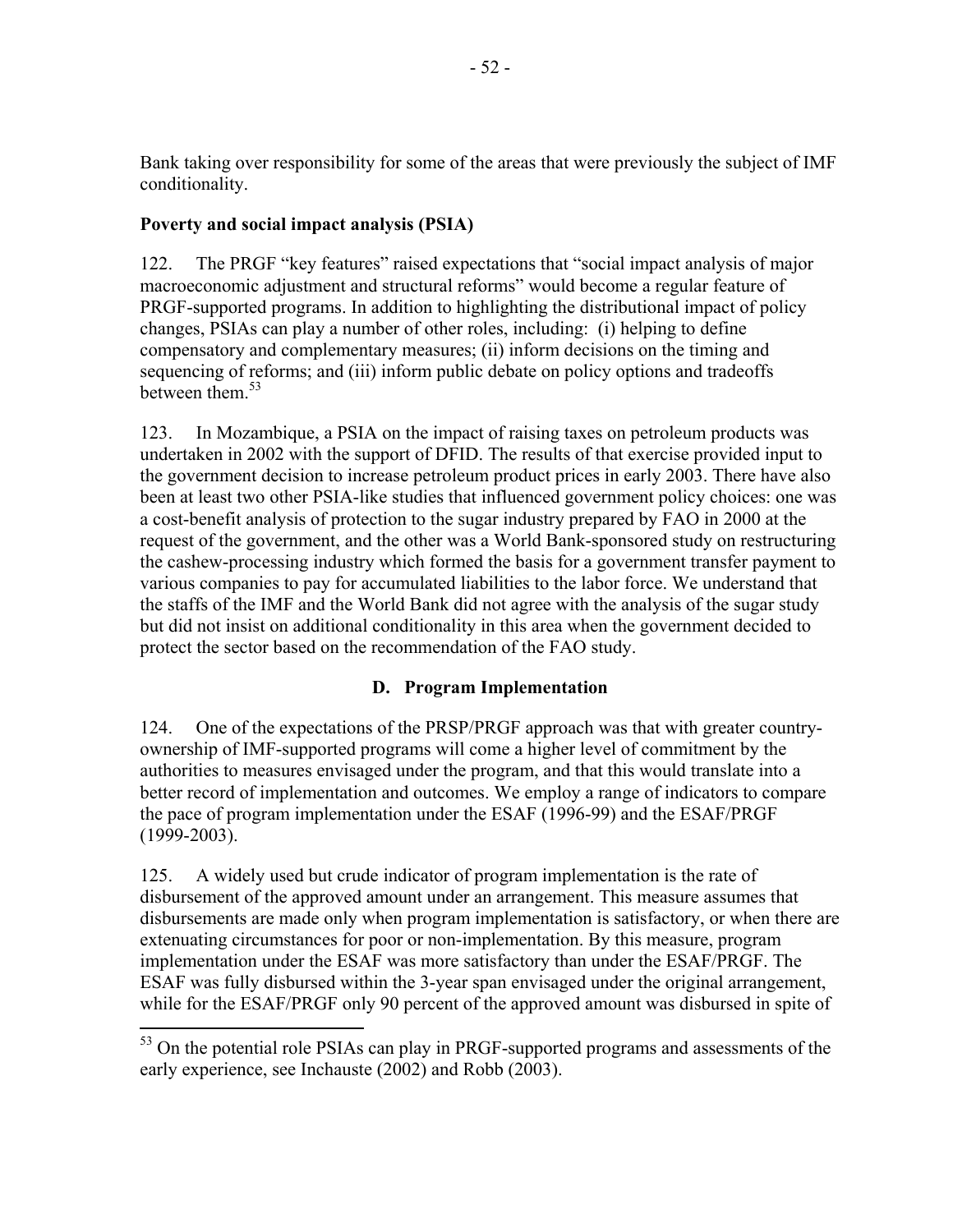a 12-month extension (i.e., the arrangement expired after 4 years instead of the 3 years envisaged under the original arrangement).

126. Two other measures—related to timeliness of reaching key points in arrangements may be used to distinguish between relatively short delays in implementing measures and more lengthy pauses which may signify more serious problems with program implementation (i.e., program "interruption").<sup>54</sup> The first indicates that on average, program reviews under the ESAF were completed with a short delay of less than a month, while those under the ESAF/PRGF were completed with an average delay of nearly 4 months (Appendix I, Table A8).

127. The second measure attempts to correct for the different architectures of the two arrangements by focusing on key events—program reviews and approval of new annual arrangements—that were scheduled to occur at approximately six-monthly intervals.<sup>55</sup> A comparison of the time between these key events indicates an average of nearly 7 months for the ESAF and about 10 months for the ESAF/PRGF. The two "timeliness" indicators, thus suggest that program implementation has not improved under the most recent arrangement.

128. Completion of all three mid-term reviews associated with the annual arrangements under the ESAF required at least one waiver on account of non-observance of performance criteria; these were in relation to quantitative financial targets and structural measures in about equal measure. The magnitudes of the deviations from quantitative financial targets were relatively minor, and overall macroeconomic performance under the program was judged by IMF staff to have been very good—growth reached double digit levels and inflation fell to single digit levels.

129. Under the ESAF/PRGF, waivers were required for three of the five reviews that were completed. Waivers tended to be more for non-observance of structural performance criteria (mostly related to bank restructuring) than for breaches of quantitative financial targets. There was substantial "over performance" with respect to quantitative financial targets on a couple of occasions. Overall, macroeconomic performance under the program was not as good as under the ESAF, but this reflected, at least in part, exogenous shocks; growth fell on account of flooding in early 2000. On the other hand, inflation returned to double digit levels partly on account of a loosening of monetary policy.

130. The evidence presented here, though limited, suggests that the PRSP/PRGF approach has not been associated with smoother implementation of the IMF-supported program in Mozambique. But this seems to reflect the difficulties of resolving the tension between ownership and conditionality as it related to problems in the banking sector, which required

1

 $54$  See Mecagni (1999) for an analysis of factors that contribute to program interruptions.

<sup>&</sup>lt;sup>55</sup> The ESAF was made up of three annual arrangements, each with a mid-term review; while the PRGF was one three-year arrangement designed to have six reviews.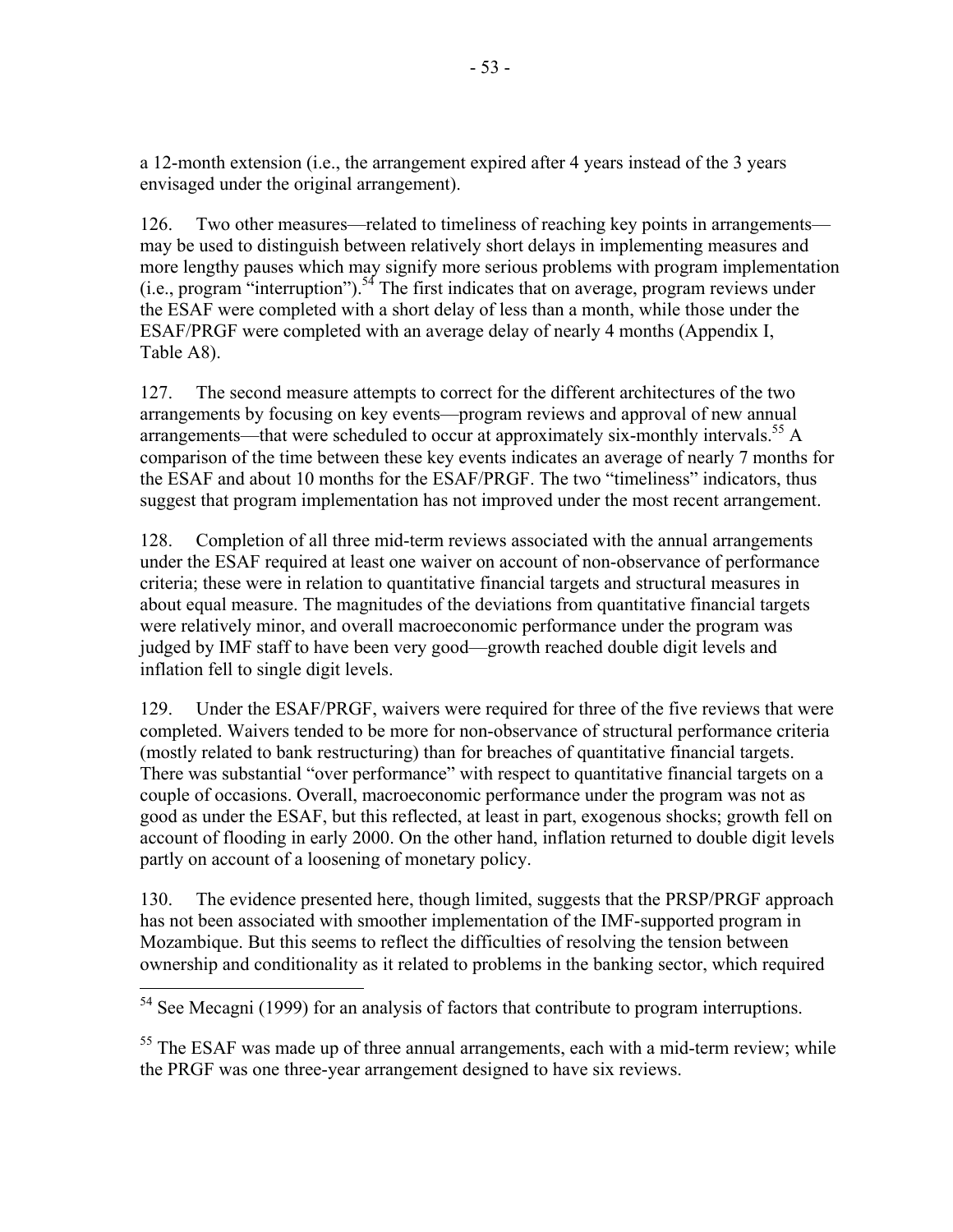extensive negotiations and resulted in lengthy delays in the completion of reviews but did not result in a formal interruption of the program. Implementation of other aspects of the program proceeded much more smoothly. Interestingly, banking sector restructuring is an area where the PARPA provided limited guidance on the strategy to be pursued. (The issue was mentioned, but not in a manner that provided an operational guide to decision-making.)

#### **V. WORLD BANK EFFECTIVENESS**

131. This section discusses the role and effectiveness of the World Bank in supporting the PRSP process in Mozambique. The analysis focuses on two areas: (i) support during PRSP formulation, and (ii) alignment during implementation. Specifically, the first section discusses the role of the Bank during PRSP formulation including the importance of preceding involvement in SWAps and of analytical inputs during the formulation process. The second section looks at alignment of the institution's activities following adoption of the PRSP by reviewing Bank behavioral alignment with the principles of country ownership and partnership and the match between the Bank's financial and non-financial assistance with the priorities of the PRSP.

## **A. World Bank Support to PARPA Formulation Process**

132. Overall, the Bank played a positive and appropriate role in the PARPA formulation process. This was confirmed by government representatives and donors. Preparation of the PARPA was country-driven, with authorities requesting "hands off" involvement by the Bank from May 2000 to August 2001. Early in this period the Bank offered technical assistance support and also offered to present general recommendations on how to organize a PRSP process, through presentation of the PRSP Sourcebook materials and video conferencing. The technical secretariat in MPF responsible for the preparation of the PARPA declined these offers and chose to use the Bank (and IMF) primarily as reviewers rather than as providers of direct technical inputs.<sup>56</sup>

133. The Bank supported PARPA formulation the way the government wanted. The Bank provided comprehensive informal and formal comments during PRSP preparation. Informal feedback was provided early on during joint missions conducted with the Fund (discussed in more detail in the next section on Bank/Fund collaboration). Extensive formal comments were provided on the first draft. The authorities considered the comments and took in those to which they agreed, reportedly *inter alia* adding to the analysis of the macroeconomic framework. But the process remained country-driven, evidenced by continued areas of disagreement. Areas of differing viewpoints included the scope of the strategy, which the Bank feared was too broad, too sector focused, and included public policies which were not

 $\overline{a}$ 

<sup>&</sup>lt;sup>56</sup> In Mozambique, staff costs totaled US\$243,000 against the average cost of a PRSP approved in FY2002 in the Africa region of US\$106,000. The total of US\$243,000 includes US\$72,000, US\$58,000 and US\$113,000 in FY2001, FY2002 and FY2003 respectively.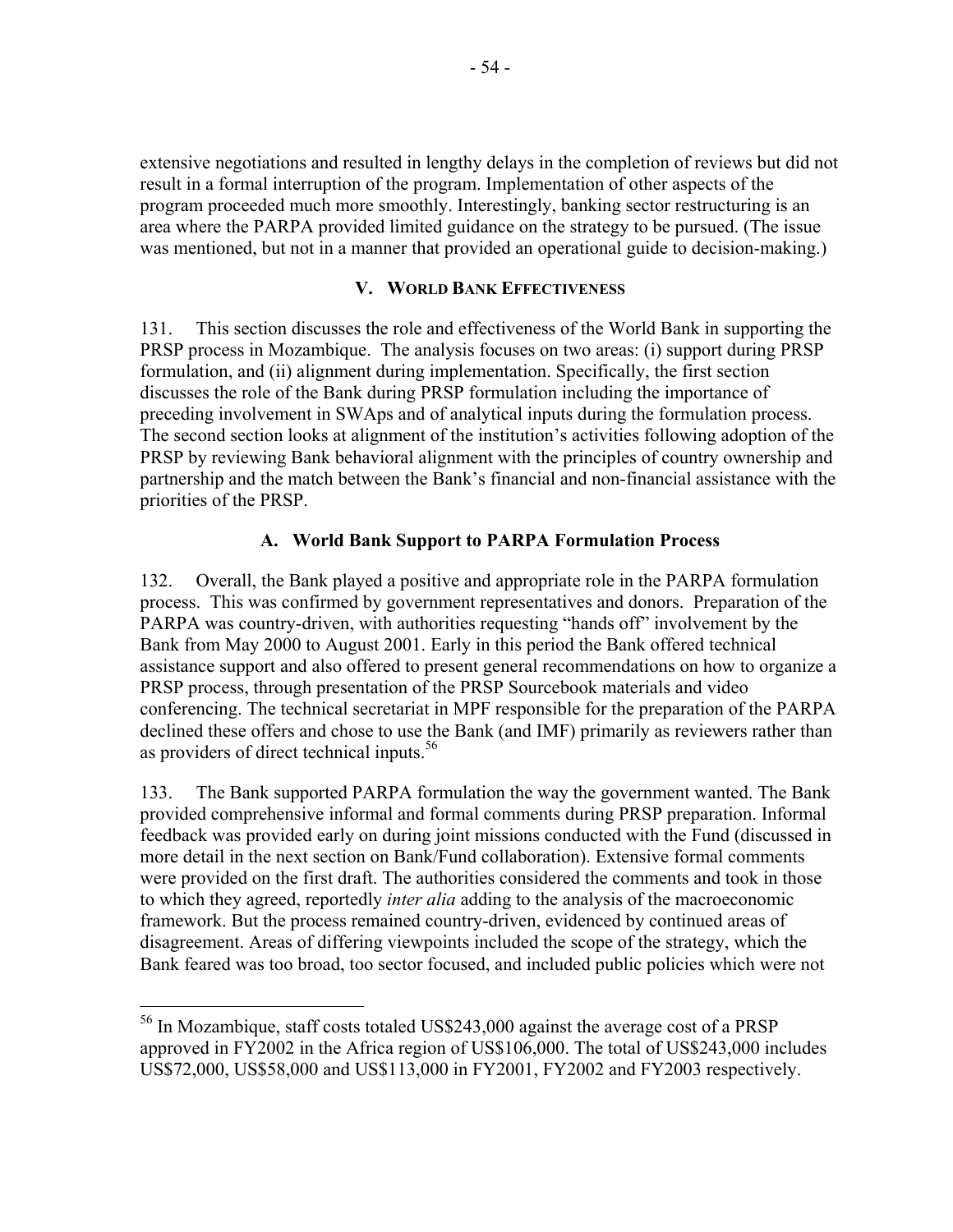core to poverty reduction. On specific issues, Bank staff wanted more focus on the quality of primary education, a stronger separate focus on HIV/AIDS, and changes to the land rights regime. These issues were raised in the comments on the draft PRSP in early 2001—and, demonstrating that the government did not follow the advice given—were repeated in the Joint Staff Assessment of the PRSP in August that same year. The latter indicates that the Bank and the country had embraced country ownership much more strongly than in the previous PFP framework.

134. The Bank did, however, play an indirect role, beyond reviewer, in the formulation process. The Bank was active in promoting sector approaches in health, agriculture, education and infrastructure. Much of this work preceded the PRSP yet played a role in advancing the sector strategies found in the PRSP in these areas. Interviews with government and donors confirmed that the Bank, along with other external partners, contributed to the underpinnings of these sectors' policies and programs.

135. Despite having declined specific support for the PRSP process, the government had been involved in the preparation of the CAS 2001-03 and had experienced an intensive consultation process involving provincial events, participation of government, civil society, private sector and donors. The experience with the Bank's consultative process were used by the Government to inform the formulation of PARPA consultations.

136. The Bank's analytical work was a more indirect, but still very important contribution to the formulation of the  $PRSP<sup>57</sup>$  In addition to the sector work mentioned earlier, the preparation of a Country Economic Memorandum (CEM) from late 1998 to 2000 was of special importance, making the dialogue between the Bank and authorities more comprehensive and acknowledged by government as assisting their thinking in preparing a comprehensive PRSP. The report outlined the key reform objectives (such as strengthening the macroeconomic and business environments, increasing rural incomes and investing in human resources).<sup>58</sup> A draft version of the report is listed in the PARPA along with reports produced by technical assistance consultants working in MPF. The preparation of the CEM included two workshops between the Bank and the government on strategies for growth, which also fed into the design of the PARPA.

137. The Bank's preparation of a Public Expenditure Management Review (PEMR), starting in September 2000, involved many of the same key persons from government who were responsible for the PARPA process and has been recognized by government as aiding

 $\overline{a}$  $57$  Appendix I, Table A9 provides an overview of actual and planned non-lending services for 2000-05.

<sup>&</sup>lt;sup>58</sup> In a internal review of the Bank's analytical work in Mozambique covering FY2000-02, the CEM was rated as highly satisfactory for strategic relevance and Bank processes, and satisfactory overall.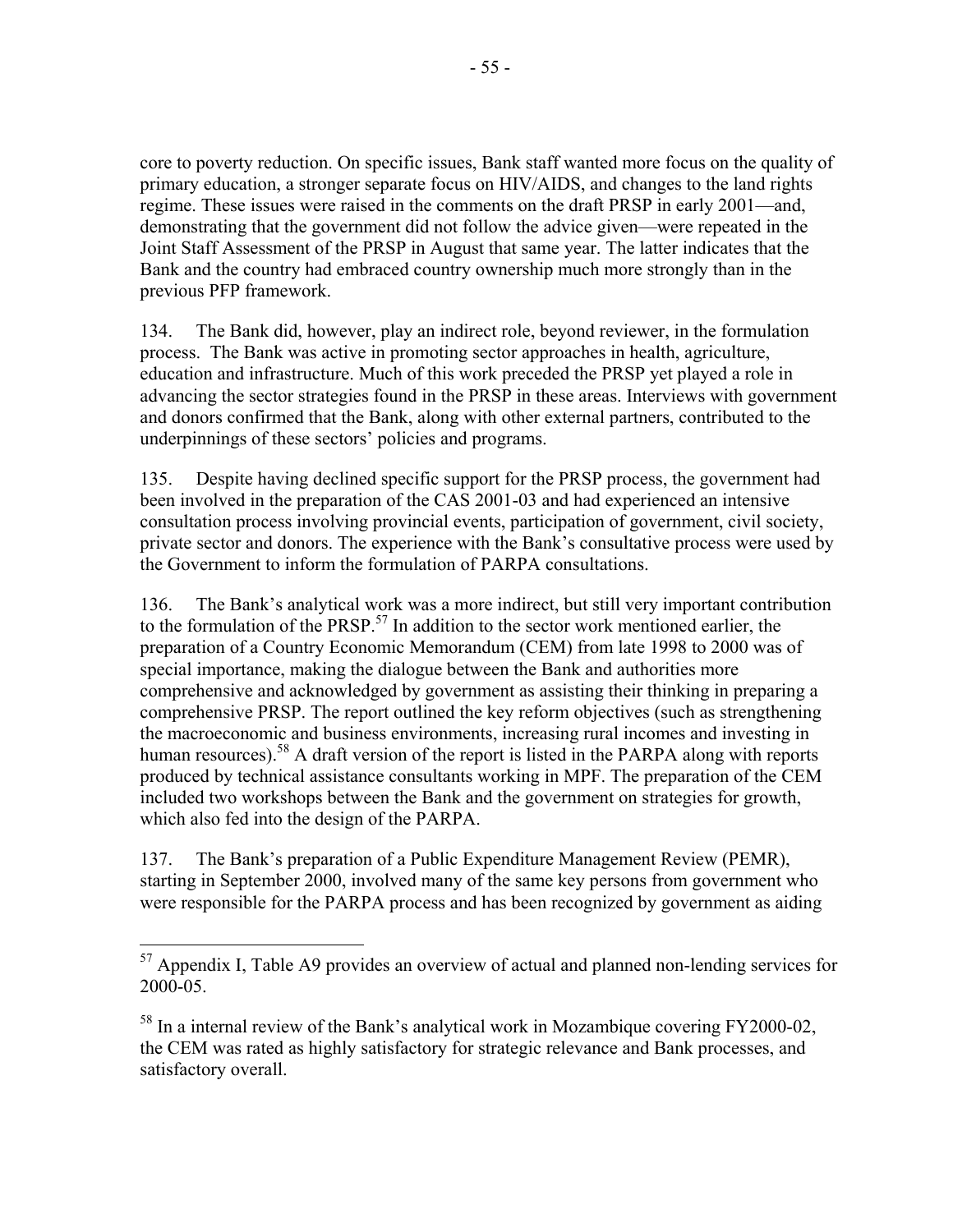the costing of sector strategies. Finally, the Bank has since 1998 provided support to analysis of overall Public Sector Reform issues, also a key theme in relation to the PARPA.

## **B. Bank Support and Alignment During PRSP Implementation**

138. The alignment of the World Bank during implementation of the PRSP is assessed by reviewing both its behavioral alignment with the principles of a country-driven process and effective partnerships, and the match between the Bank's assistance and the pillars of the PRSP.

### *Decentralization and perceptions of Bank behavior*

139. The Bank has increased staff presence and decision-making authority in the local office in Maputo since the mid-1990s. The number of Bank staff has nearly tripled since 1997 and the Country Director was relocated from Washington to Maputo in 2002 (though covering the Angola and Malawi programs as well). Government and donor representatives interviewed by the evaluation team noted that the transition process created a period with weak presence of senior staff in the office. The recent addition of a senior economist in the country office has strengthened the capacity of the office to participate in the many coordination activities related to economic and fiscal issues, and is also welcomed by other donors. A Mozambican public sector reform specialist has recently been added to the Maputo team.

140. The government expressed satisfaction with its relations with the Bank. The government found that the Bank (and the IMF) had become much better listeners than when relations to the BWIs were re-established in 1984, and that the discussions were now more relevantly linked to the realities of Mozambique. This said, sector based informants still saw a considerable challenge in ensuring that Washington based task managers and teams got an adequate grip of realities also outside Maputo. Uniformly, these assessments of Bank performance did not relate the perceived change to the advent of the PRSP process, but to a broader improvement over the past 5 years.

141. Civil society and private sector representatives also found that relations with the Bank had improved over the last 5 years, and noted that the Bank had supported civil society's wish to be consulted in the PARPA-process. Representatives from civil society requested that special triangular dialogue mechanisms between the Bank, the government and civil society be established, reflecting their perception of the continued strong policy influence of the Bank.

142. Donors expressed a more ambivalent opinion of their relations with the Bank than government, civil society, and the private sector representatives interviewed by the evaluation team. On the one hand, the Bank is perceived to be more participative and more sensitive to other donors, by seeking dialogue and participation in joint donor fora; PROAGRI is mentioned as an example of this. On the other hand, in some sectors, notably the social sectors and infrastructure, the Bank is still seen as too driven by Washington-based task managers, who may occasionally overrule country office staff who participate in regular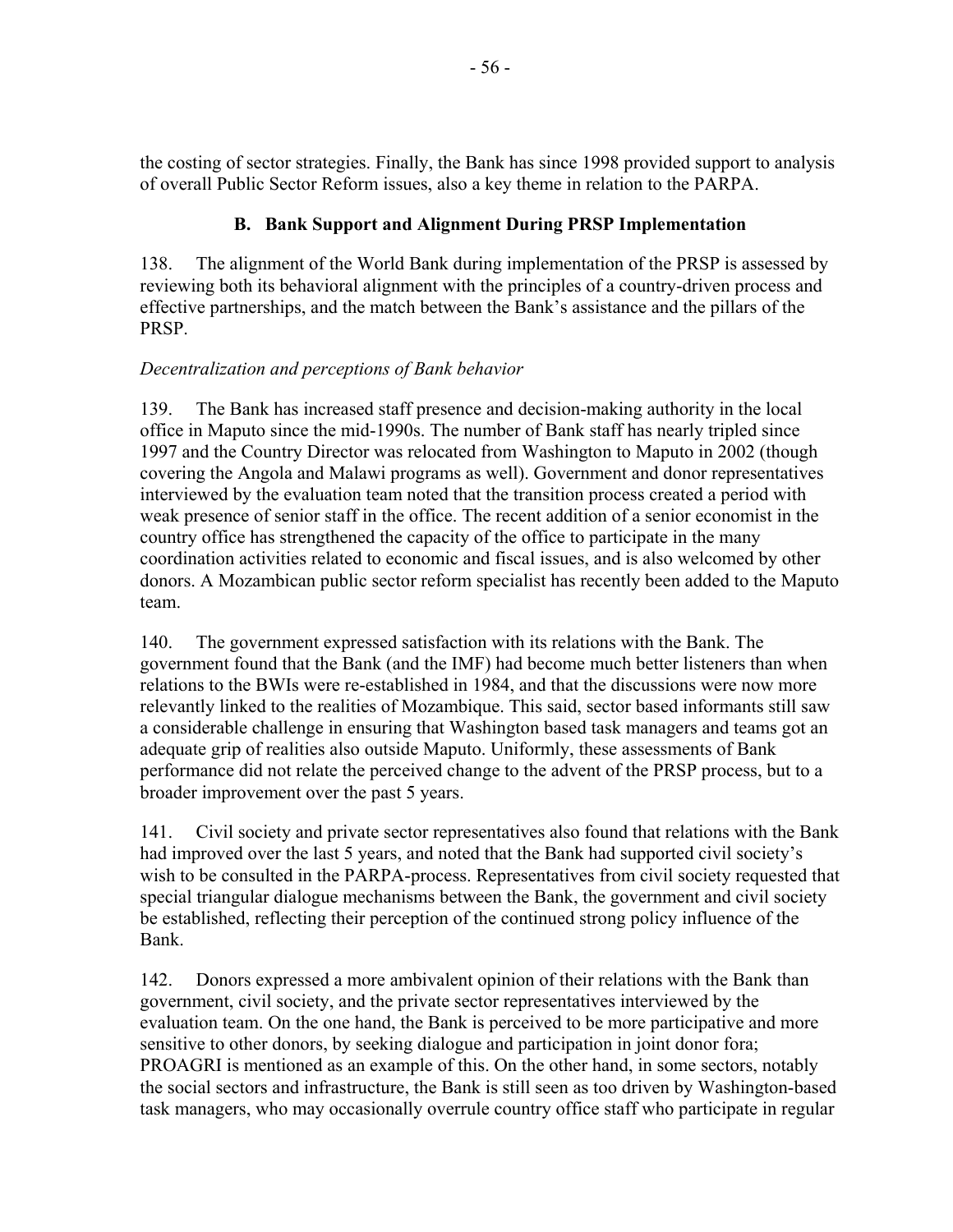donor working group meetings. The country office is thus not seen to sufficiently enforce coherence on task managers and missions coming from Washington. It is also noted that the Bank's continued use of own procedures and implementation units separates it from joint actions with other donors, who can more easily join pooled funding mechanisms and waive individual procedures.

143. One particularly negative feature of Bank assistance cited by the recent Nordic review of World Bank and IMF follow-up to PRSP which include a case study on Mozambique was the "business as usual" approach taken by the Bank in launching the HIV/AIDS and Fasttrack for Education initiatives. This particular group of bilaterals perceived the Bank to be pushing these credits outside of the general sector working group approaches and programming.<sup>59</sup>

144. The 2001-2003 CAS clearly expressed that the Bank does not intend to provide donor leadership in all sectors, but would cede e.g. in agriculture and education, where the Bank would provide "secondary finance behind other lead donors." Consistent with this approach, Bank management indicated to the evaluation team that decentralization would not occur in all sectors; rather it would concentrate in those areas where presence is critical, where the Bank has strong comparative advantage compared to other donors, and where complexity and sensitivity would warrant continued presence. It may be worth noting that both a more selective approach to donor leadership and the relative decentralization of the Bank activities is in full accordance with the recommendations of OED's 1997 Country Assistance Review (World Bank (1997a), Box 5).

145. The Bank's role in coordinating with other donors has received mixed reviews. One donor noted "there is strong donor coordination in the Mozambique, with the Bank as an observer." The Bank did not initially join the G-11 donors' budget support group or joint donor review mechanism to support the PRSP but worked in parallel. In general, the Bank has been seen as lagging in terms of the harmonization of donor procedures and in its continued reliance on its own procedures and Project Implementation Units which prevents it from acting jointly with other donors. As mentioned in the previous section, sector teams from Washington were criticized for overruling staff in the country office who maintain a regular dialogue with other donors by participating in working group meetings.

146. On the other hand, donors did acknowledge that the Bank is more sensitive to other external partners than it has been before and does seek more dialogue and participation in joint donor forums. In the agriculture sector SWAP, PROAGRI, for example, the Bank has been commended for its flexibility and its desire to act as a partner.

 $\overline{a}$ <sup>59</sup> Scanteam (2003).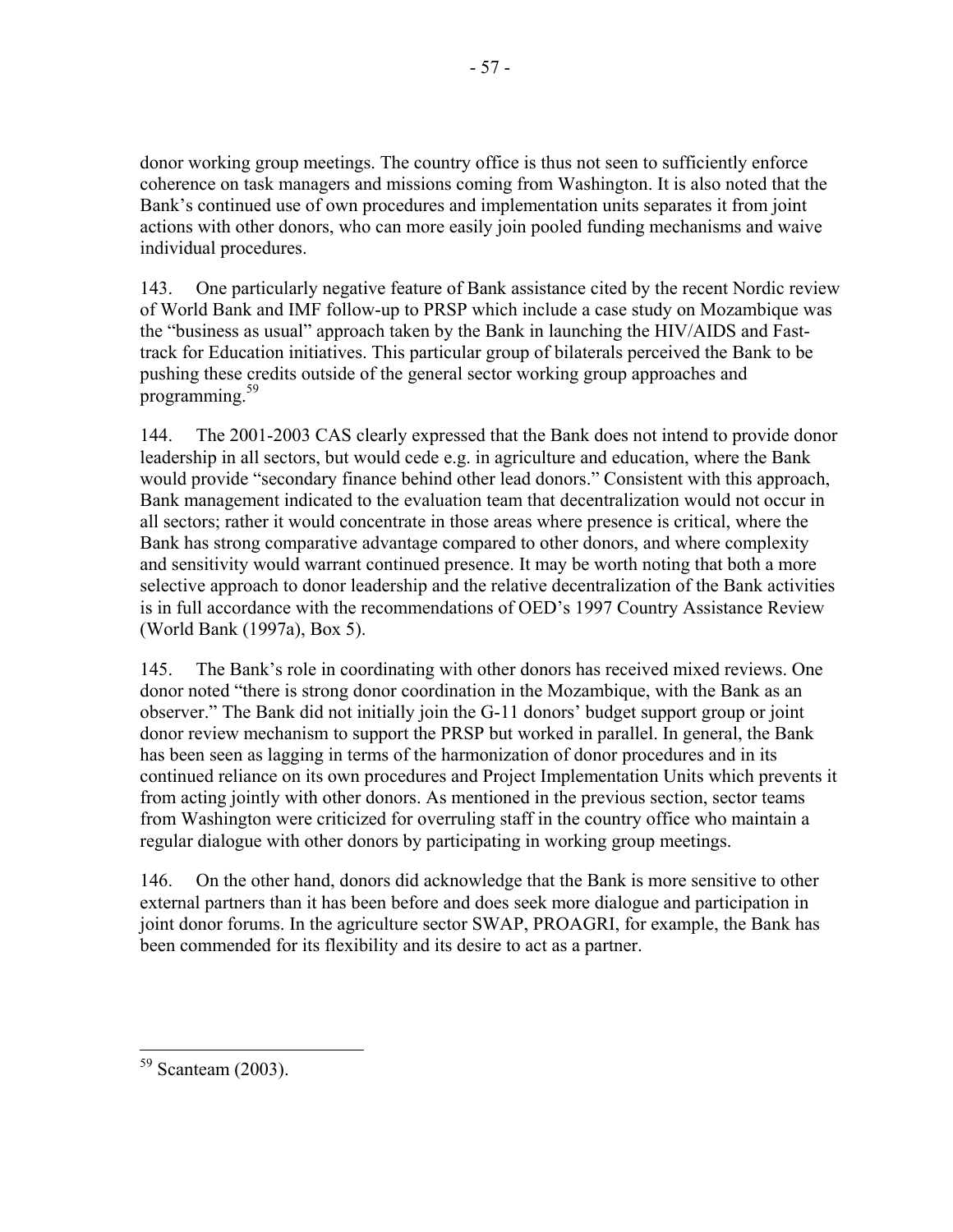### **Box 5. Mozambique Country Assistance Review, OED, 12/2/97**

The CAR was prepared as an input to the CAS for 1998-2000. The CAR emphasized use of policy driven; results based sectoral programs and a move away from a large number of investment projects. Management coalitions involving all active development partners were recommended in order to coordinate sector approaches and enable the Bank to exercise strategic selectivity. The CAR also stressed tailoring the level of assistance to government capacity and using a participatory approach to put Mozambican authorities at the head of development coordination.

Key recommendations included:

- (i) Cede leadership to other donors where they have a comparative advantage; reduce lending in environment, rural, and social sectors, where other donors have a major presence.
- (ii) Use country dialogue and aid coordination mechanisms to nurture policy reform and capacity building
- (iii) Support GOM leadership in donor coordination
- (iv) Further decentralize Bank authority to the field.

147. Donors are also appreciative of the Bank's capabilities to provide analytical advice, although this is sometimes perceived as too much driven by short term external teams with insufficient time to grasp Mozambican realities. Bilateral donors would also like being more involved in some of these undertakings. The Bank has tried to accommodate some of these concerns by relying more on consultants based in Mozambique, and adoption of more participatory approaches. This has in some instances led to insufficient technical quality of studies, or unreasonable demands for supervision to ensure an acceptable quality level.

#### *Alignment of activities*

148. **Country Assistance Strategy FY2001-03:** The Bank's proposed assistance between fiscal years 2001 and 2003 was laid out in the June 2000 Country Assistance Strategy. Although this CAS was approved before the PRSP was completed, its objectives were in line with the priorities of the 2000-2004 PARPA, which served as the basis for its PRSP. Specifically, the Bank aimed to support the first objective of the PARPA (increasing economic opportunities) by strengthening the private sector environment and the financial sector, developing infrastructure, promoting rural development and agriculture, ensuring sound environmental management, and promoting innovation, competitiveness and employment. The second objective of improving governance and empowerment would be pursued through the reform of the public sector and strengthening the rule of law. Finally, the Bank hoped to increase human capabilities in the areas of HIV/AIDs prevention and by improving health and education services.

149. The bulk of the Bank's lending activity was directed towards the first objective of the PARPA, increasing economic opportunity. Table 5 maps the lending assistance of the FY2001-03 CAS to the three pillars of the 2000-2004 PARPA. Of the 9 new credits, 7 support the objective of increasing economic opportunity, and looking at the entire portfolio, 10 out of 16 active projects.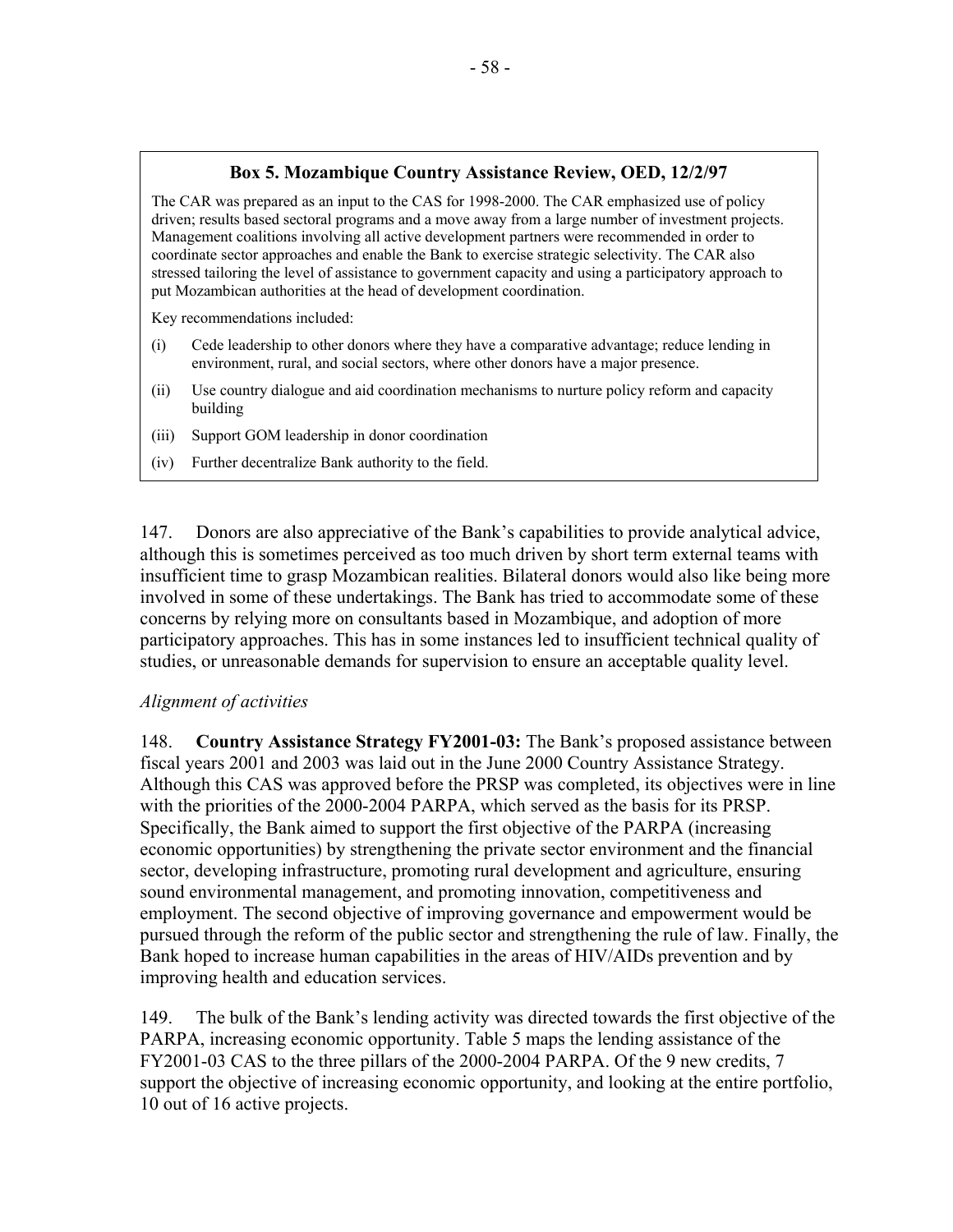|        | <b>CAS Proposal/New Commitments</b> | <b>Actual Commitments</b> | Purpose 1/        |                     |                   |    |                 |                |
|--------|-------------------------------------|---------------------------|-------------------|---------------------|-------------------|----|-----------------|----------------|
|        |                                     |                           | (In U.S. dollars) |                     | (In U.S. dollars) |    |                 |                |
| FY2001 | Roads and Bridges APL               | <b>CAS</b>                | 80.0              | delay to FY202      | 162.0             | a  |                 |                |
|        | Municipal Development               | <b>CAS</b>                | 30.0              | delay to FY202      | 33.6              | a/ | b/              |                |
|        | Nat. Resource Manag.                | <b>CAS</b>                | 10.0              |                     | 18.0              | a  |                 |                |
| FY2002 | Energy Reform                       | <b>CAS</b>                | 20.0              | delay to $FY204$ 4/ |                   | a  |                 |                |
|        | Econ. Man./Priv. Sector             | <b>CAS</b>                | 100.0             | delay to FY203      | 120.0             | a/ | $\mathbf{b}$    |                |
|        | Rural Action                        | <b>CAS</b>                | 40.0              | delay to FY204 4/   |                   | a  | b/              |                |
|        | <b>Higher Education</b>             | New                       |                   | replaces Skills     | 60.0              |    |                 | $\overline{c}$ |
|        |                                     |                           |                   | Development         |                   |    |                 |                |
|        | Communications                      | <b>New</b>                |                   |                     | 14.9              | a  |                 |                |
| FY2003 | Skills Development                  | <b>CAS</b>                | 80.0              |                     |                   | a  |                 | $\frac{c}{2}$  |
|        | Health Swap                         | <b>CAS</b>                | 40.0              | delayed             |                   |    |                 | C/             |
|        | Public Sect./Legal Reform 2/        | <b>CAS</b>                | 54.0              |                     | 25.6              | a  | $\underline{b}$ |                |
|        | $HIV/AIDS$ 2/                       | New                       |                   |                     | 55.0              |    |                 | $\overline{c}$ |
|        | <b>TOTAL</b>                        |                           | 454.03/           |                     | 489.14/           |    |                 |                |

#### Table 5: FY2001-03 Lending – Alignment with 2000-2004 PARPA

Source: Derived from OED's Mozambique CAS Completion Report Review, Table 1.

 $\frac{1}{l}$  In support of pillar #  $\frac{a}{l}$  economic opportunity,  $\frac{b}{l}$  governance, or  $\frac{c}{l}$  human capabilities.

2/ Grant.

3/ Total only includes CAS commitments and therefore differs from Table 1 in OED CAS CR Review.

 $\frac{1}{4}$  Total actual commitments does not include the FY2004 Energy Reform program which was approved in August 2003 for US\$40.3 million. The Rural Action project, renamed Decentralized Planning & Finance, has been postponed to the FY2004-07 CAS program and is now a grant.

150. The Bank's analytical work as planned or underway in the CAS was also intended to focus largely on this first objective—of the eight formal studies in the CAS program, seven intended to support increased economic opportunity, as did the majority of technical assistance (see Table 6). As mentioned earlier, the Country Economic Memorandum and the Public Expenditure Management Review provided substantial inputs and support for the government's PRSP strategy and its costing.

151. But the content of the analytical program changed considerably during implementation, with new tasks shifting in emphasis towards the governance objective of the PARPA. Four studies were added to the program—a CPAR, and a CFAA, a study on Decentralization, and a study on the impact of HIV/AIDS on macroeconomic growth. Of the planned program, the Rural Development Strategy study was dropped. Four formal studies have been considerably delayed or have not yet been initiated—Poverty and Growth Linkages; Constraints to Private Sector Development; Critical Pressures on the Environment in the context of rapid growth; and one on Legal and Judicial Reform.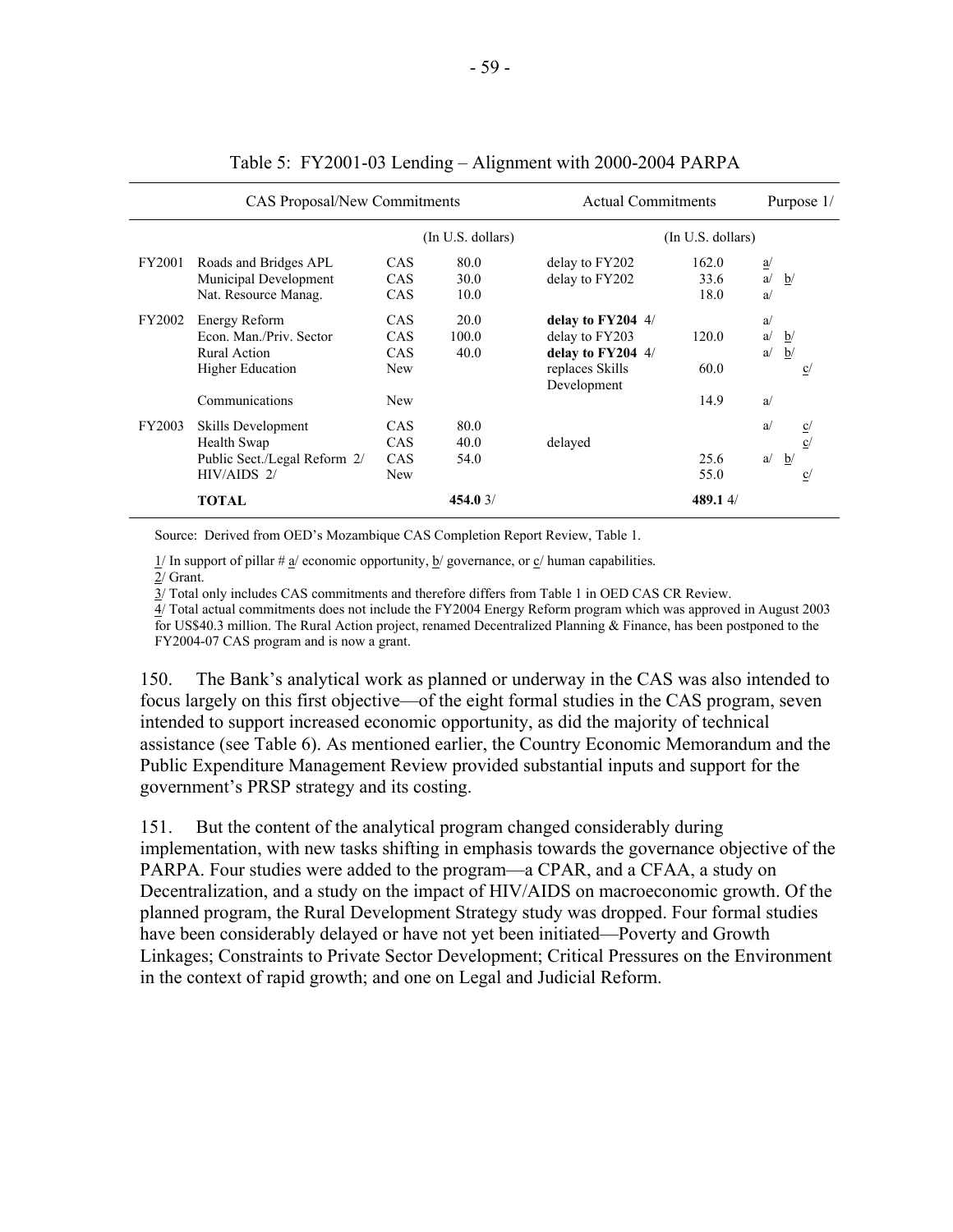|                                             | CAS Plan  |                        |                         | PARPA Objective         |             |                       |  |
|---------------------------------------------|-----------|------------------------|-------------------------|-------------------------|-------------|-----------------------|--|
| Product                                     |           | AAA Type Status at CAS | <b>Actual Delivery</b>  | Economic<br>Opportunity | Governance  | Human<br>Capabilities |  |
|                                             |           |                        |                         |                         |             |                       |  |
| PER                                         | Formal    | Planned                | Completed with<br>delay | X                       |             |                       |  |
| Legal and judicial study                    | Formal    | Planned                | Underway                |                         | X           |                       |  |
| Poverty and growth linkages                 | Formal    | Planned                | Not yet initiated       | X                       |             |                       |  |
| Constraints to PSD study                    | Formal    | Planned                | Not yet initiated       | X                       |             |                       |  |
| Environmental critical pressures            | Formal    | Planned                | Not yet initiated       | X                       |             |                       |  |
| Financial sector study                      | Formal    | Underway               | Completed with delay    | X                       |             |                       |  |
| Growth Prospects - CEM                      | Formal    | Underway               | Completed with delay    | $\mathbf X$             |             |                       |  |
| Rural development strategy                  | Formal    | Underway               | Dropped                 | X                       |             |                       |  |
| Gender Pilot (cashew)                       | Informal1 | Underway               | Completed               | $\mathbf X$             |             |                       |  |
| Improving health for the poor               | Informal1 | Underway               | Completed               |                         |             | X                     |  |
| Cost and Financing of Education             | Informal1 | Underway               | Completed               |                         |             | $\mathbf{X}$          |  |
| Public sector reform study                  | Informal  | Planned                | Completed               |                         | X           |                       |  |
| Environmental framework assessment          | <b>TA</b> | Planned                | Not yet initiated       | X                       |             |                       |  |
| Financial sector advice                     | <b>TA</b> | Ongoing                | Completed               | $\mathbf X$             |             |                       |  |
| Private sector competitiveness advice       | <b>TA</b> | Ongoing                |                         | $\mathbf X$             |             |                       |  |
| Private sector conferences                  | <b>TA</b> | Ongoing                | Ongoing                 | $\mathbf X$             |             |                       |  |
| Regional trade                              | TA        | Ongoing                |                         | $\mathbf X$             |             |                       |  |
| Regional Energy and Mega Projects<br>Advice | TA        | Ongoing                |                         | $\mathbf X$             |             |                       |  |
| Maputo (Development) Corridor               | <b>TA</b> | Ongoing                | Ongoing                 | $\mathbf X$             |             |                       |  |
| Disaster mitigation and management          | TA        | Ongoing                |                         | $\mathbf X$             |             |                       |  |
| NGO outreach                                | <b>TA</b> | Ongoing                | Ongoing                 | $\mathbf X$             |             |                       |  |
| HIV/AIDS (IDF supervision)                  | <b>TA</b> | Ongoing                | Ongoing                 |                         |             | X                     |  |
| HIV/AIDS impact on macro growth             | Formal    | Not in CAS Completed   |                         | X                       |             |                       |  |
| <b>CPAR</b>                                 | Formal    | Not in CAS Underway    |                         |                         | X           |                       |  |
| <b>CFAA</b>                                 | Formal    | Not in CAS Completed   |                         |                         | $\mathbf X$ |                       |  |
| Decentralization studies                    | Informal  | Not in CAS Completed   |                         |                         | $\mathbf X$ |                       |  |
| Private Sector Participation in Energy      | <b>TA</b> |                        | Not in CAS C. Ongoing   | X                       |             |                       |  |
| <b>RPED Survey</b>                          | <b>TA</b> |                        | Not in CAS D. Underway  | X                       |             |                       |  |

#### Table 6: Mozambique: Analytical And Advisory Assistance (AAA) – FY2001-03

Source: Derived from an internal Bank assessment of analytical and advisory assistance to Mozambique between FY00 and FY2002.

1/ Informal studies already underway in CAS but switched to formal status later.

152. The substitutions in the program were also in line with the PARPA (2001-2005) objectives. For example, the Decentralization report addressed the increased emphasis in the new PARPA on this topic, and the CFAA and ongoing CPAR carried relevance in furthering the governance objectives of the PARPA (as had been indicated in the Public Expenditure Management Review). Besides, the country team was required to carry out a CPAR and CFAA as due diligence requirements for the upcoming Poverty Reduction Support Credit.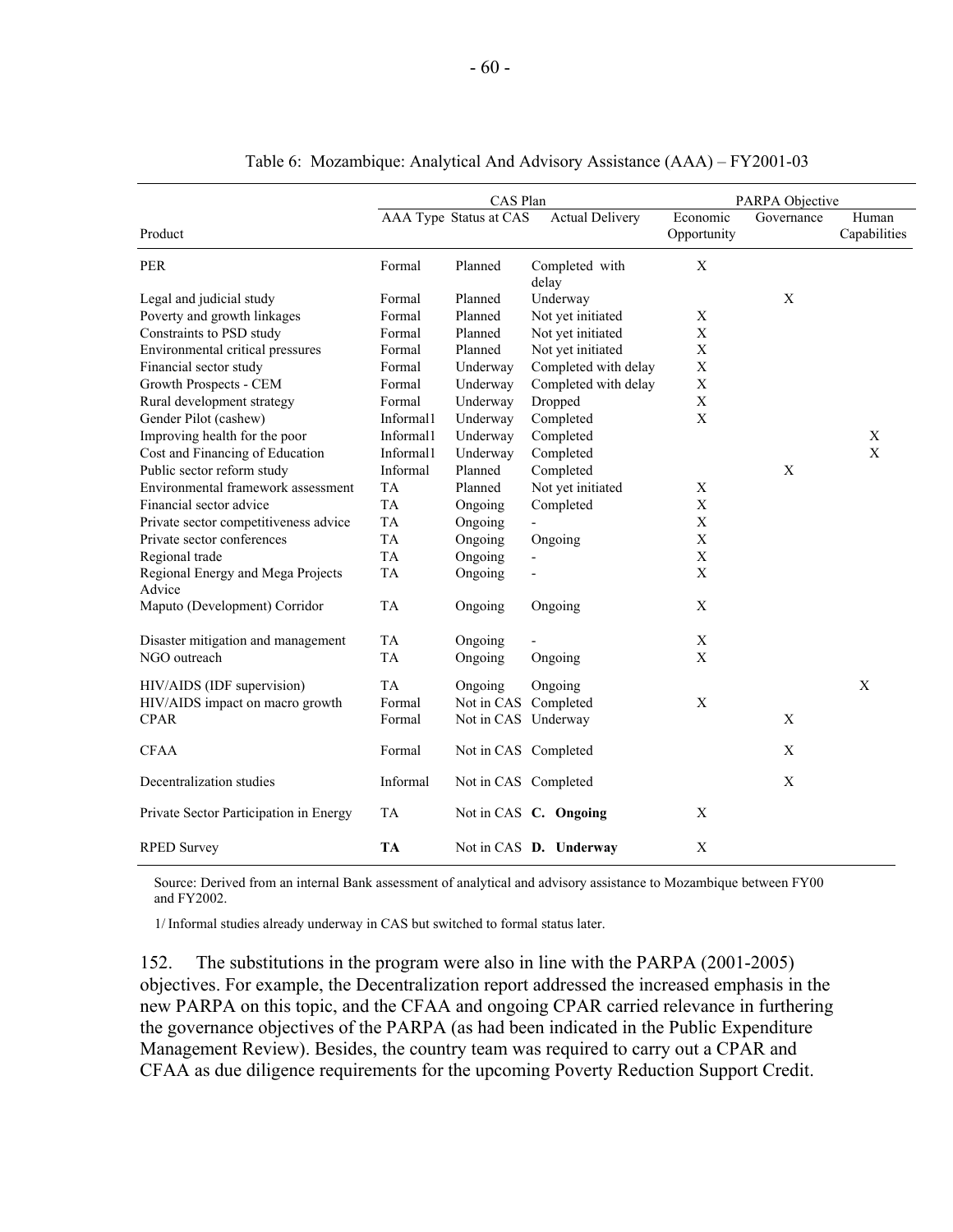153. But while the additions to the analytical program accorded with PARPA objectives, the activities dropped or delayed have resulted in gaps in the Bank's support for building on important pieces of the PARPA strategy. As noted in the OED CAS Completion Report Review, the Bank's neglect of critical rural development issues has reduced its potential impact on improving economic opportunities.<sup>60</sup> An internal Bank assessment of analytical and advisory assistance to Mozambique between FY2000 and FY2002 notes that a widerange of stakeholders in Maputo expressed the need for studies on future economic prospects, industrial growth, exports of non-traditional items, private sector competitiveness, and regional trade issues, which could have been tackled in the delayed Poverty and Growth Linkages and Constraints to Private Sector Development studies. The internal assessment also notes that several issues continue to remain critical for rural development which demand a comprehensive strategic treatment of rural development issues. Not all additional analytical activities can be undertaken due to finite budget resources. However, cross-country data available for the five year period ending in FY2001 suggest more resources could have been expected in support of analytical work in Mozambique. From FY1997-01, the Mozambique country team spent 17-18 percent of their budget on analytical work compared to 24 percent for the Africa region.

154. Government representatives expressed a strongly felt need for increased Bank presence in helping government to redefine or reconsider the pace and direction of the modernization and reform processes. After completing the Public Expenditure Management Review and related analytical work, the Bank has played a minor role in the efforts underway to achieve a coordinated approach among donors for support to public sector financial management improvement. The recent approval of major Bank operations in public sector reform and decentralized planning and financing indicates that the Bank is strengthening its role in building government capacity for PARPA implementation.

155. Government officials found that while the Bank had a very clear idea of how it should support the formulation process of the PARPA, it was not very clear on how to support the implementation phase. During implementation, the Bank was found to have had more of an ad-hoc approach, with no coherent strategy. It was noted, however, that the PRSP processes were new for all those involved.

156. **Country Assistance Strategy FY2004-07:** Bank financial and analytical support for the implementation of the PRSP is set out in the FY204-07 Country Assistance Strategy which was discussed by the Board of Directors of the World Bank on November 20, 2003. The new CAS will cover fiscal years 2004-2007. The timing and duration of the CAS cycle

 $\overline{a}$ 

 $60$  Under a new results-based framework for CASs in the Bank, Mozambique is one of three pilot countries in the Africa region required to submit a retrospective CAS Completion Report (CCR) to the Board preceding the new forward looking CAS. The CCR for Mozambique covers FY2001-03, which includes PRSP-supporting activities of the Bank. OED is required to provide an independent review of the CCR to the Board.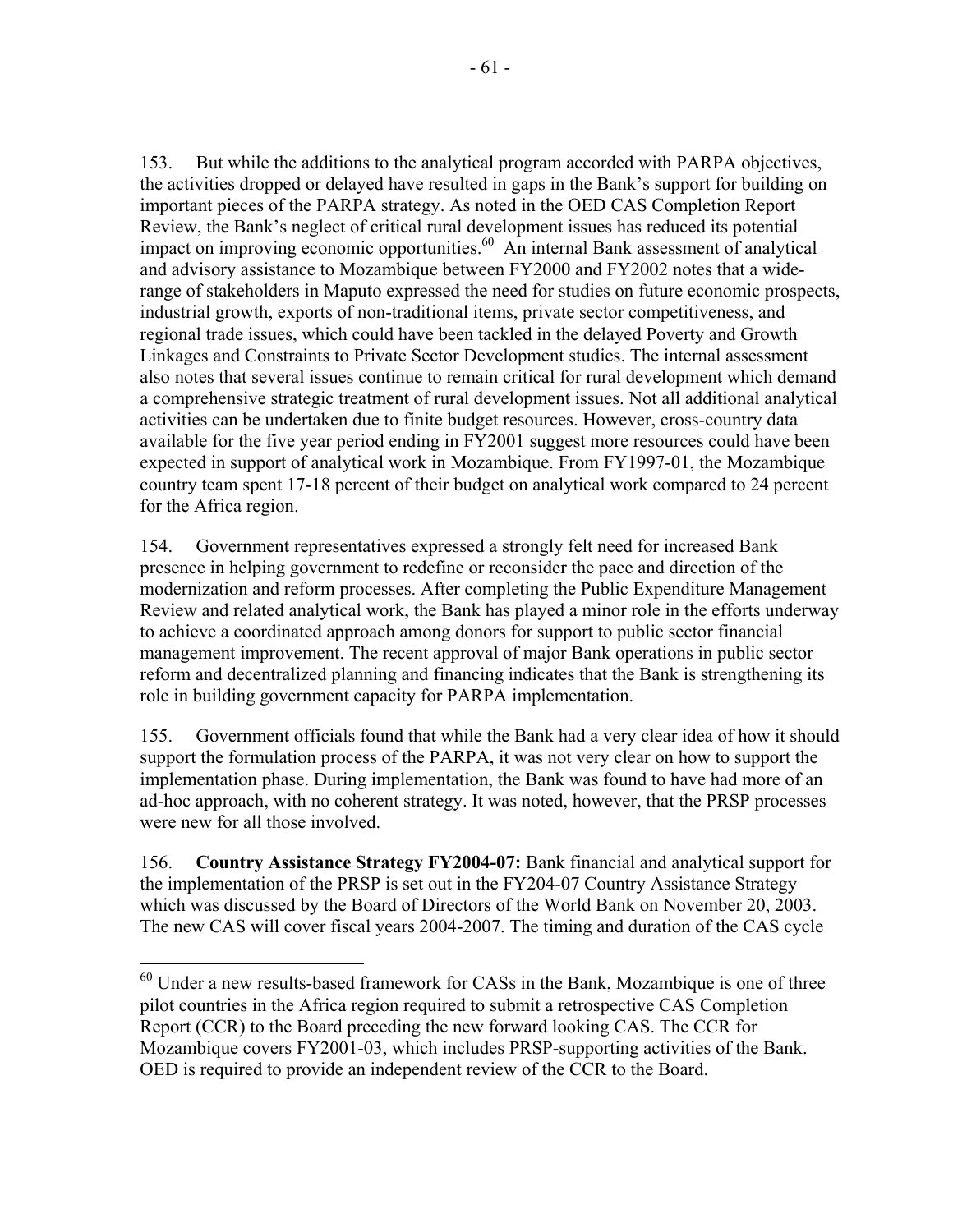are not aligned to the PARPA (2001-2005) or to the electoral cycle in Mozambique (next elections due in late 2004). Modifications of the CAS could thus be necessary both as the result of elections, and as a result of possible changes in the PARPA priorities. (An update of the PARPA may well be prepared to coincide with the electoral cycle).

157. The preparation process of the new CAS has been affected by having the PARPA in place. The consultative process has been less comprehensive than the one conducted for the previous CAS, with explicit reference to the PARPA consultative process. As the CAS states, the country's own development priorities were not discussed in CAS consultations as these are articulated in the PARPA. The process related to the new CAS has still included consultations in Maputo with government, other donors, civil society and the private sector. This has been done with direct reference to PARPA, asking how the CAS could best support this policy document, rather than seeking to develop a separate policy for the Bank.

158. The CAS includes all activities of the World Bank group, including the IFC and MIGA. The strategic approach for these latter institutions is, in accordance with their mandates, focusing on stimulation of private sector growth. In the new CAS, IFC focuses on promotion of tourism; micro-finance, small and medium enterprises development, and Private Sector Advisory Services. Several of these areas are covered in the PARPA even if PARPA has not been directly considered in the preparation of the IFC strategy.

159. The Bank program in the new CAS identifies three pillars of action—improving the investment climate, expanding service delivery and building public-sector capacity and accountability. Staff have indicated that the Bank's lending assistance will continue to focus on the priority sectors of PARPA (education, agriculture, health, infrastructure), as well as cross-cutting priorities (public sector reform, and district decentralization). Table 7 illustrates how the Bank's lending program is aligned with the priority areas of the PARPA. The focus of lending is on supporting basic infrastructure which absorbs about 38 percent of its commitments in the CAS period; governance related projects account for another 11 percent. But the Bank will also support "supplementary areas" of the PARPA (e.g. private sector promotion), mainly through the Poverty Reduction Support Credit I and through its nonlending assistance, thereby ensuring that external assistance is not exclusively concentrated in a few, strongly "poverty-visible" sectors. As such, the Bank is willing to be a "residual" lender, filling in gaps as needed.

160. In addition to the program of the CAS being aligned to PARPA priorities, the results framework of the CAS is linked to PARPA and PAF goals. While not solely derived from them, the CAS holds the Bank accountable to a selection of the PARPA objectives and defines separate outcome and intermediate indicators for Bank accountability. (Given the challenges in monitoring and evaluation of the PARPA goals in Mozambique, this may present some problems for measuring the Bank's performance.) The Poverty Reduction Support Credit, which covers a considerable part of the lending under the next CAS, is considered the key instrument for direct alignment to the government's budgetary calendar, to PARPA's results measurement framework, and a tool for harmonization with donors. Some progress has been made with donors in agreeing that that the annual assessment of the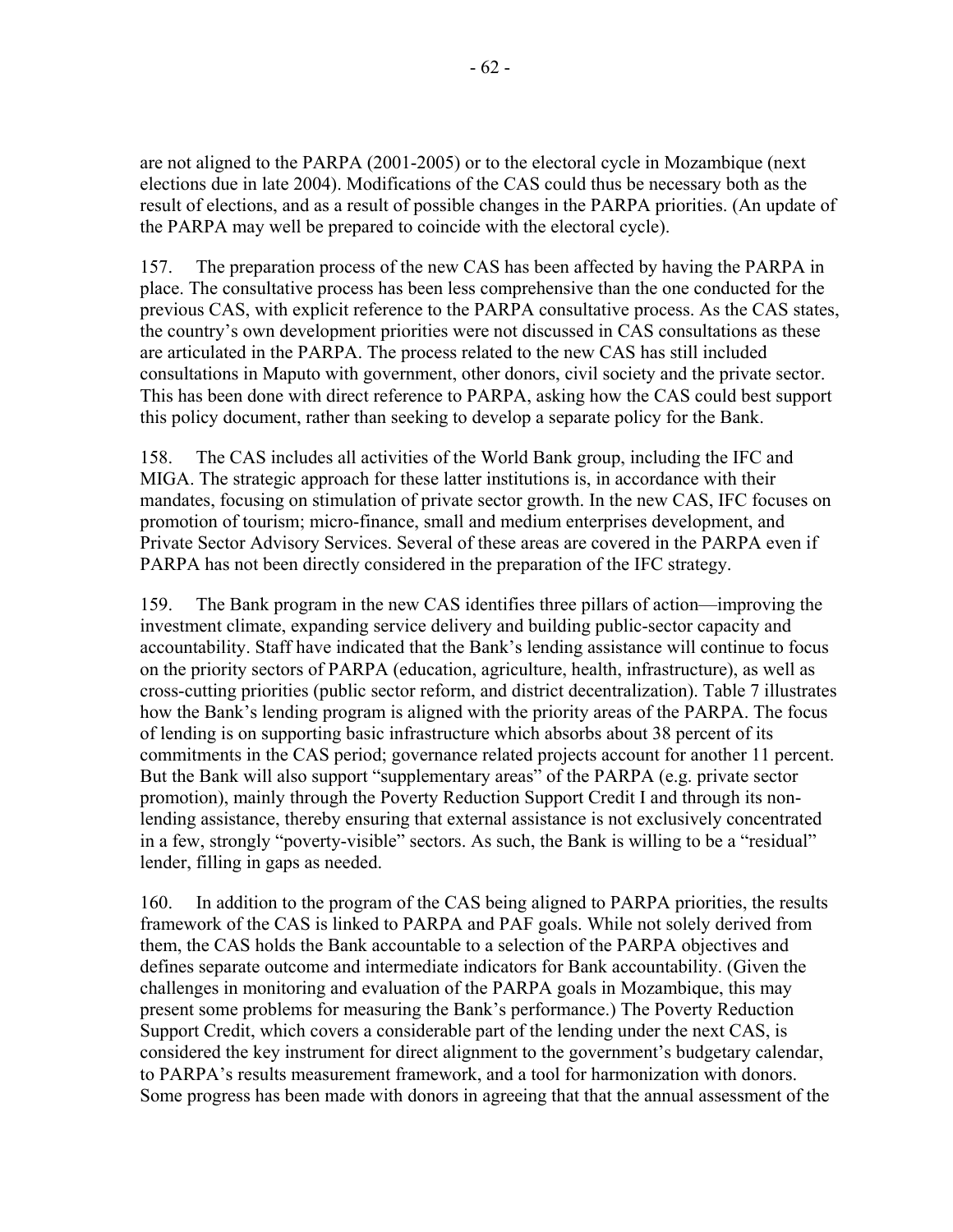PAF should occur in February/March and the annual agreement (forward-looking) in August/September so as to align with Mozambique's financial year. And preliminary work on the PRSC has involved discussions with the G-11 group of donors. But the CAS commits the Bank to work much closely with the government and other donors to articulate a jointlyagreed results framework for the overall government-donor partnership.

|               | Purpose 1/                       |         |    |    |                |               |               |    |    |
|---------------|----------------------------------|---------|----|----|----------------|---------------|---------------|----|----|
|               |                                  | $U.S.\$ | a/ | b/ | $\overline{c}$ | $\frac{d}{ }$ | e/            | f/ | g/ |
| FY2004        | <b>Regional Gas</b>              | 30.0    |    |    |                | X             |               |    |    |
|               | South Africa Power               | 13.0    |    |    |                | X             |               |    |    |
|               | National Water                   | 15.0    |    |    |                | X             |               |    |    |
|               | Supplemental                     |         |    |    |                |               |               |    |    |
|               | Decentralized Planning &         | 42.0    |    |    |                |               | X             |    |    |
|               | Finance 2/                       |         |    |    |                |               |               |    |    |
|               | PRSC <sub>1</sub>                | 50.0    |    |    |                |               | Cross-cutting |    |    |
| <b>FY2005</b> | Beira Rail                       | 60.0    |    |    |                | X             |               |    |    |
|               | Sustainable Rural                | 20.0    |    |    | X              |               |               |    |    |
|               | Development                      |         |    |    |                |               |               |    |    |
|               | <b>Financial Sector Capacity</b> | 10.0    |    |    |                |               |               | X  |    |
|               | <b>Legal Sector Capacity</b>     | 5.0     |    |    |                |               | X             |    |    |
|               | PRSC <sub>2</sub>                | 50.0    |    |    |                |               | Cross-cutting |    |    |
| FY2006        | Roads and Bridges 2 APL          | 85.0    |    |    |                | X             |               |    |    |
|               | <b>Technical and Vocational</b>  | 20.0    | X  |    |                |               |               |    |    |
|               | Educ.                            |         |    |    |                |               |               |    |    |
|               | PRSC <sub>3</sub>                | 70.0    |    |    |                |               | Cross-cutting |    |    |
| FY2007        | Public Sector Reform 2           | 20.0    |    |    |                |               | X             |    |    |
|               | PRSC4                            | 70.0    |    |    |                |               | Cross-cutting |    |    |
|               | <b>TOTAL</b>                     | 560.0   |    |    |                |               |               |    |    |

| Table 7: FY2004-07 Lending Alignment with 2001-2005 PARPA |  |  |  |  |  |  |
|-----------------------------------------------------------|--|--|--|--|--|--|
|-----------------------------------------------------------|--|--|--|--|--|--|

Source: World Bank (2003).

 $1/$  In support of PARPA 2001-2005 priority  $a/$  education,  $b/$  health,  $c/$  agriculture and rural development,  $\underline{d}$  basic infrastructure,  $\underline{e}$  good governance,  $\underline{f}$  macroeconomic and financial management and g/ complementary activities.

2/ Grant.

3/ The Decentralized Planning & Finance project was originally in the FY2000-03 CAS program as "Rural Action" but was renamed and postponed to the FY2004-07 program.

161. The PRSC will consist of a series of four single-tranche operations of US\$50 million in FY2004 and FY2005 expanding to US\$70 million each in FY2006 and FY2007. The first tranche of the PRSC will focus on improving the investment climate but its program will roll in agriculture when the PROAGRI credit closes in June 2004. Eventually, support for health, basic education and rural water supply and sanitation will also be incorporated into the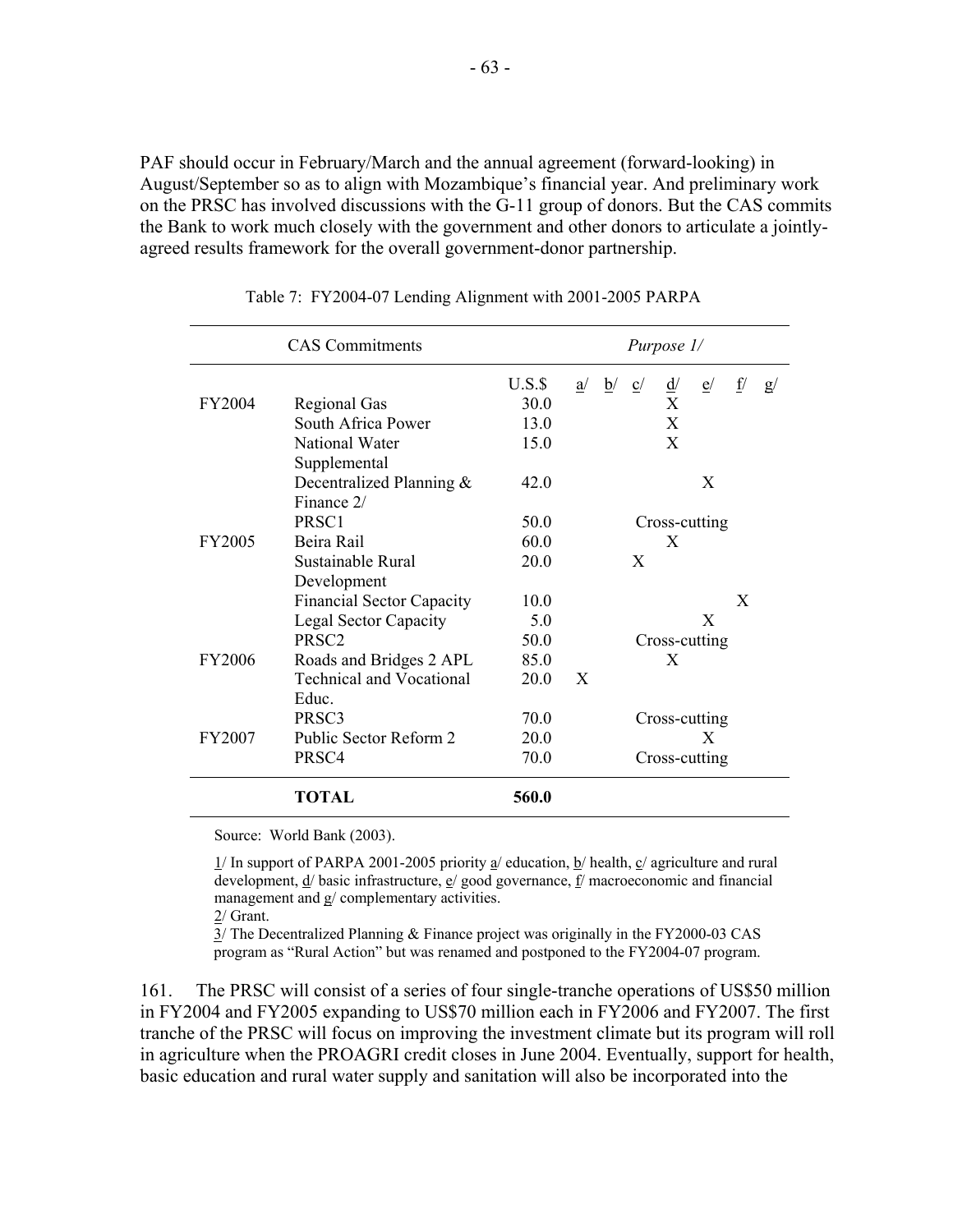PRSC. The PRSC is projected to account for 30 percent of IDA's new commitments in FY2004 expanding to 40 percent in FY2006.

162. Inclusion of previous sector-specific credits in a PRSC will increase the need to ensure cross-sectoral coherence in Bank operations, just as the PARPA strengthens the crosssectoral coordinating function role of the Ministry of Finance and Planning in Mozambique. This would strengthen the role of the country teams of the Bank compared to sector teams. This internal realignment seems underway, but is expected to take some time.

163. With the planned PRSC (and the US\$120 million Economic Management and Private Sector Operation approved in FY2003), the Bank is moving towards greater budget support, in spite of the findings of the recent CFAA which warns against relying on government procedures and systems and recommends ring-fencing lending operations while supporting reform and capacity building in PEM and procurement. The Bank intends to mitigate fiduciary risks by linking the PRSC directly to performance indicators related to progress in enhancing public expenditure management capacity (and targets in PARPA). The Bank is thus opting to rely more on government procedures, even if this may involve increased fiduciary risks. The recent Public Sector Reform project, approved by the Bank and the government, has reserved funds enabling direct support in this area, should current support from other donors prove insufficient.

164. In its other lending, the Bank intends to continue to use Bank procedures and project implementation units, consistent with the recommendations of the CFAA. The new Decentralized Planning and Financing project currently under preparation also applies such an approach, with the traditional set-up of project implementation units.

165. There was a clear signal from the MPF—but not from all sectors—that the government would prefer the Bank to operate according to PRSC-like instruments, but maintain the delivery of knowledge services in strategic areas, where the quality of Bank assistance is unmatched and where the Bank's ability to draw on world wide experiences is crucial.

166. The CAS outlines a strong program of analytical and advisory work particularly in support of the first pillar, improving the investment climate. Under this pillar, the rural strategy development study will be completed, as will a study on private sector competitiveness, a Country Economic Memorandum and an Assessment of Infrastructure. Required due diligence will support the PRSC—a CPAR, a legal and judicial assessment, institutional governance review and annual Public Expenditure Reviews (Table 8).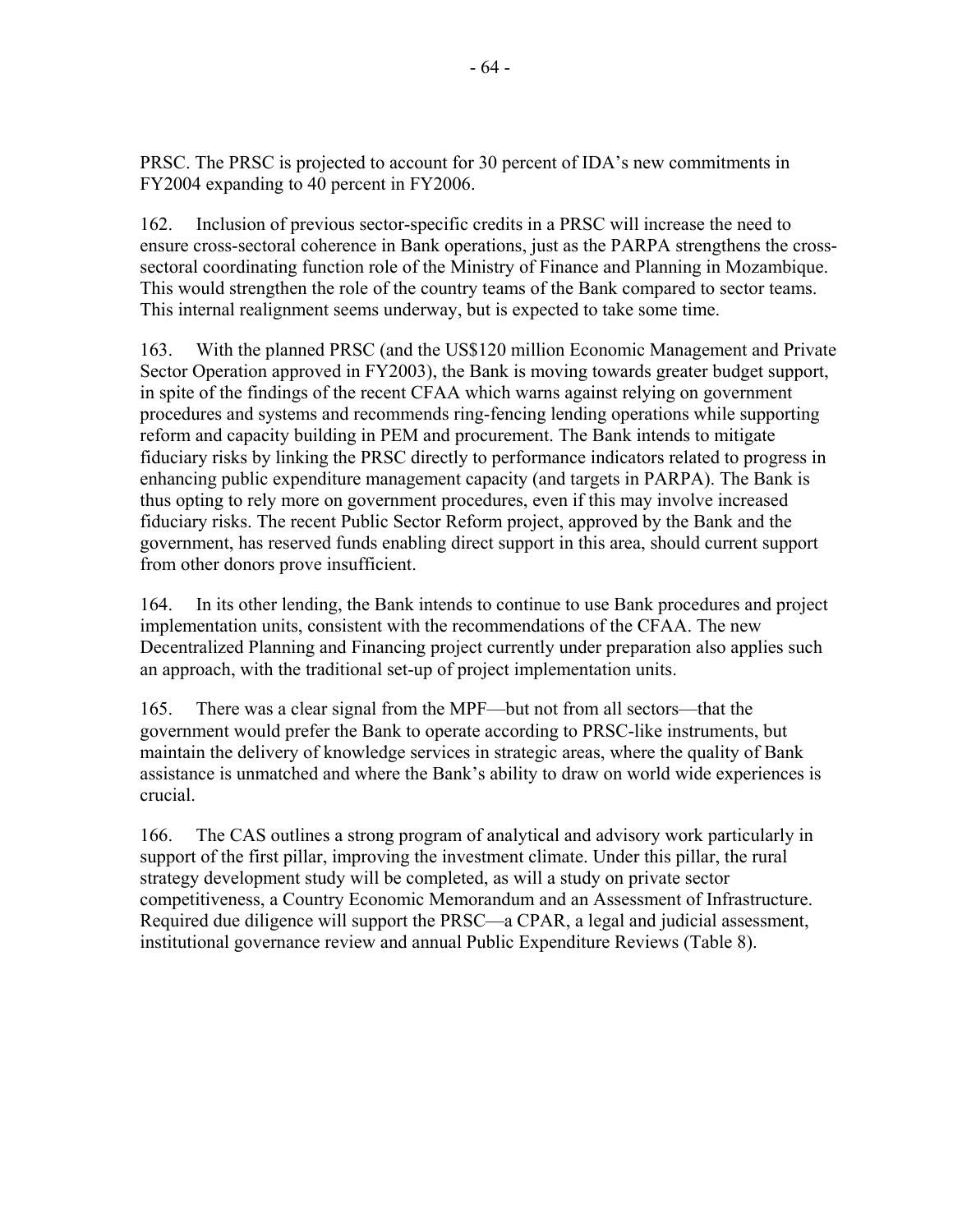|              | Analytical and Advisory Activities | Purpose <sup>1/</sup> |                 |                |               |    |    |    |  |
|--------------|------------------------------------|-----------------------|-----------------|----------------|---------------|----|----|----|--|
|              |                                    | a/                    | $\underline{b}$ | $\overline{c}$ | $\frac{d}{ }$ | e/ | f/ | g/ |  |
| FY204        | Agriculture PSIA                   |                       |                 | X              |               |    |    |    |  |
|              | Country Status Report on Health    |                       | X               |                |               |    |    |    |  |
|              | <b>PER</b>                         |                       |                 |                |               |    | X  |    |  |
|              | <b>CPAR</b>                        |                       |                 |                |               | X  |    |    |  |
|              | Legal and Judicial Assessment      |                       |                 |                |               | X  |    |    |  |
| <b>FY205</b> | <b>Rural Strategy</b>              |                       |                 | X              |               |    |    |    |  |
|              | Private Sector Competitiveness     |                       |                 |                |               |    |    | X  |  |
|              | Labor Markets and Tec. Voc. Ed.    |                       |                 |                |               |    |    | X  |  |
|              | Poverty Update                     |                       |                 |                | Cross-cutting |    |    |    |  |
|              | Institutional Governance Review    |                       |                 |                |               | X  |    |    |  |
|              | <b>PER</b>                         |                       |                 |                |               |    | X  |    |  |
| FY206        | CEM                                |                       |                 |                |               |    |    | X  |  |
|              | <b>HIV/AIDS</b> Retro              |                       | X               |                |               |    |    |    |  |
|              | Water Management                   |                       |                 |                | X             |    |    |    |  |
|              | <b>PER</b>                         |                       |                 |                |               |    | X  |    |  |
| <b>FY207</b> | Infrastructure Assessment          |                       |                 |                | X             |    |    |    |  |
|              | <b>PER</b>                         |                       |                 |                |               |    | X  |    |  |
|              | Pay Reform PSIA                    |                       |                 |                |               |    | X  |    |  |

Table 8: FY2004-07 Non-Lending—Alignment with 2001-2005 PARPA

Source: Information derived from World Bank (2003).

 $\overline{a}$ 

1/ In support of PARPA 2001-2005 priority a/ education, b/ health, c/ agriculture and rural development,  $\underline{d}$  basic infrastructure,  $\underline{e}$  good governance,  $\underline{f}$ macroeconomic and financial management and g/ complementary activities.

167. As the CAS moves in the direction of increased allocation of funds through a PRSC, it appears important that funds are made available for continued delivery of high quality advisory services, which may previously have been part of supervision activities related to sector related credits. Unfortunately, this area appears according to the draft CPPR 2002 to be under some budgetary and procedural constraints in the Bank.<sup>61</sup> This may make delivery of "just-in-time" knowledge services difficult. Given that the Bank's non-lending assistance was already considerably under-funded in the previous CAS period, budget constraints on analytical work and supervision could become critical as the Bank's role in knowledge services becomes increasingly important and as global lending instruments like the PRSC gain prominence.

 $61$  Trust funds made available to the Bank are only a partial solution to the budgetary constraints on non-lending services, as in-house Bank staff may in many occasions be better equipped to draw on the Bank's global experiences and ensure continuity in advisory services.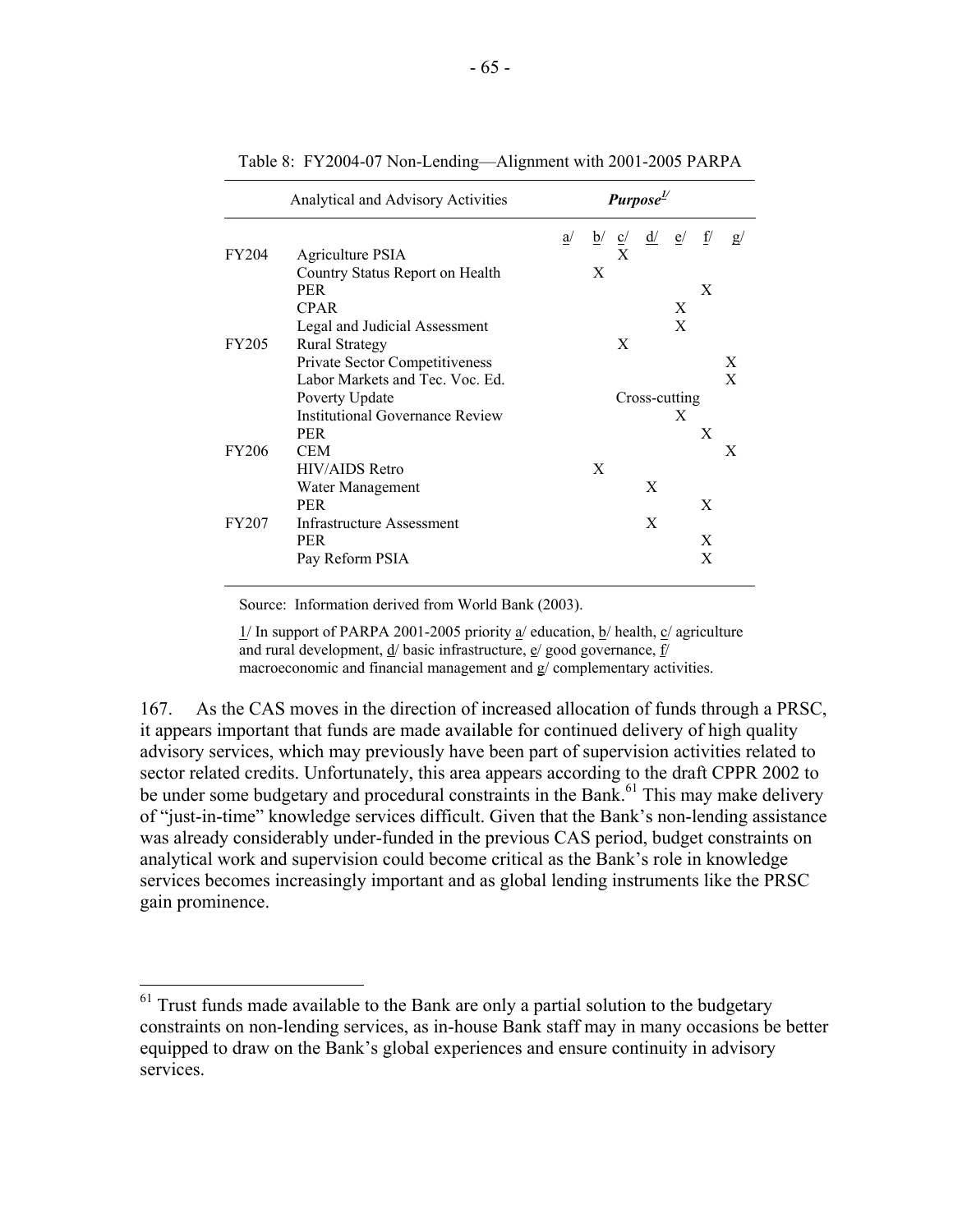168. So far, the Bank has not performed any Poverty and Social Impact Analyses. In general in Mozambique, relatively modest attempts have been made - in the area of petrol prices, cashew and sugar, (the former supported by DFID), and none of these studies have been ex-ante analyses of policy measures. The CAS proposes two PSIAs, one in FY2004 to determine the poverty and social impact of agricultural policy and one in FY2007 on pay reform.

#### **VI. IMF-WORLD BANK COLLABORATION**

#### **A. Joint Inputs to the PARPA Process and Joint Staff Assessments**

169. Although they did not participate in the drafting of Mozambique's PRSP, staffs of the IMF and the World Bank provided input in the form of advice on both process and content of the I-PRSP and PRSP, and also provided comments on drafts. Most of the joint activities were linked to assessments of progress in meeting conditions for receiving additional debt relief under the Enhanced HIPC Initiative (Box 6).

### **Box 6. Joint IMF/World Bank Staff Activities Related to Preparation of the PARPA**

*November 1999.* Joint mission discussed requirements for receiving additional assistance under the enhanced HIPC initiative (E-HIPC) and briefed the authorities on plans for the PRSP to replace the PFP as the overarching framework for IMF and World Bank assistance to IDA countries. The mission prepared written comments on a draft of PARPA 2000-2004, indicating what would be needed to move to a full PRSP.

*December 1999.* PARPA 2000-2004 is completed; IMF and World Bank staffs send a joint note to the authorities on the next steps to move Mozambique towards decision and completion point under E-HIPC. The note included a suggested outline for the I-PRSP. This outline was followed except that the authoritie ignored a suggestion to include a three-year "policy matrix and macroeconomic framework."

*February 2000.* Joint mission to discuss conditions for reaching decision and completion points under E-HIPC. The mission reviewed progress and time-tables for the preparation of the I-PRSP and full PRSP.

*June 2000*. Joint mission to review progress in the preparation of the full PRSP.

**September 2000.** Joint mission to discuss progress toward full PRSP and other conditions for reaching completion point under E-HIPC.

*January 2001*. Transmitted to the authorities, joint comments on the second draft of the PARPA (circulated to donors in December 2000).

*March 2001.* Joint mission to review conditions for reaching completion point under E-HIPC. Provided comments on the third draft of PARPA 2001-2005 (dated February 2001).

170. The main purpose of the Joint Staff Assessments (JSAs) is to assist the Executive Boards of the IMF and the World Bank in deciding whether or not a PRSP provides a suitable basis for the respective institution's lending to a country. There have been three JSAs on Mozambique: one each on the I-PRSP (March 2000), the PRSP/PARPA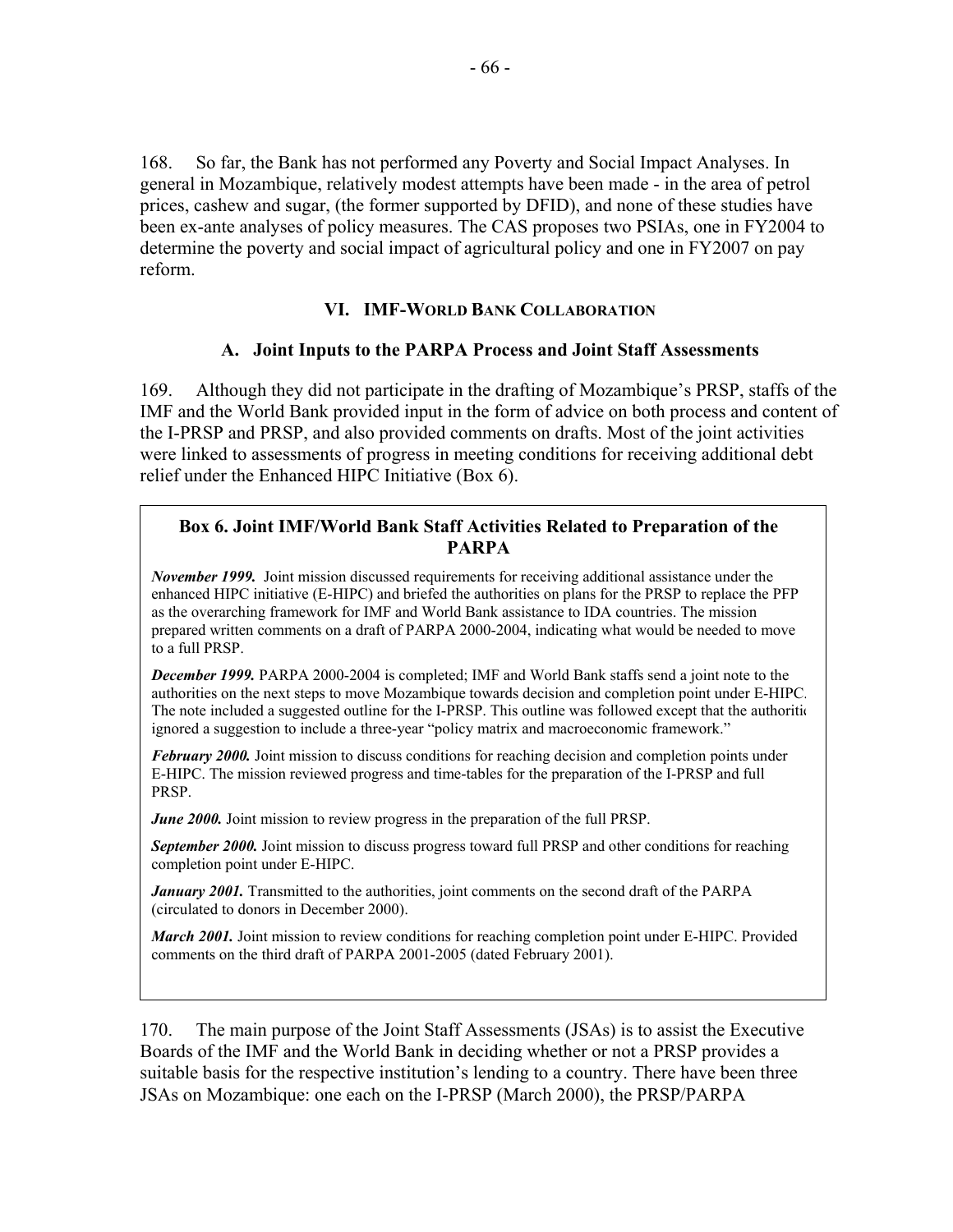(August 2001), and the first progress report on PARPA implementation (June 2003). The focus here is on the latter two.

171. The JSA for the PARPA was written a few months after the IMF and the World Bank issued guidelines to their staffs on the production of JSAs for full PRSPs. The guidelines called for the assessments to highlight the strengths and weaknesses of the poverty strategy and to provide constructive feedback to countries about how they might improve the strategy over time. Four key elements of PRSPs were identified on which the JSAs were to focus: description of the participatory process; poverty diagnosis; monitoring systems (including targets and other indicators); and priority public actions. With respect to annual progress reports, their JSAs are supposed to focus mainly on implementation; i.e., to highlight the strengths and weaknesses in implementation, and to provide feedback to the country on how it might modify its strategy and/or improve its implementation over time. $62$ 

172. The JSAs for Mozambique have been candid in their assessments; they have pointed out strengths and areas of significant improvement without glossing over weaknesses. For example, they have highlighted weaknesses in the consultation process (e.g., limited role of parliament and CSOs in the formulation and monitoring stages of the process), limited participation in policy dialogue, and areas where lack of information has hampered policy analysis. Although they have drawn attention to capacity constraints, they may have understated the challenges to implementation posed by capacity weaknesses. The inadequacy of the PES and budget execution reports for monitoring PARPA suggests that the JSA for the full PRSP clearly exaggerated when it claimed that the PARPA had been "fully integrated into the government planning, budgeting and reporting processes." Similarly, the JSA for the first annual progress report may have overstated progress in implementation of the good governance components of the PARPA which it characterized as significant. Several actions in the various aspects (decentralization, legal system reform, fighting corruption, and strengthening public finances) are either in the formulation stage or have only recently begun to be implemented.

173. In terms of their role in providing a road map for future improvements, the JSAs have contained suggestions of areas in need of improvement, and the full PRSP (PARPA) did respond to many of the issues highlighted in the JSA of the I-PRSP. However, there are also many items that have remained unattended to, for example: updating the macroeconomic framework to reflect the impact of HIV/AIDS and the costs of resolving problems in the banking system, weaknesses in poverty analysis (related to gender and vulnerability issues), analysis of distributional impacts of recent growth and government policies, and streamlining the list of indicators for monitoring implementation. The JSA for the first annual progress report highlighted areas requiring attention, such as reasons for weak response of health

 $\overline{a}$ 

<sup>&</sup>lt;sup>62</sup> "Guidelines for Joint Staff Assessments of PRSP Annual Progress Reports on Implementation," Annex 1 in International Monetary Fund and International Development Association (2002).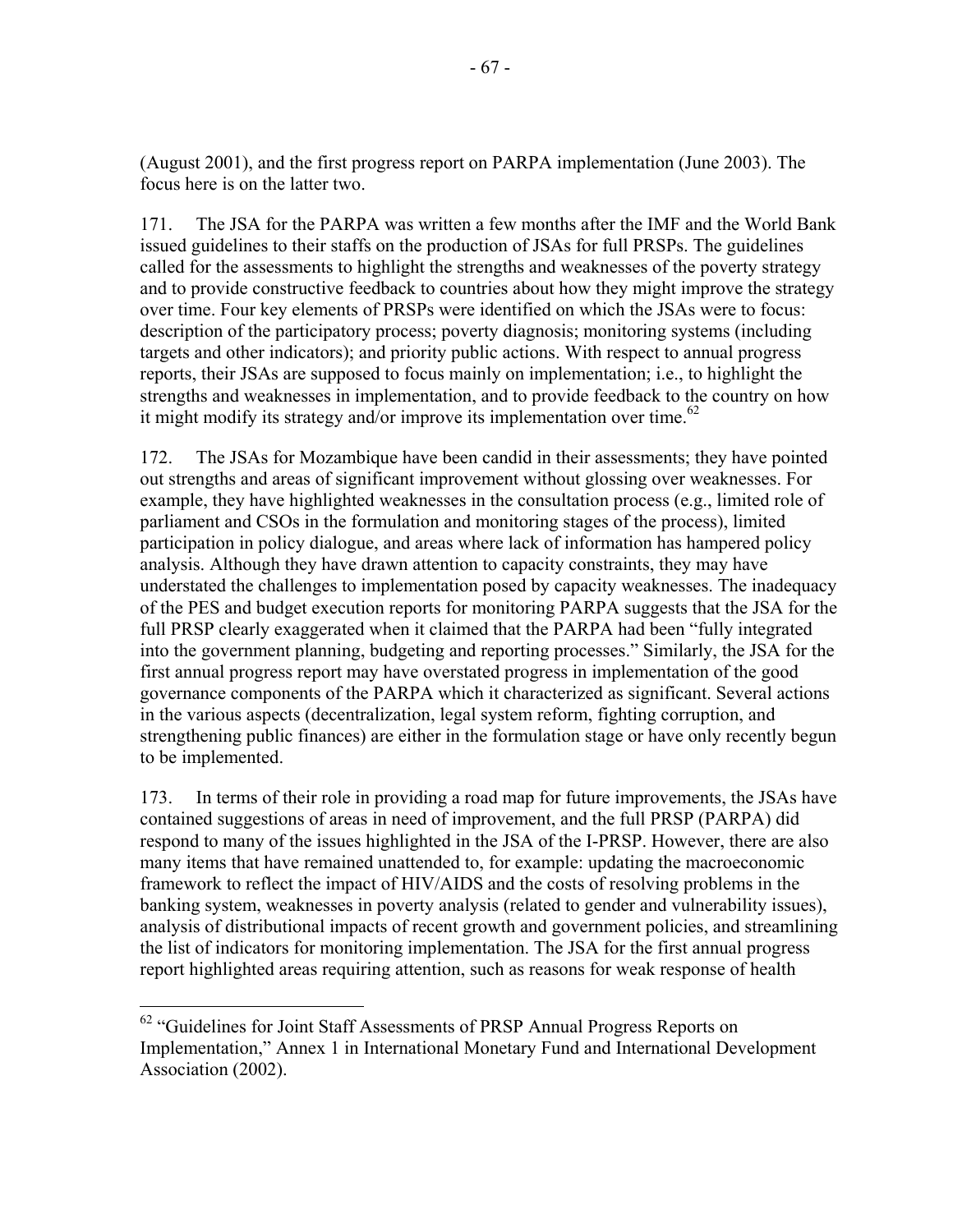outcomes to increased provision of inputs, and policies to remove constraints in the agricultural sector. It also called for greater focus on pending structural reforms, especially those aimed at reducing vulnerabilities in the financial sector.

174. The JSAs do not seem to have contributed much to enhancing partnership. The evaluation team found that donors in Mozambique saw the JSA as geared almost exclusively to the Executive Boards of the IMF and the World Bank. A number of donors—mostly those providing budget support—called for a more inclusive JSA process; i.e., they would like to participate in the assessment rather than merely provide input to Bank and Fund staff. Scanteam (2003) reflects donor views which the evaluation team also came across, when it calls for synchronization of the G-11's annual joint donor reviews and the BWIs' JSA missions with the Government's own "planning" cycle; that these events become more open and participatory; and that steps be taken to ensure that the learning that ensues is of primary value to the Mozambican partners.

# **B. Collaboration in Lending Operations and Aggregate Conditionality**

175. Since the late 1990s, the original and enhanced HIPC initiatives and the PRSP process have provided the main context for collaboration between the staffs of the IMF and World Bank on Mozambique. However, collaboration has also been close with respect to each institution's own lending instruments; in particular the IMF's PRGF and the World Bank's adjustment lending operations. The staffs indicated to the evaluation team that during most of 2001-02 when the World Bank did not have an active adjustment operation in Mozambique, collaboration was mainly in the context of the structural component of the PRGF-supported program, including importantly, conditionality related to recapitalization/restructuring of the banking system. Following the approval of the World Bank's Economic Management and Private Sector Operation (EMPSO), the World Bank is now in the lead role in the areas of strengthening the commercial banking system, support for judicial and regulatory system reform, privatization, and public service reform. The IMF is taking the lead in tax reforms and in public financial management. The staffs suggested that regular and timely contacts in-country and at headquarters have been important, and that each institution has endeavored to take into account how its activities could feed into those of the other.

176. In section IVC above, we noted a striking change in the scale and composition of structural conditionality during the course of Mozambique's 1999-2003 ESAF/PRGFsupported program (see also Appendix II). After an initial spike, the number of measures specified as conditions fell back to levels similar to those that had prevailed under the predecessor 1996-1999 ESAF-supported program, but in a significantly smaller number of areas. Thus, "streamlining" had occurred to some extent, especially if a comparison is made between the pre-PRSP and post-PRSP periods under the arrangement.<sup>63</sup> From the

<sup>1</sup>  $63$  The PRSP was endorsed by the Executive Board of the IMF at the same time as the completion of the 3<sup>rd</sup> review under the ESAF/PRGF arrangement—in September 2001.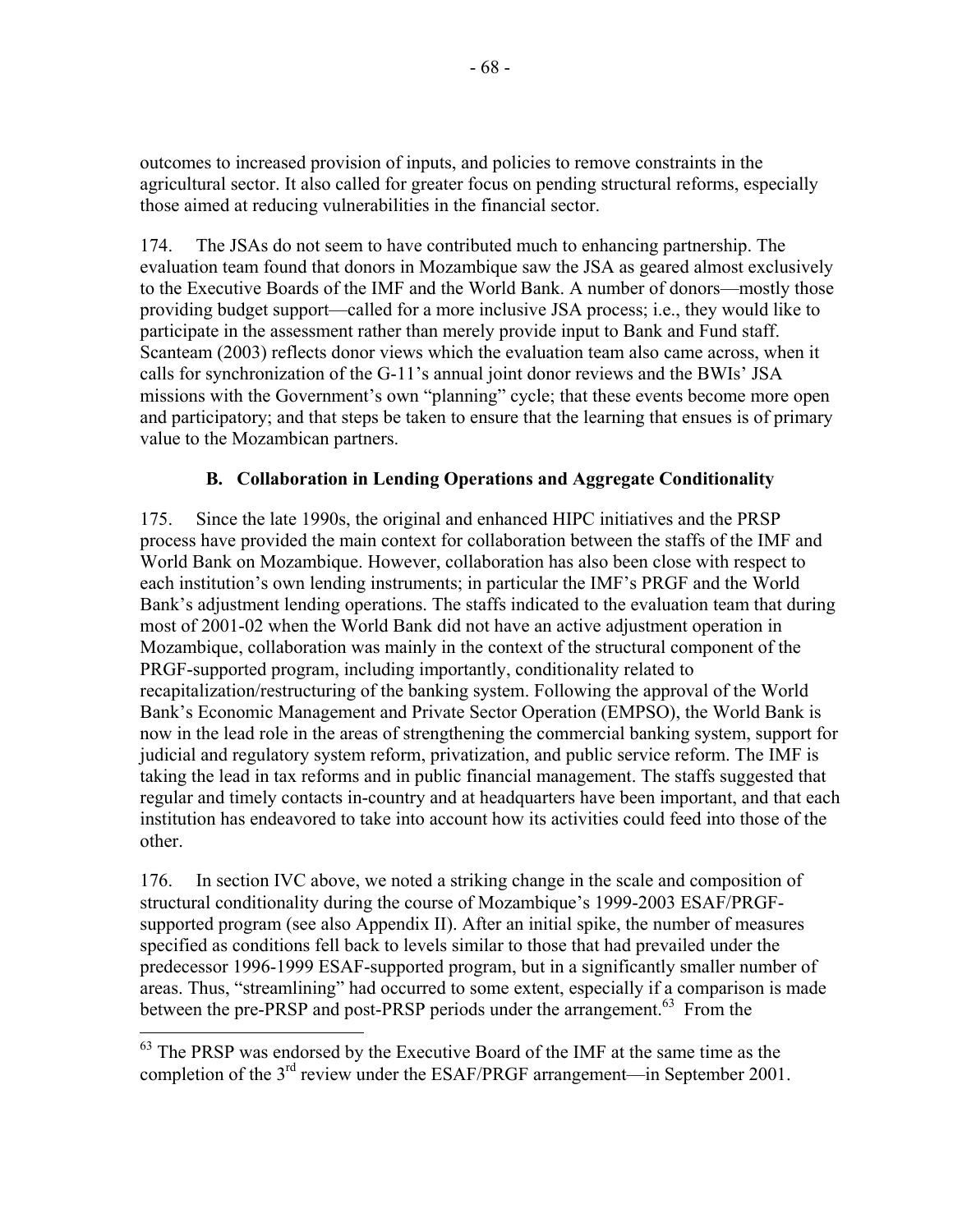perspective of the country, "streamlining" does not reduce the burden of conditionality if the World Bank picks up conditionality in areas vacated by the IMF. In order to address this concern, we attempted an examination of what happened to aggregate IMF and World Bank structural conditionality between 1996 and 2003—the period covered by the two IMFsupported programs referred to above.

177. For the World Bank, we reviewed conditionality under its adjustment operations in Mozambique, of which there were three during the period specified: the Third Economic Recovery Credit (TERC) approved in 1997, the Economic Management Reform Operation (EMRO) approved in 1998, and the EMPSO approved in 2002. In terms of simple counts, there were 34, 10, and 19 conditions for the TERC, EMRO and EMPSO, respectively. There was also a marked decline in the number of areas in which conditions were specified: from 13 under TERC, to 4 and 5 under EMRO and EMPSO, respectively.<sup>64</sup> Areas covered under TERC but dropped under EMRO included public enterprise reform/restructuring and financial sector; both were re-instated under EMPSO.

178. Differences in the nature of IMF and World Bank conditionality and incompatibilities between the databases used to track conditionality in the two institutions make it almost impossible to derive indices of aggregate conditionality.<sup>65</sup> Nevertheless, we were able to form some idea by using EMRO and the initial 1999 ESAF/PRGF arrangement to gauge pre-PRSP conditionality, and EMPSO and the  $4<sup>th</sup>$  review under the ESAF/PRGF arrangement to gauge post-PRSP conditionality. The following picture emerged from comparing the post-PRSP situation with what prevailed pre-PRSP:

• Ambiguity about the scale of aggregate conditionality (the numbers fell for the IMF but increased for the World Bank);

<sup>1</sup>  $64$  For this exercise, we classified IMF and World Bank conditionality into twenty-one areas: (1) exchange system; (2) central bank reform; (3) trade regime; (4) capital account; (5) pricing and marketing; (6) public enterprises reform/restructuring/privatization; (7) government tax/revenue reform; (8) government expenditure reform; (9) treasury systems; (10) public debt management; (11) other fiscal; (12) civil service reform; (13) social security systems & social safety net; (14) financial sector; (15) agricultural sector; (16) labor market; (17) economic statistics; (18) corporate restructuring and governance; (19) institution building, legal & regulatory framework, and transparency; (20) PRSP development and implementation; and (21) other.

 $<sup>65</sup>$  For example, in terms of difference in their nature, conditionality specified in an initial</sup> IMF arrangement may be for only a short period (e.g., the first six months); new conditions may be introduced and previously non-implemented measures may be reintroduced during the course of the arrangement. By contrast, the conditions specified at the time a World Bank adjustment operation is approved may not be time-bound.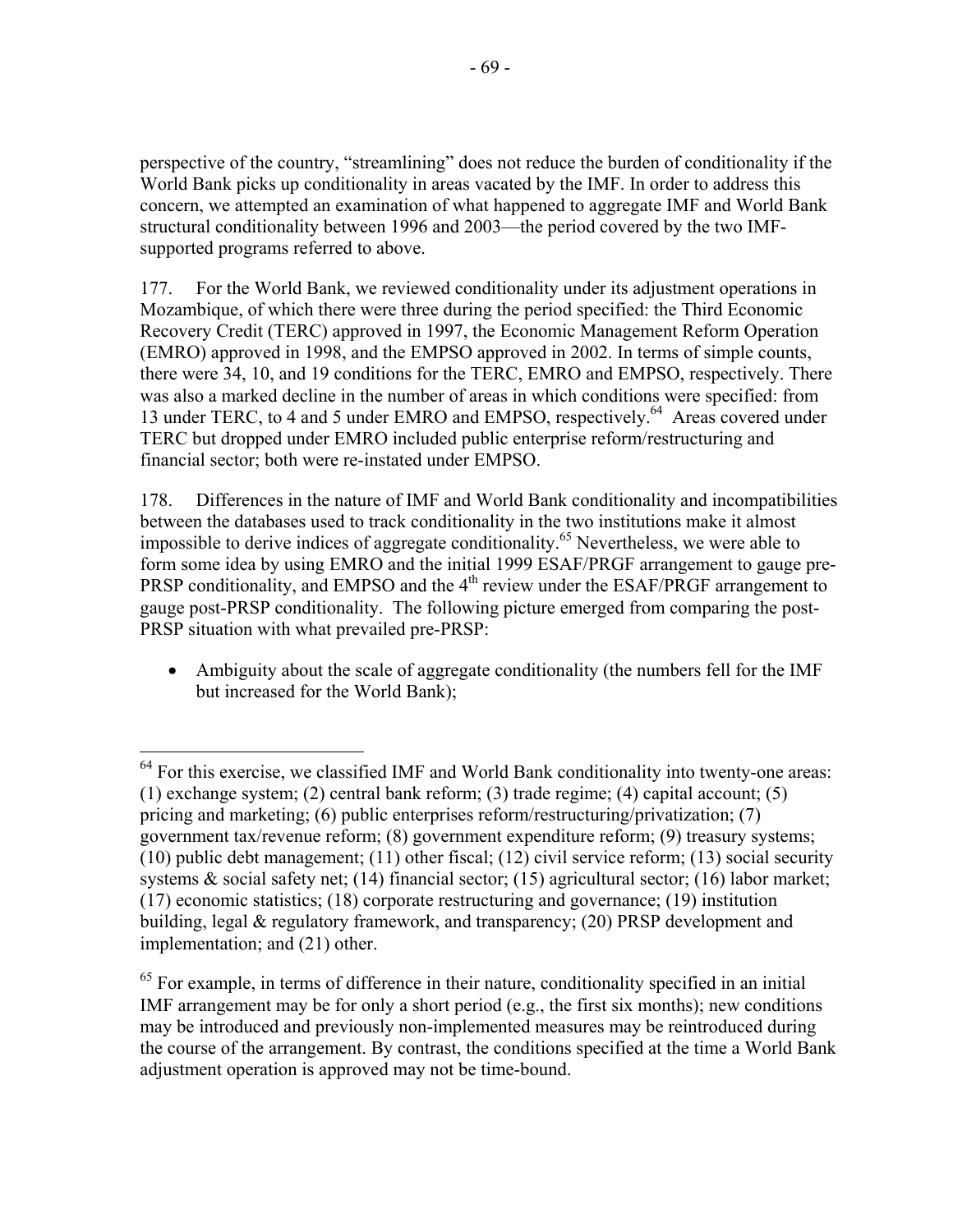- A reduction in the areas covered by conditionality (reflecting a substantial fall for the IMF and a marginal increase for the World Bank);
- Both institutions withdrew from trade-related conditionality but each increased the focus on the financial sector; and
- Some evidence of "division of labor," for example in the areas of public enterprise reform and in institution building/regulatory framework (IMF withdrawal or scale back combined with World Bank return) as well as in the fiscal area (increased importance for the IMF and reduced emphasis by the World Bank).

### **VII. MAIN FINDINGS AND CONCLUSIONS**

### **A. General**

179. Poverty reduction as a key objective of government policy in Mozambique predates the introduction of the PRSP approach by the IMF and the World Bank. However, the PARPA has become the common point of reference on poverty reduction policies within the government (across sectors and between central and provincial levels of government), and for dialogue between the Government, other national stakeholders, and international development partners.

180. The PRSP approach has proved to be relevant to Mozambique, and the underlying principles have been applied to varying degrees in the PARPA process. The process has been country-driven with strong government ownership; although the process was undoubtedly HIPC-driven initially. The consultation/participation process undertaken was a step forward, but its scope was limited, with parliament playing hardly any role at all, and CSO roles in implementation and monitoring not well defined. PARPA is result-oriented but there is scope for further prioritization of public actions and streamlining of the targets and indicators for monitoring. PARPA is comprehensive in recognizing the multi-dimensional nature of poverty and is based on a long-term perspective for poverty reduction.

181. There was little public discussion of the macroeconomic policy content of the PARPA, and more generally, there continues to be little public discussion of macroeconomic policy issues. Broader participation would be facilitated by the establishment of a government-led macroeconomic working group open to representatives from all stakeholder groups, to provide a forum for macroeconomic policy discussions. Initially, its agenda could be organized around links between PARPA and the budget (e.g., MTEF).

182. PARPA is partnership-oriented and has contributed to shaping a new agenda for international support to Mozambique, characterized by harmonized approaches by donors, with increasing interest in providing assistance through SWAps and budget support linked directly to the PARPA. There has been a push for more quick disbursing budget support even in the face of high fiduciary risks. For Mozambique, increased budget support underpinned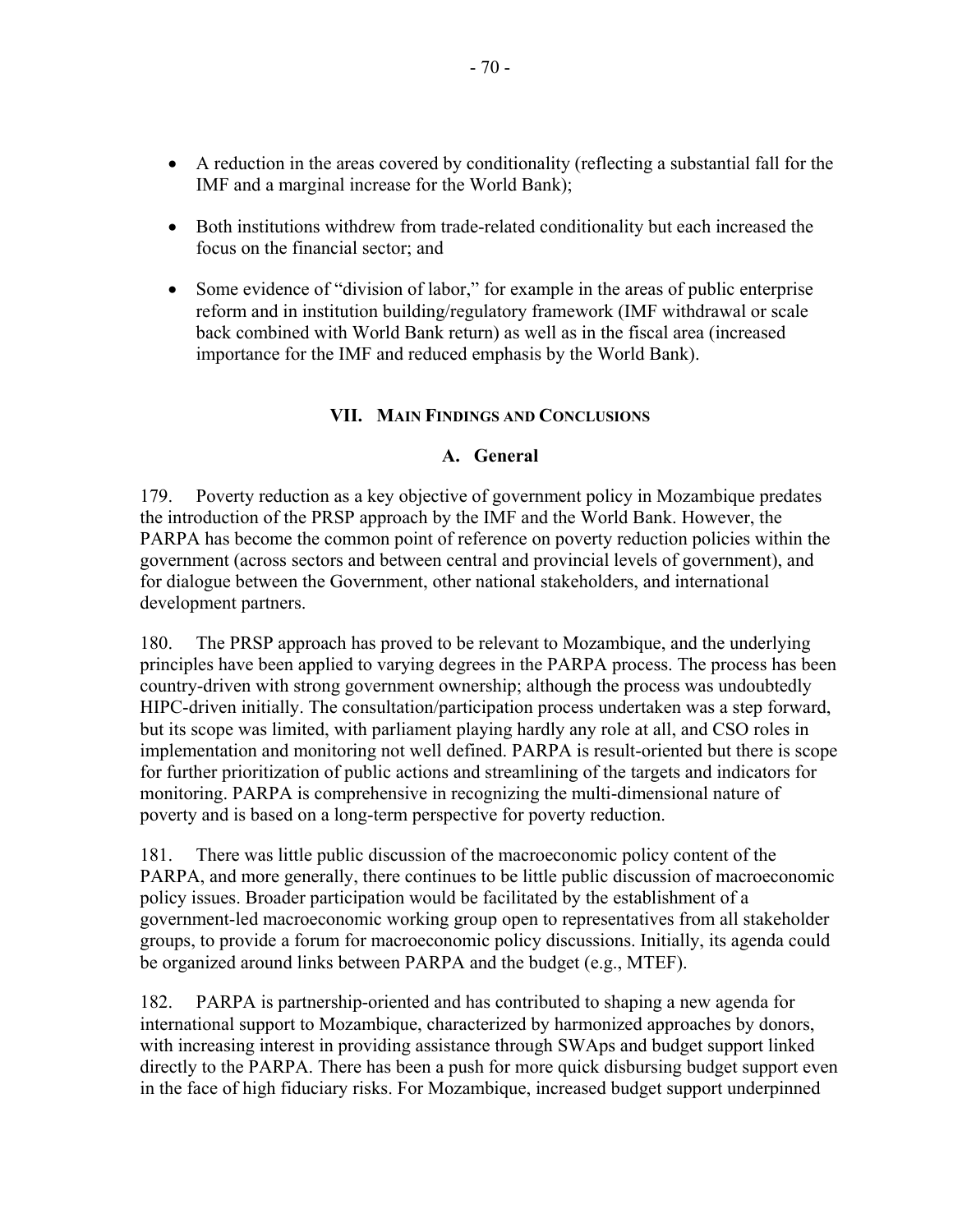by a common set of conditionalities by providers of such support comes with a risk of "herd behavior" among donors to cut back aid in the event of "bad news" (e.g., should a case of corruption in high places come to light). A sharp cutback in aid would require either drastic fiscal adjustment (risking political unrest) or forgetting about macro stability for a while (with subsequent significant adjustment costs).

183. Integration of PARPA into the government's planning, budgeting and reporting processes is underway but by no means complete. The MTBF is the principle instrument that links the PARPA to the government budget, but it is not yet based on detailed costings of intervention programs. The government is taking steps to ensure that quarterly budget execution reports and the PES which are submitted to parliament reflect programs geared to meeting PARPA objectives.

184. Evidence on progress towards meeting PARPA targets and objectives is mixed, with significant progress in some areas (e.g., education and health), and less progress in others (e.g., agriculture). Absence of data and weaknesses in implementation capacity, and in monitoring and reporting systems have hampered analysis.

185. Not much has happened with respect to undertaking social impact analysis of "major macroeconomic adjustment and structural reforms." However, the authorities delayed a decision on increasing the fuel tax until the recent completion of a PSIA on the issue.

186. The JSAs for Mozambique have been candid in their assessments; they have pointed out strengths and areas of significant improvement without glossing over weaknesses. However, they have tended to understate the challenges to implementation posed by capacity weaknesses. In terms of their role in providing a road map for future improvements, the JSAs have contained suggestions of areas in need of improvement, and the full PRSP (PARPA) did respond to many of the issues highlighted in the JSA of the I-PRSP. The JSAs do not seem to have contributed much to enhancing partnership; donors saw it as geared almost exclusively to the Executive Boards of the IMF and the World Bank. A number of donors would like to participate in the assessment rather than merely provide input to Bank and Fund staff.

187. Due to weaknesses in the "normal" reporting systems that were supposed to provide information that would be drawn on to produce the first annual PARPA progress report, the report was produced as a special exercise by the Ministry of Planning and Finance with inputs from other ministries, but no involvement of parliament or CSOs. The problems associated with the production of the report reflected weaknesses in monitoring and reporting arrangements, but also raised important issues of temporal alignment between government processes and requirements of external development partners (including the IMF, the World Bank). Assisting the authorities to strengthen the analytical content of the national reporting instruments that are subject to parliament scrutiny would enhance the prospect for closer alignment.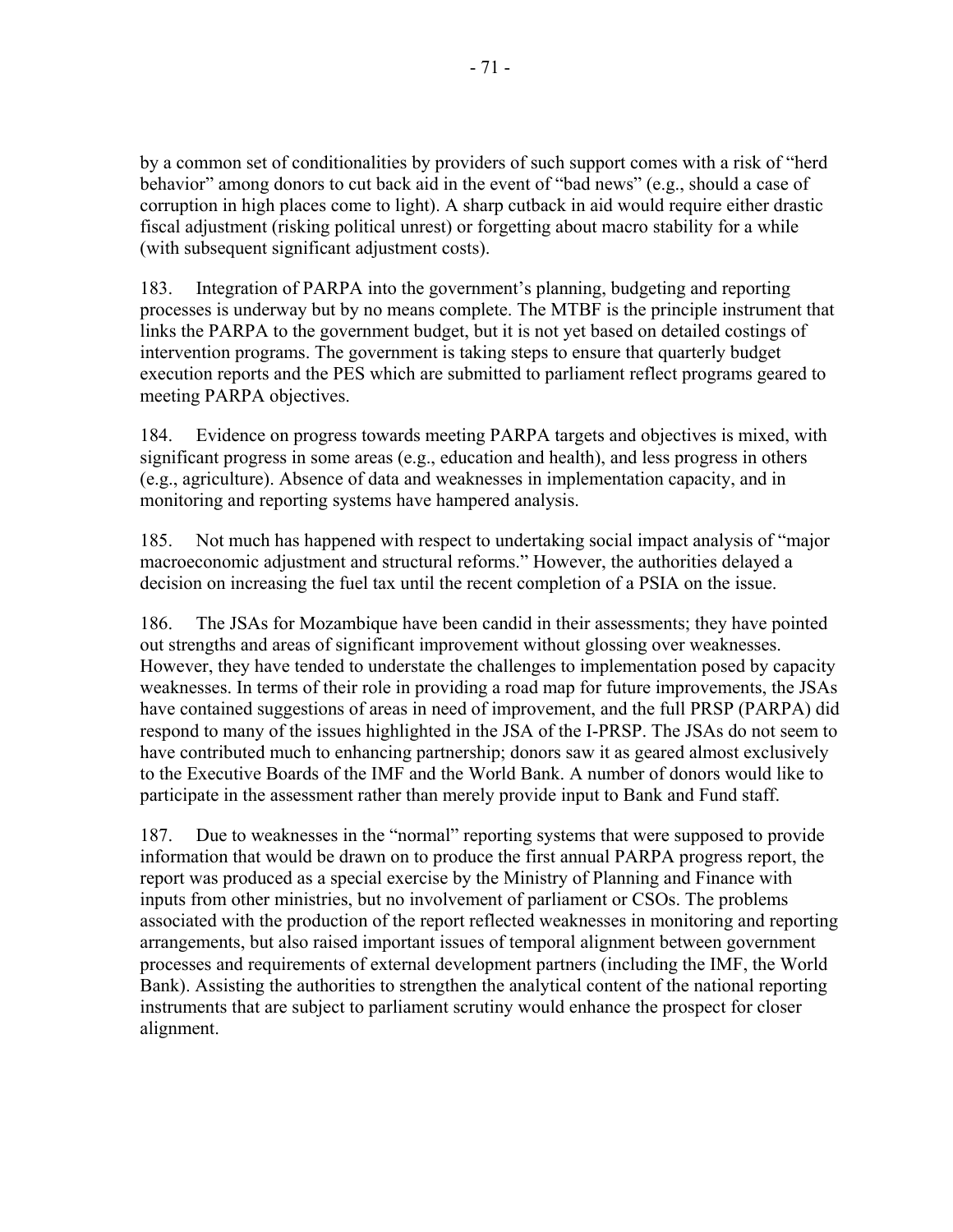### **B. Findings and Lessons for the IMF**

188. Participation in the formulation and monitoring of the PRGF-supported program has remained narrow, but there is some indication of greater country ownership of the program. The authorities report a greater willingness of IMF staff to consider distributional impacts of proposed measures and to allow time for analytical work to be undertaken to inform policy choices.

189. The macroeconomic framework of the pre-existing PRGF-supported program influenced the PARPA's macroeconomic framework. However, the PRGF objectives have become broadly aligned to PARPA goals, including the links to poverty reduction interventions (e.g., pro-poor, and pro-growth government budgets) and the emphasis on measures to improve public resource management and accountability (in line with PARPA objectives on good governance).

190. The fiscal stance in the PRGF-supported program has become more flexible in dealing with aid inflows, although reducing aid dependency has been a prominent "objective" in the PRGF-supported program. We recommend that in analyzing the role and impact of high reliance on aid flows, the staff cast the issues in terms of fiscal sustainability rather than the way it now comes across—as a mechanical adherence to an "objective" of reducing aid dependence.

191. There has been significant streamlining in structural conditionality under the PRGFsupported program. However, this has been interpreted by the staff in terms of the division of labor with the World Bank rather than reducing the burden of aggregate conditionality on the country. The transfer of responsibility for areas in which the Bank takes the lead has been facilitated by the existence of Bank adjustment lending. During periods when there has been no such Bank instrument in place, the PRGF has provided the main vehicle for exercising conditionality by the BWIs (e.g., banking sector conditionality during most of 2000-2002).

192. The IMF internal policy formulation process does not seem to have fully adapted to the PRSP/PRGF approach. A review of briefing papers for Mozambique and departmental comments thereon suggested some change in seeking to link programs to growth and poverty reduction goals, and in limiting structural conditionality to reforms that are critical for the achievement of macroeconomic objectives. However, not much has changed in terms of room for considering alternative macroeconomic frameworks (and the tradeoffs between them), and in considering what the IMF staff can do to promote greater public discussion of macroeconomic policy issues.

193. The IMF can contribute towards broadening participation in the discussion of macroeconomic policies in the country by facilitating wider dissemination and discussion of the analytical work that forms the basis for its policy recommendations, including the work of TA missions (e.g., in the area of tax policy).

194. The IMF has been very well represented in Mozambique; Resident Representatives have been fully engaged with the authorities and donors to positive effect. However, CSOs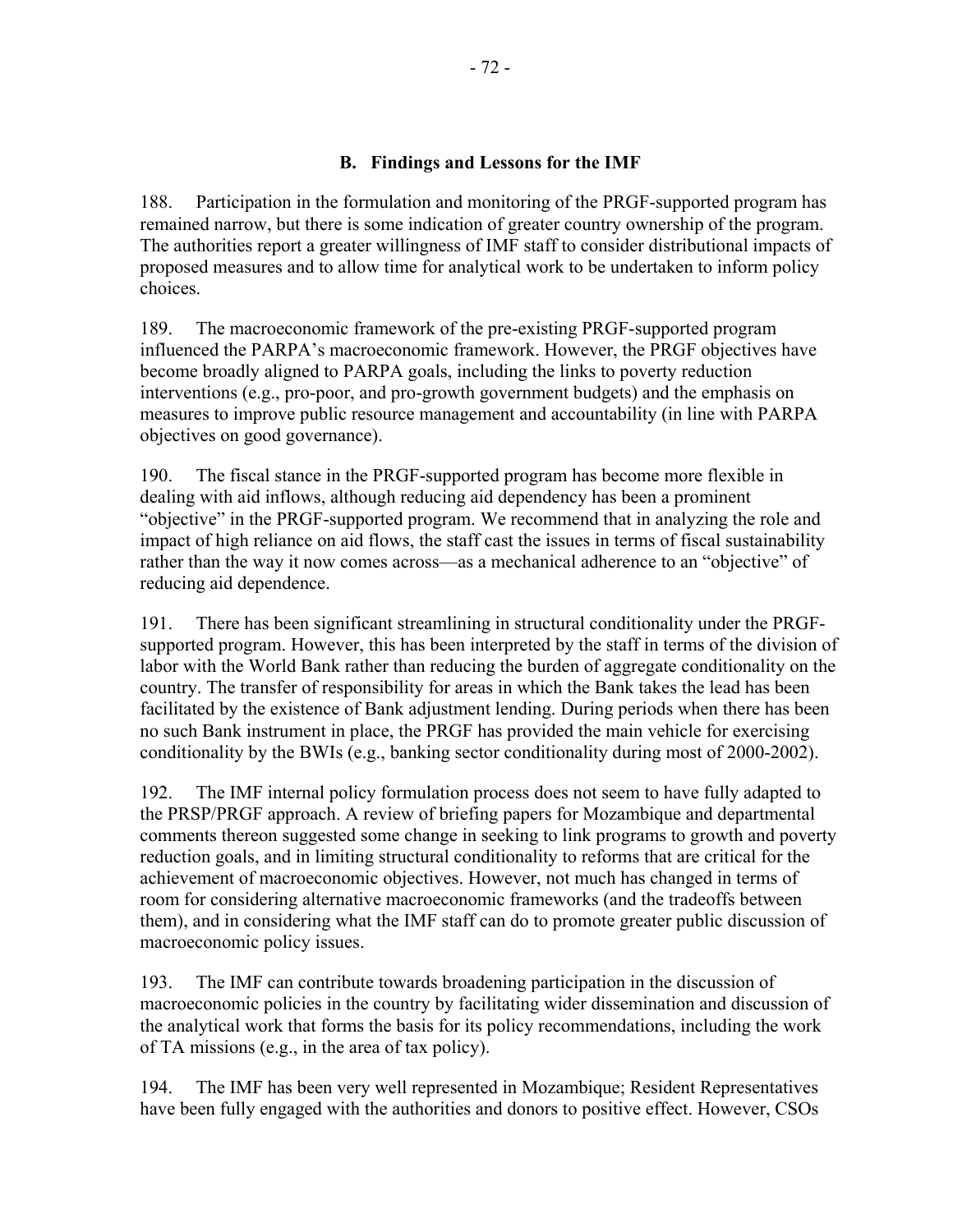indicated that the IMF was invisible to them. The office of the IMF Resident Representative needs strengthening to be able to effectively play all the roles expected of it. Alternatively, a different way of organizing IMF inputs into the broader policy debate, separate from specific program negotiating missions, may have to be explored.

# **C. Findings and Lessons for the World Bank**

195. The Bank has been appropriately supportive of the PRSP process without being intrusive. Preparation of the PARPA was strongly country-driven, with the Bank providing comprehensive informal and formal comments as well as offering relevant analytical inputs. The government listened and did use the analytical inputs and comments—but not all of it. The process represents an improvement over the previous PFP framework.

196. The government expressed satisfaction with its relations with the Bank, with discussions now more linked to the realities of Mozambique. The Bank has broadened its contacts with civil society actors, including the business community, with relations with these stakeholders also notably improved. It is important to note, however, these assessments of Bank performance did not relate the perceived change to the advent of the PRSP process per se, but to a broader improvement over the past five years. Some of this improvement was noted to be a result of the significant decentralization of Bank staff including the move of the Country Director to Maputo.

197. Donors expressed a more ambivalent opinion of their relations with the Bank, painting a mixed picture of the quality of sectoral dialogue. On the one hand, the Bank is perceived to be more participative and sensitive to other donors, by seeking dialogue and participation in joint donor groups (e.g. agriculture). On the other hand, the Bank is still seen as too driven by Washington-based task managers who occasionally overrule country office staff who participate in regular donor working group meetings (e.g., the social sectors and infrastructure).

198. The Bank has moved with other donors towards providing assistance through a sector-wide approach and, with the planned PRSC, should provide more aid in the form of budget support linked directly to the PRSP. Preliminary work on the Bank's first Poverty Reduction Support Credit has involved discussions with the G-11 group of donors. This new direction, in conjunction with decentralization by the Bank of key staff to the field, has provided the framework for improved coordination with other external partners.

199. Since the PRSP was finalized, the majority of Bank financial and non-financial assistance has been aligned with its priorities. Lending from FY01 through FY02 shifted from a focus on promoting economic opportunities to other priority areas such as governance and human development. During this period there were also significant adjustments to the analytical work program, in line with government priorities. For example, the Decentralization report addressed the increased emphasis in the new PARPA on this topic, and the CPAR and CFAA were relevant in furthering the governance objectives of the PARPA though undertaken to fulfill a due diligence requirement in the Bank. Some key gaps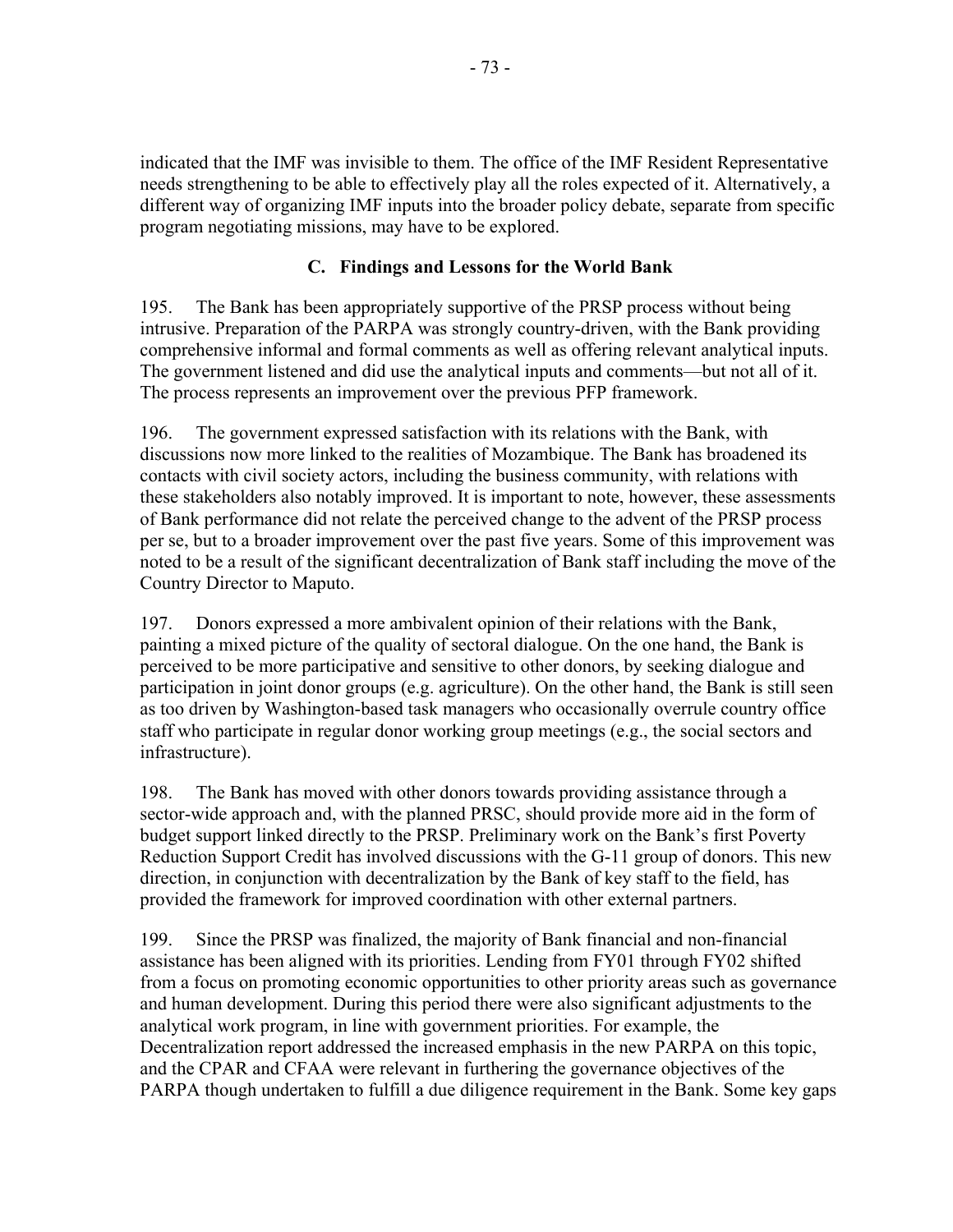remain for building upon the growth strategies of the PARPA and in rural development and the Bank needs to be vigilant in ensuring adequate funding of knowledge services.

200. With close to half the lending under the new CAS designated as budget support, through four PRSC tranches, the Bank has signaled a strong vote of confidence in the ability of Mozambique to move forward in sensitive and critical areas such as the fight against corruption and strengthening of good governance.

201. The PRSP development in Mozambique demonstrates that the new development agenda has several potentially significant implications for the way the Bank operates.

- First of all, qualified local presence of the Bank in key strategic areas is highly appreciated by government, national stakeholders and other donors. It is also a sine qua non for continuous participation in policy dialogue processes, which are becoming less dependent on timing priorities of donors and more linked to domestic needs and events.
- The presence of the Bank in key areas seems to be of special importance not only as an additional voice among many, but also as a voice that may have a balancing, unifying or if needed mediating function in the donor community.
- The ability of the Bank to play this role is closely linked to the ability to deliver timely and high quality analytical and advisory inputs. It is important that the Bank ensure adequate resources to provide knowledge services.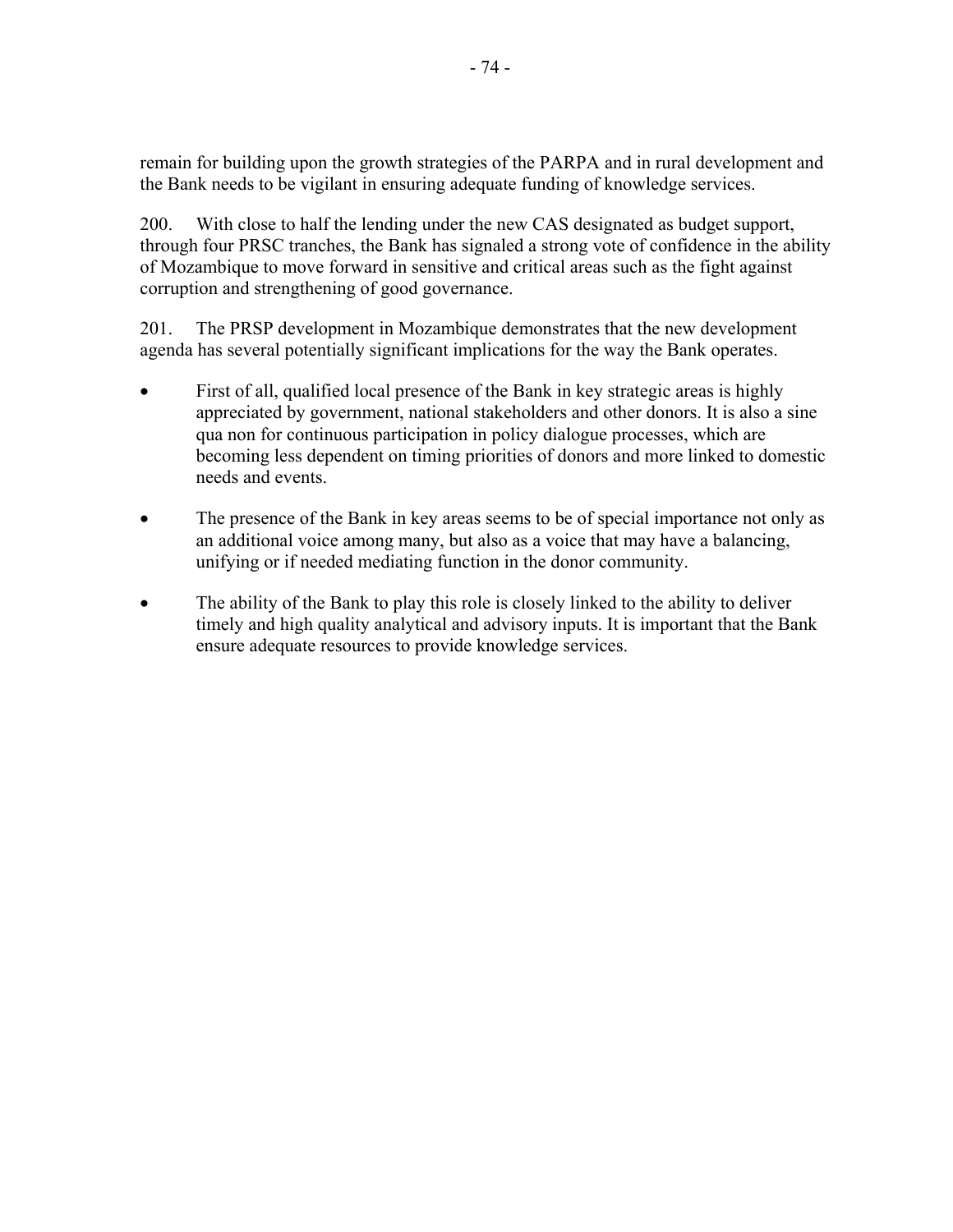# Selected Tables

|  |  | Table A1. Selected Economic and Financial Indicators, 1996-2002 |  |  |  |
|--|--|-----------------------------------------------------------------|--|--|--|
|--|--|-----------------------------------------------------------------|--|--|--|

|                                            | 1996    | 1997                                                    | 1998                | 1999    | 2000    | 2001    | 2002    |
|--------------------------------------------|---------|---------------------------------------------------------|---------------------|---------|---------|---------|---------|
|                                            |         | (Annual percentage change)                              |                     |         |         |         |         |
| Growth and inflation                       |         |                                                         |                     |         |         |         |         |
| Real GDP growth                            | 7.1     | 11.1                                                    | 11.9                | 7.5     | 1.5     | 13.0    | 7.7     |
| Consumer price index (average)             | 44.6    | 6.4                                                     | 0.6                 | 2.9     | 12.7    | 9.0     | 16.7    |
| Consumer price index (end of period)       | 16.6    | 5.8                                                     | $-1.3$              | 6.2     | 11.4    | 21.9    | 9.1     |
| External sector                            |         |                                                         |                     |         |         |         |         |
| Exports, fob (based on US\$ values)        | 29.9    | 1.8                                                     | 6.5                 | 15.9    | 28.2    | 93.1    | $-3.0$  |
| Imports, cif (based on US\$ values)        | 7.7     | $-2.9$                                                  | 7.5                 | 46.9    | $-3.2$  | $-8.5$  | 18.8    |
| Terms of trade                             | $-0.5$  | 9.2                                                     | $-3.3$              | $-13.6$ | $-2.8$  | 5.8     |         |
| <b>Export prices</b>                       | $-1.0$  | 1.4                                                     | $-10.0$             | $-14.5$ | $-0.6$  | $0.8\,$ |         |
| Import prices                              | $-0.5$  | $-7.1$                                                  | $-6.9$              | $-0.3$  | 2.2     | $-4.7$  |         |
| Real effective exchange rate (end period)  |         |                                                         |                     | 2.0     | $-3.7$  | $-9.3$  | $-7.1$  |
|                                            |         | (Annual change, in percent of beginning period M2)      |                     |         |         |         |         |
| Broad money (M2)                           | 21.1    | 24.4                                                    | 17.6                | 35.1    | 42.4    | 29.7    | 20.1    |
| Net foreign assets of the banking system   | 38.6    | 12.6                                                    | 8.3                 | 11.2    | 30.8    | 20.6    | 21.1    |
| Net domestic assets of the banking system  | $-17.5$ | 11.8                                                    | 9.3                 | 23.9    | 11.6    | 9.1     | $-0.9$  |
| Credit to government (net)                 | $-29.5$ | $-22.5$                                                 | $-16.0$             | 0.0     | 4.1     | 5.3     | 3.9     |
| Credit to the economy                      | 20.9    | 30.9                                                    | 17.8                | 22.9    | 22.3    | 15.5    | 2.7     |
|                                            |         |                                                         | (In percent of GDP) |         |         |         |         |
| Investment and savings                     |         |                                                         |                     |         |         |         |         |
| Gross domestic investment                  | 21.8    | 20.6                                                    | 24.2                | 36.7    | 36.4    | 37.9    | 41.1    |
| Gross national savings                     | 7.3     | 4.9                                                     | 9.6                 | 19.1    | 23.2    | 23.5    | 29.4    |
| Current account, after grants              | $-14.5$ | $-15.7$                                                 | $-14.6$             | $-17.6$ | $-13.2$ | $-14.4$ | $-11.7$ |
| Government budget                          |         |                                                         |                     |         |         |         |         |
| Total revenue                              |         | 11.4                                                    | 11.4                | 12.0    | 13.2    | 13.3    | 14.2    |
| Total expenditure and net lending          |         | 23.4                                                    | 21.6                | 24.7    | 27.3    | 34.6    | 34.1    |
| Overall balance before grants              |         | $-11.7$                                                 | $-10.5$             | $-13.2$ | $-14.0$ | $-21.4$ | $-19.7$ |
| Grants                                     |         | 9.1                                                     | 8.1                 | 11.7    | 8.0     | 14.8    | 11.8    |
| Overall balance after grants               |         | $-2.5$                                                  | $-2.4$              | $-1.5$  | $-6.0$  | $-6.6$  | $-7.9$  |
| External financing (including debt relief) |         | 5.7                                                     | 4.6                 | 1.8     | 3.5     | 3.9     | 6.3     |
| Domestic financing                         |         | $-3.2$                                                  | $-2.3$              | $-0.3$  | 1.7     | 1.9     | 0.9     |
| Total external debt outstanding            |         |                                                         |                     |         |         |         |         |
|                                            |         | (In percent of exports of goods and nonfactor services) |                     |         |         |         |         |
| NPV of total external debt outstanding     |         |                                                         |                     | 212.0   | 194.4   | 109.7   | 91.7    |
| Scheduled external debt service            | 47.4    | 24.8                                                    | 20.0                | 15.3    | 2.5     | 3.5     | 4.3     |
|                                            |         | (In months of imports of goods and nonfactor services)  |                     |         |         |         |         |
| Gross international reserves               | 4.8     | 6.8                                                     | 7                   | 5.5     | 6.1     | 5.8     | 6       |

Source: IMF staff reports.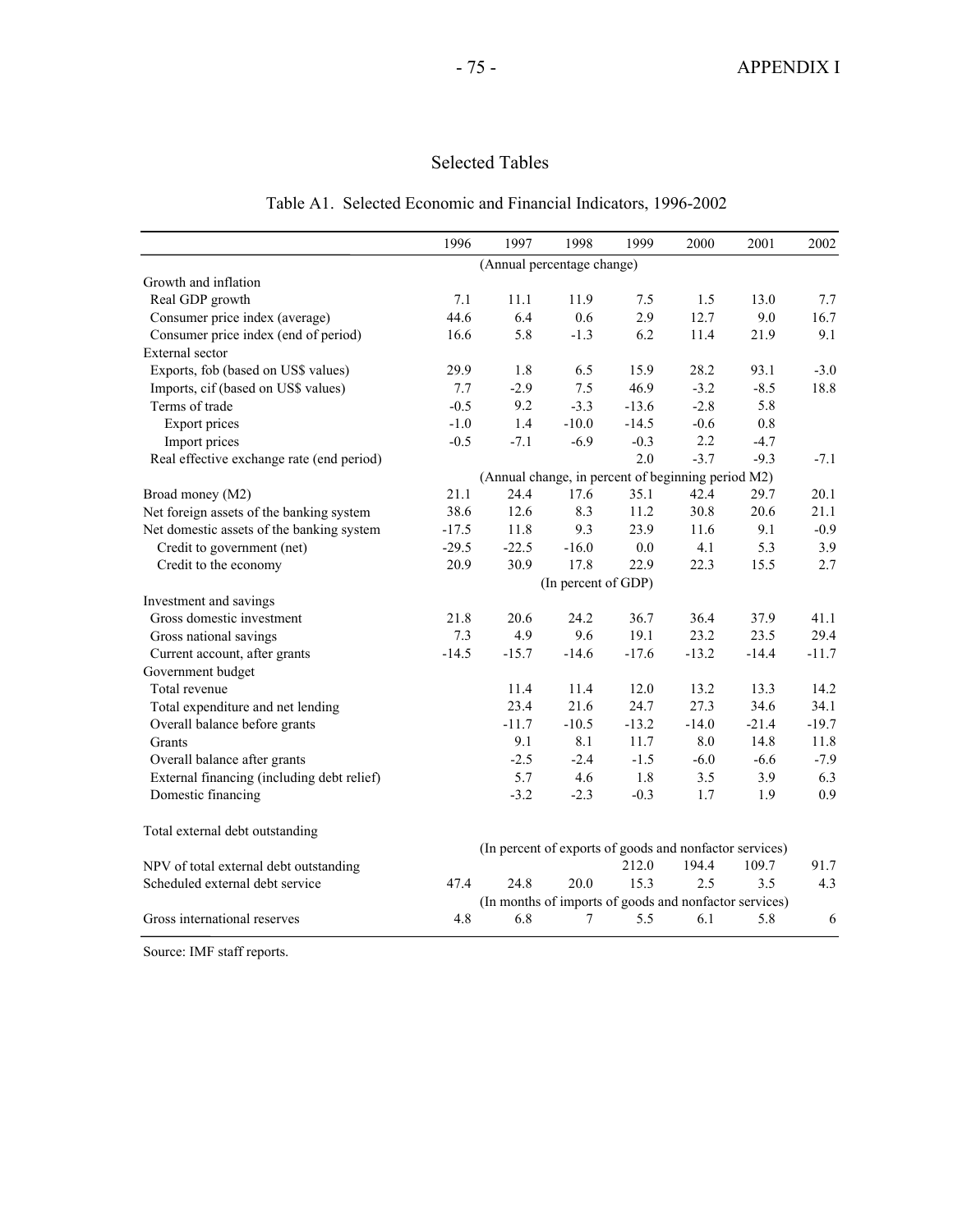| Date                    | Event                                                                                                                                                                                     |
|-------------------------|-------------------------------------------------------------------------------------------------------------------------------------------------------------------------------------------|
| 1989                    | Transformation of the Economic Rehabilitation Program (ERP) into the Economic and Social<br>Rehabilitation Program (ESRP)                                                                 |
| 1990                    | Establishment of Social Dimensions of Adjustment Unit in Planning Commission<br>Establishment of office for Support to Vulnerable Population Group<br><b>Poverty Alleviation Strategy</b> |
| 1993                    | National Reconstruction Plan                                                                                                                                                              |
| 1994                    | Poverty Alleviation Unit created in MPF<br>First multi-party elections                                                                                                                    |
| 1995                    | Government Program 1995-1999<br><b>Poverty Reduction Strategy</b>                                                                                                                         |
| 1996                    | Initiation of Household Survey of Living Conditions                                                                                                                                       |
| 1997                    | Population census<br>Health survey                                                                                                                                                        |
| 1998, March             | Decision point under HIPC Initiative<br>First National Poverty Assessment published<br>First Urban Municipal council elections                                                            |
| 1999, April             | Action Guidelines for the Eradication of Absolute Poverty approved by cabinet                                                                                                             |
| 1999, June              | Completion point under HIPC Initiative                                                                                                                                                    |
| - November              | National elections                                                                                                                                                                        |
| - December              | PARPA 2000-2004 completed                                                                                                                                                                 |
| 2000                    | Government program 2000-04 presented to parliament                                                                                                                                        |
| - March                 | I-PRSP presented to the IMF and the World Bank                                                                                                                                            |
| - April                 | Decision point under Enhanced HIPC Initiative                                                                                                                                             |
| - November-<br>December | PARPA national consultation process                                                                                                                                                       |
| $2001 - April$          | PRSP/PARPA 2001-05 approved by cabinet                                                                                                                                                    |
| - September             | Completion point under Enhanced HIPC Initiative                                                                                                                                           |
|                         | PARPA 2001-05 endorsed by the Executive Boards of the IMF and the World Bank<br>CWIQ-based survey initiated                                                                               |
| 2003 February           | First Annual PRSP progress report submitted to the IMF and the World Bank                                                                                                                 |
| - April                 | <b>First National Poverty Observatory</b>                                                                                                                                                 |

Table A2. Chronology of Events and Processes Related to Poverty Reduction

Source: IMF and World Bank (various reports).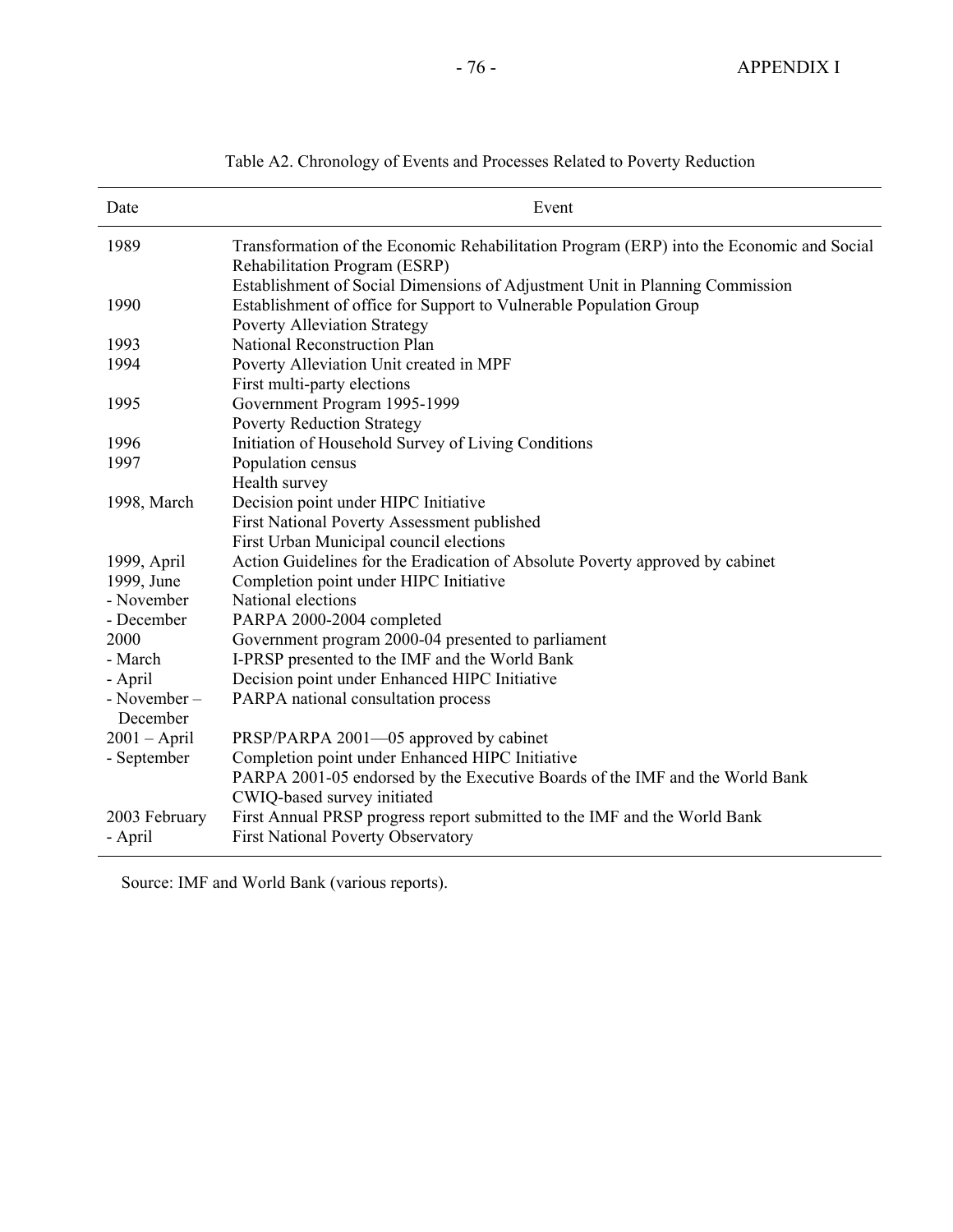| Millennium Development Goals - 2015                                                                                                                                                                         | PARPA Targets - 2005                                                                                                                                                                                                                                                                                                   |
|-------------------------------------------------------------------------------------------------------------------------------------------------------------------------------------------------------------|------------------------------------------------------------------------------------------------------------------------------------------------------------------------------------------------------------------------------------------------------------------------------------------------------------------------|
| Halve the proportion of people living in extreme<br>poverty between 1990-2015                                                                                                                               | Reduce prevalence of poverty by 30 percent in<br>2010 (from 70 percent to 50 percent)                                                                                                                                                                                                                                  |
| Halt and reverse the spread of HIV/AIDS by<br>2015                                                                                                                                                          | Stabilize HIV prevalence rate (16.4 percent in<br>2001, 17 percent in 2005)                                                                                                                                                                                                                                            |
| Halve the proportion of people who suffer from<br>hunger by 2015                                                                                                                                            | No specific target                                                                                                                                                                                                                                                                                                     |
| Halve the proportion of people without<br>sustainable access to safe drinking water by 2015<br>and have achieved a significant improvement in<br>the lives of at least 100 million slum dwellers by<br>2020 | Population with access to potable water in rural<br>areas increases from 12 percent (2000) to 40<br>percent (2005), in urban and peri-urban areas<br>(excluding large cities) from 44 percent (2000) to<br>50 percent (2005). Make 27,000 urban and<br>14,000 rural plots available for low-income<br>housing in 2005. |
| Achieve universal access to primary education in<br>2015                                                                                                                                                    | Primary education gross enrolment rate of 108<br>percent $(2005)$                                                                                                                                                                                                                                                      |
| Eliminate gender disparity in primary and<br>secondary education preferably by 2005 and to<br>all levels of education no later than 2015                                                                    | Rural women literacy rate increased from 15<br>percent (1997) to 25 percent (2005)                                                                                                                                                                                                                                     |
| Reduce under-five mortality by two-thirds by<br>2015                                                                                                                                                        | Child mortality rate reduced from 200 (2000) to<br>at least 190 (2005), infant mortality from 147<br>$(1997)$ to at least 130 (2005)                                                                                                                                                                                   |
| Reduce maternal mortality ratio by three-quarters<br>by 2015                                                                                                                                                | Reduce maternal mortality rate from 175 (2000)<br>to $170(2005)$                                                                                                                                                                                                                                                       |
| Have halted by 2015, and begun to reverse, the<br>incidence of malaria and other major diseases                                                                                                             | Malaria related mortality rate in children under<br>five in rural hospitals reduced from 34 percent<br>$(2000)$ to at least 18 percent $(2005)$                                                                                                                                                                        |
| Integrate the principles of sustainable<br>development into country policies and programs<br>and reverse the loss of environmental resources                                                                | No specific target                                                                                                                                                                                                                                                                                                     |

Table A3: Millennium Development Goals and PARPA Targets

Sources: United Nations (2000); and Government of Mozambique (2001).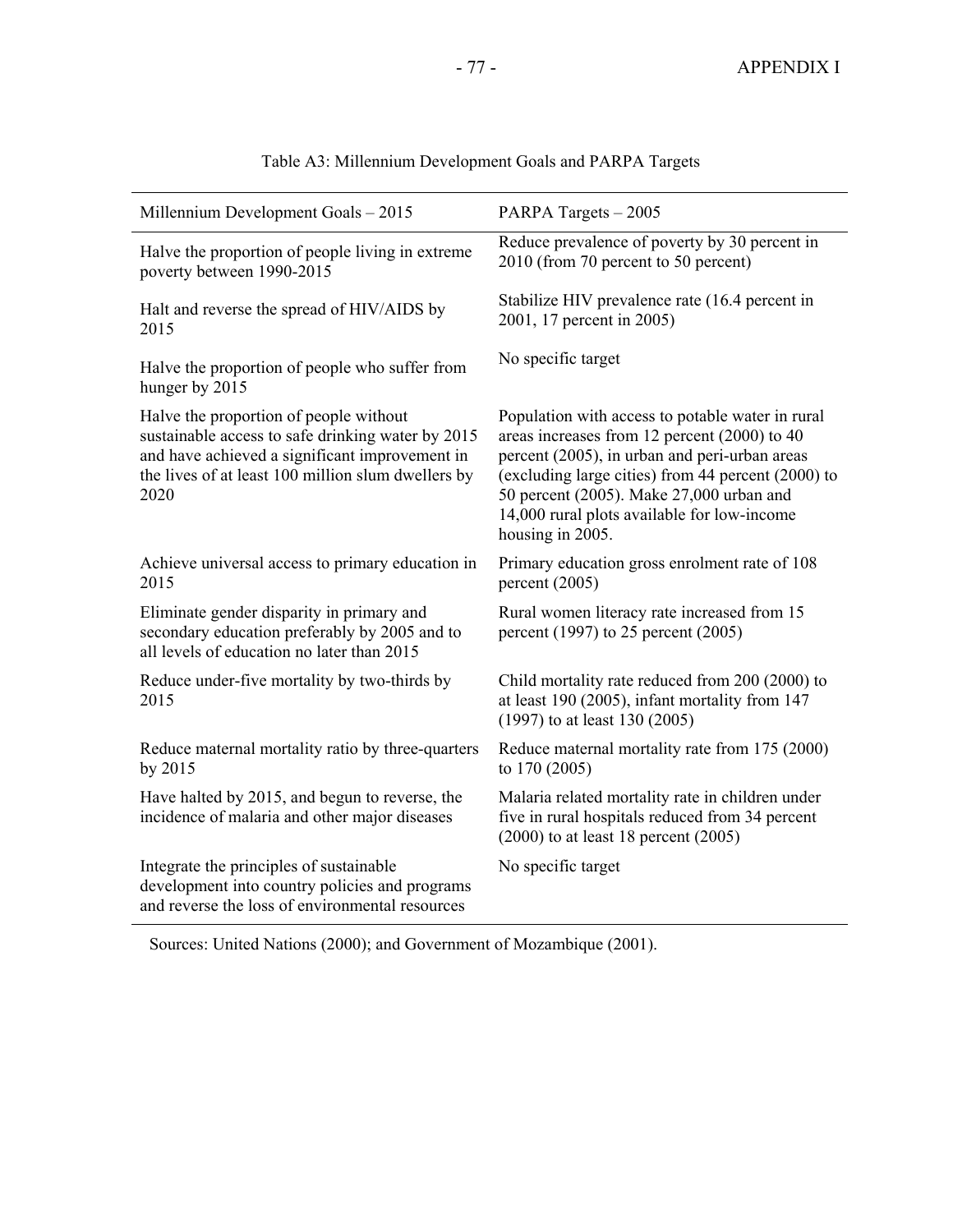|                                          | 1997                                                      | 1998   | 1999                             | 2000   | 2001   | 2002   |
|------------------------------------------|-----------------------------------------------------------|--------|----------------------------------|--------|--------|--------|
|                                          |                                                           |        | (In millions of U.S. dollars) 2/ |        |        |        |
| Grants and gross external borrowing      | 548.5                                                     | 535.8  | 573.2                            | 443.1  | 658.2  | 672.3  |
| Project                                  | 327.8                                                     | 291.9  | 320.9                            | 248.3  | 418.7  | 390.5  |
| Grants                                   | 166.7                                                     | 156.4  | 213.9                            | 136.7  | 340.2  | 284.4  |
| Loan disbursements                       | 161.1                                                     | 135.5  | 107.0                            | 111.6  | 78.4   | 106.2  |
| Nonproject                               | 220.7                                                     | 243.9  | 252.3                            | 194.7  | 239.5  | 281.7  |
| Grants                                   | 148.1                                                     | 158.9  | 252.3                            | 159.5  | 167.8  | 139.1  |
| Loan disbursements                       | 72.6                                                      | 85.1   | 0.0                              | 35.2   | 71.7   | 142.6  |
| Amortization                             | 35.9                                                      | 41.2   | 37.1                             | 18.5   | 15.0   | 20.5   |
| Grants and net external borrowing        | 512.5                                                     | 494.6  | 536.1                            | 424.5  | 643.2  | 651.7  |
|                                          | (In percent of total grants and gross external borrowing) |        |                                  |        |        |        |
| Project aid                              | 59.8                                                      | 54.5   | 56.0                             | 56.0   | 63.6   | 58.1   |
| Grants                                   | 30.4                                                      | 29.2   | 37.3                             | 30.9   | 51.7   | 42.3   |
| Loans                                    | 29.4                                                      | 25.3   | 18.7                             | 25.2   | 11.9   | 15.8   |
| Non-project aid                          | 40.2                                                      | 45.5   | 44.0                             | 44.0   | 36.4   | 41.9   |
| Grants                                   | 27.0                                                      | 29.7   | 44.0                             | 36.0   | 25.5   | 20.7   |
| Loans                                    | 13.2                                                      | 15.9   | $0.0\,$                          | 7.9    | 10.9   | 21.2   |
| Amortization                             | 6.6                                                       | 7.7    | 6.5                              | 4.2    | 2.3    | 3.1    |
| Grants                                   | 57.4                                                      | 58.8   | 81.3                             | 66.9   | 77.2   | 63.0   |
| Project                                  | 30.4                                                      | 29.2   | 37.3                             | 30.9   | 51.7   | 42.3   |
| Non-project                              | 27.0                                                      | 29.7   | 44.0                             | 36.0   | 25.5   | 20.7   |
| Loans                                    | 42.6                                                      | 41.2   | 18.7                             | 33.1   | 22.8   | 37.0   |
| Project                                  | 29.4                                                      | 25.3   | 18.7                             | 25.2   | 11.9   | 15.8   |
| Non-project                              | 13.2                                                      | 15.9   | 0.0                              | 7.9    | 10.9   | 21.2   |
|                                          |                                                           |        | (In percent of GDP)              |        |        |        |
| Grants and gross external borrowing      | 15.9                                                      | 13.8   | 14.4                             | 12.0   | 19.2   | 18.7   |
| Grants and net external borrowing        | 14.9                                                      | 12.7   | 13.5                             | 11.5   | 18.8   | 18.1   |
| Grants                                   | 9.1                                                       | 8.1    | 11.7                             | 8.0    | 14.8   | 11.8   |
| Project                                  | 4.8                                                       | 4.0    | 5.4                              | 3.7    | 9.9    | 7.9    |
| Nonproject                               | 4.3                                                       | 4.1    | 6.3                              | 4.3    | 4.9    | 3.9    |
| External borrowing (gross disbursements) | 6.8                                                       | 5.7    | 2.7                              | 4.0    | 4.4    | 6.9    |
| Project                                  | 4.7                                                       | 3.5    | 2.7                              | 3.0    | 2.3    | 3.0    |
| Nonproject                               | 2.1                                                       | 2.2    | $0.0\,$                          | 1.0    | 2.1    | 4.0    |
| Amortization (cash)                      | $-1.0$                                                    | $-1.1$ | $-0.9$                           | $-0.5$ | $-0.4$ | $-0.6$ |

Table A4. Size and Composition of Foreign Aid in the Government Budget, 1997-2002 1/

Source: IMF staff reports (various).

1/ The presentation of the fiscal accounts were revised in 1997. Foreign payments are now included as external financing on a disbursement basis.

2/ Converted from meticais using the annual average metical/U.S.\$ exchange rate.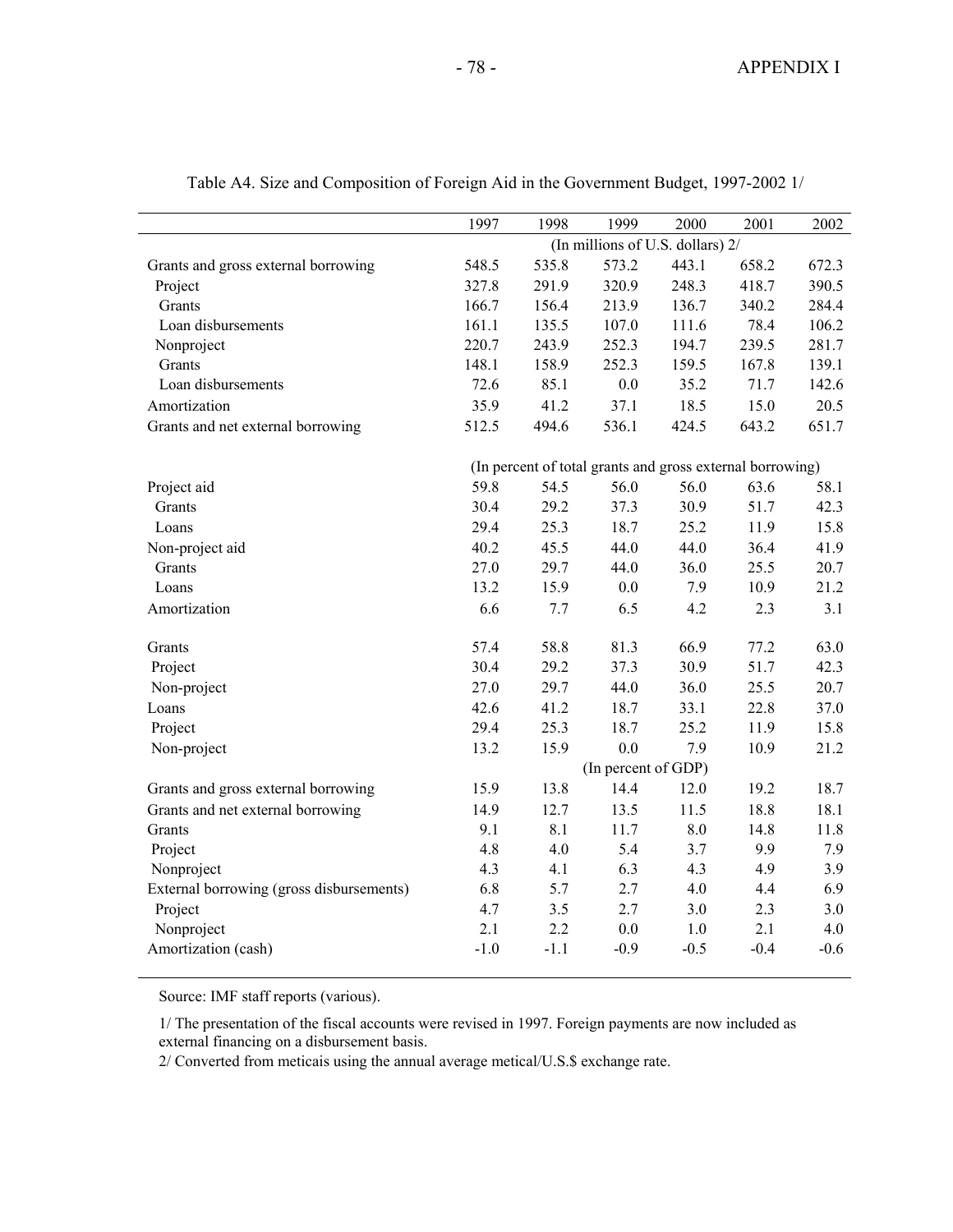|                                                                               | <b>ESAF/PRGF</b><br>(June 1999) 1/  | <b>PRGF</b> Second<br>Review<br>(December 2000)                             | PARPA 2001-05<br>(April 2001)                                           | <b>PRGF</b> Third<br>Review<br>(September 2001)                             | <b>PRGF</b> Fourth<br>Review<br>(June 2002)            |
|-------------------------------------------------------------------------------|-------------------------------------|-----------------------------------------------------------------------------|-------------------------------------------------------------------------|-----------------------------------------------------------------------------|--------------------------------------------------------|
| Real GDP growth                                                               | 10 (1999),<br>7(2000, 2001)         | $3.8(2000)$ ,<br>10.4 (2001), and 6-7<br>(during 2002-05).                  | $9 - 10$ per year                                                       | 9 per year                                                                  | 14 (2001), average of<br>$9(2002-05)$                  |
| Inflation                                                                     | $1.5(1999)$ ,<br>$5-7(2000, 2001)$  | 11(2000), 7(2001)                                                           | $5 - 7$ per year                                                        | 7(2001),<br>$5(2002-04)$                                                    | 22 (2001), 8 (2002),<br>$5(2003-05)$                   |
| International<br>reserves 2/                                                  | $5 - 5.5$ months                    | 6 months (2000),<br>3 months (2005).                                        | 5 months (2001).<br>3 months (2005)                                     | 5.5 months (2001)<br>4 months (2004)                                        | 6 months (2001).<br>average of 5 months<br>$(2002-05)$ |
| External current<br>account deficit.<br>after grants 3/                       | 22 (1999), 10 (2001)                | 18(2000), 9(2001),<br>8 (2002), 4 (2005)                                    | 15 (2001), 47 (2002),<br>3.5(2005)                                      | $16(2001)$ ,<br>45 (2002), 9 (2004)                                         | $11(2001)$ , 29 $(2002)$ ,<br>23 (2003), 3 (2005)      |
| Gross domestic<br>investment 3/                                               | 36 (1999).<br>20 (2001)             | 30 (2000), 27 (2001),<br>27 (2002), 26 (2005)                               | 27 (2001), 42 (2002),<br>21 (2005)                                      | $32(2001)$ ,<br>60(2002)<br>25(2004)                                        | 42 (2001), 58 (2002),<br>54 (2003), 30 (2005)          |
| Government<br>revenue 3/                                                      | 12 (1999), 13 (2001)                | 13 (2000), 12 (2001),<br>13 (2002)                                          | 12(2001), 15(2005)                                                      | $12(2001)$ ,<br>15(2004)                                                    | 13 (2001), 13 (2002),<br>15(2005)                      |
| Government<br>expenditure 3/                                                  | 25 (1999), 22 (2001)                | 29 (2000), 30 (2001),<br>29 (2002).                                         | 35 (2001), 27 (2005)                                                    | 35 (2001),<br>27 (2004)                                                     | 31 (2001), 30 (2002),<br>25(2005)                      |
| Fiscal deficit,<br>before grants 3/                                           | 13 (1999), 9 (2001)                 | 17(2000), 18(2001),<br>16(2002)                                             | 23 (2001), 12 (2005)                                                    | 23 (2001).<br>12(2005)                                                      | 18 (2001), 17 (2002),<br>10(2005)                      |
| Grants and net<br>foreign<br>Borrowing 3/                                     | 15 (1999), 9 (2001)                 | 13 (2000), 15 (2001),<br>14 (2002)                                          | 22 (2001), 12 (2005)                                                    | $22(2001)$ ,<br>11 (2004)                                                   | 13 (2001), 10 (2002),<br>8 (2005)                      |
| Official<br>unrequited<br>transfers and<br>disbursements of<br>external loans | US\$629m (1999),<br>US\$494m (2002) | US\$547m (2000).<br>US\$638m (2001),<br>US\$670m (2002),<br>US\$532m (2005) | US\$734m (2001),<br>US\$619m (2002),<br>US\$570-580m<br>$(2003 - 2005)$ | US\$685m (2001),<br>US\$634m (2002),<br>US\$559m (2003),<br>US\$510m (2004) | US\$611m (2002),<br>US\$592m (2005)                    |

### Table A5. Macroeconomic Frameworks in the ESAF/PRGF (1999-2003) Arrangement and the PARPA (In percent, unless otherwise indicated)

Source: IMF staff reports (various), and Government of Mozambique (2001).

1/ Approved as an ESAF arrangement and converted to a PRGF arrangement in late 1999.

2/ In months of imports of goods and nonfactor services.

3/ In percent of GDP.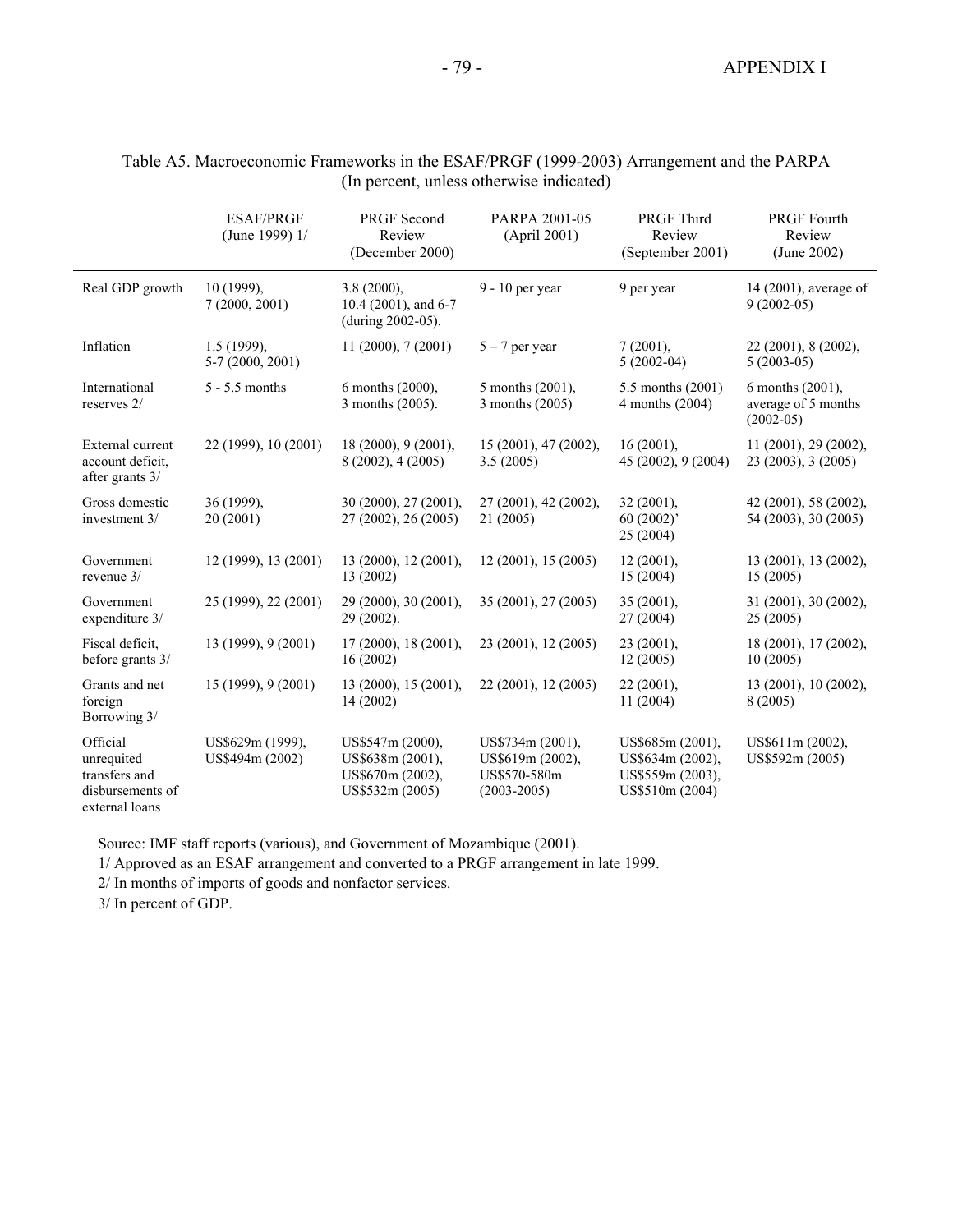|       |                                                                                                                   | Table A6. Assessment of Adaptation of IMF Internal Policy Formulation Process to PRSP/PRGF Approach                                                                                                                                                                                                                                                                                                                                                     |                              |                                                 |                 |
|-------|-------------------------------------------------------------------------------------------------------------------|---------------------------------------------------------------------------------------------------------------------------------------------------------------------------------------------------------------------------------------------------------------------------------------------------------------------------------------------------------------------------------------------------------------------------------------------------------|------------------------------|-------------------------------------------------|-----------------|
|       | Key dates:                                                                                                        |                                                                                                                                                                                                                                                                                                                                                                                                                                                         |                              |                                                 |                 |
|       | November 1999: Transformation of the ESAF to the PRGF.<br>April 2001: PARPA 2001-2005 (PRSP) approved by Cabinet. | June 1999: Approval of new 3-year ESAF arrangement (later converted to a PRGF arrangement).<br>September 2001: PRSP endorsed by the Boards of the IMF and World Bank; completion of third review under the PRGF arrangement.<br>June 2002: Completion of fourth review under the PRGF; and conclusion of 2002 Article IV consultation.<br>June 2003: Completion of fifth review under PRGF. Arrangement expires without completion of the sixth review. |                              |                                                 |                 |
|       | <b>Assessment Criteria/Policy Issues</b>                                                                          | Comments                                                                                                                                                                                                                                                                                                                                                                                                                                                | Ranking 1/                   |                                                 |                 |
|       |                                                                                                                   |                                                                                                                                                                                                                                                                                                                                                                                                                                                         | New ESAF<br>February 1999 2/ | <b>PRGF Fourth</b><br>Review February<br>20023/ |                 |
|       | A. Briefing papers                                                                                                |                                                                                                                                                                                                                                                                                                                                                                                                                                                         |                              |                                                 | $\blacksquare$  |
|       | 1. Discussion of links between PRSP and PRGF<br>objectives.                                                       |                                                                                                                                                                                                                                                                                                                                                                                                                                                         | N/A                          | 3                                               | 80              |
| 2.    | Room for engaging authorities in discussion of<br>alternative policy options for achieving major<br>objectives    |                                                                                                                                                                                                                                                                                                                                                                                                                                                         |                              |                                                 |                 |
| (1)   | Domestic revenue mobilization                                                                                     | Later brief allows some room for discussing alternative measures and<br>undertaking a PSIA before increasing tax on petroleum products.                                                                                                                                                                                                                                                                                                                 | 2                            | 3                                               |                 |
| (ii)  | Role and impact of external aid                                                                                   | Concerns about fiscal sustainability, absorptive capacity, and aid-induced<br>Dutch disease (competitiveness) discussed in briefs but also acknowledged<br>importance of aid for financing the budget. Later brief highlights coordination<br>between government expenditure and foreign exchange sales as an option for<br>sterilizing effects of the inflows.                                                                                         | 2                            | 3                                               |                 |
| (iii) | Monetary policy                                                                                                   | Proposal to shift to reserve money targeting for more effective control of<br>liquidity. Acknowledgement that uncertainties about money demand<br>complicates implementation of this approach. Later brief more prescriptive                                                                                                                                                                                                                            |                              |                                                 | <b>APPENDIX</b> |
|       |                                                                                                                   | on this point.                                                                                                                                                                                                                                                                                                                                                                                                                                          | 3                            | 2                                               |                 |
| 3.    | Consideration of alternative macroeconomic<br>frameworks and the tradeoffs between them.                          |                                                                                                                                                                                                                                                                                                                                                                                                                                                         | 1                            | -1                                              |                 |
|       |                                                                                                                   |                                                                                                                                                                                                                                                                                                                                                                                                                                                         |                              |                                                 |                 |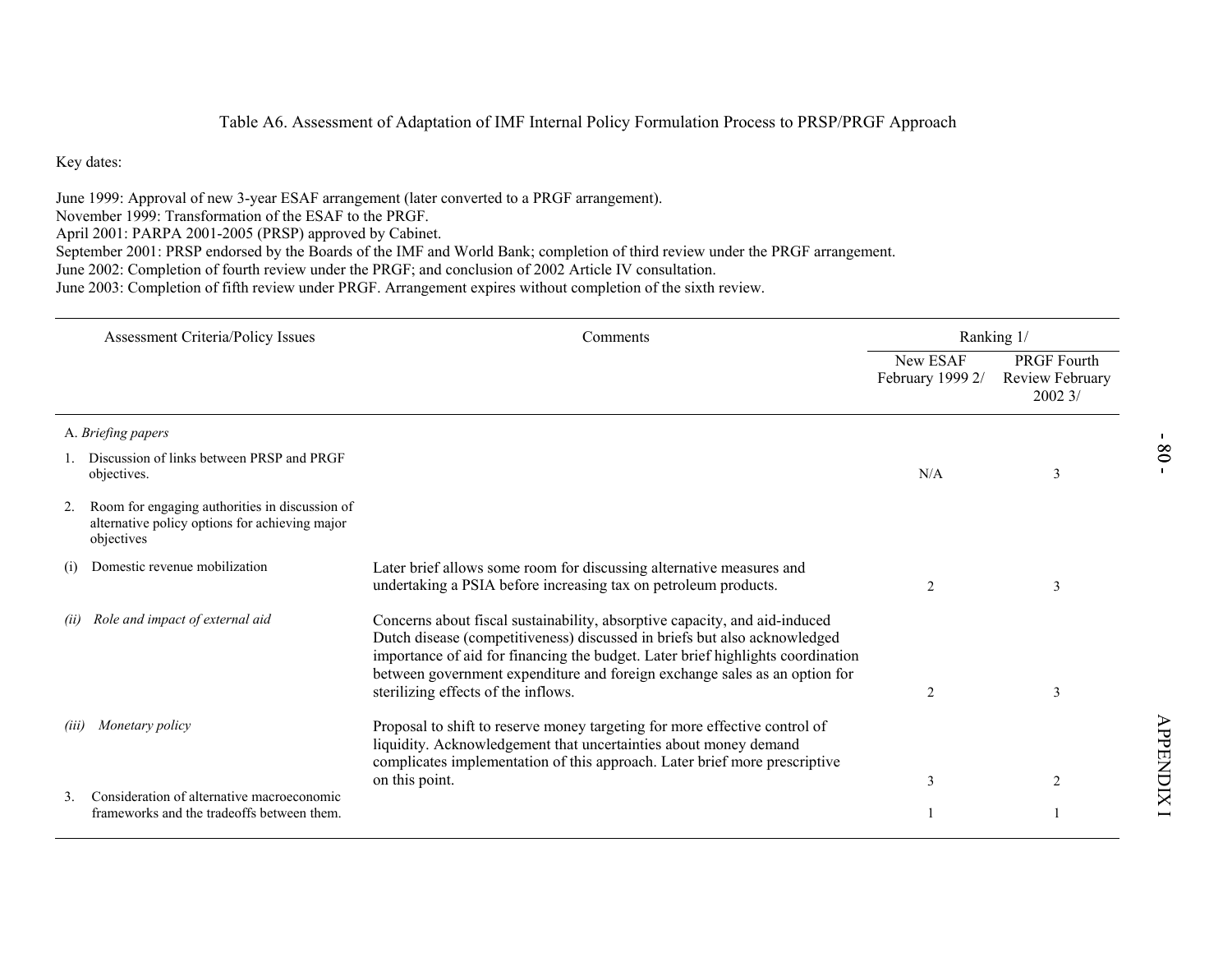|    | Assessment Criteria/Policy Issues                                                                      | Comments                                                                                                                                                                                                                                                                   |                              | Ranking 1/                                       |
|----|--------------------------------------------------------------------------------------------------------|----------------------------------------------------------------------------------------------------------------------------------------------------------------------------------------------------------------------------------------------------------------------------|------------------------------|--------------------------------------------------|
|    |                                                                                                        |                                                                                                                                                                                                                                                                            | New ESAF<br>February 1999 2/ | <b>PRGF Fourth</b><br>Review February<br>2002 3/ |
| 4. | Discussion of how key objectives will be<br>protected in the event of unanticipated<br>negative shock. | No explicit discussion in briefs, but PRGF arrangement contained adjustors<br>for shortfall/excess of foreign non-project assistance.                                                                                                                                      | $\overline{2}$               | 3                                                |
|    | 5. Flexibility in the use of additional<br>concessional external financing if available.               | Flexibility to use extra resources (vs. save them), but to be targeted at<br>"priority" basis                                                                                                                                                                              | 3                            | 3                                                |
| 6. | Consideration of participatory process in<br>resolving key policy issues.                              | Some very limited discussion in later brief.                                                                                                                                                                                                                               | $\mathbf{1}$                 | $\overline{2}$                                   |
| 7. | Identification of key issues for which PSIA<br>would provide useful input.                             | Later brief refers to an ongoing PSIA study; otherwise lacked specificity.                                                                                                                                                                                                 | 1                            | 2                                                |
| В. | <b>Review Department Comments</b>                                                                      |                                                                                                                                                                                                                                                                            |                              |                                                  |
| 8. | Recognition of need for more "policy space"<br>for home grown options.                                 |                                                                                                                                                                                                                                                                            | $\mathbf{1}$                 | 1                                                |
| 9. | Discussion of poverty issues, or their absence<br>highlighted                                          | Comments on earlier brief flagged the need for more discussion of structural<br>reform agenda, including poverty alleviation and social safety net issues as<br>well as measures to improve the capacity to absorb aid. Link of PRGF to<br>PRSP was raised in later brief. | 3                            | 3                                                |
|    | 10. Pressure for more or less conditionality (prior<br>actions, pcs, benchmarks) in key areas          | Comments on later brief included a reminder to include a box on structural<br>conditionality in the staff report with a delineation of the division of labor<br>between the IMF and the World Bank.                                                                        | $\mathbf{1}$                 | 3                                                |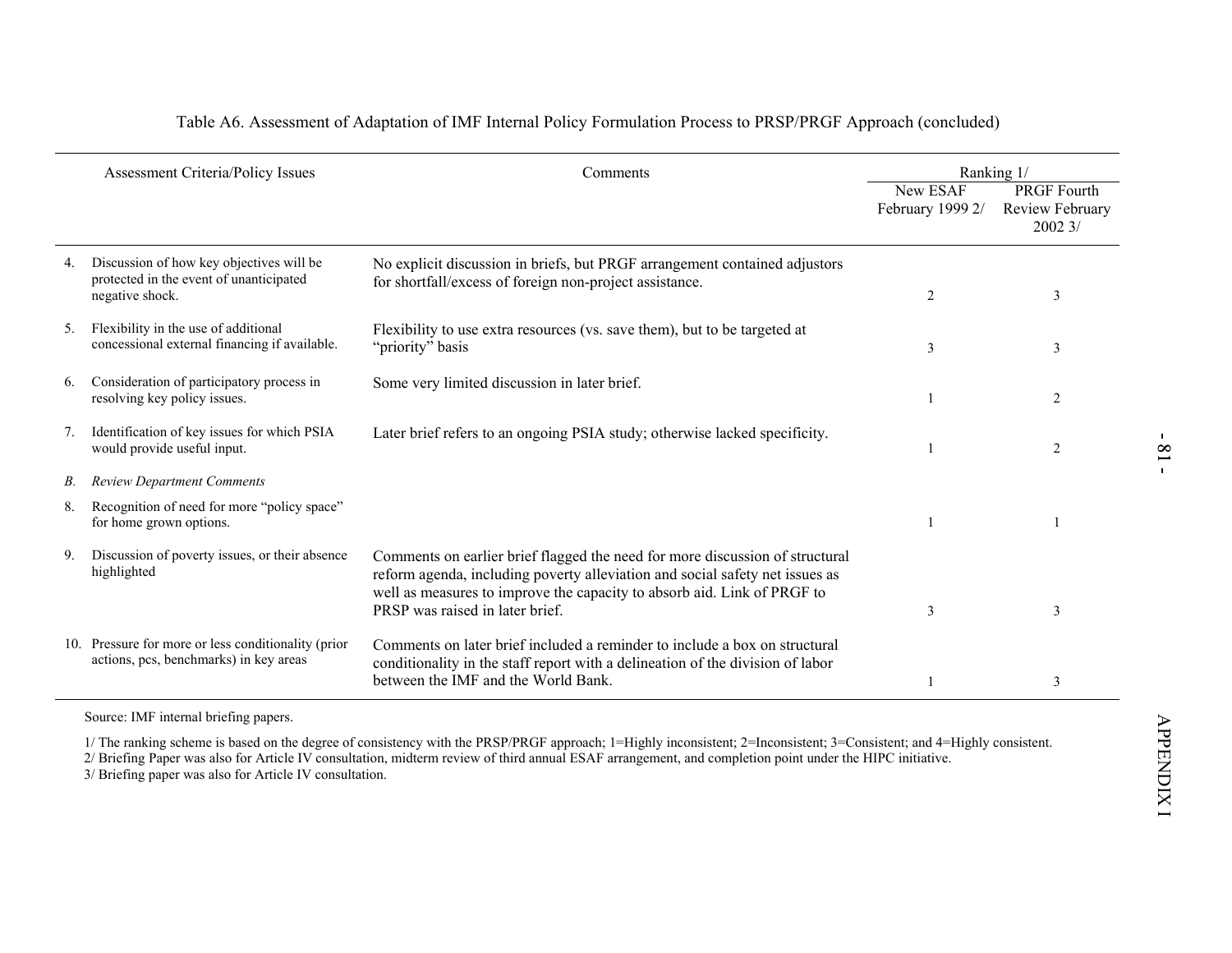| Year | Month       | Envisaged | Actual | Shortfall(-)/ Excess |
|------|-------------|-----------|--------|----------------------|
| 1999 | March       |           | 101    |                      |
|      | June        | 192       | 188    | -4                   |
|      | September   | 217       | 196    | $-21$                |
|      | December    | 271       | 218    | $-53$                |
| 2000 | March       | 30        | 28     | $-2$                 |
|      | June        | 72        | 98     | 26                   |
|      | September   | 97        | 115    | 18                   |
|      | December 2/ | 178       | 217    | 39                   |
| 2001 | March       | 82        | 53     | $-29$                |
|      | June        | 139       | 80     | $-59$                |
|      | September   | 215       | 140    | $-75$                |
|      | December    | 322       | 202    | $-120$               |
| 2002 | March       |           | 65     |                      |
|      | June        | 117       | 88     | $-29$                |
|      | September   | 173       | 129    | $-44$                |
|      | December    | 215       | 225    | 10                   |

| Table A7. Foreign "Program" Assistance in PRGF Arrangement 1999-2002 |
|----------------------------------------------------------------------|
| (In US\$ millions; cumulative from beginning of the year) 1/         |

Source: IMF staff reports.

1/ Program assistance comprises nonproject grants and nonproject concessional loans.

2/ Envisaged amount was increased from US\$146 million to US\$178 million during the second review under the arrangement (Dec. 2000).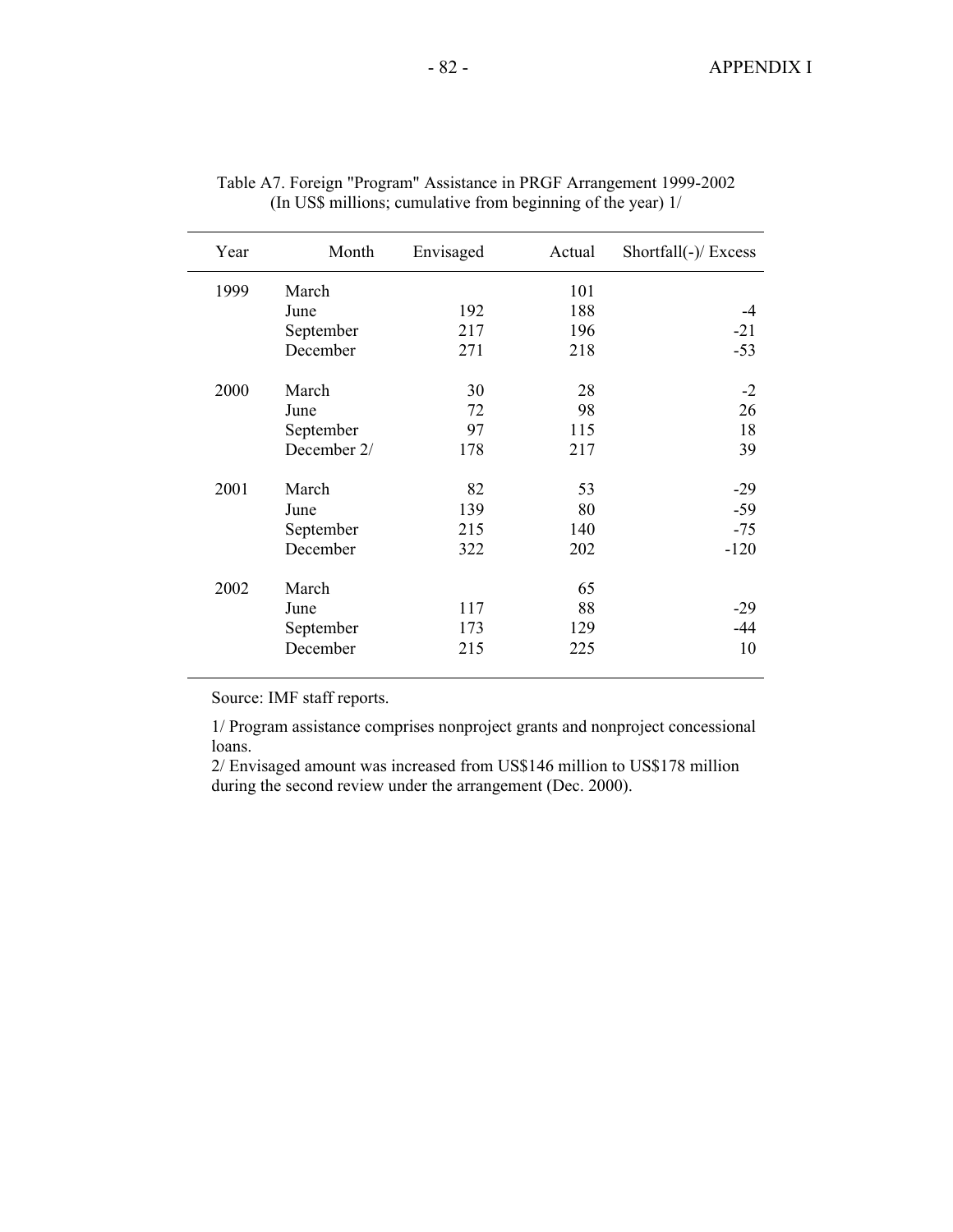|                                | Program<br>Approval |            | <b>Review Completion Dates</b> |                | Time since<br>previous |
|--------------------------------|---------------------|------------|--------------------------------|----------------|------------------------|
|                                | Date                | Scheduled  | Actual                         | Delay $1/$     | event 1/               |
| ESAF (1996-99) 2/              |                     |            |                                |                |                        |
| P <sub>1</sub>                 | 6/21/1996           |            |                                |                |                        |
| P1 mid-term review             |                     | 1/31/1997  | 2/12/1997                      | $\Omega$       | 8                      |
| P <sub>2</sub>                 | 6/23/1997           |            |                                |                | 4                      |
| P <sub>2</sub> mid-term review |                     | 1/31/1998  | 4/7/1998                       | $\overline{2}$ | 9                      |
| P <sub>3</sub>                 | 8/25/1998           |            |                                |                | 5                      |
| P3 mid-term review             |                     | 4/30/1999  | 5/5/1999                       | $\Omega$       | 8                      |
| Average                        |                     |            |                                | 0.7            | 6.8                    |
| <b>ESAF/PRGF</b>               |                     |            |                                |                |                        |
| $(1999-2003)$ 3/               |                     |            |                                |                |                        |
| P <sub>1</sub>                 | 6/28/1999           |            |                                |                |                        |
| R <sub>1</sub>                 |                     | 1/31/2000  | 3/27/2000                      | $\overline{2}$ | 9                      |
| R2                             |                     | 10/31/2000 | 12/19/2000                     | $\overline{2}$ | 9                      |
| R <sub>3</sub>                 |                     | 4/30/2001  | 9/20/2001                      | 5              | 9                      |
| R <sub>4</sub>                 |                     | 4/30/2002  | 6/17/2002                      | $\overline{2}$ | 9                      |
| R <sub>5</sub>                 |                     | 11/30/2002 | 6/20/2003                      | 7              | 12                     |
| R <sub>6</sub>                 |                     | 5/31/2003  |                                |                |                        |
| Average                        |                     |            |                                | 3.6            | 9.6                    |

# Table A8. Indicators of Program Interruption

Sources: IMF staff reports; and evaluation team's calculations.

1/ In months.

2/ P1, P2, and P3 refer to the 1st, 2nd, and 3rd annual program, respectively.

3/ P1 refers to the original program; Ri refers to the i-th program review.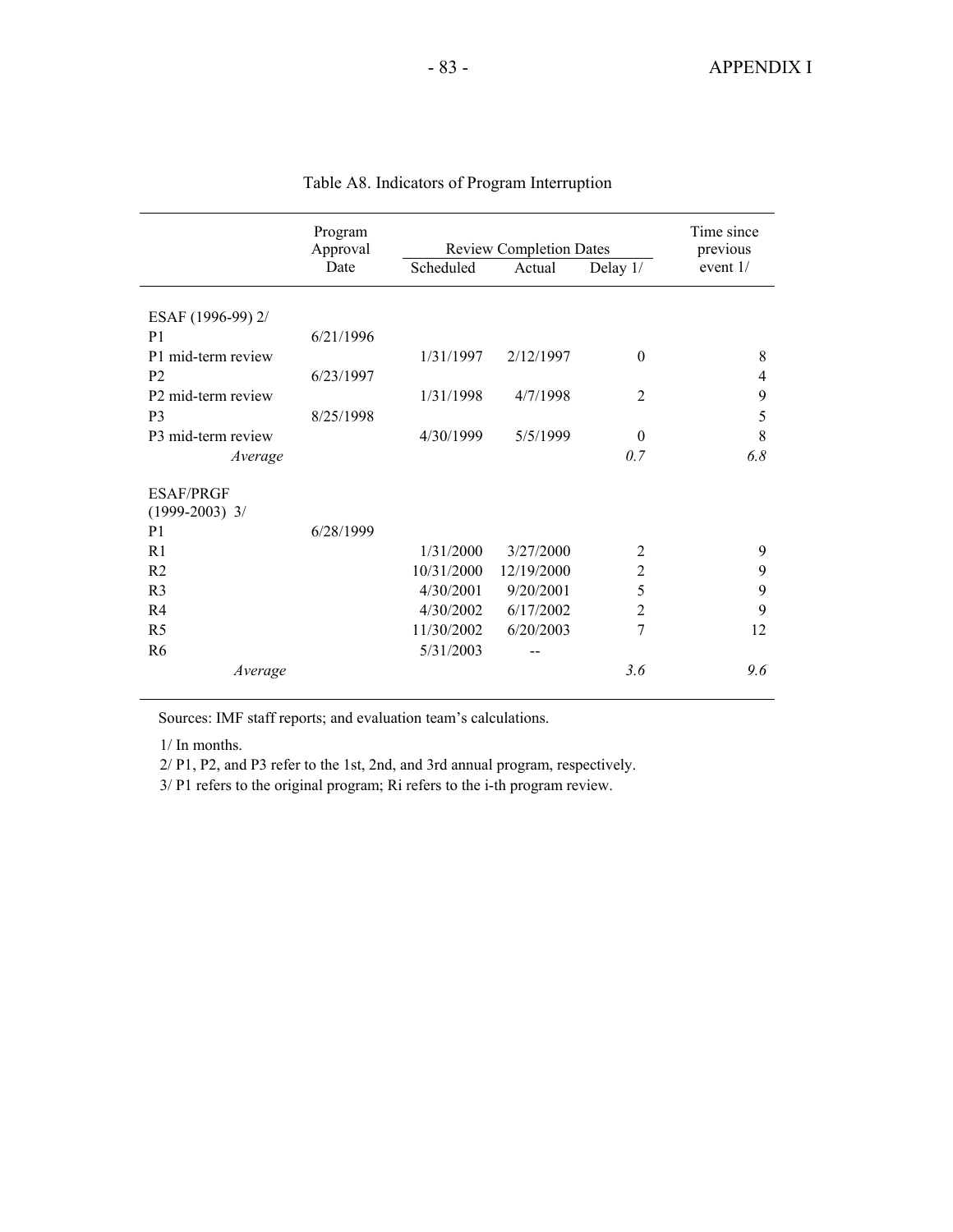| Fiscal Year   | Subject                                   |
|---------------|-------------------------------------------|
| FY2000        | Public sector reform                      |
|               | Growth prospects                          |
|               | Mozambique energy expansion development   |
| FY2001        | Financial sector                          |
|               | Private sector                            |
|               | Afmmz-ngo/aid coord.dialogue              |
|               | Mz-environment critical pressures         |
|               | Public sector reform ta                   |
| FY2002        | Mozambique CFAA                           |
|               | Mozambique CPAR                           |
|               | Per                                       |
|               | Development corridors                     |
|               | Mz-hiv/aids                               |
|               | PPIAF: (UK-NC)Mozambique PSP in Energy Sc |
|               | Mozambique PSP in Energy                  |
|               | Mozambique psp in energy                  |
| FY2003        | Fsap Mozambique                           |
|               | Aml/cft assessment Mozambique             |
|               | Legal $&$ judicial sector assessment      |
|               | Mozambique - per 2nd phase                |
|               | Rped-mozambique competitiveness survey    |
| <b>FY2004</b> | Ppi review                                |
|               | CA: Mozambique Slum Upgr in Flood Areas   |
|               | Mozambique's energy reform & access proj  |

Table A9. Non-lending Services of the World Bank 2000-2004

Source: World Bank (various reports)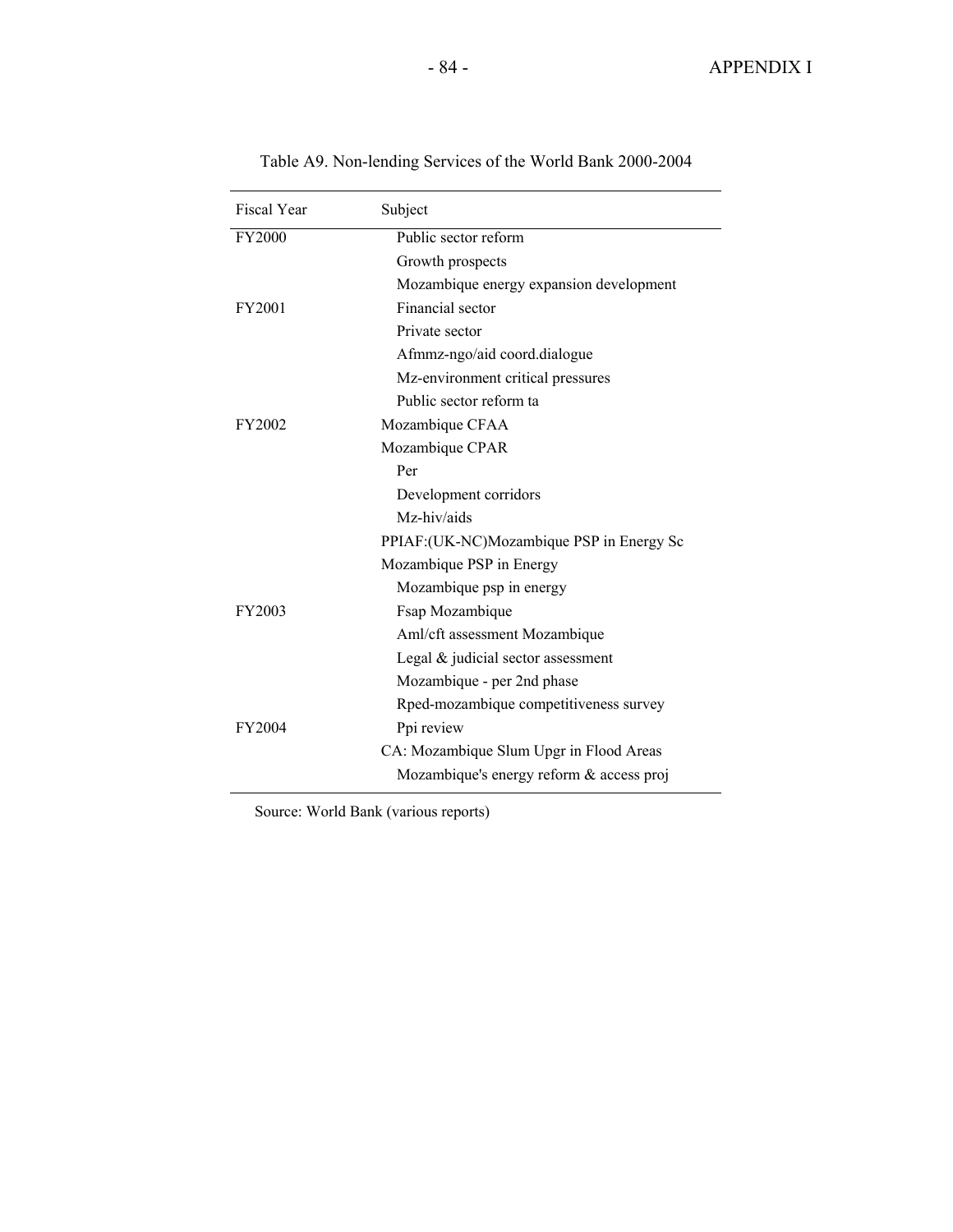| PA PC | P <sub>1</sub>               | B                                                                                                    | All                            | <b>PA</b>                                                                                                                        | P <sub>2</sub>                 |                           |                                          |                                                                                                                                                     |                      |                                                                                       |                                                                           |                                                                                             |                                        |                                                                                                   |                                                                                                                                                   |                                  |                                                                                                                                                          |                                                         |                  |                         |                                                                                |                                                           |        |                                                                             |
|-------|------------------------------|------------------------------------------------------------------------------------------------------|--------------------------------|----------------------------------------------------------------------------------------------------------------------------------|--------------------------------|---------------------------|------------------------------------------|-----------------------------------------------------------------------------------------------------------------------------------------------------|----------------------|---------------------------------------------------------------------------------------|---------------------------------------------------------------------------|---------------------------------------------------------------------------------------------|----------------------------------------|---------------------------------------------------------------------------------------------------|---------------------------------------------------------------------------------------------------------------------------------------------------|----------------------------------|----------------------------------------------------------------------------------------------------------------------------------------------------------|---------------------------------------------------------|------------------|-------------------------|--------------------------------------------------------------------------------|-----------------------------------------------------------|--------|-----------------------------------------------------------------------------|
|       |                              |                                                                                                      |                                |                                                                                                                                  | PC                             | $\mathbf{B}$              | All                                      | PA                                                                                                                                                  | P <sub>3</sub><br>PC | $\, {\bf B}$                                                                          | All                                                                       | PA PC                                                                                       | P1<br>$\mathbf{B}$                     | All                                                                                               | PA PC                                                                                                                                             | R <sub>2</sub><br>$\overline{B}$ | All                                                                                                                                                      | $PA$ $PC$                                               | R <sub>3</sub>   | $\mathbf{B}$            | All                                                                            | PA                                                        |        |                                                                             |
|       |                              |                                                                                                      |                                |                                                                                                                                  |                                |                           |                                          |                                                                                                                                                     |                      |                                                                                       |                                                                           |                                                                                             |                                        |                                                                                                   |                                                                                                                                                   |                                  |                                                                                                                                                          |                                                         |                  |                         |                                                                                |                                                           |        |                                                                             |
|       |                              |                                                                                                      |                                |                                                                                                                                  |                                | 1                         | 1                                        |                                                                                                                                                     |                      |                                                                                       |                                                                           |                                                                                             |                                        |                                                                                                   |                                                                                                                                                   |                                  |                                                                                                                                                          |                                                         |                  |                         |                                                                                |                                                           |        |                                                                             |
|       | $\overline{1}$               |                                                                                                      | 1                              | $\overline{2}$                                                                                                                   |                                |                           | $\overline{2}$                           |                                                                                                                                                     | $\mathbf{1}$         | -1                                                                                    | $\overline{2}$                                                            | $\overline{2}$                                                                              | 3                                      | 5                                                                                                 |                                                                                                                                                   |                                  |                                                                                                                                                          |                                                         |                  |                         |                                                                                |                                                           |        |                                                                             |
|       | $\overline{1}$               | $\overline{1}$                                                                                       | $\mathbf{2}$                   |                                                                                                                                  |                                |                           | $\mathbf{1}$                             |                                                                                                                                                     |                      |                                                                                       |                                                                           |                                                                                             |                                        |                                                                                                   |                                                                                                                                                   |                                  |                                                                                                                                                          |                                                         |                  |                         |                                                                                |                                                           |        |                                                                             |
|       |                              |                                                                                                      |                                |                                                                                                                                  |                                |                           |                                          |                                                                                                                                                     |                      |                                                                                       |                                                                           |                                                                                             |                                        |                                                                                                   |                                                                                                                                                   |                                  |                                                                                                                                                          |                                                         |                  |                         |                                                                                |                                                           |        |                                                                             |
|       |                              |                                                                                                      |                                |                                                                                                                                  |                                |                           |                                          |                                                                                                                                                     |                      |                                                                                       |                                                                           |                                                                                             |                                        |                                                                                                   |                                                                                                                                                   |                                  |                                                                                                                                                          |                                                         |                  |                         |                                                                                |                                                           |        | $\boldsymbol{4}$                                                            |
|       |                              |                                                                                                      |                                |                                                                                                                                  |                                |                           |                                          |                                                                                                                                                     |                      |                                                                                       |                                                                           |                                                                                             |                                        |                                                                                                   |                                                                                                                                                   |                                  |                                                                                                                                                          |                                                         |                  |                         |                                                                                |                                                           |        |                                                                             |
|       |                              |                                                                                                      |                                |                                                                                                                                  |                                |                           |                                          |                                                                                                                                                     |                      |                                                                                       |                                                                           |                                                                                             |                                        |                                                                                                   |                                                                                                                                                   |                                  |                                                                                                                                                          |                                                         |                  |                         |                                                                                |                                                           |        |                                                                             |
|       |                              |                                                                                                      |                                |                                                                                                                                  |                                |                           |                                          |                                                                                                                                                     |                      |                                                                                       |                                                                           |                                                                                             |                                        |                                                                                                   |                                                                                                                                                   |                                  |                                                                                                                                                          |                                                         |                  |                         |                                                                                |                                                           |        | $\mathbf{3}$                                                                |
|       |                              |                                                                                                      |                                |                                                                                                                                  |                                |                           |                                          |                                                                                                                                                     |                      |                                                                                       |                                                                           |                                                                                             |                                        |                                                                                                   |                                                                                                                                                   |                                  |                                                                                                                                                          |                                                         |                  |                         |                                                                                |                                                           |        |                                                                             |
|       |                              |                                                                                                      |                                |                                                                                                                                  |                                |                           |                                          |                                                                                                                                                     |                      |                                                                                       |                                                                           |                                                                                             |                                        |                                                                                                   |                                                                                                                                                   |                                  |                                                                                                                                                          |                                                         |                  |                         |                                                                                |                                                           |        |                                                                             |
|       |                              |                                                                                                      |                                |                                                                                                                                  |                                |                           |                                          |                                                                                                                                                     |                      | -1                                                                                    |                                                                           |                                                                                             |                                        |                                                                                                   |                                                                                                                                                   |                                  |                                                                                                                                                          |                                                         |                  |                         |                                                                                |                                                           |        |                                                                             |
|       |                              |                                                                                                      | 9                              |                                                                                                                                  |                                |                           |                                          |                                                                                                                                                     |                      |                                                                                       |                                                                           |                                                                                             |                                        |                                                                                                   |                                                                                                                                                   |                                  |                                                                                                                                                          |                                                         |                  |                         |                                                                                |                                                           |        | 7                                                                           |
|       |                              |                                                                                                      |                                |                                                                                                                                  |                                |                           |                                          |                                                                                                                                                     |                      |                                                                                       |                                                                           |                                                                                             |                                        |                                                                                                   |                                                                                                                                                   |                                  |                                                                                                                                                          |                                                         |                  |                         |                                                                                |                                                           |        |                                                                             |
|       |                              |                                                                                                      |                                |                                                                                                                                  |                                |                           |                                          |                                                                                                                                                     |                      |                                                                                       |                                                                           |                                                                                             |                                        |                                                                                                   |                                                                                                                                                   |                                  |                                                                                                                                                          |                                                         |                  |                         |                                                                                |                                                           |        |                                                                             |
|       |                              |                                                                                                      |                                |                                                                                                                                  |                                | 1                         |                                          |                                                                                                                                                     |                      |                                                                                       |                                                                           |                                                                                             |                                        |                                                                                                   |                                                                                                                                                   |                                  |                                                                                                                                                          |                                                         |                  |                         |                                                                                |                                                           |        |                                                                             |
|       |                              |                                                                                                      |                                |                                                                                                                                  |                                |                           | $\overline{2}$                           |                                                                                                                                                     |                      |                                                                                       |                                                                           | $\mathbf{1}$                                                                                |                                        |                                                                                                   |                                                                                                                                                   |                                  |                                                                                                                                                          |                                                         |                  |                         |                                                                                |                                                           |        |                                                                             |
|       |                              | $\overline{1}$                                                                                       |                                |                                                                                                                                  |                                |                           |                                          |                                                                                                                                                     |                      |                                                                                       |                                                                           |                                                                                             |                                        |                                                                                                   |                                                                                                                                                   |                                  |                                                                                                                                                          |                                                         |                  |                         |                                                                                |                                                           |        |                                                                             |
|       |                              |                                                                                                      |                                |                                                                                                                                  | $\mathbf{1}$                   |                           |                                          |                                                                                                                                                     |                      |                                                                                       |                                                                           |                                                                                             |                                        |                                                                                                   |                                                                                                                                                   |                                  |                                                                                                                                                          |                                                         |                  |                         |                                                                                |                                                           |        |                                                                             |
|       |                              |                                                                                                      |                                |                                                                                                                                  |                                |                           |                                          |                                                                                                                                                     |                      |                                                                                       |                                                                           |                                                                                             |                                        |                                                                                                   |                                                                                                                                                   |                                  |                                                                                                                                                          |                                                         |                  |                         |                                                                                |                                                           |        | $\overline{4}$                                                              |
|       |                              |                                                                                                      |                                |                                                                                                                                  |                                |                           |                                          |                                                                                                                                                     |                      |                                                                                       |                                                                           | $\overline{1}$                                                                              |                                        |                                                                                                   |                                                                                                                                                   |                                  |                                                                                                                                                          |                                                         |                  |                         |                                                                                |                                                           |        |                                                                             |
|       |                              |                                                                                                      |                                |                                                                                                                                  |                                |                           |                                          |                                                                                                                                                     |                      |                                                                                       |                                                                           |                                                                                             |                                        |                                                                                                   |                                                                                                                                                   |                                  |                                                                                                                                                          |                                                         |                  |                         |                                                                                |                                                           |        |                                                                             |
|       |                              |                                                                                                      |                                |                                                                                                                                  |                                |                           |                                          |                                                                                                                                                     |                      |                                                                                       |                                                                           |                                                                                             |                                        |                                                                                                   |                                                                                                                                                   |                                  |                                                                                                                                                          |                                                         |                  |                         |                                                                                |                                                           |        | $\mathbf{3}$                                                                |
|       |                              |                                                                                                      |                                |                                                                                                                                  |                                |                           |                                          |                                                                                                                                                     |                      |                                                                                       |                                                                           |                                                                                             |                                        |                                                                                                   |                                                                                                                                                   |                                  |                                                                                                                                                          |                                                         |                  |                         |                                                                                |                                                           |        |                                                                             |
|       |                              |                                                                                                      |                                |                                                                                                                                  |                                |                           |                                          |                                                                                                                                                     |                      |                                                                                       |                                                                           |                                                                                             |                                        |                                                                                                   |                                                                                                                                                   |                                  |                                                                                                                                                          |                                                         |                  |                         |                                                                                |                                                           |        |                                                                             |
|       |                              |                                                                                                      |                                |                                                                                                                                  |                                |                           |                                          |                                                                                                                                                     |                      |                                                                                       |                                                                           |                                                                                             |                                        |                                                                                                   |                                                                                                                                                   |                                  |                                                                                                                                                          |                                                         |                  |                         |                                                                                |                                                           |        |                                                                             |
|       | $\overline{4}$               |                                                                                                      |                                | $\mathbf{3}$                                                                                                                     | 3                              |                           |                                          |                                                                                                                                                     | $\overline{4}$       |                                                                                       |                                                                           |                                                                                             |                                        |                                                                                                   |                                                                                                                                                   |                                  |                                                                                                                                                          | 7                                                       | -1               |                         |                                                                                |                                                           |        | $\overline{7}$                                                              |
|       | <b>Total</b><br><b>Total</b> | $\overline{1}$<br>$\mathbf{1}$<br>1<br>5<br>$\mathbf{0}$<br>1<br>$\mathbf{1}$<br>$\overline{1}$<br>1 | $\overline{1}$<br>2<br>-1<br>2 | $\mathbf{1}$<br>$\overline{2}$<br>$\mathbf{3}$<br>$\bf{0}$<br>$\mathbf 2$<br>$\mathbf{1}$<br>$\overline{2}$<br>$\mathbf{3}$<br>8 | 1<br>3<br>$\overline{c}$<br>-1 | $\overline{1}$<br>3<br>-1 | $\overline{1}$<br>1<br>3<br>-1<br>1<br>3 | $\mathbf{1}$<br>$\overline{\mathbf{3}}$<br>1<br>9<br>1<br>$\mathbf{1}$<br>$\mathbf{1}$<br>$\overline{\mathbf{3}}$<br>$\bf{0}$<br>$\bf{0}$<br>1<br>9 | 3<br>3               | $\mathbf{1}$<br>2<br>$\overline{4}$<br>$\mathbf{1}$<br>$\mathbf{1}$<br>$\overline{2}$ | -1<br>3<br>$\overline{1}$<br>$\overline{1}$<br>$\bf{0}$<br>$\overline{2}$ | $\mathbf{1}$<br>6<br>1<br><b>10</b><br>$\overline{2}$<br>1<br>$\mathbf{3}$<br>$\bf{0}$<br>6 | $\overline{1}$<br>-1<br>$\overline{1}$ | 1<br>$\overline{4}$<br>1<br>1<br>$4\quad10$<br>$\mathbf{0}$<br>3<br>1<br>1<br>$\mathfrak{Z}$<br>5 | 1<br>$\overline{\mathbf{4}}$<br>1<br>1<br>$\mathbf{1}$<br>$\mathbf{1}$<br>-14<br>$\mathbf{1}$<br>3<br>$\mathbf{1}$<br>$\mathbf{1}$<br>1<br>1<br>8 |                                  | $\overline{3}$<br>$\mathbf{1}$<br>2<br>1<br>$\mathbf{1}$<br>$\overline{2}$<br>6<br>$\mathbf{0}$<br>3<br>$\boldsymbol{0}$<br>-1<br>1<br>$\mathbf{0}$<br>5 | $\overline{4}$<br>3<br>$\mathbf{1}$<br>3<br>1<br>1<br>5 | 7<br>7<br>$\tau$ | $\mathbf{1}$<br>-1<br>1 | -1<br>$\overline{2}$<br>$\mathfrak{Z}$<br>-1<br>$\overline{2}$<br>$\mathbf{3}$ | $\boldsymbol{2}$<br>9<br>-11<br>$\overline{2}$<br>9<br>11 | 2<br>2 | 2<br>$\overline{3}$<br>2<br>5<br>2<br>$\mathfrak{Z}$<br>$\overline{2}$<br>5 |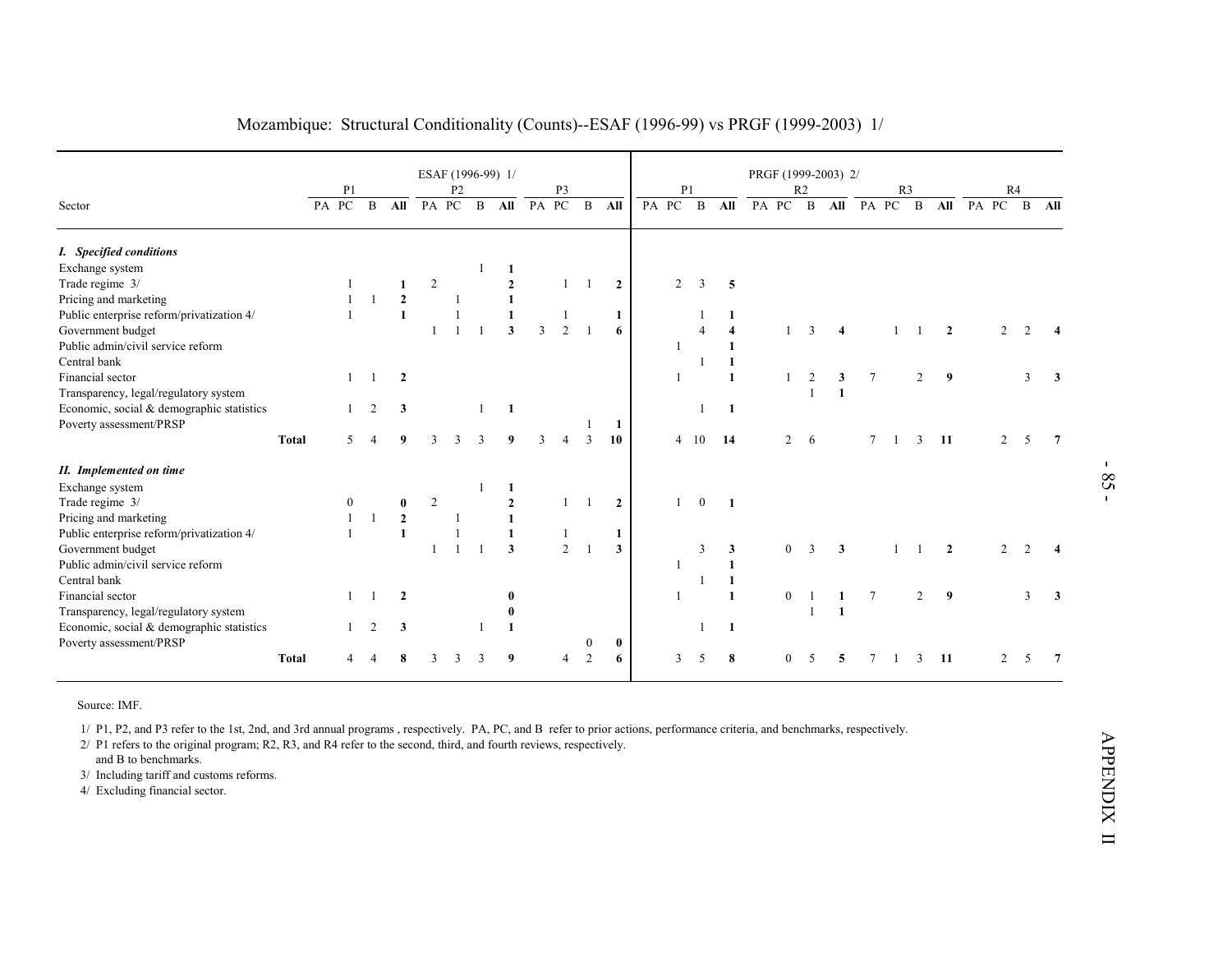# **Survey Results**

# **Mozambique**

1. As part of the OED and IEO evaluations of the PRSP Process and the PRGF, a survey of PRSP stakeholders was administered in each of the ten countries where a case study was undertaken. The objective of the survey was to obtain perceptions of the PRSP process and the role of the World Bank and IMF in supporting the initiative.

2. A standard survey of 39 questions was administered in each country. The full questionnaire can be found on both of the evaluation websites www.worldbank.org/oed/prsp and

http://www.imf.org/external/np/ieo/2002/prsp/index.htm. The survey consists of four main components: information on respondents; the PRSP process (covering ownership, results orientation, comprehensiveness, partnership-orientation and long term perspective); World Bank performance; and the role of the IMF. In most cases, respondents were asked to indicate the extent of their agreement with statements on a five point scale.<sup>66</sup> The survey was translated, into local languages, where necessary, and pretested. A local consultant with survey experience was engaged in each country to assist with administration of the survey. Survey results were coded by the local consultant and sent back to Washington and an outside contractor, Fusion Analytics, was hired to analyze the data.

3. The survey was targeted at key groups within the three main categories of PRSP stakeholders: Government, Civil Society, and International Partners.<sup>67</sup> Within each group, the survey sought to obtain an *institutional view* and was targeted at the most knowledgeable individuals. Respondents were asked to define the nature of their involvement in the PRSP process, and their level of familiarity with the PRSP document, the Bank, and the IMF. Given the targeted nature of the survey, respondents who were "Not Aware" of the PRSP Process were excluded from the results. The specific samples were selected using three main inputs: information gained through the country case study mission; participants listed in the PRSP document; and input from the local consultant. In

1

<sup>&</sup>lt;sup>66</sup> The five point scales used in most questions offered a range from 1: Completely Disagree to 5: Completely Agree. Respondents could also mark 0 for Don't Know or Unsure.

 $67$  Fourteen stakeholder groups were identified: Government—central government, line ministries and sector agencies, local government, Parliament—Civil Society—local NGOs, business sector, labor unions, academia, media, religious organization, political party, other—International Partner—donor, international NGO. Results at the stakeholder group level will be presented in the aggregate analysis across all countries.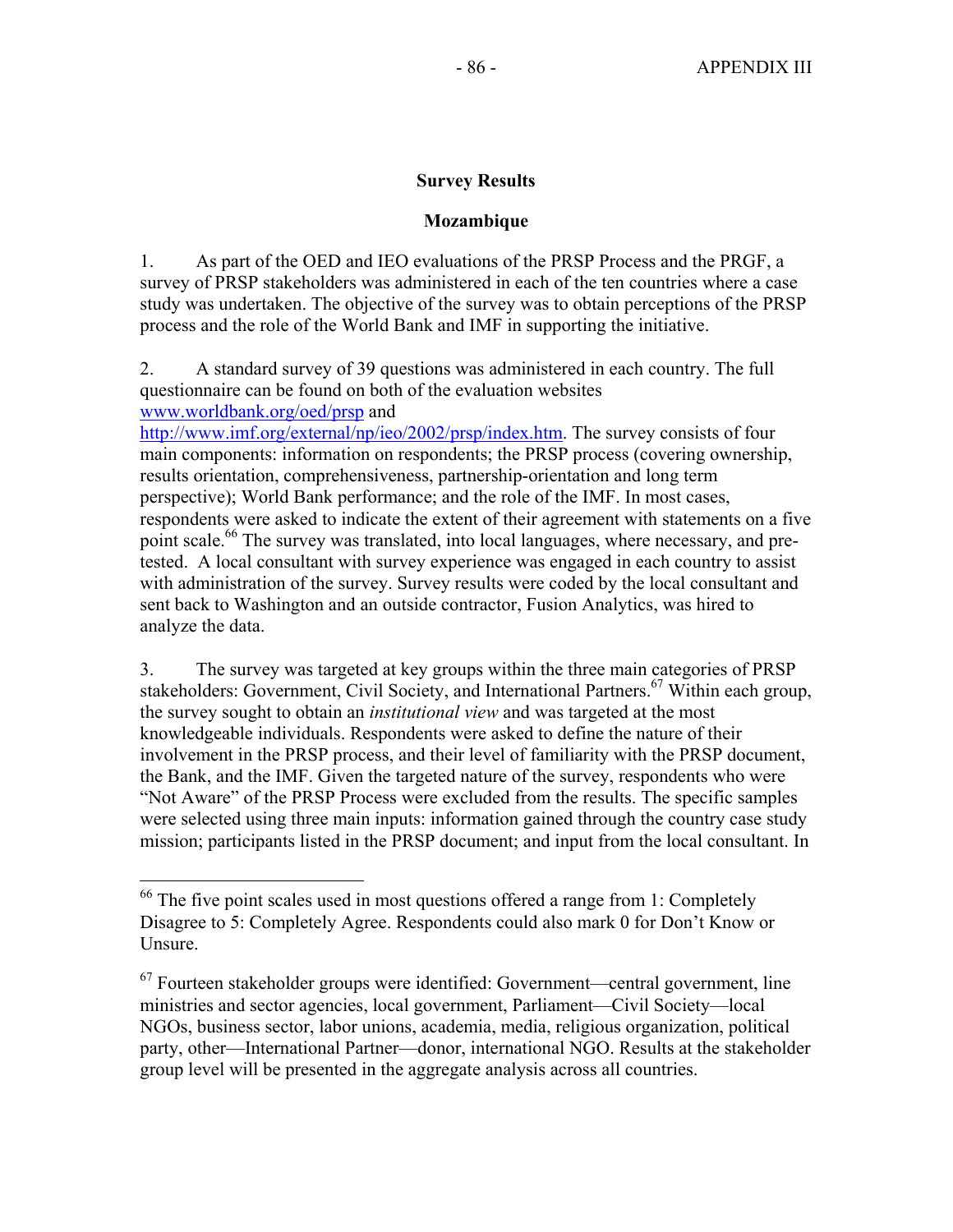some cases, samples were circulated to obtain broader input on their composition. The study teams also identified a set of highly relevant respondents in each country for whom a survey response was required. These included core ministries and agencies (Finance, Economy, Central Bank…), key PRSP-related ministries (Health, Education, Agriculture…), and major donors. Survey questionnaires were tracked in order to ensure responses were obtained from key groups, however, individual respondents could choose to remain anonymous.

4. The following section presents findings from the survey applied in **Mozambique**. Section A provides an overview of the survey respondents, including the nature of involvement and familiarity with the process. Section B provides an aggregated snapshot of stakeholder perceptions of the PRSP Process across each of five main sub-categories. Section C provides the mean results for all questions concerning the role and effectiveness of Bank and Fund support. Section D presents results for questions with the most positive and negative responses and questions where there was the greatest consensus or disagreement on issues.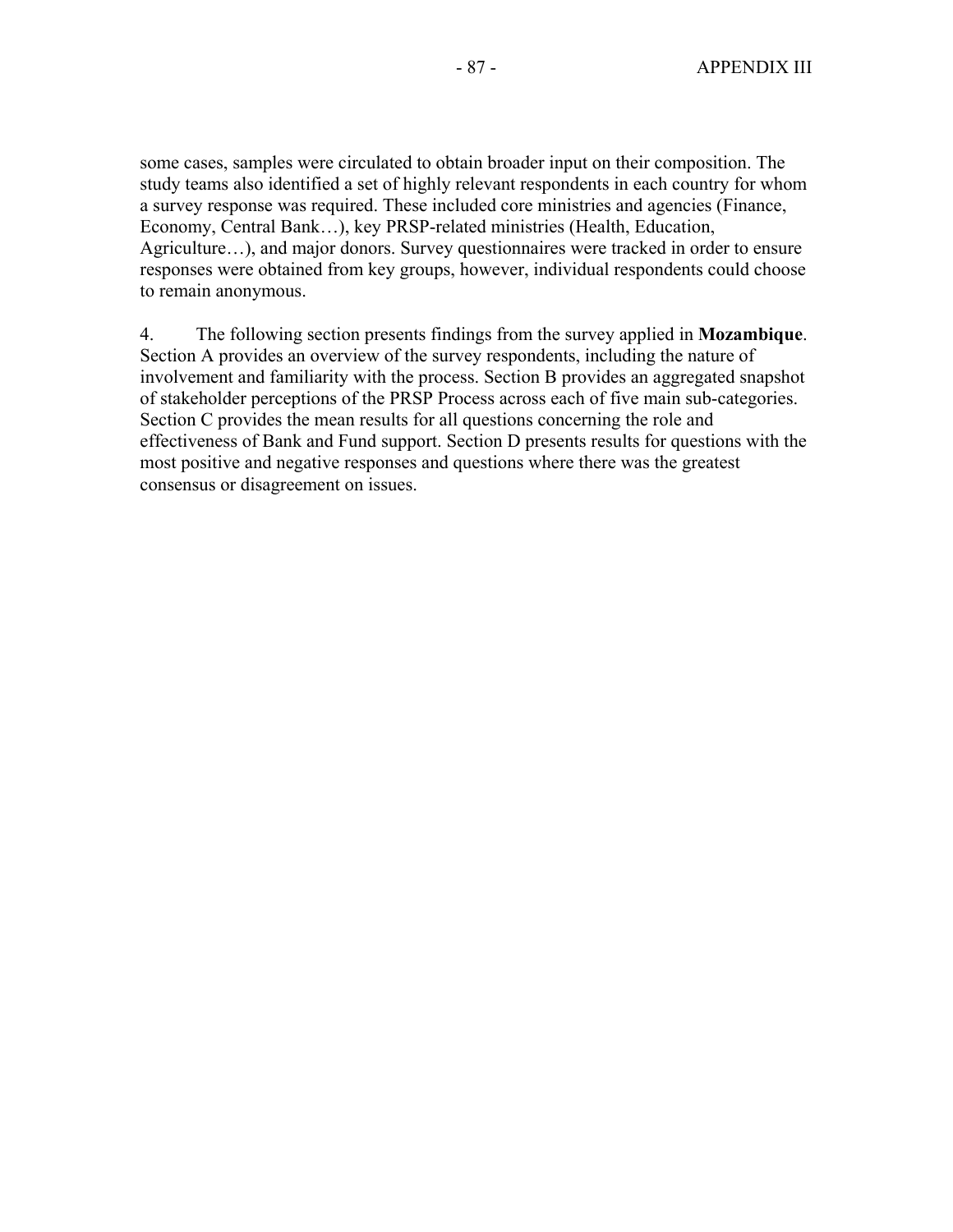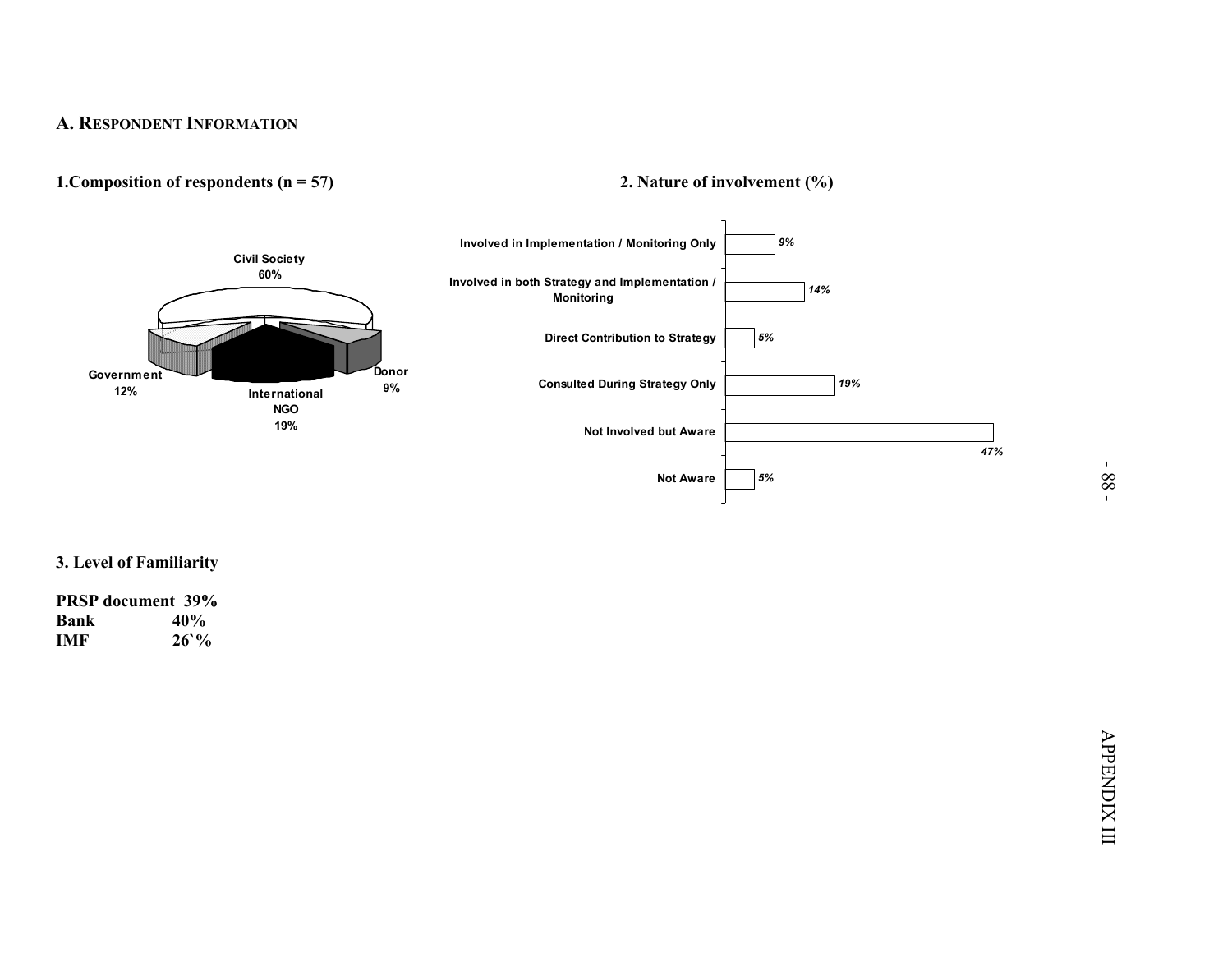



Based on a five point scale, where 1: Completely Disagree to 5: Completely Agree. Respondents could also mark 0 for Don't Know or Unsure.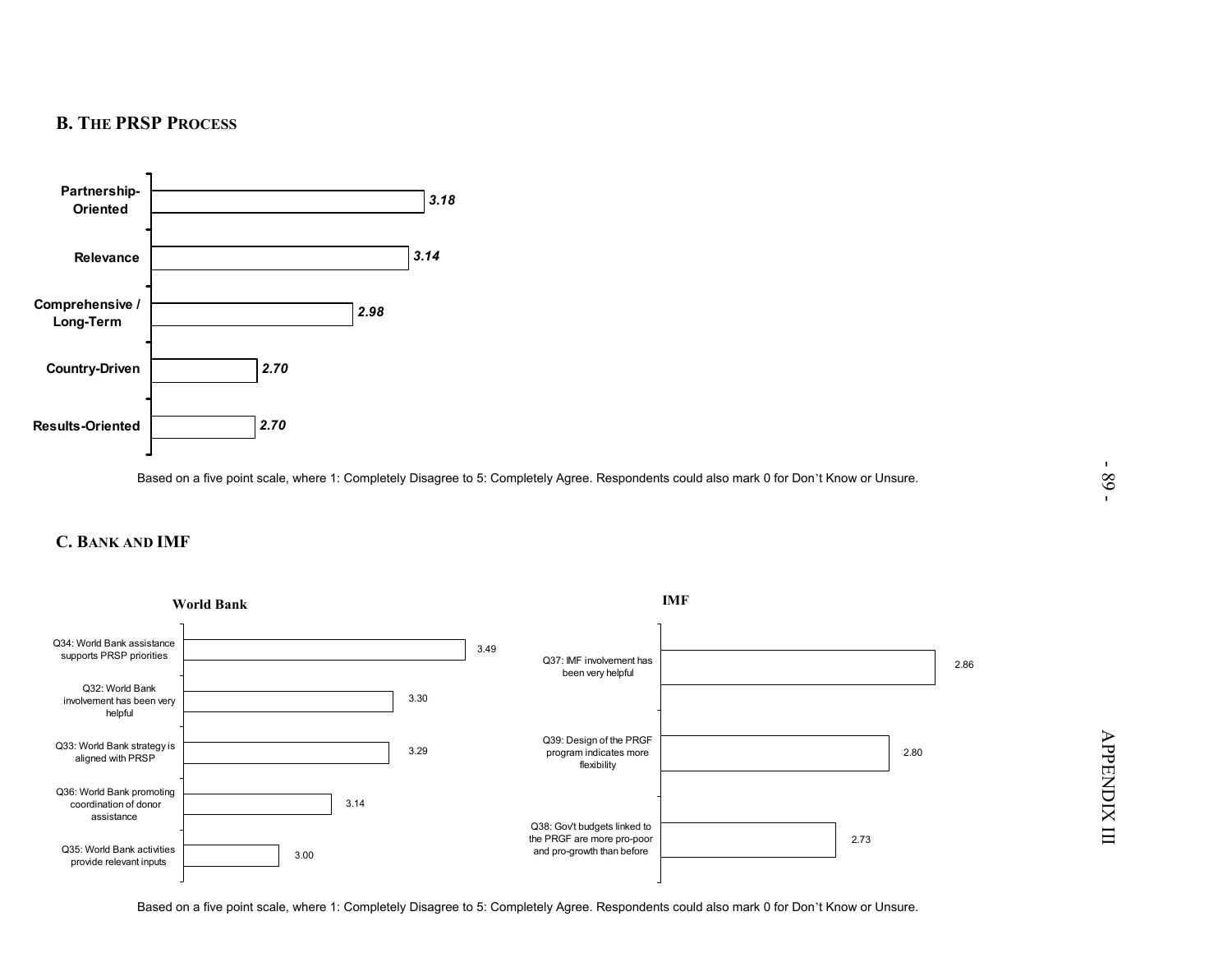| <b>Question - Mozambique</b>                                               | % Agree | % Disagree | <b>Mean</b> | <b>Mean</b> |      | % Unknown |
|----------------------------------------------------------------------------|---------|------------|-------------|-------------|------|-----------|
| <b>Most positive responses</b>                                             |         |            |             |             |      |           |
| Q25 - Partnership-oriented: Donors supported formulation                   | 45.6%   |            |             |             |      |           |
| Q20 - Comprehensive: Adequate diagnosis of cause of poverty                | 42.1%   |            |             |             |      |           |
| Q8 - Relevance: PRSP is a good model                                       | 40.4%   |            |             |             |      |           |
| Q24 - Comprehensive: Adequate road map for long-term goals                 | 40.4%   |            |             |             |      |           |
| Q10 - Relevance: PRSP improves on past modalities                          | 38.6%   |            |             |             |      |           |
| <b>Most negative responses</b>                                             |         |            |             |             |      |           |
| Q13 - Country-driven: Your stakeholders were consulted                     |         | 52.6%      |             |             |      |           |
| Q12 - Country-driven: PRSP driven by national stakeholders                 |         | 43.9%      |             |             |      |           |
| Q18 - Results-oriented: Structure to monitor results                       |         | 42.1%      |             |             |      |           |
| Q17 - Results-oriented: Realistic targets and plans                        |         | 42.1%      |             |             |      |           |
| Q15 - Country-driven: Gov't continues to engage stakeholders               |         | 38.6%      |             |             |      |           |
| <b>Most polarized responses</b>                                            |         |            |             |             |      |           |
| Q14 - Country-driven: Final document was modified to accomodate viewpoints |         |            |             | 3.10        |      |           |
| Q30 - Partnership-oriented: Quality of Bank/Fund collaboration             |         |            |             | 2.93        |      |           |
| Q26 - Partnership-oriented: Donors aligning assistance                     |         |            |             | 3.18        |      |           |
| Q25 - Partnership-oriented: Donors supported formulation                   |         |            |             | 3.70        |      |           |
| Q27 - Partnership-oriented: Donor coordination improved                    |         |            |             | 3.17        |      |           |
| Areas of greatest consensus                                                |         |            |             |             |      |           |
| Q8 - Relevance: PRSP is a good model                                       |         |            |             |             | 3.44 |           |
| Q17 - Results-oriented: Realistic targets and plans                        |         |            |             |             | 2.73 |           |
| Q16 - Results-oriented: Outcomes benefit poor                              |         |            |             |             | 2.96 |           |
| Q13 - Country-driven: Your stakeholders were consulted                     |         |            |             |             | 2.58 |           |
| Q12 - Country-driven: PRSP driven by national stakeholders                 |         |            |             |             | 2.74 |           |
| Most unfamiliar areas                                                      |         |            |             |             |      |           |
| Q29 - Partnership-oriented: Coordination b/t World Bank and IMF improved   |         |            |             |             |      | 56.1%     |
| Q30 - Partnership-oriented: Quality of Bank/Fund collaboration             |         |            |             |             |      | 52.6%     |
| Q14 - Country-driven: Final document was modified to accomodate viewpoints |         |            |             |             |      | 45.6%     |
| Q27 - Partnership-oriented: Donor coordination improved                    |         |            |             |             |      | 36.8%     |
| Q28 - Partnership-oriented: Current donor coordination                     |         |            |             |             |      | 35.1%     |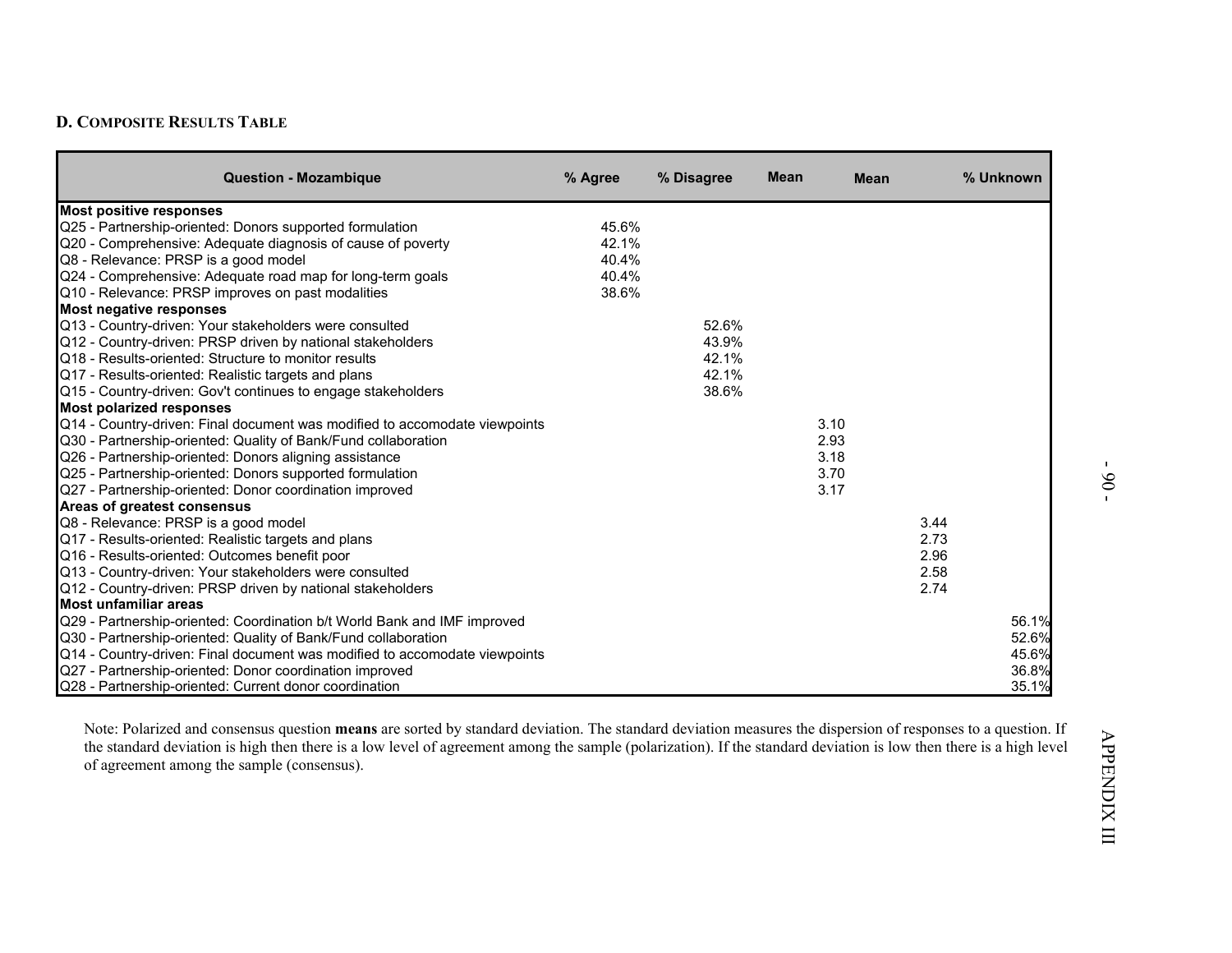# **List of Interviewees**

### **Bank of Mozambique**

Mrs. Clara de Sousa, General Manager Mr. António Pinto de Abreu, General Manager Mrs. Telma Gonçalves Mrs. Ilda Comiche Mr. Miguel Arcanjo Mr. Teodósio Wazella Mr. Jamal Omar Mr. Emílio Rungo

## **Ministry of Agriculture and Rural Development (MADER)**

Dr. Fernando Songane, Coordinator, PROAGRI

# **Ministry of Education**

Mr. Zefanias Muhate, Permanent Secretary

# **Ministry of Planning and Finance (MPF)**

Ms. Luisa Diogo, Minister Mr. José Sulemane, National Director, Planning and Budget Mr. Ahmad Aziza, National Director, Taxes and Audit Mr. Pedro Couto, Director, Gabinete de Estudos Mr. Tomás Tembe, Budget Directorate Mr. Carlos Jensen, Director, UTRAFE Mr. Domingos Lambo, Deputy Budget Director

## **Ministry of Public Works and Housing**

Mr. Joaquim Caronga, National Director

## **Ministry of State Administration**

Mr. Ayuba Cuereneia, Vice-Minister Mr. José Guamba, National Director, Local Government Mr. Saul, International Cooperation Directorate

# **Inhambane Province**

Mr. Júlio Muiocha, Provincial Director, MPF Ms. Sadira Hassame, Head of Treasury, MPF Mr. Arlindo Maluleque, Head of Investment Section, MPF Mr. Oscar Taduco, Budgets and Accounts, MPF Ms. Naima Saú, Provincial Director, Ministry of Education Dr. Belém Monteiro, Provincial Director, MADER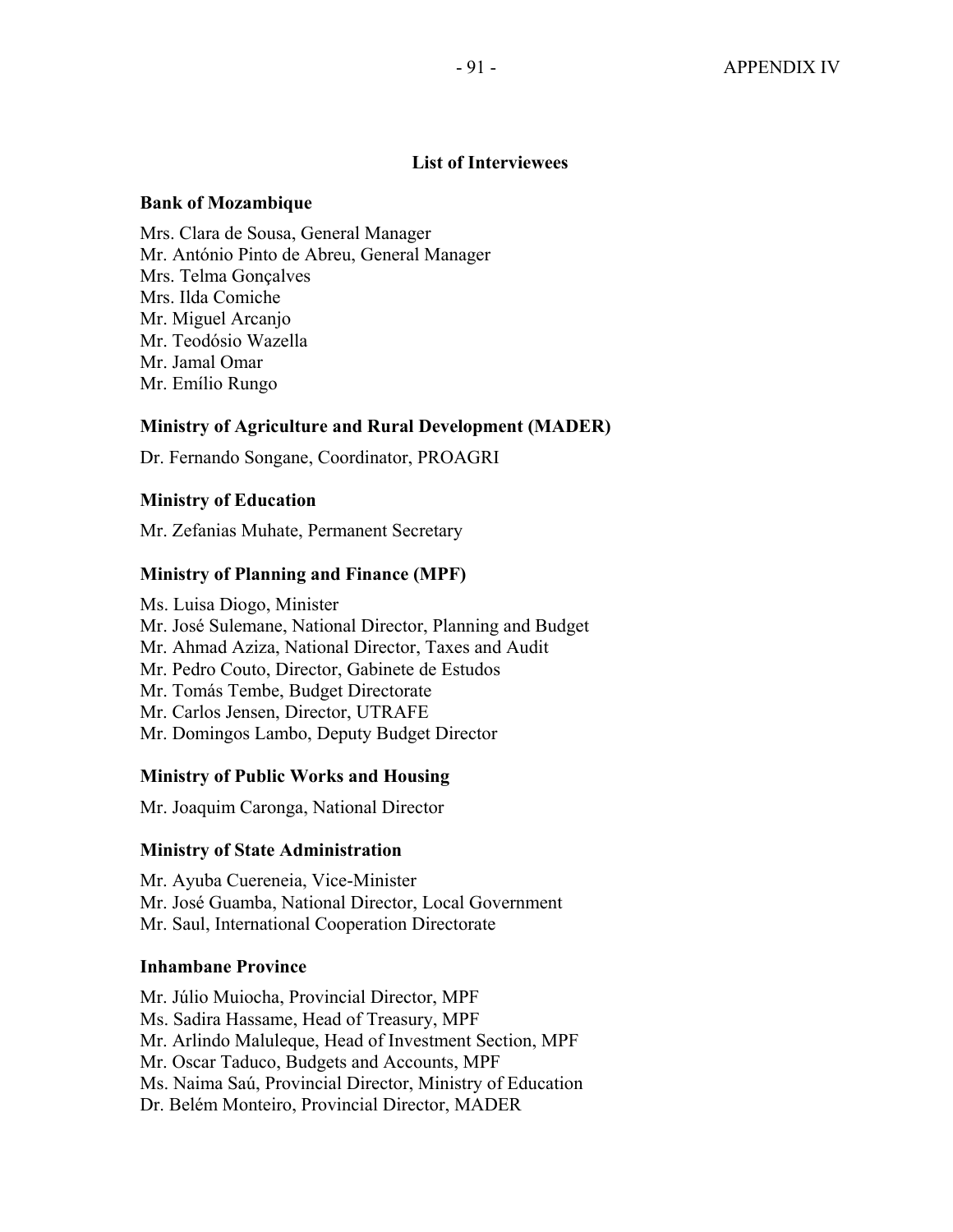Mr. Fernando Chilengue, Advisor, MADER Mr. Fernado Mavie, Head of Rural Extension Services, MADER Mr. António Limbão, Head of Agricultural Services, MADER

### **Inharrime District**

Mr. Abneiro Bié, District Director, ME Mr. Rafael Baúle, District Director, MADER Mr. Manuel Laice, Civil Registry and Notary, Ministry of Justice Ms. Cacilda Paula, District Director, Ministry of Women and Social Affairs

### **Maxixe Municipality**

Mr. Carlos Mourana, President, Municipal Assembly Mr. Albino Massada, Member, Municipal Assembly Mr. Mateus Vilanculos, Member, Municipal Council Mr. Oliveira Simbane, Member, Municipal Council Ms. Olimpia Sumburane, Member, Municipal Council Mr. Elias Jonasse, Member, Municipal Council Mr. Samuel Tualufo, Coordinator, Mozambican Debt Group

### **Cashew Institute (INCAJU)**

Ms. Clementina Machungo, Director

### **Civil Society Organizations**

Mr. Kekobad Patel, Vice-President, Confederation of Business Associations (CTA) Ms. Otilia Pacule, Economic Advisor, Confederation of Business Associations (CTA) Dr. António Matabele, Coordinator, Association of Economists, Maputo Ms. Paula Assubuji, Economic and Finance Advisor, LINK Maputo Mr. José Piquitai, Deputy Coordinator, LINK Maputo Mr. Jordão Pereira, Member, LINK Maputo Mr. Angelo Chiticane, Associação dos Desmobilizados de Guerra (AMODEG), Inhambane Ms. Celeste Atanasio, NGO Malhalhe, Inhambane Mr. Lourenço Aamela, Coordinator, Associação Moçambicana para a Democracia (AMODE), Inhambane Ms. Maria Celeste Mfumo, SINTICIM, Labour Unions, Inhambane Mr. Victor Pinto, Associação para o Desenvolvimento Urbano(AMDU), Inharrime, Inhambane Mr. Aníbal Chambe, World Food Program (WFP), Inharrime, Inhambane Mr. Afonso Zavala, MOVIMONDO, Inharrime, Inhambane Mr. Yussuf Adam, Researcher, Social Science Research Unit, UEM Maputo Mr. Mahnoosh Mossadegh, CONCERN Worldwide, Maputo Mr. John Coughlin, TROCAIRE, Maputo Ms. Emanuela Mondlane, Fórum Mulher, Maputo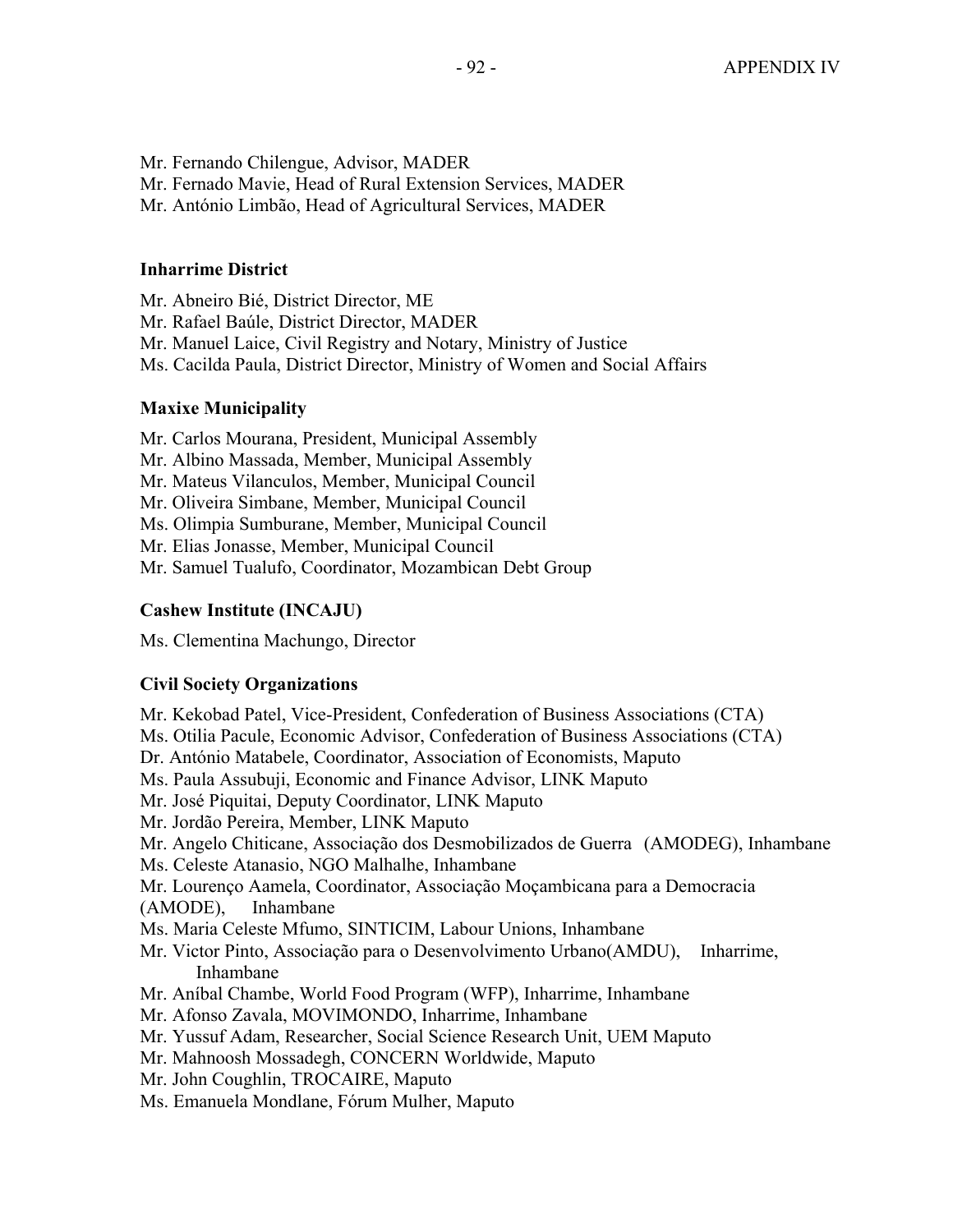Ms. Urika Mondlane, Grupos Africa Suécia, Maputo

Mr. Pedro Flores, AMOPROC, Maputo

Ms. Marina Pancas, Fórum Terra, Maputo

Ms. Gilda Chicane, AMRU, Maputo

Mr. Rogério Ossemane, União Nacional do camponeses(UNAC) Maputo

Mr. José Boquiço Jr., UNAC, Maputo

Mr. Sérgio Gomes, KEPA, Maputo

Mr. Silvestre Baessa Jr., Grupo Moçambicano da Divída (GMD) Maputo

Ms. Eufrigina Manoela, GMD, Maputo

Mr. Luís Lifanissa, ATAP, Maputo

Ms. Marta Cumbi, Fundação para o Desenvolvimento Comunitário(FDC), Maputo

Mr. Amós Sibambo, Assossiação KINDLIMUKA, Maputo

Mr. Silva Mulambo, CHISTIAN AID

### **Donors**

Ms. Caroline Rickatson, Senior Governance Advisor, DFID

Mr. Nick Highton, Senior Economic Advisor, DFID

Mr. Thomas Thomsen, Counsellor, Royal Danish Embassy

Dr. Anton Johnston, Economist, Royal Swedish Embassy

Mr. J. Schlotthauer, Senior Advisor, USAID

Mr. Garvan McCann, Regional Economist, Ireland Aid

Mr. Calgan, Development Attache, Embassy of Ireland, Maputo

Mr. Aeneas Chuma, Deputy Resident Representative, UNDP

Mr. Frans Van de Ven, FAO

### **International Monetary Fund**

Mr. David Andrews, Former Mission Chief Mr. Juan Carlos, Di Tata, Mission Chief Mr. Jurgen Reitmeir, Former Mission Chief Mr. Arnim Schwidrowski, Former Resident Representative Mr. Perry Perone, Resident Representative Mr. Wilfried Engelke Mr. Alan Ize Mr. Álvaro Manoel

Ms. Caroline Kende-Robb

Ms. Yasmin Patel, Advisor, Office of Executive Director

## **World Bank**

Mr. Darius Mann, Country Director

Mr. António Franco, Senior Economist

Mr. Aniceto Bila, Portfolio Manager

Mr. Rafael Saúte, External Affairs

Mr. Daniel de Sousa, Agronomist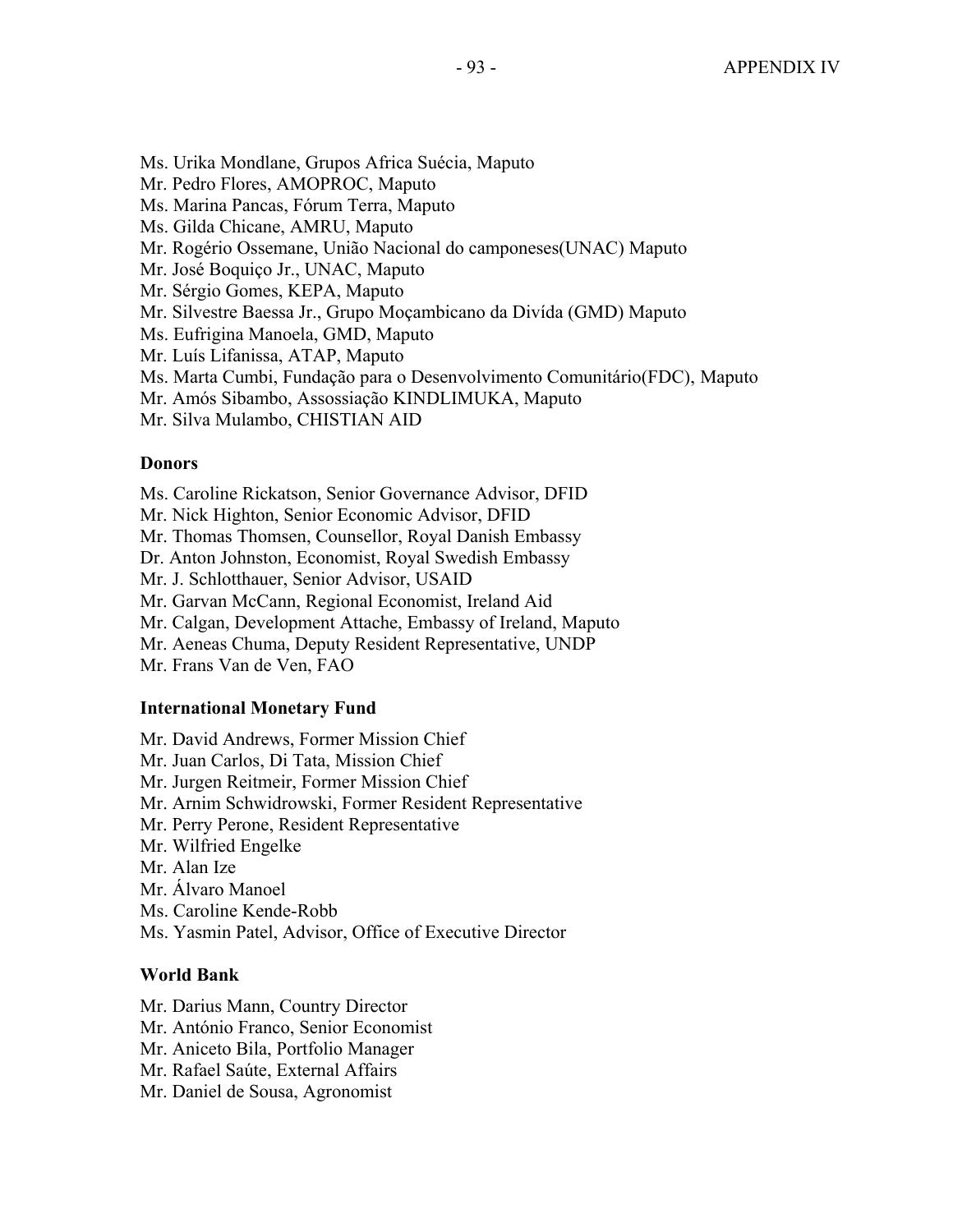- Mr. Brad Roberts, Coordinator, Small and Medium Enterprise
- Mr. Gerard Byam, Manager, Africa Region Operational Quality and Knowledge
- Mr. Michael Fuchs, Lead Financial Economist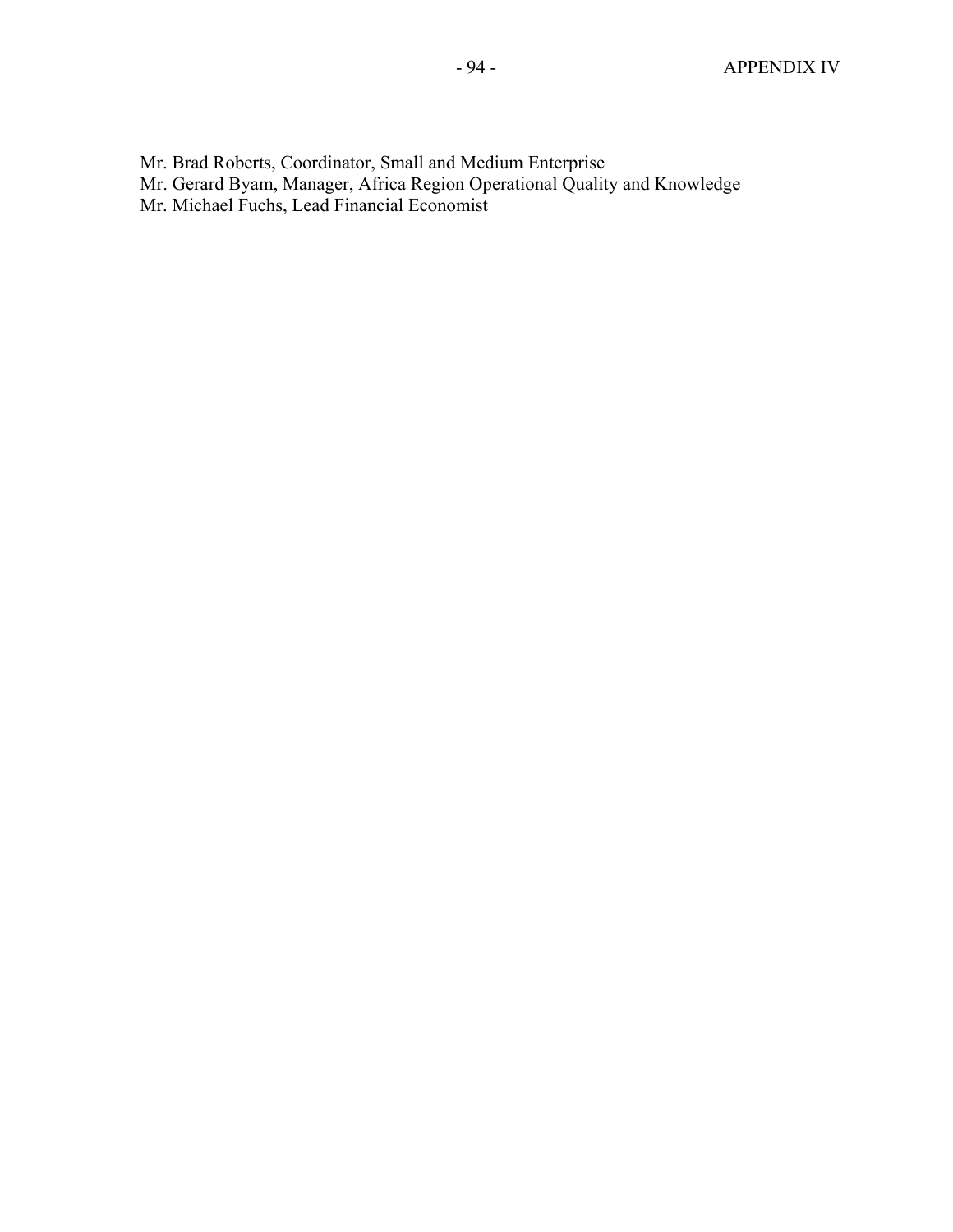### **References**

- Adam Christopher and David Bevan (2001), "PRGF Stocktaking Exercise on Behalf of DFID," November (Oxford: Oxford University)
- Arndt, Channing, Henning Tarp Jensen, and Finn Tarp (2000), "Stabilization and Structural Adjustment in Mozambique: An Appraisal," *Journal of International Development*, 12:299-323.
- Bulir, Ales and A. Javier Hamann (2001), "How Volatile and Unpredictable are Aid Flows, and What are the Policy Implications?" IMF Working Paper No. WP/01/167 (Washington: Inernational Monetary Fund).
- Economist Intelligence Unit (2003), "Mozambique Country Report*,*" January (London).
- Falck, Hans (2001), "The Post-Washington Consensus in Mozambique," in Mats Lundahl, editor, *From Crisis to Growth in Africa?* (London: Routledge).
- Falk, Hans, and K. Landfald with P. Rebelo (2003), "Mozambique," *Development Policy Review*, 2003, 21 (2): 235-252.
- Fozzard, Adrian (2002), "How, When and Why does Poverty get Budget Priority: Poverty Reduction Strategy and Public Expenditure in Mozambique," Working Paper 167 (London: Overseas Development Institute).
- Gastrow, Peter, and Marcelo Mosse (2002), "Mozambique: Threats Posed by the Penetration of Criminal Networks." Paper presented at the ISS Regional Seminar on Organized Crime, Corruption and Governance in the SADC Region, Pretoria, 18-19 April.
- Government of Mozambique (2000), "Interim Poverty Reduction Strategy Paper," February (Maputo).
- Government of Mozambique (2001), "Action Plan for the Reduction of Absolute Poverty (2001-2005)," April (Maputo).
- Government of Mozambique (2003), "PARPA Implementation Evaluation Report," February (Maputo).
- Hanlon, Joseph. (1996), *Peace without Profit: How the IMF Blocks Rebuilding in Mozambique* (Oxford: Irish Mozambique Solidarity)
- Heltberg, Rasmus, Kenneth Simpler, and Finn Tarp (2001), "Public Spending and Poverty Reduction in Mozambique" (Helsinki: WIDER).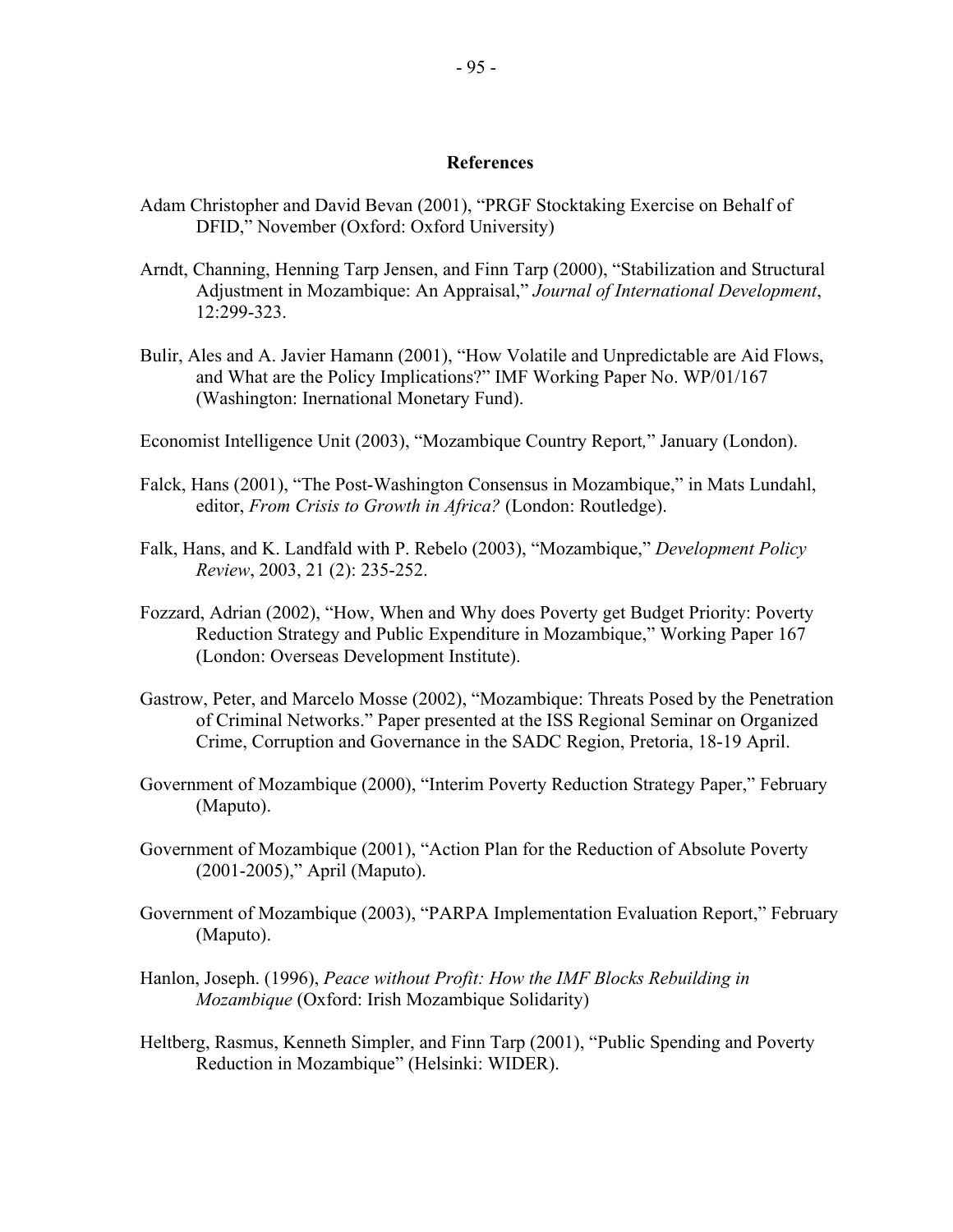- Inchauste, Gabriela (2002), "Poverty and Social Impact Analysis in PRGF-Supported Programs," IMF Policy Discussion Paper No. 02/11 (Washington: International Monetary Fund).
- International Development Association and International Monetary Fund (1998), "Republic of Mozambique: Final Document on the Initiative for Heavily Indebted Poor Countries (HIPC)," March (Washington).
- International Development Association and International Monetary Fund (1999), "Republic of Mozambique: Initiative for Heavily Indebted Poor Countries—Completion Point Document, " June (Washinghton)
- International Monetary Fund (1998), "Republic of Mozambique—Selected Issues," March (Washington: International Monetary Fund).
- International Monetary Fund (1999), "Concluding Remarks by the Chairman: Poverty Reduction Strategy Papers—Operational Issues, and Poverty Reduction and Growth Facility—Operational Issues, " December (Washington: International Monetary Fund).
- International Monetary Fund (2000), "Republic of Mozambique—Selected Issues and Statistical Appendix, " December (Washington : International Monetary Fund).
- International Monetary Fund (2001), "Report on the Observance of Standards and Codes: Fiscal Transparency," (Washington: International Monetary Fund).
- International Monetary Fund (2001a), "Republic of Mozambique--Country Report No. 01/25," January (Washington: International Monetary Fund).
- International Monetary Fund (2003), "Republic of Mozambique—Fifth Review Under the Poverty and Growth Facility and Request for Waiver of Performance Criterion," June (Washington: International Monetary Fund)
- International Monetary Fund and International Development Association (1999), "Poverty Reduction Strategy Papers—Operational Issues," December (Washington).
- International Monetary Fund and International Development Association (2000), "Republic of Mozambique—Assessment of the Interim Poverty Reduction Strategy Paper," March (Washington)
- International Monetary Fund and International Development Association (2001), "Republic of Mozambique: Poverty Reduction Strategy Paper—Joint Staff Assessment," August (Washington)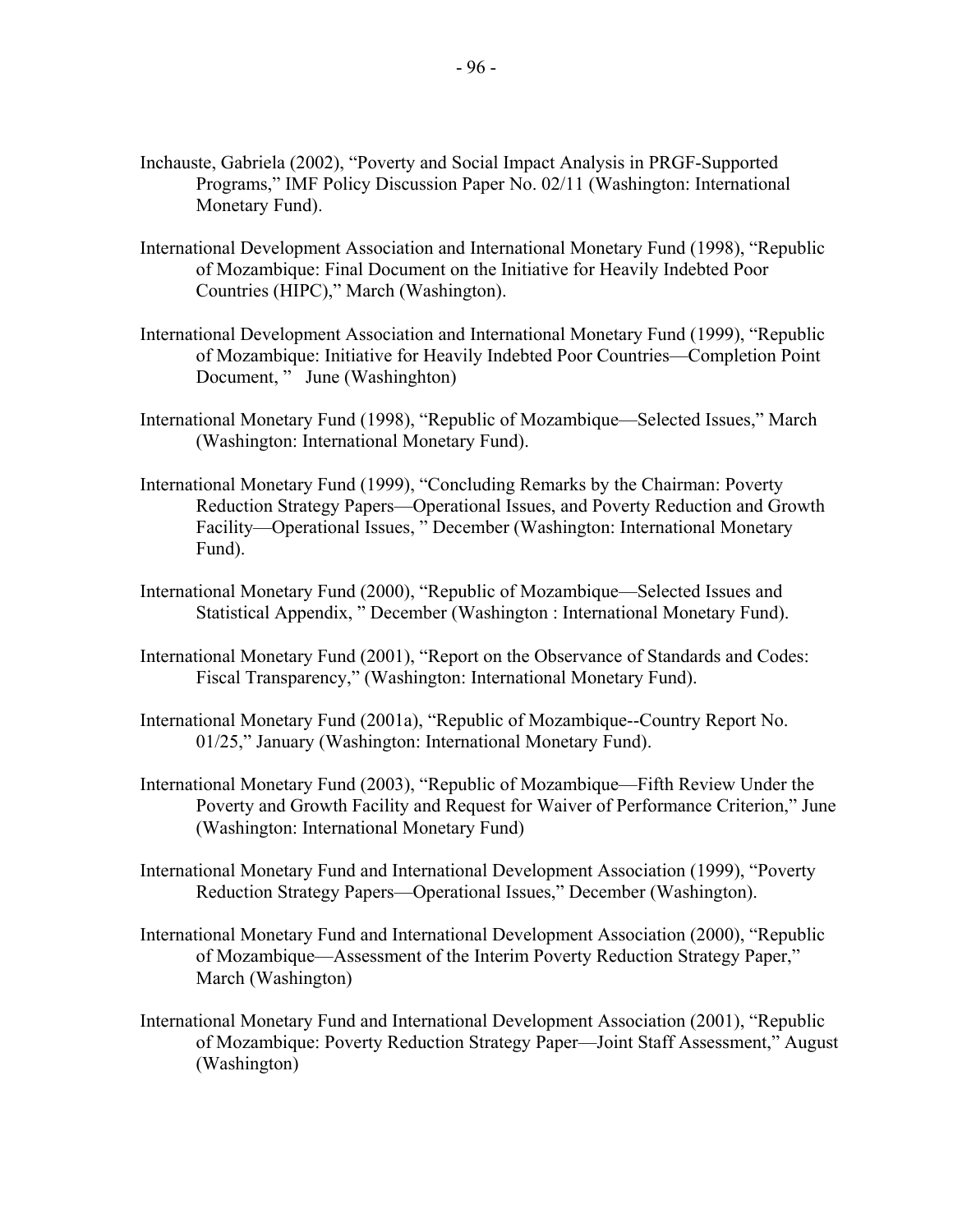- International Monetary Fund and International Development Association (2002), "Poverty Reduction Strategy Papers—Progress in Implementation," September (Washington)
- International Monetary Fund and International Development Association (2003), "Republic of Mozambique: Poverty Reduction Strategy Paper Progress Report—Joint Staff Assessment," June (Washington)
- Killick, Tony (2002), "The Streamlining of IMF Conditionality," Report for UK Department for International Development, April (London: Overseas Development Institute).
- Lopes, Paulo S. and Emilio Sacerdoti (1991), "Mozambique: Economic Rehabilitation and the Poor," IMF Working Paper No. 91/101 (Washington: International Monetary Fund).
- McGee, Rosemary, with Josh Levene and Alexandra Hughes (2002), "Assessing Participation in Poverty Reduction Strategy Papers: A Desk-based Synthesis of Experience in Sub-Saharan Africa," Research Report No. 52 (Brighton: Institute of Development Studies, University of Sussex).
- Mecagni, Mauro (1999), "The Causes of Program Interruptions," in Hugh Bredenkamp and Susan Schadler, editors, *Economic Adjustment and Reform in Low-Income Countries* (Washington: International Monetary Fund).
- Oxford Policy Management and Overseas Development Institute (2002), "General Budget Support Evaluability Study, Phase I, Final Synthesis Report."
- Oxfam International (2003), "The IMF and the Millennium Goals: Failing to Deliver for Low Income Countries." Briefing Paper No. 54 (September).
- Robb, Caroline M. (2003), "Poverty and Social Impact Analysis—Linking macroeconomic policies to Poverty Outcomes: Summary of Early Evidence," IMF Working Paper No. 03/43 (Washington: International Monetary Fund).
- Scanteam (2003), "World Bank and IMF Follow-Up to PRSP: The Case of Mozambique," Study commissioned by the Embassies of the Nordic Countries in Mozambique.
- United Nations (2000), "United Nations Millennium Declaration," Document No. A/RES/55/2 (New York: United Nations).
- United Nations (2002), "Report on the Millennium Development Goals: Mozambique," Office of the Resident Coordinator in Mozambique.
- White, Howard, and Geske Dijkstra (2003), "From Rehabilitation to Recovery: Mozambique in the 1990s," in *Program Aid and Development: Beyond Conditionality,*  (London: Routledge).